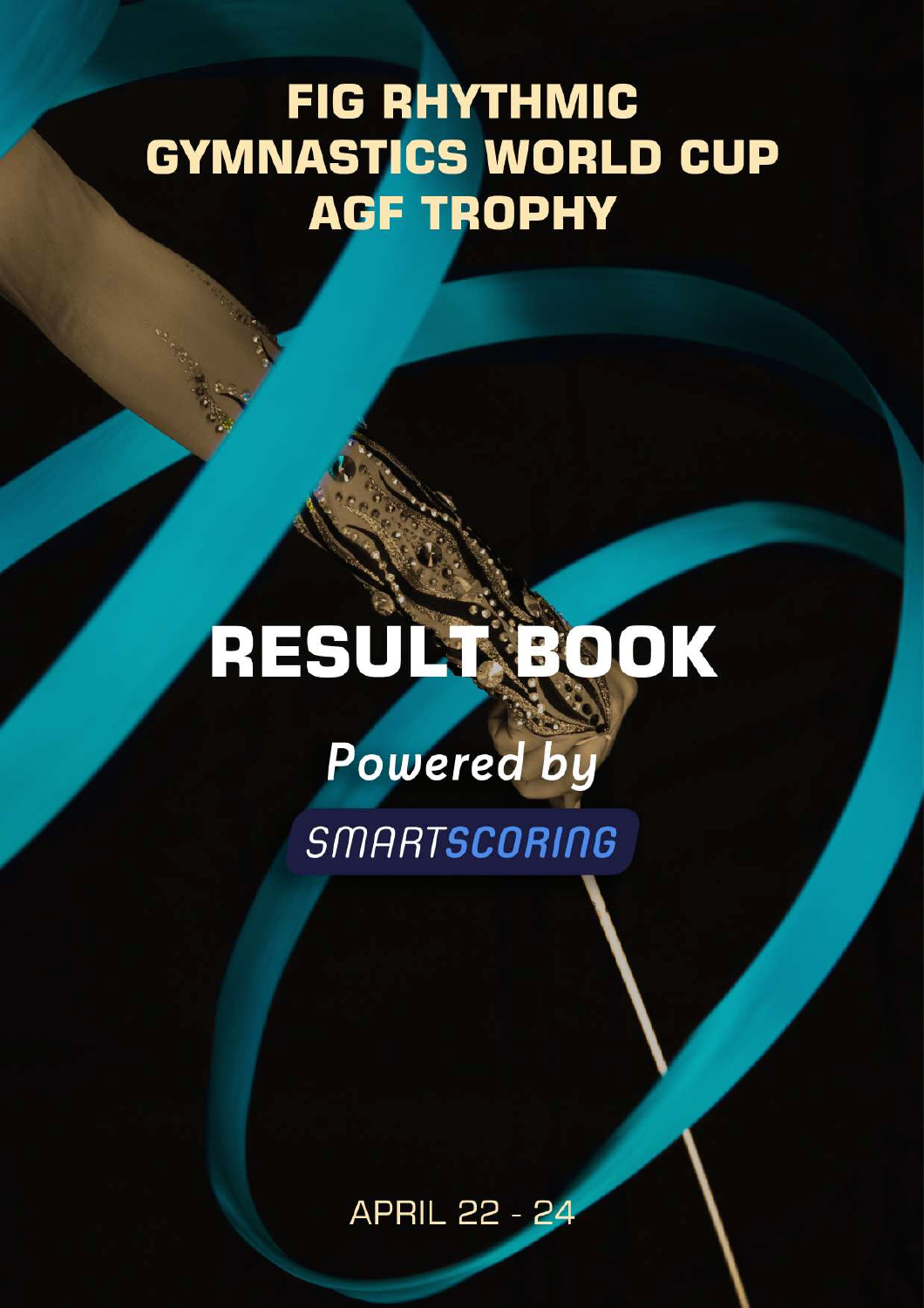



# **Competition Schedule**

| <b>April 22 - Friday</b> |            |                               |  |
|--------------------------|------------|-------------------------------|--|
|                          |            | Day 1                         |  |
| 11:45 - 12:00            |            | <b>Opening Ceremony</b>       |  |
| $12:00 - 12:30$          | Rotation 1 | RGI Qual Hoop and Ball - Gr A |  |
| $12:30 - 13:06$          | Rotation 2 | RGI Qual Hoop and Ball - Gr A |  |
| $13:06 - 13:36$          | Rotation 1 | RGI Qual Hoop and Ball - Gr B |  |
| $13:36 - 14:06$          | Rotation 2 | RGI Qual Hoop and Ball - Gr B |  |
| $14:06 - 15:15$          |            | <b>Break</b>                  |  |
| $15:15 - 15:30$          | Rotation 1 | RGI Qual Hoop and Ball - Gr C |  |
| $15:30 - 16:00$          | Rotation 2 | RGI Qual Hoop and Ball - Gr C |  |
| $16:00 - 16:33$          | Rotation 1 | RGI Qual Hoop and Ball - Gr D |  |
| $16:33 - 17:06$          | Rotation 2 | RGI Qual Hoop and Ball - Gr D |  |
| 17:06 - 17:30            |            | <b>Break</b>                  |  |
| $17:30 - 18:05$          | Rotation 1 | RGG Qual 5 Hoops - Gr A       |  |
| 18:05 - 18:20            |            | <b>Break</b>                  |  |
| 18:20 - 18:55            | Rotation 1 | RGG Qual 5 Hoops - Gr B       |  |

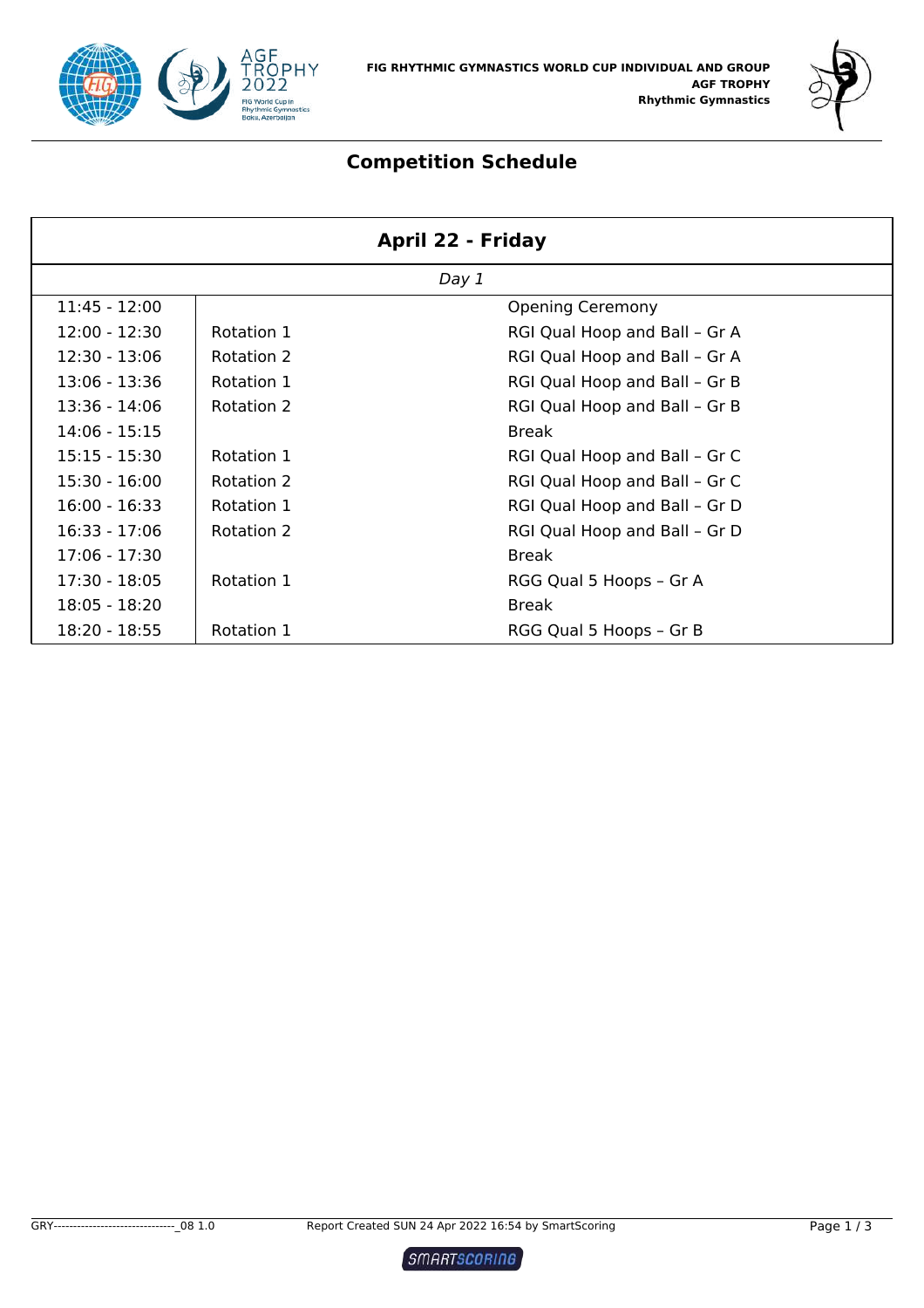



# **Competition Schedule**

| April 23 - Saturday |            |                                     |  |
|---------------------|------------|-------------------------------------|--|
|                     |            | Day 2                               |  |
| $12:00 - 12:30$     | Rotation 3 | RGI Qual Clubs and Ribbon - Gr B    |  |
| $12:30 - 13:00$     | Rotation 4 | RGI Qual Clubs and Ribbon - Gr B    |  |
| $13:00 - 13:33$     | Rotation 3 | RGI Qual Clubs and Ribbon - Gr A    |  |
| 13:33 - 14:06       | Rotation 4 | RGI Qual Clubs and Ribbon - Gr A    |  |
| $14:06 - 15:00$     |            | <b>Break</b>                        |  |
| $15:00 - 15:33$     | Rotation 3 | RGI Qual Clubs and Ribbon - Gr D    |  |
| $15:33 - 16:06$     | Rotation 4 | RGI Qual Clubs and Ribbon - Gr D    |  |
| $16:06 - 16:36$     | Rotation 3 | RGI Qual Clubs and Ribbon - Gr C    |  |
| $16:36 - 17:06$     | Rotation 4 | RGI Qual Clubs and Ribbon - Gr C    |  |
| $17:06 - 17:30$     |            | <b>Break</b>                        |  |
| $17:30 - 18:05$     | Rotation 2 | RGG Qual 3 Ribbons & 2 Balls - Gr B |  |
| $18:05 - 18:20$     |            | <b>Break</b>                        |  |
| $18:20 - 18:55$     | Rotation 2 | RGG Qual 3 Ribbons & 2 Balls - Gr A |  |
| 19:00 - 19:20       |            | Award Ceremony for AA RGI & RGG     |  |

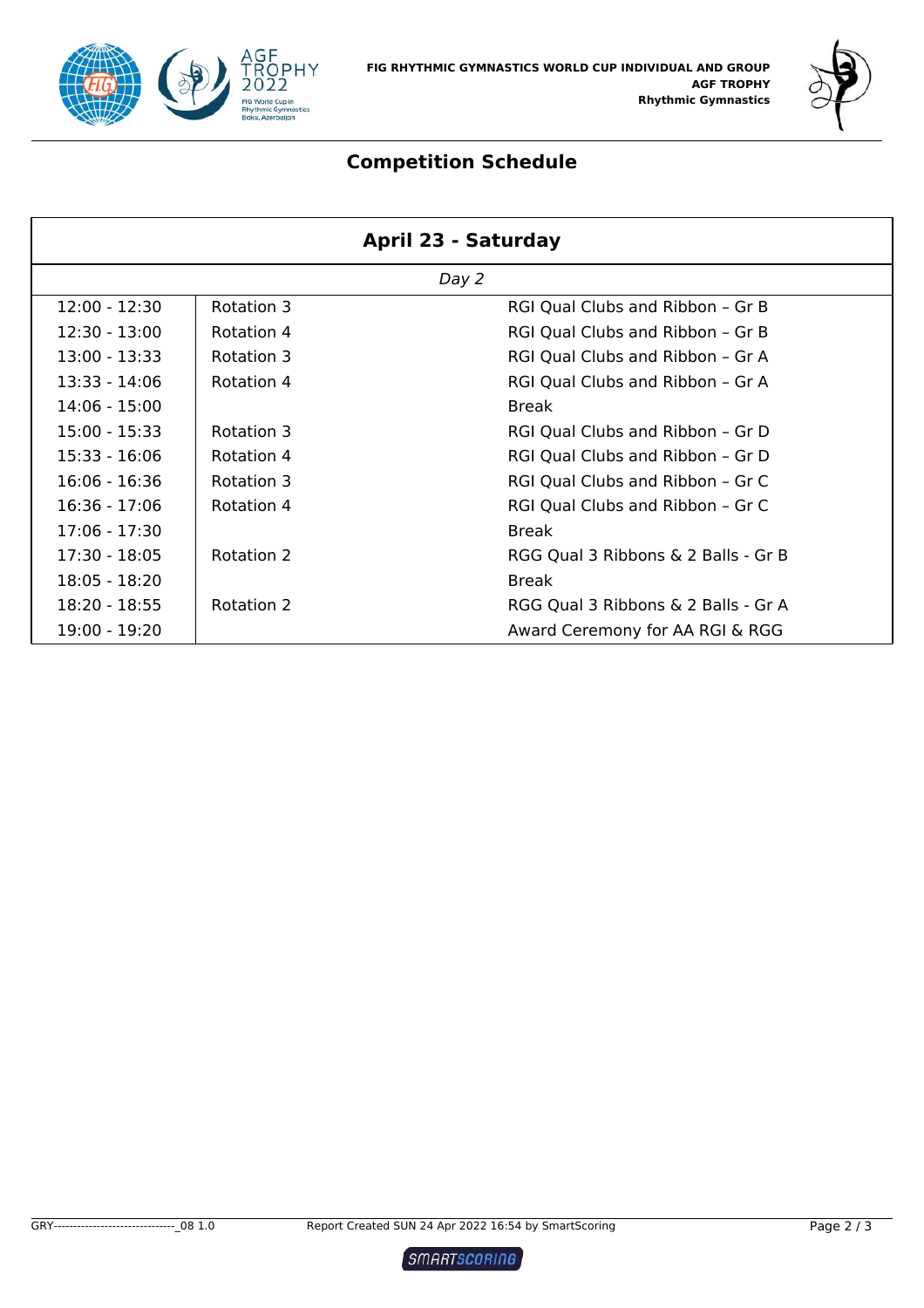



# **Competition Schedule**

| April 24 - Sunday |                                            |  |  |
|-------------------|--------------------------------------------|--|--|
|                   | Day 3                                      |  |  |
| $11:55 - 12:32$   | <b>RGI Hoop Final</b>                      |  |  |
| $12:35 - 13:07$   | <b>RGI Ball Final</b>                      |  |  |
| $13:10 - 13:50$   | <b>RGG 5 Hoops Final</b>                   |  |  |
| $13:53 - 14:13$   | Award Ceremonies RGI Hoop/Ball, RGG 5      |  |  |
| $13:53 - 14:13$   | <b>AGF TROPHY / IND</b>                    |  |  |
| $14:16 - 14:48$   | <b>RGI Clubs Final</b>                     |  |  |
| $14:51 - 15:23$   | <b>RGI Ribbon Final</b>                    |  |  |
| $15:26 - 16:06$   | RGG 3 Ribbons + 2 Balls Final              |  |  |
| $16:09 - 16:30$   | Award Ceremony for RGI Clubs/Ribbon, RGG 3 |  |  |
| $16:09 - 16:30$   | <b>AGF TROPHY</b>                          |  |  |

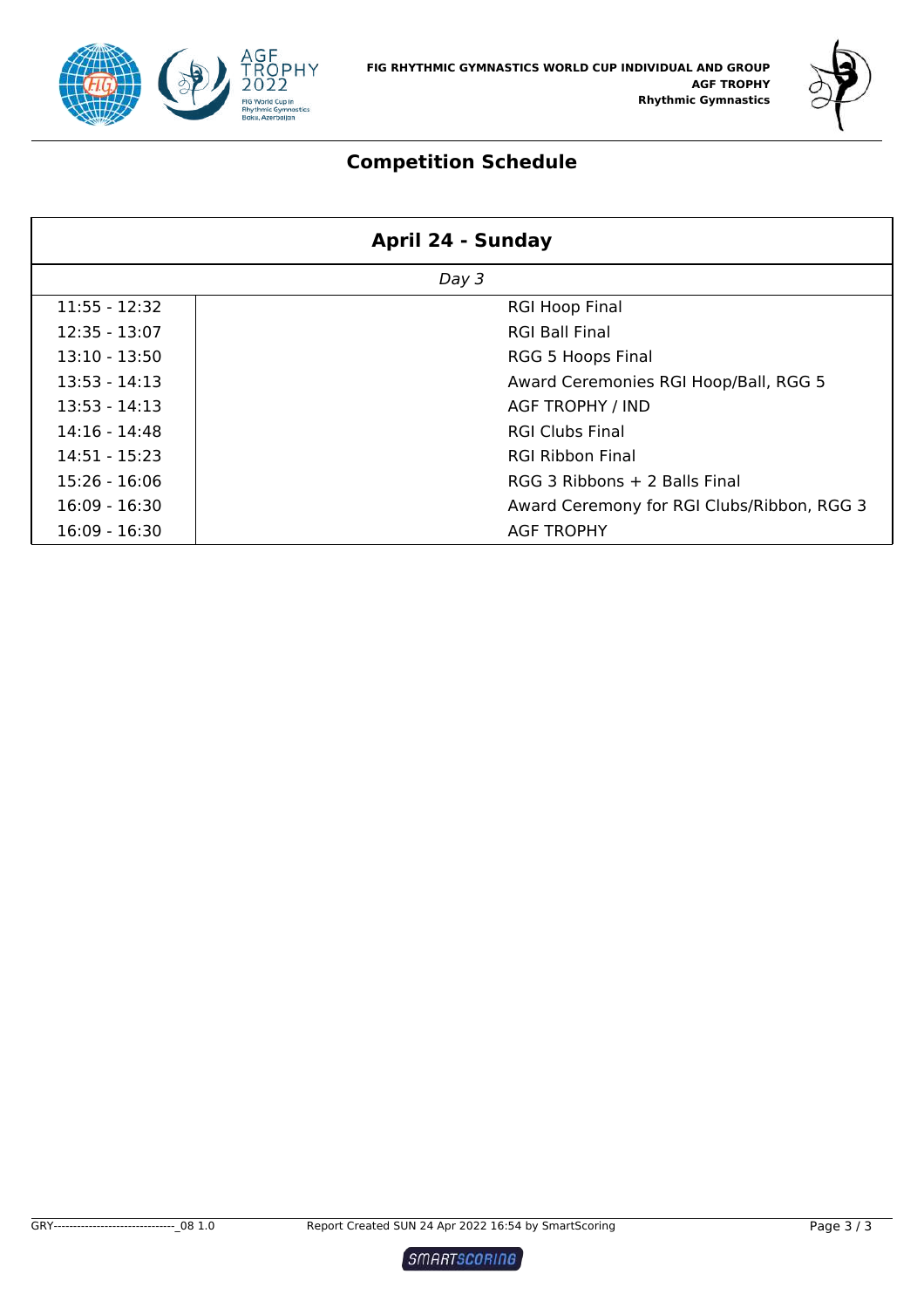



# **Number of Entries by NOC**

| <b>NOC</b>                 | <b>Number of Gymnasts</b> |         |                         |  |
|----------------------------|---------------------------|---------|-------------------------|--|
|                            | <b>Individual</b>         | Group   | <b>Total</b>            |  |
| ARG - Argentina            | 1                         |         | 1                       |  |
| AUS - Australia            | $\mathbf{1}$              |         | $\mathbf{1}$            |  |
| AZE - Azerbaijan           | $\overline{2}$            | 6       | 8                       |  |
| <b>BRA - Brazil</b>        | $\mathbf 1$               |         | $\mathbf{1}$            |  |
| <b>BUL</b> - Bulgaria      | $\overline{2}$            |         | $\overline{\mathbf{2}}$ |  |
| CYP - Cyprus               | $\mathbf 1$               |         | $\mathbf{1}$            |  |
| EGY - Egypt                | $\overline{2}$            |         | $\overline{\mathbf{2}}$ |  |
| ESP - Spain                | $\mathbf{1}$              | 6       | $\overline{\mathbf{z}}$ |  |
| EST - Estonia              |                           | 6       | $6\phantom{1}6$         |  |
| FIN - Finland              | $\mathbf 1$               | 6       | $\overline{\mathbf{z}}$ |  |
| FRA - France               | $\overline{2}$            |         | $\overline{\mathbf{2}}$ |  |
| <b>GBR</b> - Great Britain | $\mathbf{1}$              |         | $\mathbf{1}$            |  |
| GEO - Georgia              | $\mathbf 1$               | 6       | $\overline{\mathbf{z}}$ |  |
| <b>GER</b> - Germany       |                           | 6       | 6                       |  |
| HUN - Hungary              | $\overline{2}$            |         | $\overline{\mathbf{c}}$ |  |
| ISR - Israel               | $\overline{2}$            | 6       | 8                       |  |
| ITA - Italy                | $\overline{2}$            | 6       | 8                       |  |
| JPN - Japan                | $\overline{2}$            | 5       | $\overline{\mathbf{z}}$ |  |
| KAZ - Kazakhstan           | $\overline{2}$            | 6       | 8                       |  |
| KGZ - Kyrgyzstan           | $\mathbf{1}$              |         | $\mathbf{1}$            |  |
| LAT - Latvia               | 2                         | $\,6\,$ | 8                       |  |
| MAS - Malaysia             | $\overline{2}$            | 6       | 8                       |  |
| MGL - Mongolia             | $\mathbf{1}$              |         | $\mathbf{1}$            |  |
| NZL - New Zealand          | $\mathbf{1}$              |         | $\mathbf{1}$            |  |
| POL - Poland               | $\overline{2}$            |         | $\overline{2}$          |  |
| POR - Portugal             | $\mathbf{1}$              |         | $\mathbf{1}$            |  |
| SLO - Slovenia             | $\mathbf{1}$              |         | $\mathbf{1}$            |  |
| SVK - Slovakia             | $\mathbf{1}$              | 6       | $\overline{\mathbf{z}}$ |  |
| TUR - Turkey               | $\mathbf{1}$              |         | $\mathbf{1}$            |  |
| <b>USA - United States</b> | $\overline{2}$            |         | $\overline{\mathbf{2}}$ |  |

GRY-------------------------------\_32C 1.0 Report Created SUN 24 Apr 2022 16:54 by SmartScoring Page 1 / 2

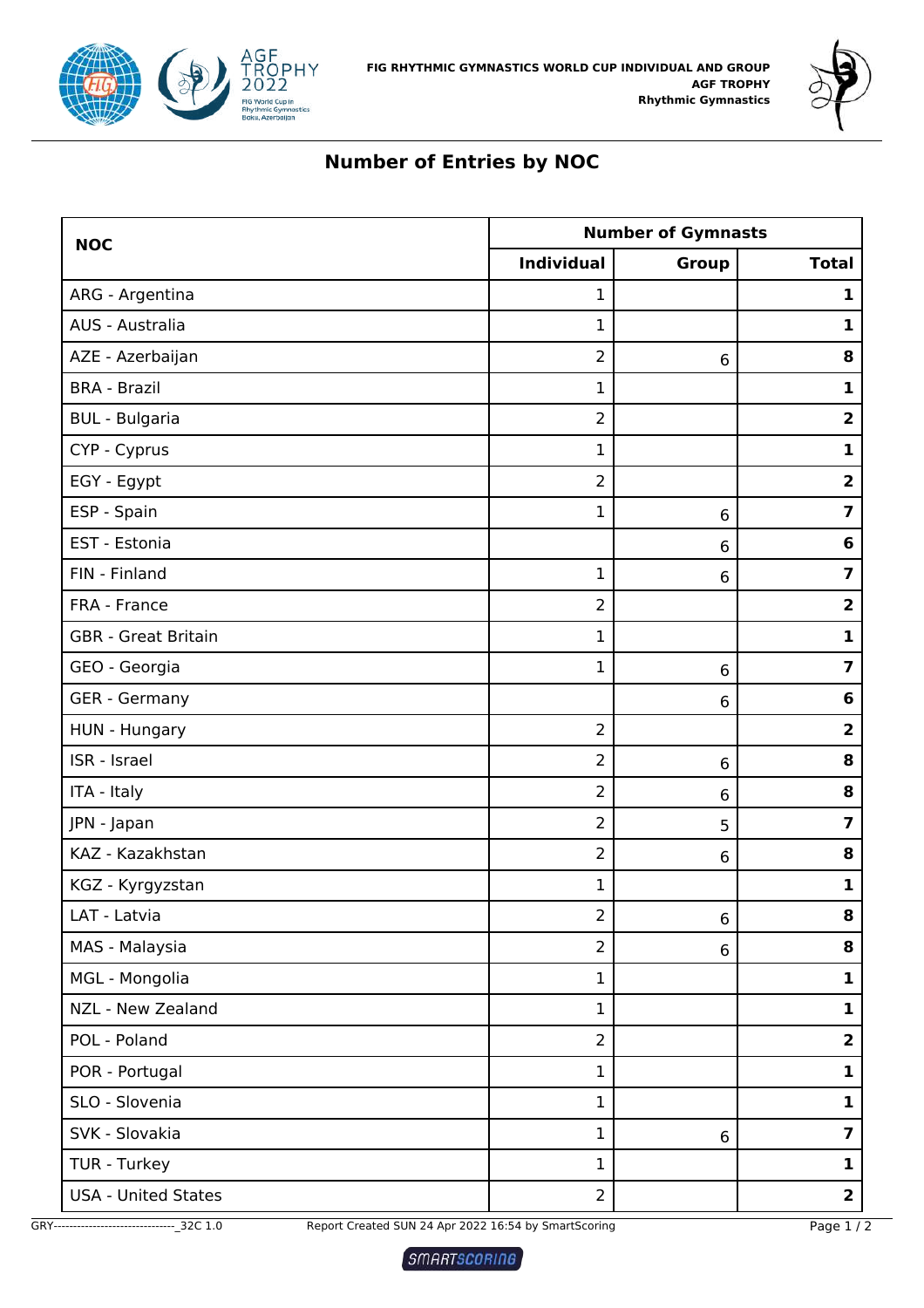



# **Number of Entries by NOC**

| <b>NOC</b>          |               | <b>Number of Gymnasts</b> |       |              |
|---------------------|---------------|---------------------------|-------|--------------|
|                     |               | <b>Individual</b>         | Group | <b>Total</b> |
| UZB - Uzbekistan    |               |                           |       |              |
| Total Countries: 31 | <b>Total:</b> | 42                        | 83    | 125.         |

**LEGEND**

**\*** One or more gymnasts from the NOC participating in both events

SMARTSCORING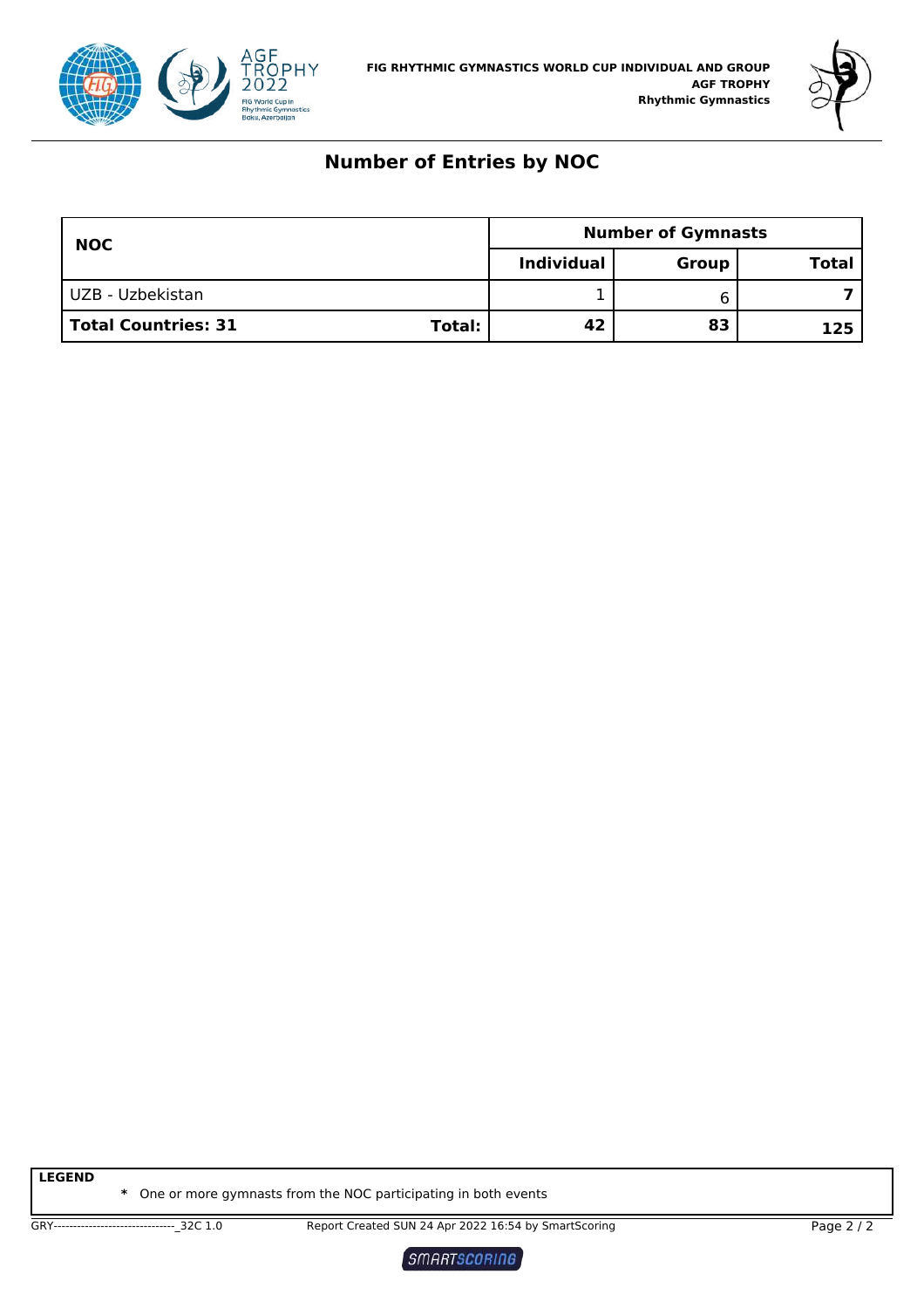



| <b>NOC</b>          | <b>Name</b>                | <b>Event Code</b> | <b>License</b><br><b>Number</b> | <b>Birth Date</b> |
|---------------------|----------------------------|-------------------|---------------------------------|-------------------|
|                     | <b>ARG - Argentina</b>     |                   |                                 |                   |
|                     | MARTINEZ FAINBERG Sol      | $\mathbf{I}$      | 34330                           | 2002              |
|                     |                            |                   |                                 |                   |
|                     | <b>AUS - Australia</b>     |                   |                                 |                   |
|                     | KIROI-BOGATYREVA Alexandra | $\mathbf{I}$      | 36447                           | 2002              |
|                     | <b>AZE - Azerbaijan</b>    |                   |                                 |                   |
|                     | AGHALARZADE Gullu          | G                 | 34694                           | 2003              |
|                     | AGHAMIROVA Zohra           | $\mathbf{I}$      | 31921                           | 2001              |
|                     | ALIMURADOVA Laman          | G                 | 37876                           | 2004              |
|                     | ALIYEVA Kamilla            | G                 | 49852                           | 2006              |
|                     | HUMMATOVA Zeynab           | G                 | 21986                           | 1999              |
|                     | JALILOVA Arzu              | $\mathbf{I}$      | 37846                           | 2004              |
|                     | LUZAN Yelyzaveta           | G                 | 32455                           | 2003              |
|                     | SOROKINA Darya             | G                 | 30155                           | 2002              |
| <b>BRA - Brazil</b> |                            |                   |                                 |                   |
|                     | NEIVA Ana Luisa            | $\mathbf{I}$      | 45446                           | 2004              |
|                     | <b>BUL - Bulgaria</b>      |                   |                                 |                   |
|                     | <b>BREZALIEVA Eva</b>      | $\mathbf{I}$      | 45142                           | 2005              |
|                     | KALEYN Boryana             | $\mathbf{I}$      | 24418                           | 2000              |
|                     | <b>CYP - Cyprus</b>        |                   |                                 |                   |
|                     | SOKOLOVA Anna              | $\mathbf{I}$      | 40497                           | 2004              |
|                     |                            |                   |                                 |                   |
| EGY - Egypt         |                            |                   |                                 |                   |
|                     | <b>SALEH Aliaa</b>         | $\mathbf{I}$      | 37715                           | 2004              |
|                     | SOBEIH Amina               | $\mathbf{I}$      | 46642                           | 2006              |

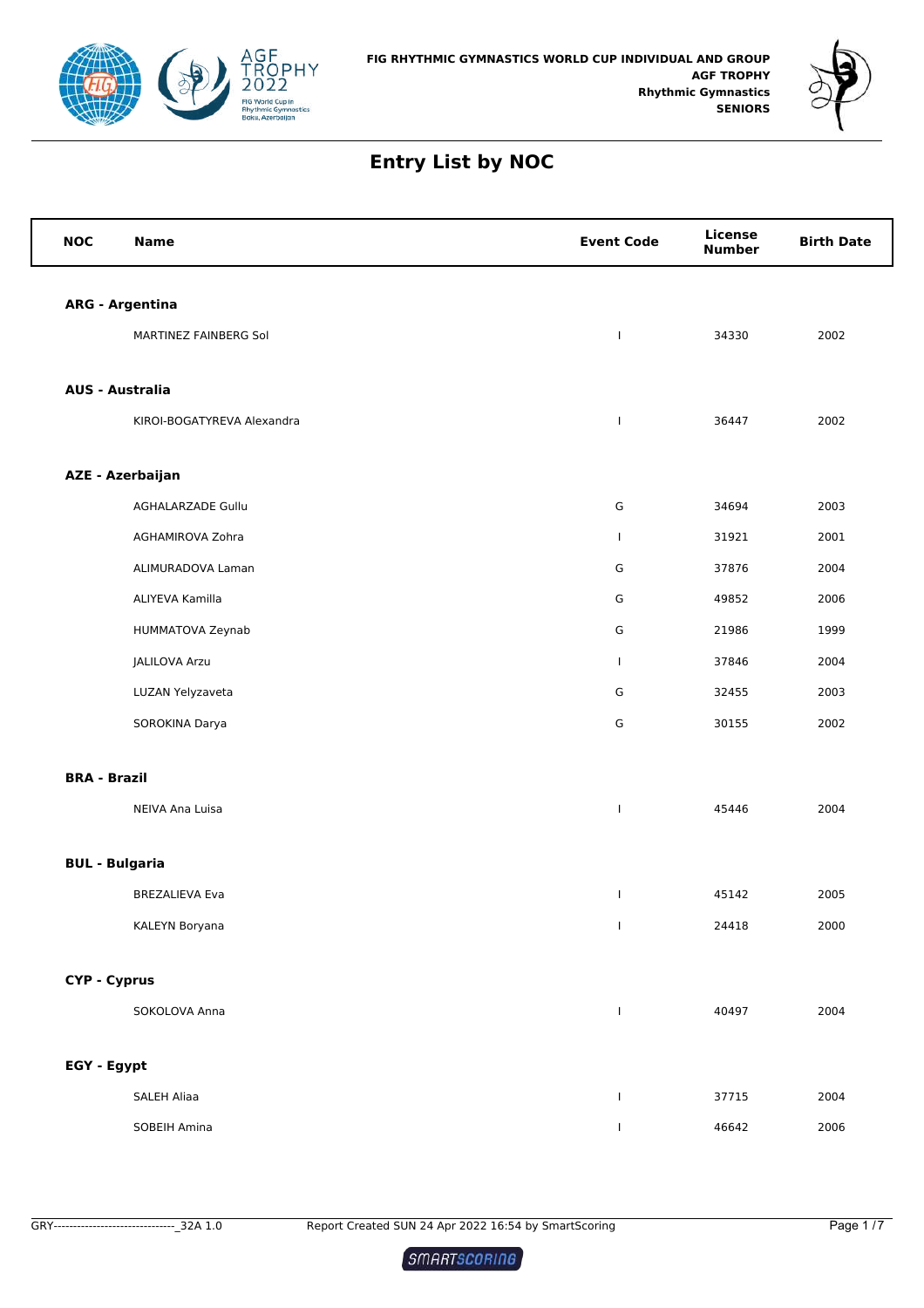



| <b>NOC</b>           | <b>Name</b>               | <b>Event Code</b> | <b>License</b><br><b>Number</b> | <b>Birth Date</b> |
|----------------------|---------------------------|-------------------|---------------------------------|-------------------|
| <b>ESP - Spain</b>   |                           |                   |                                 |                   |
|                      | ARNAU Ana                 | G                 | 46691                           | 2005              |
|                      | BERGUA NAVALES Ines       | G                 | 46694                           | 2004              |
|                      | FERNANDEZ Marta           | G                 | 48520                           | 2006              |
|                      | <b>GAYAN Ana</b>          | G                 | 32272                           | 2000              |
|                      | KORNIYCHUK Cristina       | T                 | 50880                           | 2005              |
|                      | <b>MARTINEZ Mireia</b>    | G                 | 48517                           | 2005              |
|                      | SOLAUN Salma              | G                 | 47597                           | 2005              |
| <b>EST - Estonia</b> |                           |                   |                                 |                   |
|                      | KITAEVA Polina            | G                 | 46688                           | 2004              |
|                      | <b>KORBELAINEN Mirtel</b> | G                 | 44074                           | 2005              |
|                      | <b>NAPTAL Evelin</b>      | G                 | 35176                           | 2003              |
|                      | OJA Kiara                 | G                 | 54465                           | 2005              |
|                      | OKAMANCHUK Arina          | G                 | 31847                           | 2002              |
|                      | VESSELOVA Alina           | G                 | 35024                           | 2003              |
| <b>FIN - Finland</b> |                           |                   |                                 |                   |
|                      | <b>HEIKKILAE Saana</b>    | G                 | 46488                           | 2004              |
|                      | JAMIL Elisabeth           | T                 | 43312                           | 2004              |
|                      | JOHANSSON Assi            | G                 | 35170                           | 2002              |
|                      | <b>JOKINEN Vera</b>       | ${\mathsf G}$     | 46588                           | 2005              |
|                      | NAEREVAARA Milja          | ${\mathsf G}$     | 32212                           | 2001              |
|                      | RAESAENEN Erika           | ${\mathsf G}$     | 55130                           | 2004              |
|                      | SIPILAE Viliina           | ${\mathsf G}$     | 40704                           | 2004              |
| <b>FRA - France</b>  |                           |                   |                                 |                   |
|                      | KARBANOV Helene           | $\mathbf{I}$      | 44124                           | 2004              |
|                      | <b>MILLET Maelle</b>      | $\mathbf{I}$      | 37416                           | 2004              |

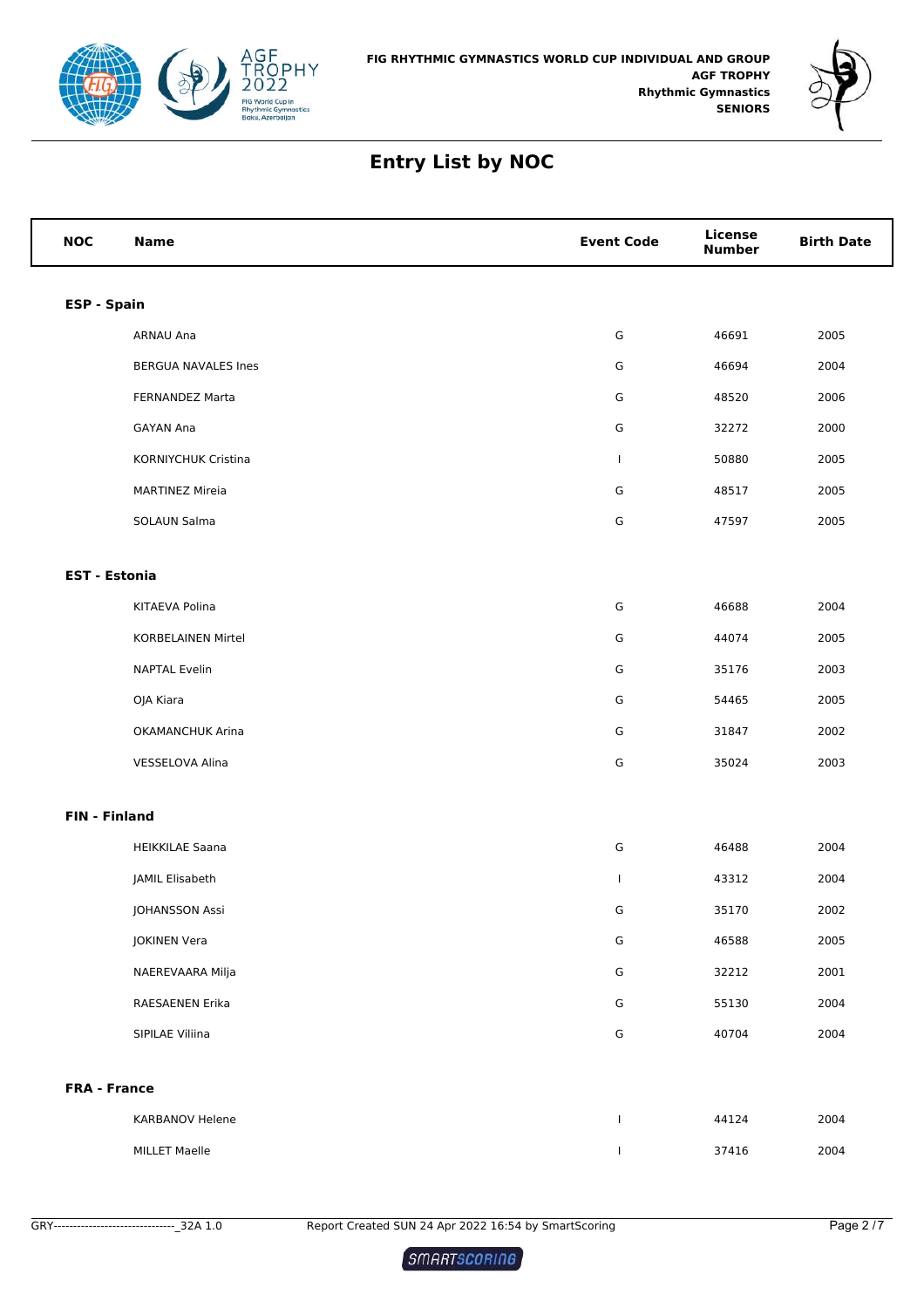



| <b>NOC</b>          | <b>Name</b>                    | <b>Event Code</b> | <b>License</b><br><b>Number</b> | <b>Birth Date</b> |  |  |
|---------------------|--------------------------------|-------------------|---------------------------------|-------------------|--|--|
|                     | <b>GBR</b> - Great Britain     |                   |                                 |                   |  |  |
|                     | <b>FRIZELLE Gemma</b>          | $\mathbf{I}$      | 24922                           | 1998              |  |  |
|                     |                                |                   |                                 |                   |  |  |
|                     | GEO - Georgia                  |                   |                                 |                   |  |  |
|                     | ARBOLISHVILI Ketevan           | $\mathbf{I}$      | 35269                           | 2003              |  |  |
|                     | <b>BAKURADZE Gvantsa</b>       | G                 | 47166                           | 2006              |  |  |
|                     | BEJIASHVILI Ana                | G                 | 43785                           | 2005              |  |  |
|                     | <b>KUPUNIA Mariam</b>          | G                 | 32307                           | 2002              |  |  |
|                     | <b>ODIKADZE Elizabeth Anna</b> | G                 | 55351                           | 2006              |  |  |
|                     | RAGIMOVA Daria                 | G                 | 50035                           | 2003              |  |  |
|                     | <b>TSKHOMARIA Mariam</b>       | G                 | 52454                           | 2006              |  |  |
|                     | <b>GER - Germany</b>           |                   |                                 |                   |  |  |
|                     | <b>KOEHN Nathalie</b>          | G                 | 32620                           | 2000              |  |  |
|                     | KOSAN Anja                     | G                 | 32677                           | 2002              |  |  |
|                     | <b>KROMM Daniella</b>          | G                 | 37482                           | 2004              |  |  |
|                     | <b>OGANESYAN Alina</b>         | G                 | 43087                           | 2004              |  |  |
|                     | <b>SCHOENING Francine</b>      | G                 | 46330                           | 2005              |  |  |
|                     | <b>SCHUPP Lillie</b>           | G                 | 37372                           | 2002              |  |  |
|                     | <b>HUN - Hungary</b>           |                   |                                 |                   |  |  |
|                     | KOCSIS Evelin Viktoria         | $\mathbf{I}$      | 46984                           | 2006              |  |  |
|                     | WIESNER Hanna Panna            | J.                | 43283                           | 2004              |  |  |
| <b>ISR - Israel</b> |                                |                   |                                 |                   |  |  |
|                     | <b>ATAMANOV Daria</b>          | $\mathbf{I}$      | 46808                           | 2005              |  |  |
|                     | <b>BAKANOV Shani</b>           | G                 | 48023                           | 2006              |  |  |
|                     | FRIEDMANN Adar                 | G                 | 50899                           | 2006              |  |  |
|                     | <b>HEDVAT Amit</b>             | G                 | 46789                           | 2004              |  |  |
|                     | KATZ Adi Asya                  | $\mathbf{I}$      | 43259                           | 2004              |  |  |
|                     |                                |                   |                                 |                   |  |  |

GRY-------------------------------\_32A 1.0 Report Created SUN 24 Apr 2022 16:54 by SmartScoring Page 3 /7

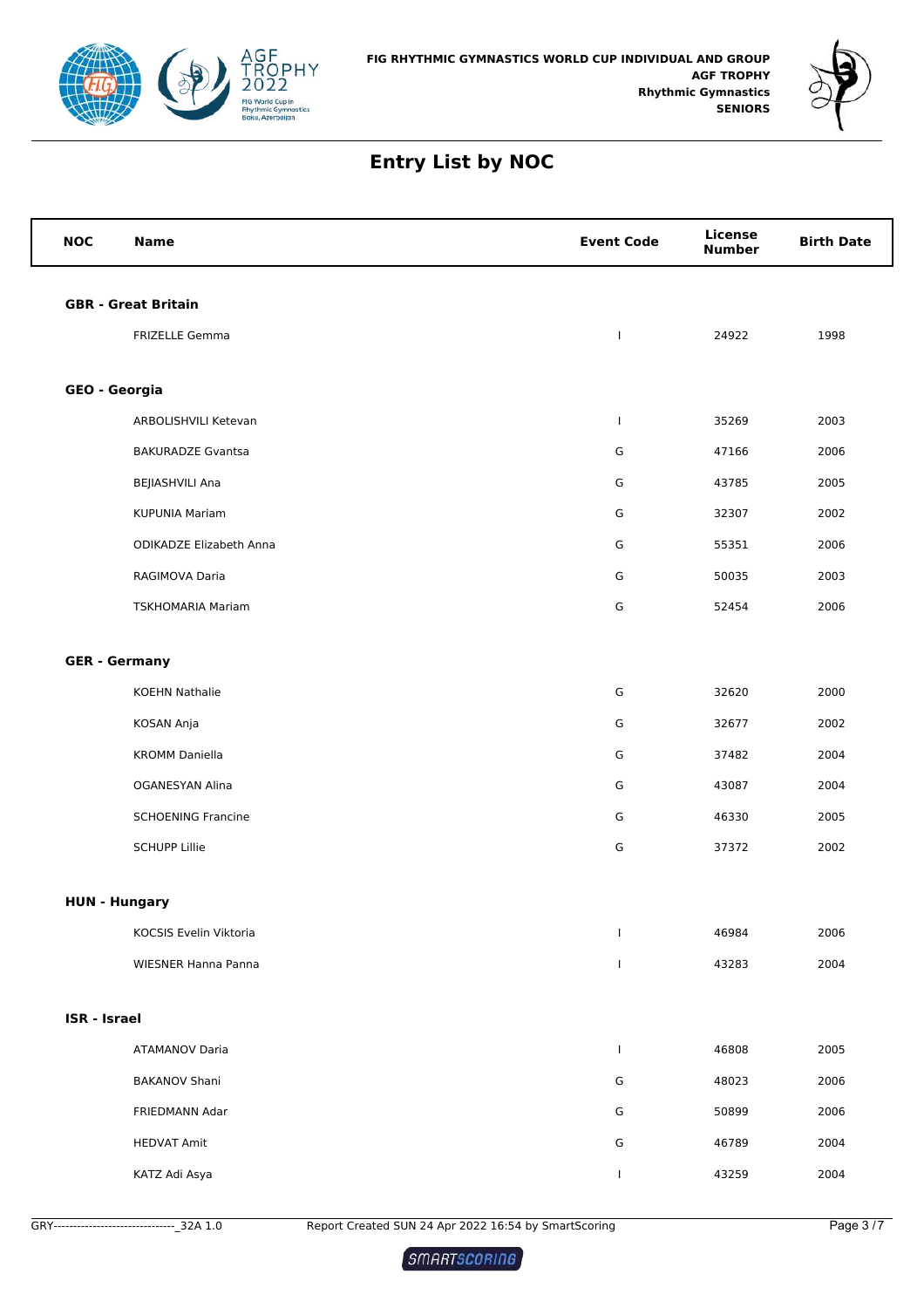



| <b>NOC</b>  | <b>Name</b>               | <b>Event Code</b> | <b>License</b><br><b>Number</b> | <b>Birth Date</b> |
|-------------|---------------------------|-------------------|---------------------------------|-------------------|
|             | PARITZKI Romi             | G                 | 38247                           | 2004              |
|             | SHAHAM Ofir               | G                 | 42868                           | 2004              |
|             | SVERTSOV Diana            | G                 | 38473                           | 2004              |
|             |                           |                   |                                 |                   |
| ITA - Italy |                           |                   |                                 |                   |
|             | <b>BALDASSARRI Milena</b> | T                 | 32234                           | 2001              |
|             | <b>CENTOFANTI Martina</b> | G                 | 20184                           | 1998              |
|             | <b>DURANTI Agnese</b>     | G                 | 32235                           | 2000              |
|             | <b>MAURELLI Alessia</b>   | G                 | 30410                           | 1996              |
|             | MOGUREAN Daniela          | G                 | 32267                           | 2001              |
|             | PARIS Laura               | G                 | 51937                           | 2002              |
|             | RAFFAELI Sofia            | $\mathbf{I}$      | 40438                           | 2004              |
|             | <b>SANTANDREA Martina</b> | ${\mathsf G}$     | 38081                           | 1999              |
| JPN - Japan |                           |                   |                                 |                   |
|             | <b>IKUNO Fuka</b>         | G                 | 48232                           | 2004              |
|             | <b>INAKI Rinako</b>       | G                 | 38510                           | 2003              |
|             | <b>KITA Sumire</b>        | $\mathbf{I}$      | 29384                           | 2001              |
|             | NAKAMURA Chihana          | G                 | 47729                           | 2005              |
|             | SUZUKI Ayuka              | G                 | 28519                           | 1999              |
|             | TAKENAKA Nanami           | G                 | 31810                           | 1998              |
|             | YAMADA Aino               | $\mathbf{L}$      | 35795                           | 2003              |
|             |                           |                   |                                 |                   |
|             | <b>KAZ - Kazakhstan</b>   |                   |                                 |                   |
|             | KASSENOVA Aruzhan         | G                 | 46921                           | 2006              |
|             | KOIBAKAR Bayan            | L                 | 46531                           | 2005              |
|             | MURATKYZY Sagina          | G                 | 37709                           | 2003              |
|             | MURZAGALIYEVA Aislu       | G                 | 43326                           | 2004              |
|             | SHAYAKHMETOVA Aidana      | G                 | 46533                           | 2005              |
|             | SHUKIRBAY Assel           | G                 | 50228                           | 2006              |
|             | TANIYEVA Elzhana          | $\mathbf{I}$      | 46214                           | 2005              |

GRY-------------------------------\_32A 1.0 Report Created SUN 24 Apr 2022 16:54 by SmartScoring Page 4 /7

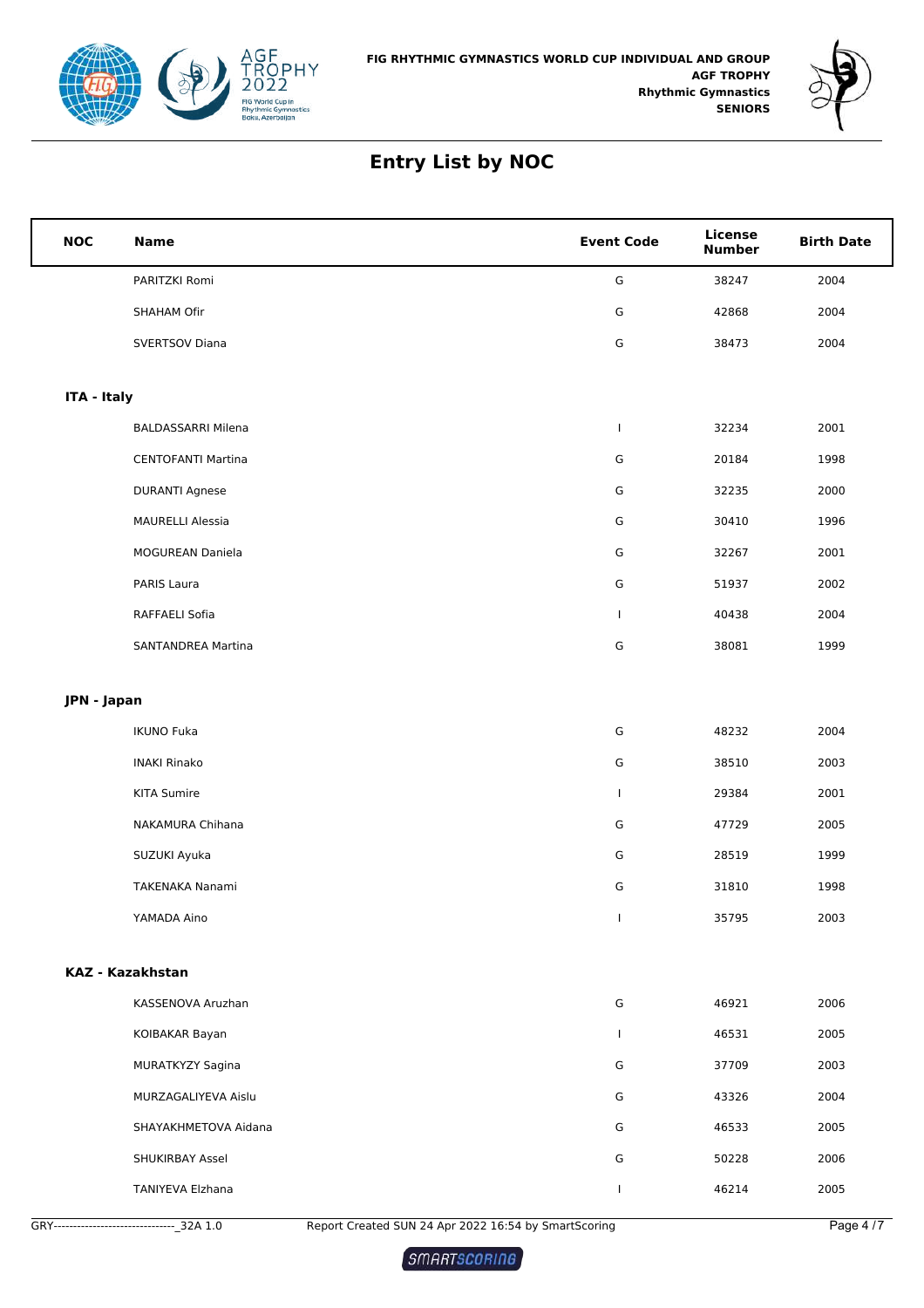



| <b>NOC</b>            | <b>Name</b>            | <b>Event Code</b> | License<br><b>Number</b> | <b>Birth Date</b> |
|-----------------------|------------------------|-------------------|--------------------------|-------------------|
|                       | ZHOLDINOVA Renata      | ${\mathsf G}$     | 37704                    | 2003              |
|                       |                        |                   |                          |                   |
|                       | KGZ - Kyrgyzstan       |                   |                          |                   |
|                       | IZABEKOVA Aisha        | $\mathbf{I}$      | 34991                    | 2003              |
| <b>LAT - Latvia</b>   |                        |                   |                          |                   |
|                       | ALESKOVSKA Alisa       | ${\mathsf G}$     | 43323                    | 2005              |
|                       | FELDMANE Patricia      | G                 | 50208                    | 2005              |
|                       | FROLONOKA Darja        | G                 | 37636                    | 2003              |
|                       | JEVSTAFJEVA Arina      | ${\mathsf G}$     | 38103                    | 2004              |
|                       | MURIKOVA Anna          | $\mathbf{I}$      | 35325                    | 2003              |
|                       | PAVLENKO Patricija     | G                 | 54509                    | 2006              |
|                       | POLSTJANAJA Jelizaveta | $\mathbf{I}$      | 45496                    | 2003              |
|                       | RESETOVA Sofja         | ${\mathsf G}$     | 37634                    | 2004              |
| <b>MAS - Malaysia</b> |                        |                   |                          |                   |
|                       | AMZAN Izzah            | $\mathbf{I}$      | 23148                    | 2000              |
|                       | LIM Ashley Xin Yi      | G                 | 54864                    | 2006              |
|                       | NG Jia Wen             | ${\mathsf G}$     | 32543                    | 2002              |
|                       | NG Joe Ee              | T                 | 44274                    | 2005              |
|                       | ONG Maia Xiao Han      | G                 | 47611                    | 2006              |
|                       | SHAK Jingle Qi         | G                 | 37895                    | 2004              |
|                       | <b>SHAK Yuki</b>       | ${\mathsf G}$     | 20315                    | 1999              |
|                       | YAP Yi Tung            | ${\mathsf G}$     | 54865                    | 2005              |
|                       |                        |                   |                          |                   |
| <b>MGL - Mongolia</b> |                        |                   |                          |                   |

GANZORIG Gunchinmaa I 47867 2006

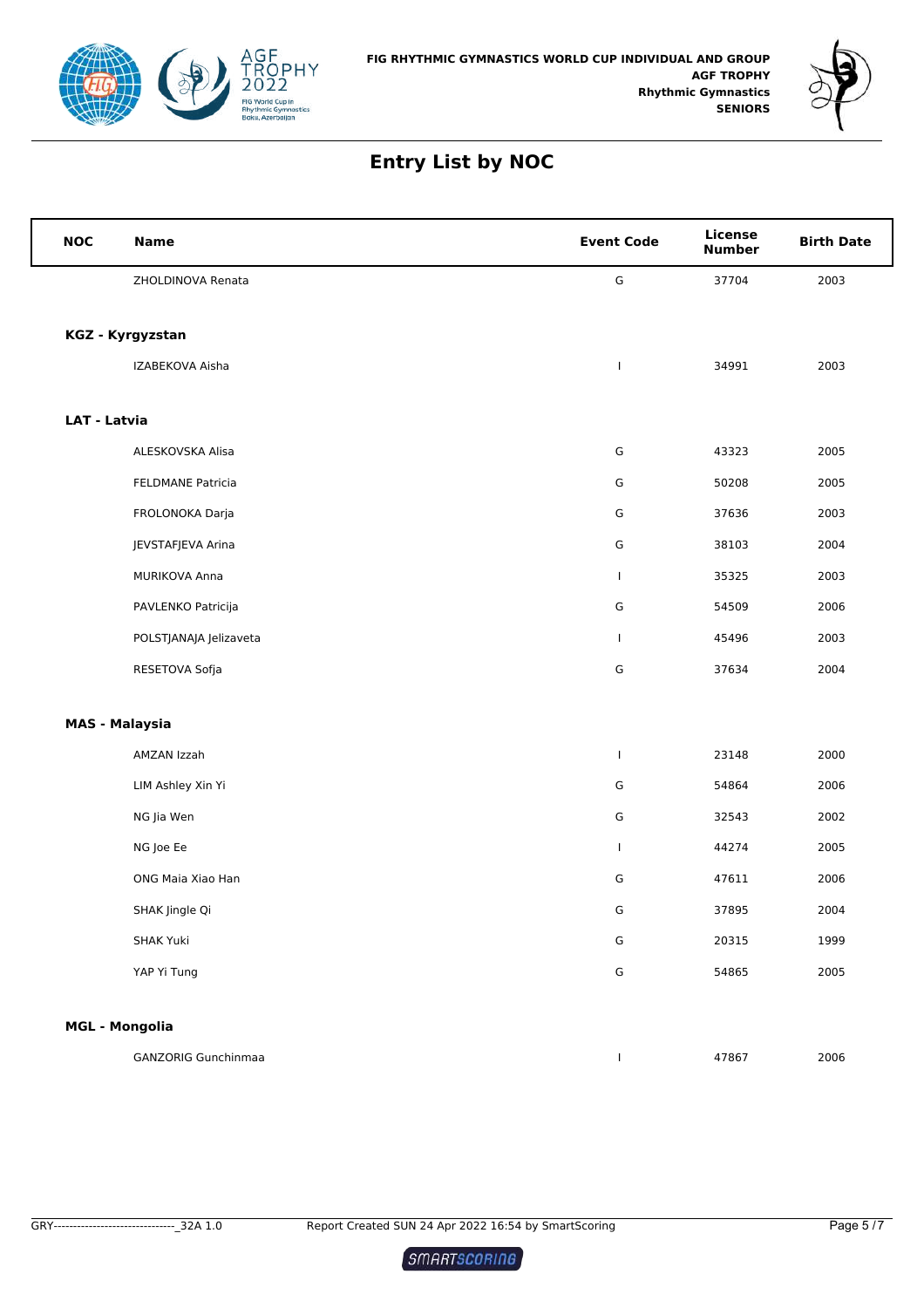



| <b>NOC</b>            | <b>Name</b>                | <b>Event Code</b> | <b>License</b><br><b>Number</b> | <b>Birth Date</b> |
|-----------------------|----------------------------|-------------------|---------------------------------|-------------------|
|                       | <b>NZL - New Zealand</b>   |                   |                                 |                   |
|                       | <b>HOPMAN Havana</b>       | $\mathbf{I}$      | 36289                           | 2003              |
|                       |                            |                   |                                 |                   |
| <b>POL - Poland</b>   |                            |                   |                                 |                   |
|                       | <b>HEICHEL Emilia</b>      | $\mathbf{I}$      | 48254                           | 2006              |
|                       | ROSZATYCKA Malgorzata      | $\mathbf{I}$      | 37845                           | 2003              |
| <b>POR - Portugal</b> |                            |                   |                                 |                   |
|                       | ARAUJO Rita                | $\mathbf{I}$      | 35086                           | 2003              |
| SLO - Slovenia        |                            |                   |                                 |                   |
|                       | VEDENEEVA Ekaterina        | $\mathbf{I}$      | 18089                           | 1994              |
| <b>SVK - Slovakia</b> |                            |                   |                                 |                   |
|                       | <b>BALLEKOVA Katarina</b>  | G                 | 51961                           | 2006              |
|                       | <b>CVECKOVA Paulina</b>    | G                 | 46970                           | 2005              |
|                       | DZUROSKOVA Nina            | $\mathbf{I}$      | 46972                           | 2006              |
|                       | <b>GUERTLEROVA Rebeca</b>  | G                 | 50527                           | 2003              |
|                       | KOVACOVA Ella              | G                 | 51952                           | 2006              |
|                       | ORAVCOVA Timea             | G                 | 52348                           | 2005              |
|                       | VALENTKOVA Barbora         | G                 | 54428                           | 2006              |
| <b>TUR - Turkey</b>   |                            |                   |                                 |                   |
|                       | <b>TUNCEL Kamelya</b>      | $\mathbf{I}$      | 32339                           | 2002              |
|                       | <b>USA - United States</b> |                   |                                 |                   |
|                       | <b>GRISKENAS Evita</b>     | $\mathbf{I}$      | 31998                           | 2000              |
|                       | MIZUNO Lili                | $\mathbf{I}$      | 34794                           | 2001              |

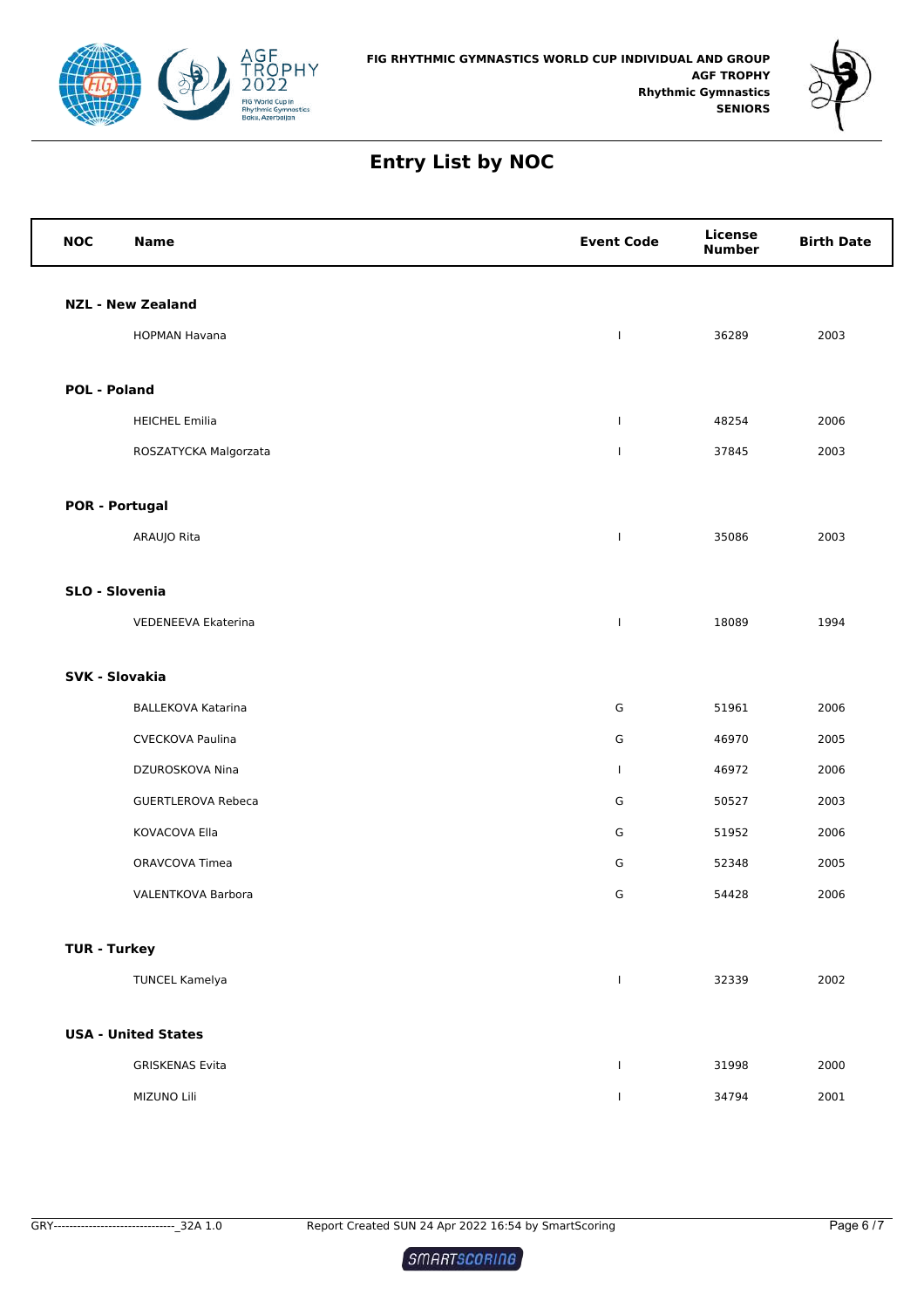



| <b>NOC</b> | <b>Name</b>                 | <b>Event Code</b> | License<br><b>Number</b> | <b>Birth Date</b> |
|------------|-----------------------------|-------------------|--------------------------|-------------------|
|            | UZB - Uzbekistan            |                   |                          |                   |
|            | ABDURAUFOVA Khurshidabonu   | G                 | 37475                    | 2003              |
|            | AZAMOVA Nilufar             | G                 | 47396                    | 2004              |
|            | DJUMANIYAZOVA Nargiza       | G                 | 35145                    | 2003              |
|            | <b>IBRAGIMOVA Shakhzoda</b> | G                 | 51682                    | 2002              |
|            | <b>IKROMOVA Takhmina</b>    |                   | 40556                    | 2004              |
|            | ISKHOKZODA Mumtozabonu      | G                 | 47455                    | 2005              |
|            | PAK Mariya                  | G                 | 47138                    | 2005              |

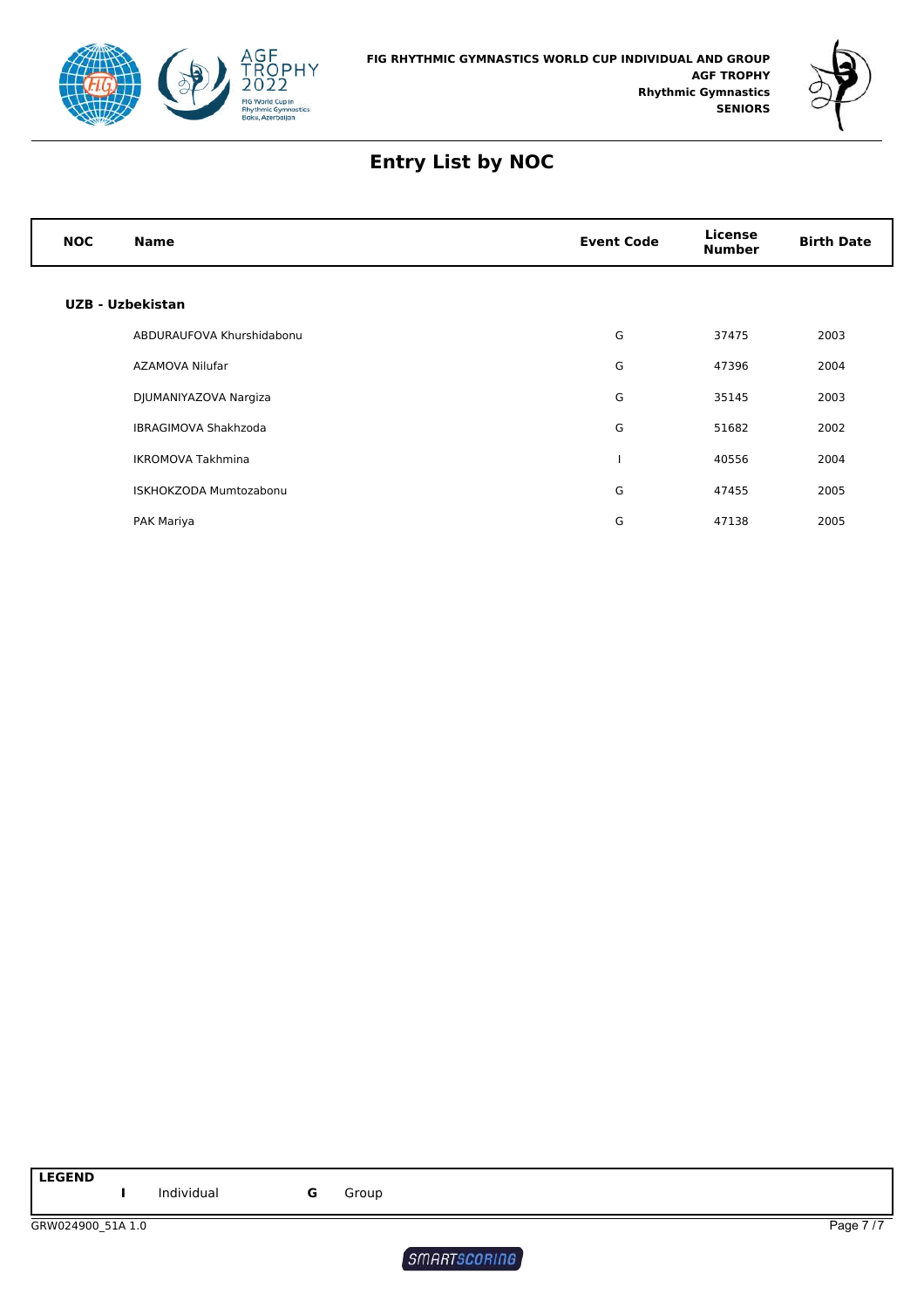



# **Medallists By Event**

| <b>Event</b>                                   | <b>Date</b> | <b>Medal</b>  | <b>NOC</b><br>Code | <b>Name</b>               |
|------------------------------------------------|-------------|---------------|--------------------|---------------------------|
| Individual - All-Around                        | 22-Apr-22   | GOLD          | <b>ITA</b>         | RAFFAELI Sofia            |
|                                                |             | <b>SILVER</b> | <b>BUL</b>         | KALEYN Boryana            |
|                                                |             | <b>BRONZE</b> | <b>ITA</b>         | <b>BALDASSARRI Milena</b> |
| Group - All-Around                             | 22-Apr-22   | GOLD          | ITA                | <b>ITALY</b>              |
|                                                |             | <b>SILVER</b> | AZE                | <b>AZERBAIJAN</b>         |
|                                                |             | <b>BRONZE</b> | <b>ISR</b>         | <b>ISRAEL</b>             |
| SENIORS - Individual - Hoop                    | 24-Apr-22   | GOLD          | <b>ITA</b>         | RAFFAELI Sofia            |
|                                                |             | <b>SILVER</b> | <b>BUL</b>         | KALEYN Boryana            |
|                                                |             | <b>BRONZE</b> | <b>ISR</b>         | KATZ Adi Asya             |
| SENIORS - Individual - Ball                    | 24-Apr-22   | GOLD          | <b>BUL</b>         | KALEYN Boryana            |
|                                                |             | <b>SILVER</b> | <b>ITA</b>         | <b>BALDASSARRI Milena</b> |
|                                                |             | <b>BRONZE</b> | <b>ITA</b>         | RAFFAELI Sofia            |
| SENIORS - Individual - Clubs                   | 24-Apr-22   | GOLD          | <b>ISR</b>         | <b>ATAMANOV Daria</b>     |
|                                                |             | <b>SILVER</b> | LAT                | POLSTJANAJA Jelizaveta    |
|                                                |             | <b>BRONZE</b> | <b>ITA</b>         | RAFFAELI Sofia            |
| SENIORS - Individual - Ribbon                  | 24-Apr-22   | GOLD          | <b>BUL</b>         | KALEYN Boryana            |
|                                                |             | <b>SILVER</b> | <b>ISR</b>         | <b>ATAMANOV Daria</b>     |
|                                                |             | <b>BRONZE</b> | <b>SLO</b>         | VEDENEEVA Ekaterina       |
| SENIORS - Group - 5 Hoops                      | 24-Apr-22   | GOLD          | AZE                | <b>AZERBAIJAN</b>         |
|                                                |             | <b>SILVER</b> | <b>ITA</b>         | <b>ITALY</b>              |
|                                                |             | <b>BRONZE</b> | <b>ISR</b>         | <b>ISRAEL</b>             |
| SENIORS - Group - 3 Ribbons, 2<br><b>Balls</b> | 24-Apr-22   | GOLD          | <b>ITA</b>         | <b>ITALY</b>              |
|                                                |             | <b>SILVER</b> | JPN                | <b>JAPAN</b>              |
|                                                |             | <b>BRONZE</b> | KAZ                | <b>KAZAKHSTAN</b>         |

GRY-------------------------------\_93 1.0 Report Created SUN 24 Apr 2022 16:54 by SmartScoring Page 1 / 1

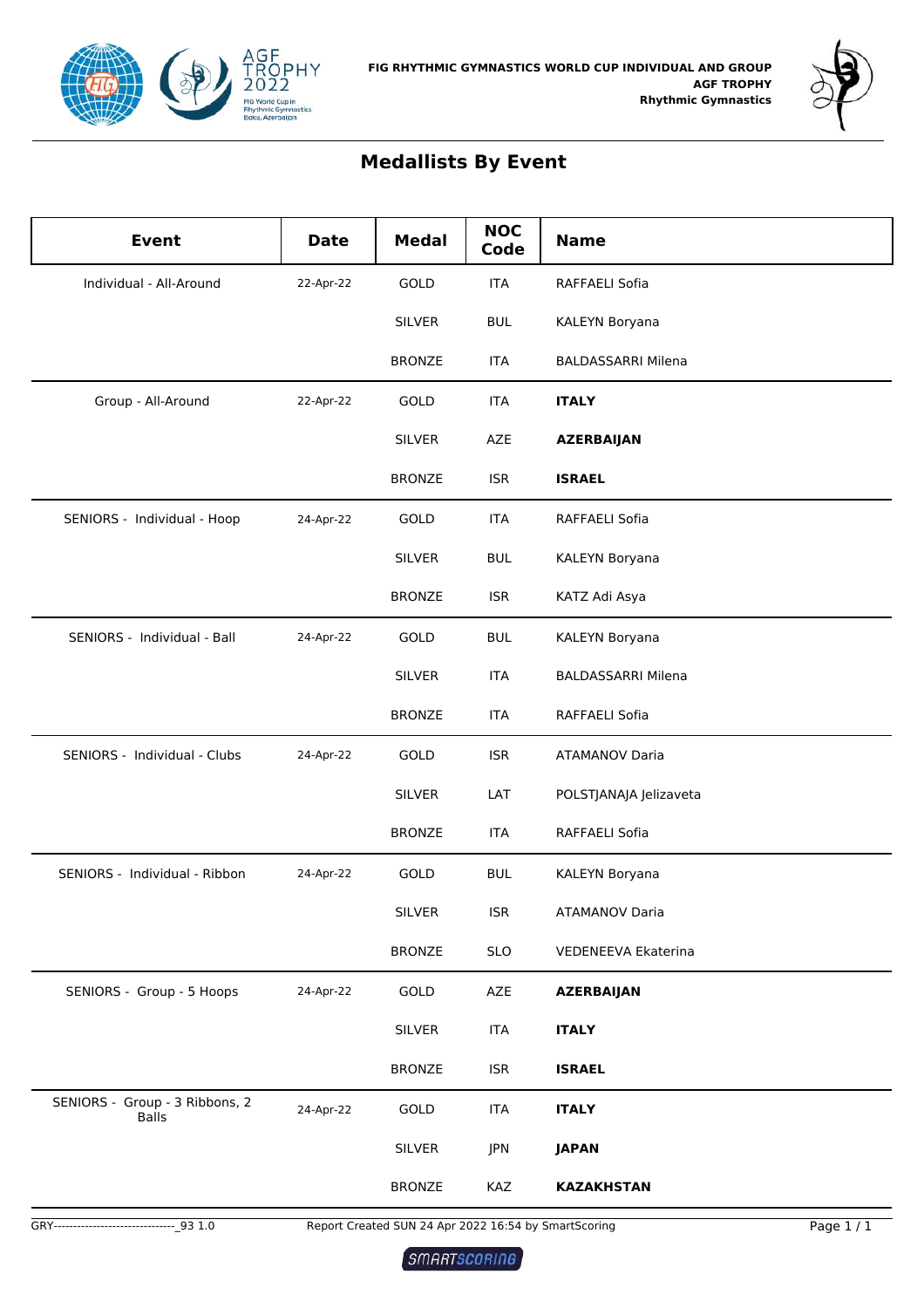



# **Medals Standing**

| Order          | <b>NOC</b>                 |                |                | <b>Individual</b> |                |              |              | <b>Group</b> |                |   |              | <b>Team</b> |              |                | <b>Total</b> |              |                | Rank               |
|----------------|----------------------------|----------------|----------------|-------------------|----------------|--------------|--------------|--------------|----------------|---|--------------|-------------|--------------|----------------|--------------|--------------|----------------|--------------------|
|                |                            | G              | $\mathsf{s}$   | $\mathbf{B}$      | <b>Total</b>   | G            | $\mathsf{s}$ | B            | <b>Total</b>   | G | $\mathsf{S}$ | $\mathbf B$ | <b>Total</b> | $\mathbf G$    | $\mathsf{s}$ | $\mathbf B$  | <b>Total</b>   | by<br><b>Total</b> |
| $\mathbf{1}$   | ITA - Italy                | $\overline{2}$ | $\mathbf{1}$   | $\mathsf{3}$      | 6              | $2^{\circ}$  | $\mathbf{1}$ |              | 3              |   |              |             |              | $\overline{4}$ | $2^{\circ}$  | $\mathbf{3}$ | 9              | $\mathbf{1}$       |
| $\overline{2}$ | <b>BUL</b> - Bulgaria      | $\overline{2}$ | $\overline{2}$ |                   | $\overline{4}$ |              |              |              |                |   |              |             |              | $\overline{2}$ | $2^{\circ}$  |              | $\overline{4}$ | 3                  |
| 3              | ISR - Israel               | $\mathbf{1}$   | $\mathbf{1}$   | $\mathbf{1}$      | 3              |              |              | $2^{\circ}$  | $\overline{2}$ |   |              |             |              | $\mathbf{1}$   | $\mathbf{1}$ | 3            | 5              | $\overline{2}$     |
| $\overline{4}$ | AZE - Azerbaijan           |                |                |                   |                | $\mathbf{1}$ | $\mathbf{1}$ |              | $\overline{2}$ |   |              |             |              | $\mathbf{1}$   | $\mathbf{1}$ |              | $\overline{2}$ | $\overline{4}$     |
| 5              | LAT - Latvia               |                | $\mathbf{1}$   |                   | $\mathbf{1}$   |              |              |              |                |   |              |             |              |                | $\mathbf{1}$ |              | $\mathbf{1}$   | $= 5$              |
| 5 <sub>1</sub> | JPN - Japan                |                |                |                   |                |              | $\mathbf{1}$ |              | $\mathbf{1}$   |   |              |             |              |                | $\mathbf{1}$ |              | $\mathbf{1}$   | $= 5$              |
| $\overline{7}$ | KAZ - Kazakhstan           |                |                |                   |                |              |              | $\mathbf{1}$ | $\mathbf 1$    |   |              |             |              |                |              | $\mathbf{1}$ | $\mathbf{1}$   | $= 5$              |
| $\overline{7}$ | SLO - Slovenia             |                |                | $\mathbf{1}$      | $\mathbf{1}$   |              |              |              |                |   |              |             |              |                |              | $\mathbf{1}$ | $\mathbf{1}$   | $= 5$              |
| 9              | SVK - Slovakia             |                |                |                   |                |              |              |              |                |   |              |             |              |                |              |              |                | $= 6$              |
| 9              | FRA - France               |                |                |                   |                |              |              |              |                |   |              |             |              |                |              |              |                | $= 6$              |
| 9              | TUR - Turkey               |                |                |                   |                |              |              |              |                |   |              |             |              |                |              |              |                | $= 6$              |
| 9              | EGY - Egypt                |                |                |                   |                |              |              |              |                |   |              |             |              |                |              |              |                | $= 6$              |
| 9              | CYP - Cyprus               |                |                |                   |                |              |              |              |                |   |              |             |              |                |              |              |                | $= 6$              |
| 9              | POR - Portugal             |                |                |                   |                |              |              |              |                |   |              |             |              |                |              |              |                | $= 6$              |
| 9              | AUS - Australia            |                |                |                   |                |              |              |              |                |   |              |             |              |                |              |              |                | $= 6$              |
| 9              | <b>USA - United States</b> |                |                |                   |                |              |              |              |                |   |              |             |              |                |              |              |                | $= 6$              |
| 9              | HUN - Hungary              |                |                |                   |                |              |              |              |                |   |              |             |              |                |              |              |                | $= 6$              |

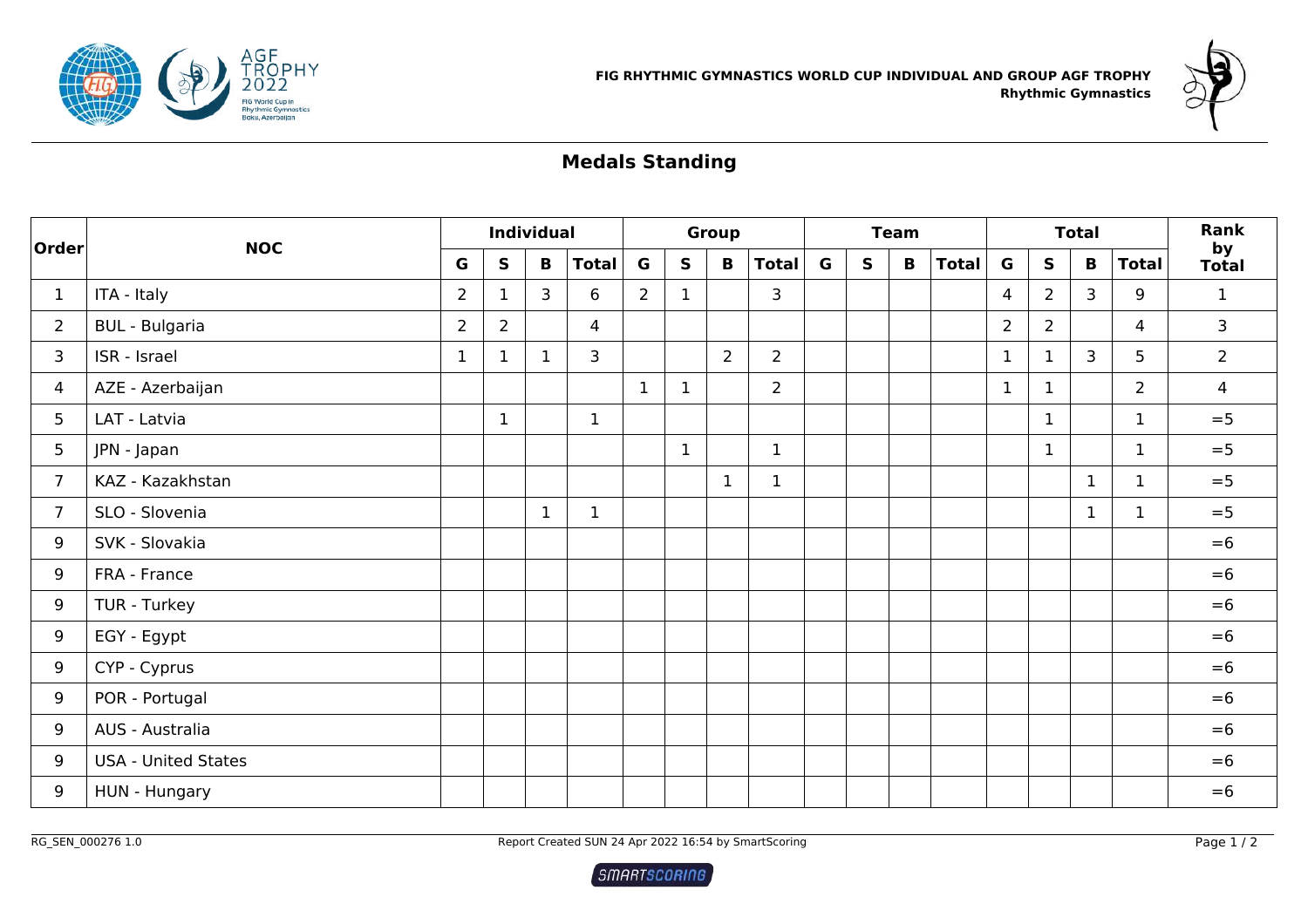



# **Medals Standing**

|       | <b>NOC</b>                 |   |              | <b>Individual</b> |              |   |   | <b>Group</b> |              |   |              | <b>Team</b> |              | <b>Total</b> |   |             |              | Rank               |
|-------|----------------------------|---|--------------|-------------------|--------------|---|---|--------------|--------------|---|--------------|-------------|--------------|--------------|---|-------------|--------------|--------------------|
| Order |                            | G | $\mathsf{s}$ | $\mathbf{B}$      | <b>Total</b> | G | S | B            | <b>Total</b> | G | $\mathsf{s}$ | B           | <b>Total</b> | $\mathbf G$  | S | $\mathbf B$ | <b>Total</b> | by<br><b>Total</b> |
| 9     | NZL - New Zealand          |   |              |                   |              |   |   |              |              |   |              |             |              |              |   |             |              | $= 6$              |
| 9     | <b>BRA - Brazil</b>        |   |              |                   |              |   |   |              |              |   |              |             |              |              |   |             |              | $= 6$              |
| 9     | ARG - Argentina            |   |              |                   |              |   |   |              |              |   |              |             |              |              |   |             |              | $= 6$              |
| 9     | MAS - Malaysia             |   |              |                   |              |   |   |              |              |   |              |             |              |              |   |             |              | $= 6$              |
| 9     | POL - Poland               |   |              |                   |              |   |   |              |              |   |              |             |              |              |   |             |              | $= 6$              |
| 9     | KGZ - Kyrgyzstan           |   |              |                   |              |   |   |              |              |   |              |             |              |              |   |             |              | $= 6$              |
| 9     | <b>GBR</b> - Great Britain |   |              |                   |              |   |   |              |              |   |              |             |              |              |   |             |              | $= 6$              |
| 9     | UZB - Uzbekistan           |   |              |                   |              |   |   |              |              |   |              |             |              |              |   |             |              | $= 6$              |
| 9     | ESP - Spain                |   |              |                   |              |   |   |              |              |   |              |             |              |              |   |             |              | $= 6$              |
| 9     | <b>MGL - Mongolia</b>      |   |              |                   |              |   |   |              |              |   |              |             |              |              |   |             |              | $= 6$              |
| 9     | FIN - Finland              |   |              |                   |              |   |   |              |              |   |              |             |              |              |   |             |              | $= 6$              |
| 9     | GEO - Georgia              |   |              |                   |              |   |   |              |              |   |              |             |              |              |   |             |              | $= 6$              |
| 9     | EST - Estonia              |   |              |                   |              |   |   |              |              |   |              |             |              |              |   |             |              | $= 6$              |
| 9     | GER - Germany              |   |              |                   |              |   |   |              |              |   |              |             |              |              |   |             |              | $= 6$              |
|       | <b>Total:</b>              | 5 | 5            | 5                 | 15           | 3 | 3 | $\mathbf{3}$ | 9            |   |              |             |              | 8            | 8 | 8           | 24           |                    |

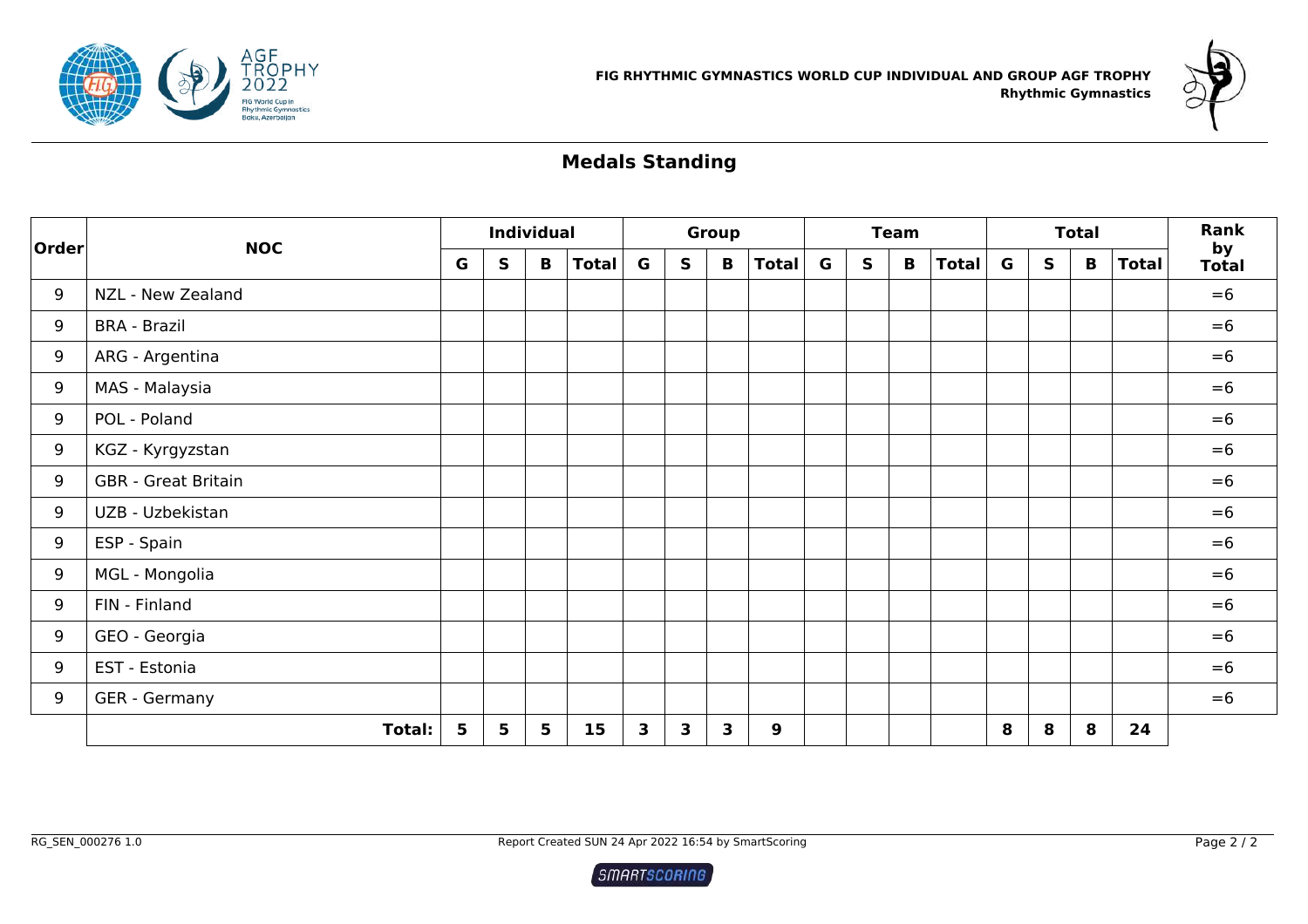



| <b>NOC</b> | <b>Name</b>                | License<br><b>Number</b> |             |             |
|------------|----------------------------|--------------------------|-------------|-------------|
| <b>AZE</b> | <b>AZERBAIJAN</b>          |                          |             |             |
|            | AGHALARZADE Gullu          | 34694                    | $\mathsf X$ | $\mathsf X$ |
|            | ALIMURADOVA Laman          | 37876                    | $\mathsf X$ | $\mathsf X$ |
|            | ALIYEVA Kamilla            | 49852                    | $\mathsf X$ |             |
|            | HUMMATOVA Zeynab           | 21986                    |             | $\mathsf X$ |
|            | LUZAN Yelyzaveta           | 32455                    | X           | $\mathsf X$ |
|            | SOROKINA Darya             | 30155                    | $\mathsf X$ | $\mathsf X$ |
| <b>ESP</b> | <b>SPAIN</b>               |                          |             |             |
|            | ARNAU Ana                  | 46691                    | $\mathsf X$ | $\mathsf X$ |
|            | <b>BERGUA NAVALES Ines</b> | 46694                    | X           | $\mathsf X$ |
|            | FERNANDEZ Marta            | 48520                    | $\mathsf X$ | $\mathsf X$ |
|            | <b>GAYAN Ana</b>           | 32272                    | $\mathsf X$ |             |
|            | <b>MARTINEZ Mireia</b>     | 48517                    | X           | $\mathsf X$ |
|            | SOLAUN Salma               | 47597                    |             | $\mathsf X$ |
| <b>EST</b> | <b>ESTONIA</b>             |                          |             |             |
|            | KITAEVA Polina             | 46688                    | $\mathsf X$ | $\mathsf X$ |
|            | <b>KORBELAINEN Mirtel</b>  | 44074                    |             | $\mathsf X$ |
|            | <b>NAPTAL Evelin</b>       | 35176                    | $\mathsf X$ | $\mathsf X$ |
|            | OJA Kiara                  | 54465                    | $\mathsf X$ | $\mathsf X$ |
|            | <b>OKAMANCHUK Arina</b>    | 31847                    | X           | $\mathsf X$ |
|            | VESSELOVA Alina            | 35024                    | $\mathsf X$ |             |
| <b>FIN</b> | <b>FINLAND</b>             |                          |             |             |
|            | <b>HEIKKILAE Saana</b>     | 46488                    |             | $\mathsf X$ |
|            | JOHANSSON Assi             | 35170                    | $\mathsf X$ | $\mathsf X$ |
|            | <b>JOKINEN Vera</b>        | 46588                    | $\mathsf X$ | $\mathsf X$ |
|            | NAEREVAARA Milja           | 32212                    | $\mathsf X$ |             |
|            | RAESAENEN Erika            | 55130                    | $\mathsf X$ | $\mathsf X$ |
|            | SIPILAE Viliina            | 40704                    | $\mathsf X$ | $\mathsf X$ |

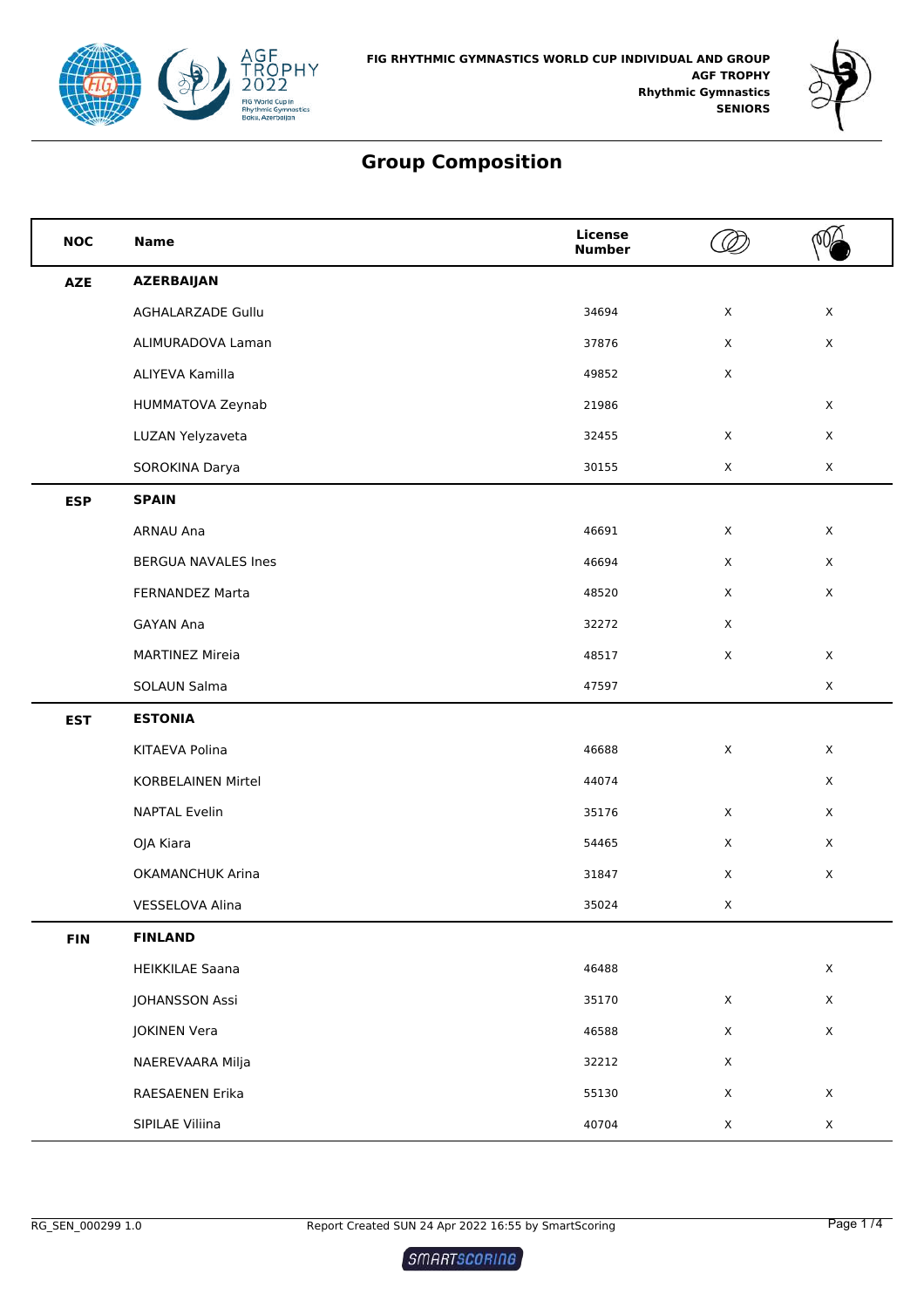



| <b>NOC</b> | <b>Name</b>                    | License<br><b>Number</b> |             |                    |
|------------|--------------------------------|--------------------------|-------------|--------------------|
| <b>GEO</b> | <b>GEORGIA</b>                 |                          |             |                    |
|            | <b>BAKURADZE Gvantsa</b>       | 47166                    | X           | X                  |
|            | <b>BEJIASHVILI Ana</b>         | 43785                    | X           | X                  |
|            | KUPUNIA Mariam                 | 32307                    | $\mathsf X$ | $\mathsf X$        |
|            | <b>ODIKADZE Elizabeth Anna</b> | 55351                    | X           |                    |
|            | RAGIMOVA Daria                 | 50035                    | $\mathsf X$ | X                  |
|            | <b>TSKHOMARIA Mariam</b>       | 52454                    |             | $\mathsf X$        |
| <b>GER</b> | <b>GERMANY</b>                 |                          |             |                    |
|            | <b>KOEHN Nathalie</b>          | 32620                    | X           | $\mathsf X$        |
|            | KOSAN Anja                     | 32677                    | X           |                    |
|            | <b>KROMM Daniella</b>          | 37482                    | X           | X                  |
|            | <b>OGANESYAN Alina</b>         | 43087                    | X           | X                  |
|            | <b>SCHOENING Francine</b>      | 46330                    | $\mathsf X$ | X                  |
|            | <b>SCHUPP Lillie</b>           | 37372                    |             | X                  |
| <b>ISR</b> | <b>ISRAEL</b>                  |                          |             |                    |
|            | <b>BAKANOV Shani</b>           | 48023                    | $\mathsf X$ | X                  |
|            | FRIEDMANN Adar                 | 50899                    |             |                    |
|            | <b>HEDVAT Amit</b>             | 46789                    | X           | X                  |
|            | PARITZKI Romi                  | 38247                    | X           | X                  |
|            | SHAHAM Ofir                    | 42868                    | $\mathsf X$ | $\pmb{\mathsf{X}}$ |
|            | <b>SVERTSOV Diana</b>          | 38473                    | X           | X                  |
| <b>ITA</b> | <b>ITALY</b>                   |                          |             |                    |
|            | <b>CENTOFANTI Martina</b>      | 20184                    | $\mathsf X$ | $\mathsf X$        |
|            | <b>DURANTI Agnese</b>          | 32235                    | $\mathsf X$ | $\mathsf X$        |
|            | <b>MAURELLI Alessia</b>        | 30410                    | $\mathsf X$ | $\mathsf X$        |
|            | MOGUREAN Daniela               | 32267                    | $\mathsf X$ | $\mathsf X$        |
|            | PARIS Laura                    | 51937                    | $\mathsf X$ |                    |
|            | <b>SANTANDREA Martina</b>      | 38081                    |             | X                  |

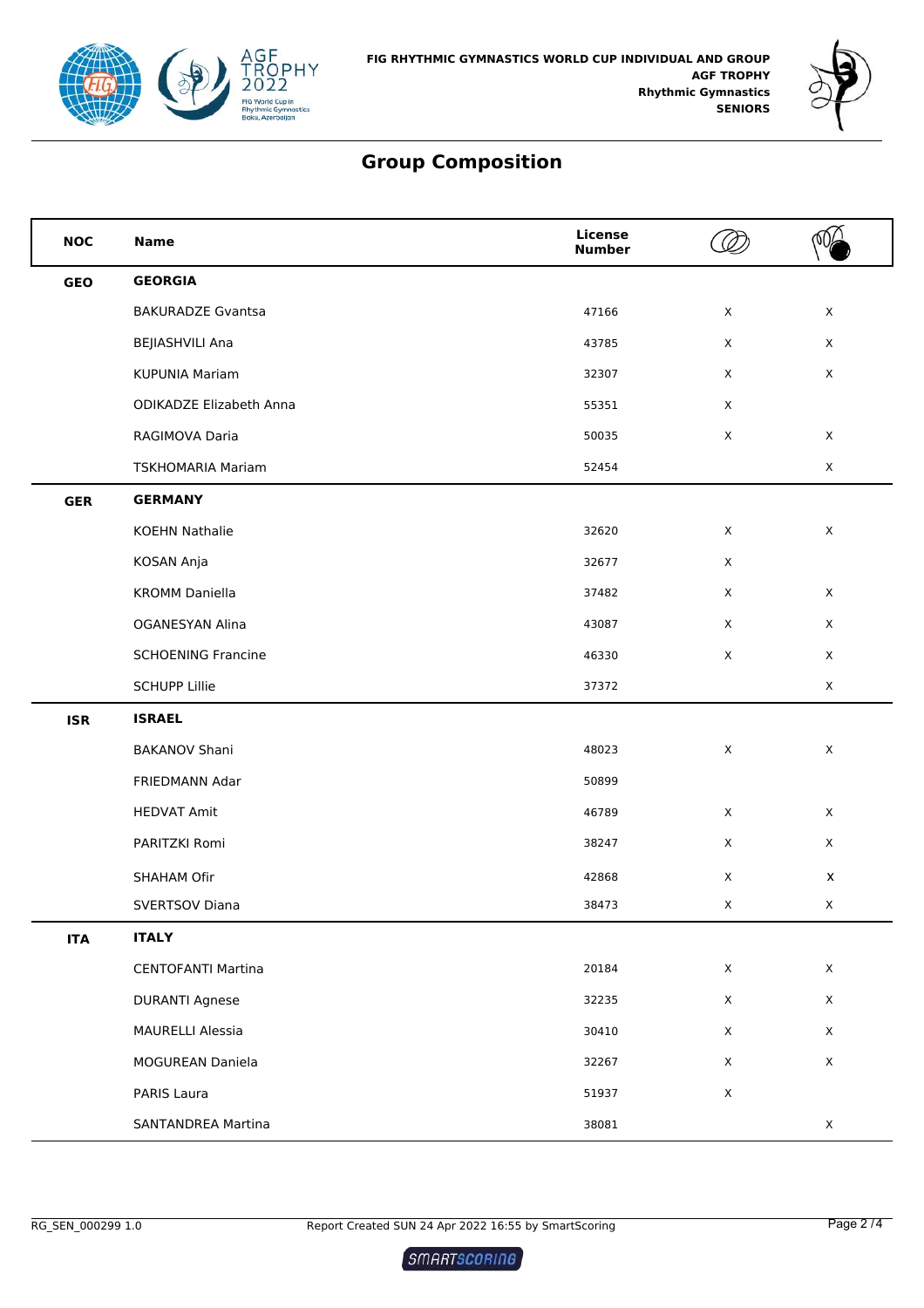



| <b>NOC</b> | <b>Name</b>              | <b>License</b><br><b>Number</b> |              |              |
|------------|--------------------------|---------------------------------|--------------|--------------|
| <b>JPN</b> | <b>JAPAN</b>             |                                 |              |              |
|            | <b>IKUNO Fuka</b>        | 48232                           | $\mathsf X$  | $\mathsf{X}$ |
|            | <b>INAKI Rinako</b>      | 38510                           | $\mathsf X$  | $\mathsf{X}$ |
|            | NAKAMURA Chihana         | 47729                           | X            | $\mathsf{X}$ |
|            | SUZUKI Ayuka             | 28519                           | $\mathsf X$  | $\mathsf{X}$ |
|            | TAKENAKA Nanami          | 31810                           | X            | $\mathsf{X}$ |
| <b>KAZ</b> | <b>KAZAKHSTAN</b>        |                                 |              |              |
|            | KASSENOVA Aruzhan        | 46921                           | X            | X            |
|            | MURATKYZY Sagina         | 37709                           | $\mathsf X$  | $\mathsf{X}$ |
|            | MURZAGALIYEVA Aislu      | 43326                           | $\mathsf X$  | $\mathsf X$  |
|            | SHAYAKHMETOVA Aidana     | 46533                           | $\mathsf X$  |              |
|            | SHUKIRBAY Assel          | 50228                           |              | $\mathsf{X}$ |
|            | ZHOLDINOVA Renata        | 37704                           | $\mathsf X$  | $\mathsf{X}$ |
| <b>LAT</b> | <b>LATVIA</b>            |                                 |              |              |
|            | ALESKOVSKA Alisa         | 43323                           | $\mathsf X$  | $\mathsf{X}$ |
|            | <b>FELDMANE Patricia</b> | 50208                           | $\mathsf X$  | $\mathsf{X}$ |
|            | FROLONOKA Darja          | 37636                           | X            | $\times$     |
|            | JEVSTAFJEVA Arina        | 38103                           | $\mathsf X$  | $\mathsf X$  |
|            | PAVLENKO Patricija       | 54509                           |              | $\mathsf{X}$ |
|            | RESETOVA Sofja           | 37634                           | $\mathsf{X}$ |              |
| <b>MAS</b> | <b>MALAYSIA</b>          |                                 |              |              |
|            | LIM Ashley Xin Yi        | 54864                           | $\mathsf X$  | $\mathsf X$  |
|            | NG Jia Wen               | 32543                           |              | $\mathsf X$  |
|            | ONG Maia Xiao Han        | 47611                           | $\mathsf X$  | $\mathsf X$  |
|            | SHAK Jingle Qi           | 37895                           | $\mathsf X$  | $\mathsf X$  |
|            | <b>SHAK Yuki</b>         | 20315                           | $\mathsf X$  | $\mathsf X$  |
|            | YAP Yi Tung              | 54865                           | $\mathsf X$  |              |

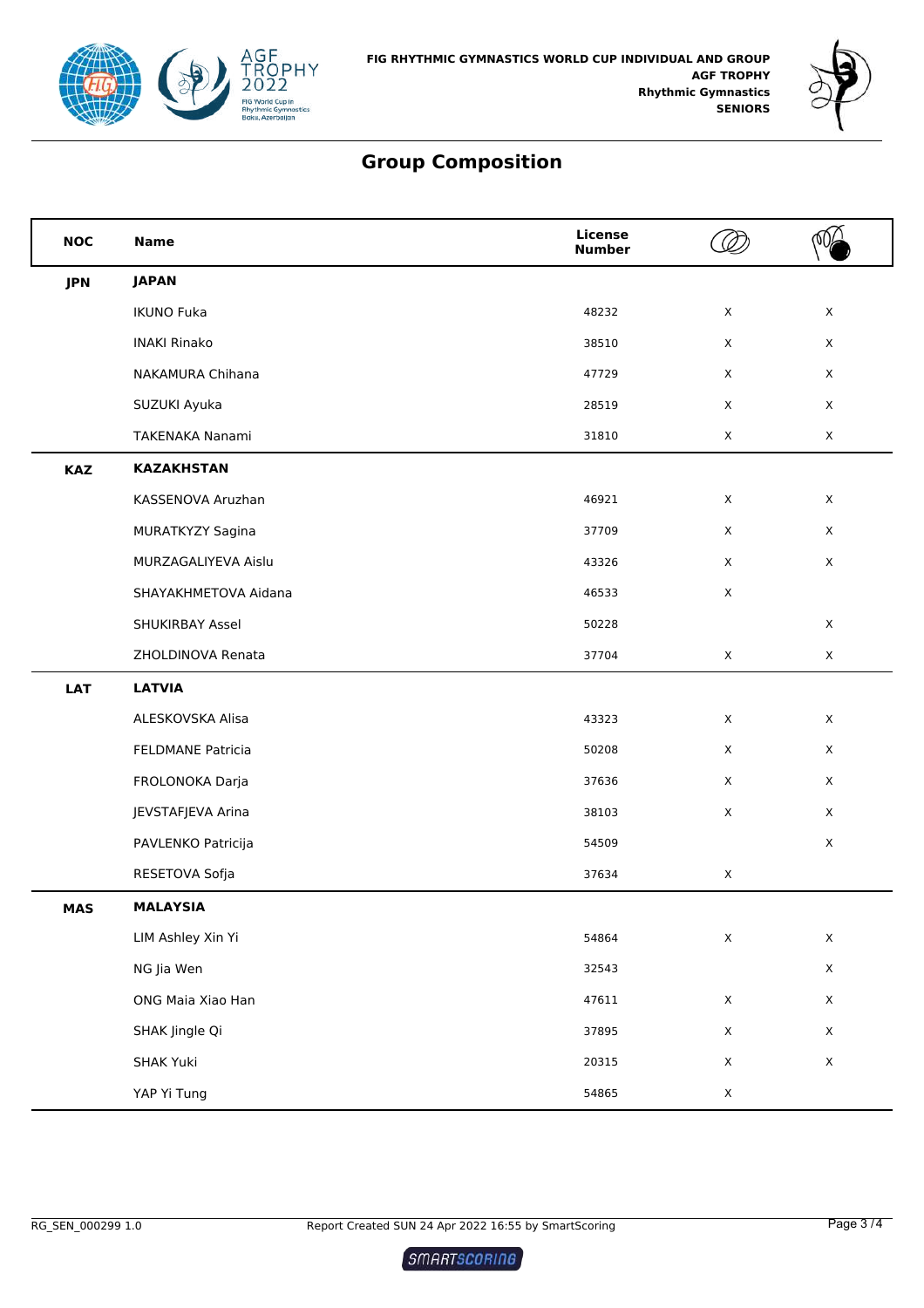



| <b>NOC</b> | <b>Name</b>               | License<br><b>Number</b> |              |              |
|------------|---------------------------|--------------------------|--------------|--------------|
| <b>SVK</b> | <b>SLOVAKIA</b>           |                          |              |              |
|            | <b>BALLEKOVA Katarina</b> | 51961                    |              | X            |
|            | <b>CVECKOVA Paulina</b>   | 46970                    | $\sf X$      | $\mathsf{X}$ |
|            | <b>GUERTLEROVA Rebeca</b> | 50527                    | X            | $\mathsf{X}$ |
|            | KOVACOVA Ella             | 51952                    | X            | $\mathsf{X}$ |
|            | <b>ORAVCOVA Timea</b>     | 52348                    | X            | $\mathsf{X}$ |
|            | <b>VALENTKOVA Barbora</b> | 54428                    | $\mathsf{X}$ |              |
| <b>UZB</b> | <b>UZBEKISTAN</b>         |                          |              |              |
|            | ABDURAUFOVA Khurshidabonu | 37475                    |              | $\mathsf{X}$ |
|            | AZAMOVA Nilufar           | 47396                    | $\mathsf{X}$ | $\mathsf{X}$ |
|            | DJUMANIYAZOVA Nargiza     | 35145                    | X            | $\mathsf{X}$ |
|            | IBRAGIMOVA Shakhzoda      | 51682                    | X            | $\mathsf{X}$ |
|            | ISKHOKZODA Mumtozabonu    | 47455                    | X            | $\mathsf{X}$ |
|            | PAK Mariya                | 47138                    | X            |              |

**LEGEND**

5 Hoops 3 Ribbons, 2 Balls

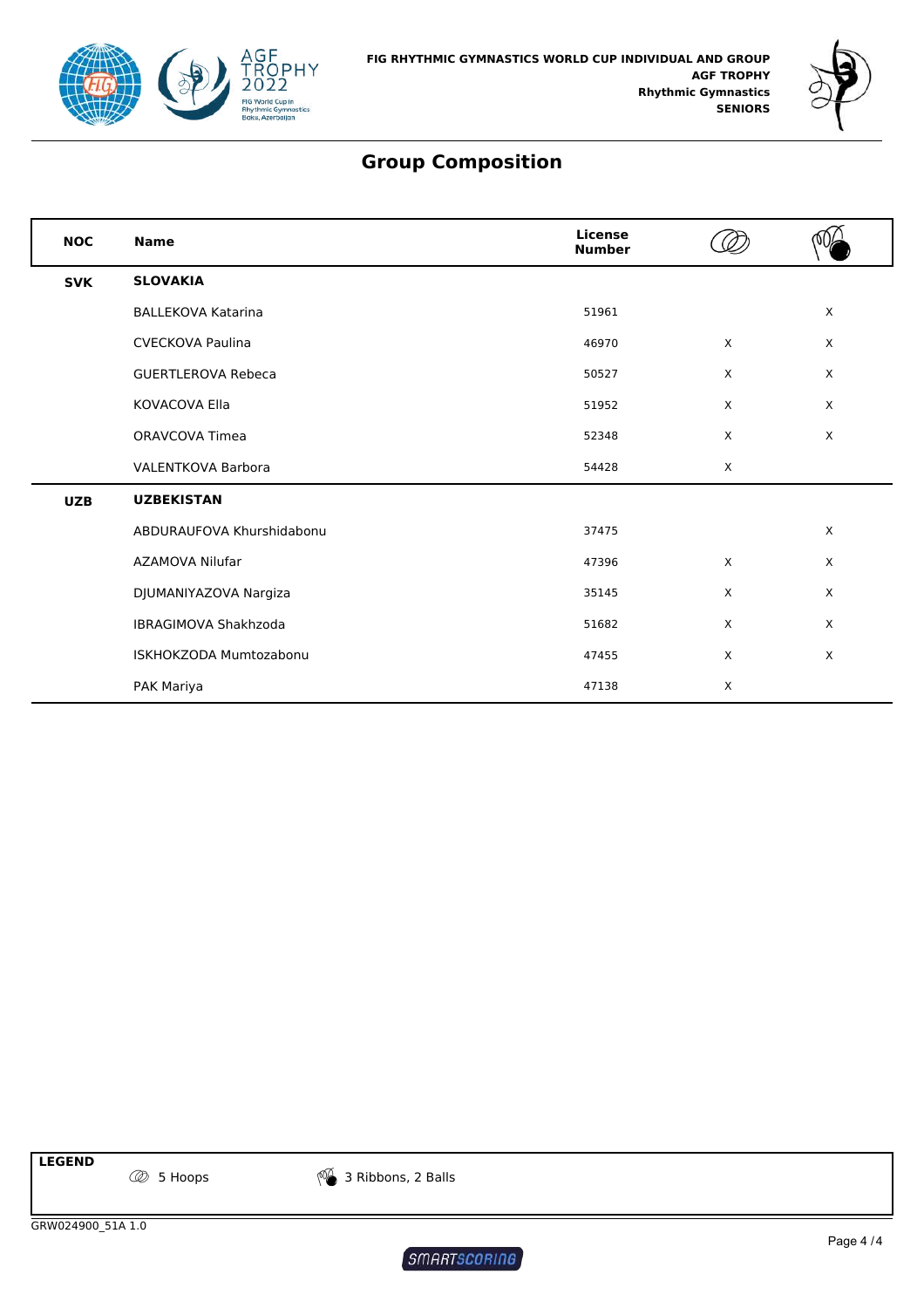



#### GROUP A

| Order | <b>Description</b>         | <b>NOC Code</b> |   |   | ⅋ |
|-------|----------------------------|-----------------|---|---|---|
|       | <b>Rotation 1</b>          |                 |   |   |   |
|       | Starts at 22nd April 12:00 |                 |   |   |   |
|       | DZUROSKOVA Nina            | <b>SVK</b>      | X |   |   |
| 2     | <b>MURIKOVA Anna</b>       | LAT             |   | X |   |
| 3     | <b>KARBANOV Helene</b>     | <b>FRA</b>      | X |   |   |
| 4     | POLSTJANAJA Jelizaveta     | LAT             |   | X |   |
| 5     | <b>MILLET Maelle</b>       | <b>FRA</b>      | X |   |   |
| 6     | <b>TUNCEL Kamelya</b>      | <b>TUR</b>      |   | X |   |
| 7     | SALEH Aliaa                | EGY             | X |   |   |
| 8     | SOKOLOVA Anna              | <b>CYP</b>      |   | X |   |
| 9     | SOBEIH Amina               | EGY             | X |   |   |
| 10    | ARAUJO Rita                | <b>POR</b>      |   | X |   |
| 11    | KIROI-BOGATYREVA Alexandra | <b>AUS</b>      | X |   |   |

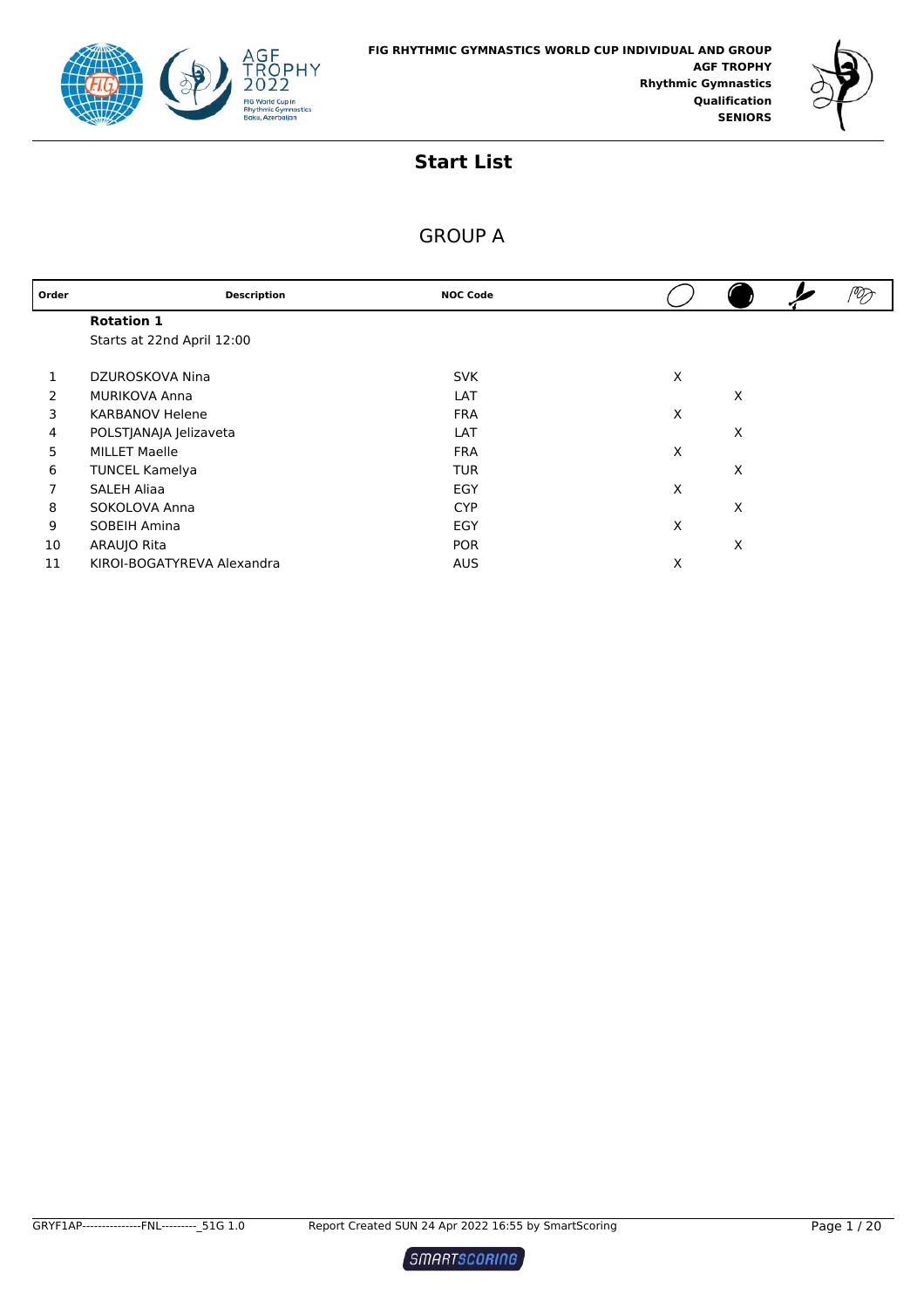



#### GROUP A

| Order | <b>Description</b>         | <b>NOC Code</b> |   | ⅋ |
|-------|----------------------------|-----------------|---|---|
|       | <b>Rotation 2</b>          |                 |   |   |
|       | Starts at 22nd April 12:33 |                 |   |   |
|       | DZUROSKOVA Nina            | <b>SVK</b>      | X |   |
| 2     | <b>MURIKOVA Anna</b>       | LAT             | X |   |
| 3     | <b>KARBANOV Helene</b>     | <b>FRA</b>      | X |   |
| 4     | POLSTJANAJA Jelizaveta     | LAT             | X |   |
| 5     | <b>MILLET Maelle</b>       | <b>FRA</b>      | X |   |
| 6     | <b>TUNCEL Kamelya</b>      | <b>TUR</b>      | X |   |
|       | <b>SALEH Aliaa</b>         | EGY             | X |   |
| 8     | SOKOLOVA Anna              | <b>CYP</b>      | X |   |
| 9     | SOBEIH Amina               | EGY             | X |   |
| 10    | ARAUJO Rita                | <b>POR</b>      | X |   |
| 11    | KIROI-BOGATYREVA Alexandra | <b>AUS</b>      | X |   |

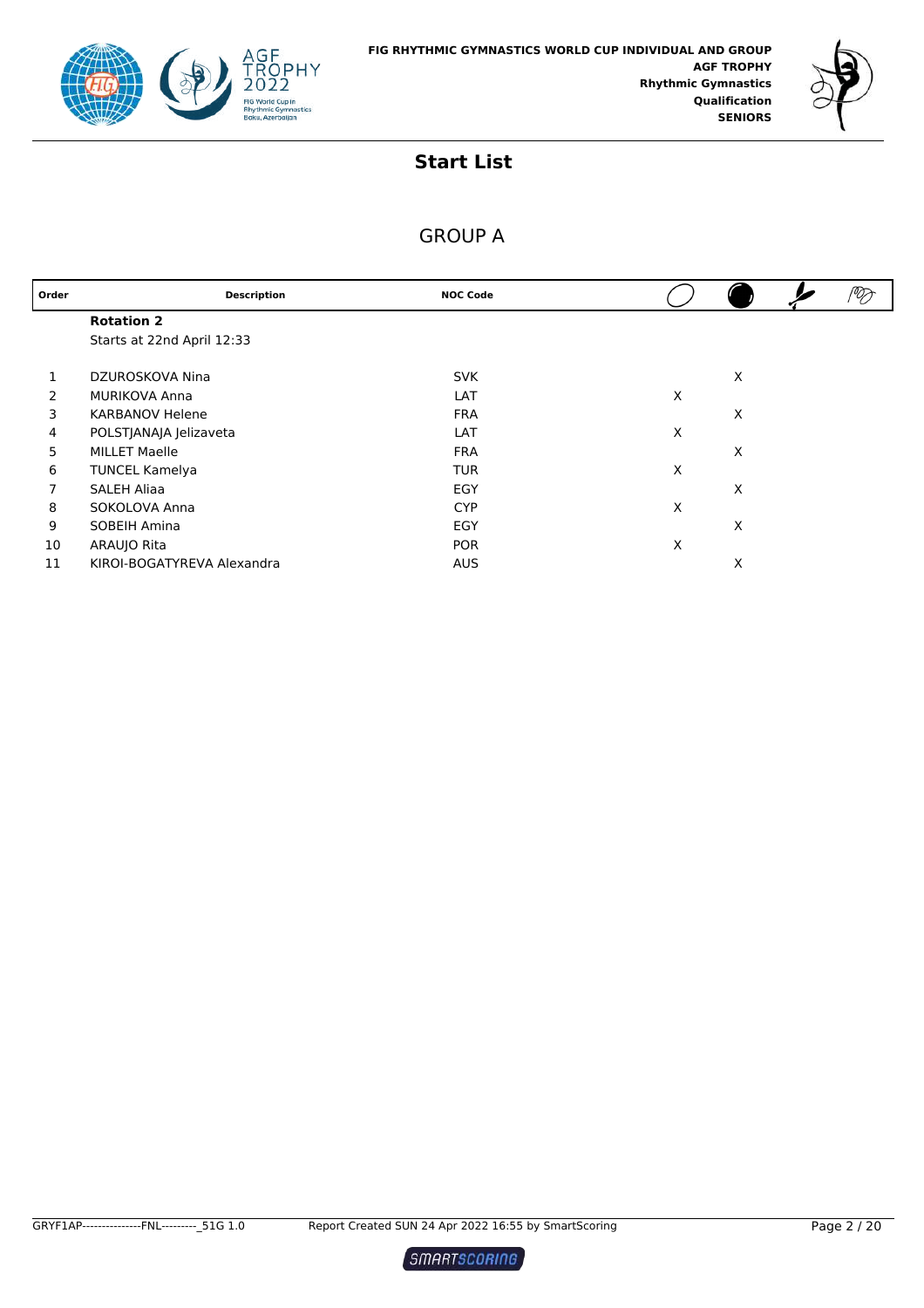



# GROUP B

| Order | <b>Description</b>            | <b>NOC Code</b> |   |   |  |
|-------|-------------------------------|-----------------|---|---|--|
|       | <b>Rotation 1</b>             |                 |   |   |  |
|       | Starts at 22nd April 13:06    |                 |   |   |  |
|       | <b>MIZUNO Lili</b>            | <b>USA</b>      | X |   |  |
| 2     | <b>ATAMANOV Daria</b>         | <b>ISR</b>      |   | X |  |
| 3     | <b>GRISKENAS Evita</b>        | <b>USA</b>      | X |   |  |
| 4     | KOIBAKAR Bayan                | <b>KAZ</b>      |   | X |  |
| 5     | <b>WIESNER Hanna Panna</b>    | <b>HUN</b>      | X |   |  |
| 6     | <b>TANIYEVA Elzhana</b>       | <b>KAZ</b>      |   | X |  |
| 7     | <b>KOCSIS Evelin Viktoria</b> | <b>HUN</b>      | X |   |  |
| 8     | <b>HOPMAN Havana</b>          | <b>NZL</b>      |   | X |  |
| 9     | NEIVA Ana Luisa               | <b>BRA</b>      | X |   |  |
| 10    | MARTINEZ FAINBERG Sol         | ARG             | X |   |  |

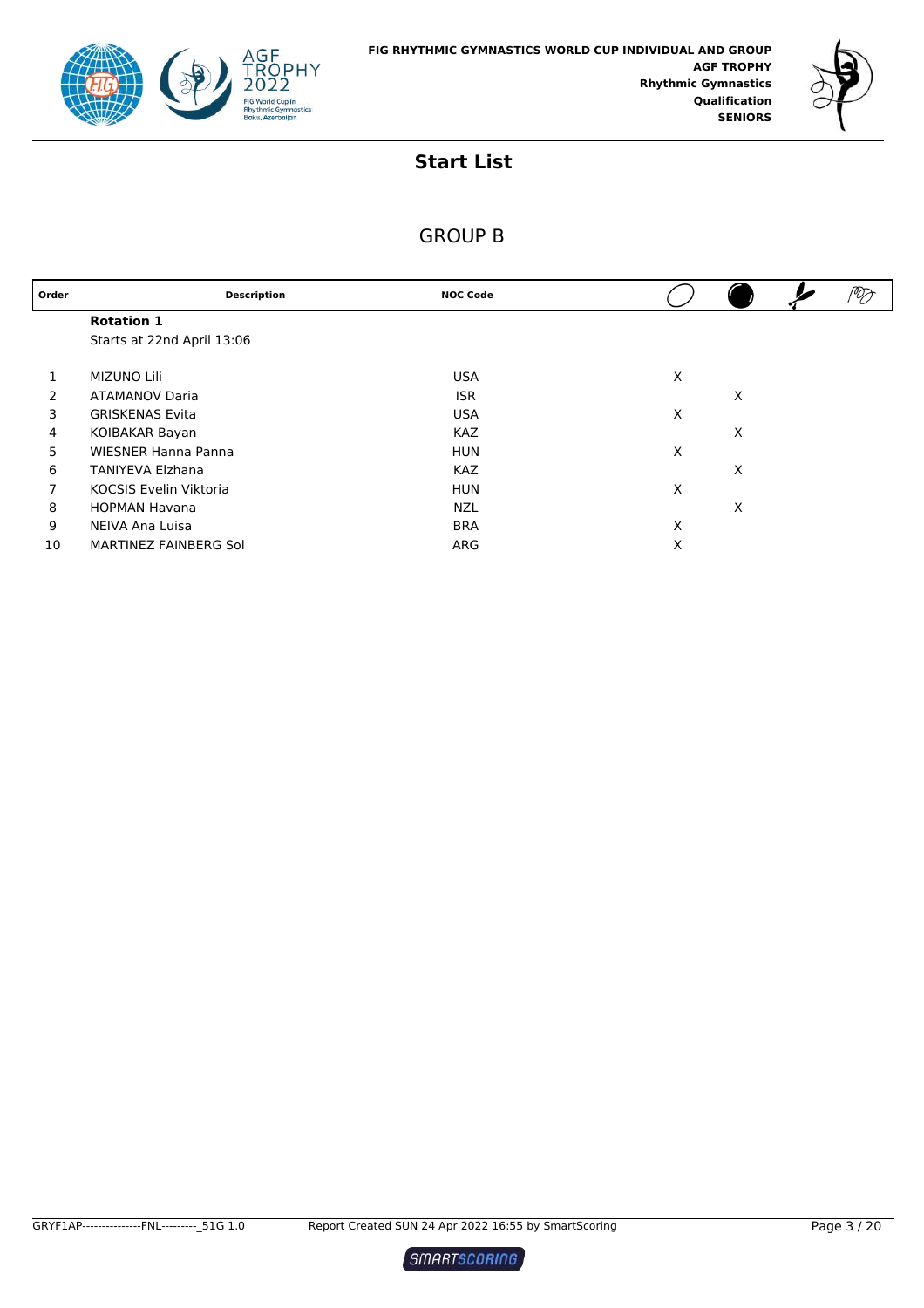



# GROUP B

| Order | <b>Description</b>            | <b>NOC Code</b> |   |   | ষ্চ |
|-------|-------------------------------|-----------------|---|---|-----|
|       | <b>Rotation 2</b>             |                 |   |   |     |
|       | Starts at 22nd April 13:36    |                 |   |   |     |
|       | <b>MIZUNO Lili</b>            | <b>USA</b>      |   | X |     |
| 2     | <b>ATAMANOV Daria</b>         | <b>ISR</b>      | X |   |     |
| 3     | <b>GRISKENAS Evita</b>        | <b>USA</b>      |   | X |     |
| 4     | KOIBAKAR Bayan                | <b>KAZ</b>      | X |   |     |
| 5     | <b>WIESNER Hanna Panna</b>    | <b>HUN</b>      |   | X |     |
| 6     | <b>TANIYEVA Elzhana</b>       | <b>KAZ</b>      | X |   |     |
| 7     | <b>KOCSIS Evelin Viktoria</b> | <b>HUN</b>      |   | X |     |
| 8     | <b>HOPMAN Havana</b>          | <b>NZL</b>      | X |   |     |
| 9     | NEIVA Ana Luisa               | <b>BRA</b>      |   | X |     |
| 10    | MARTINEZ FAINBERG Sol         | ARG             |   | X |     |
|       |                               |                 |   |   |     |

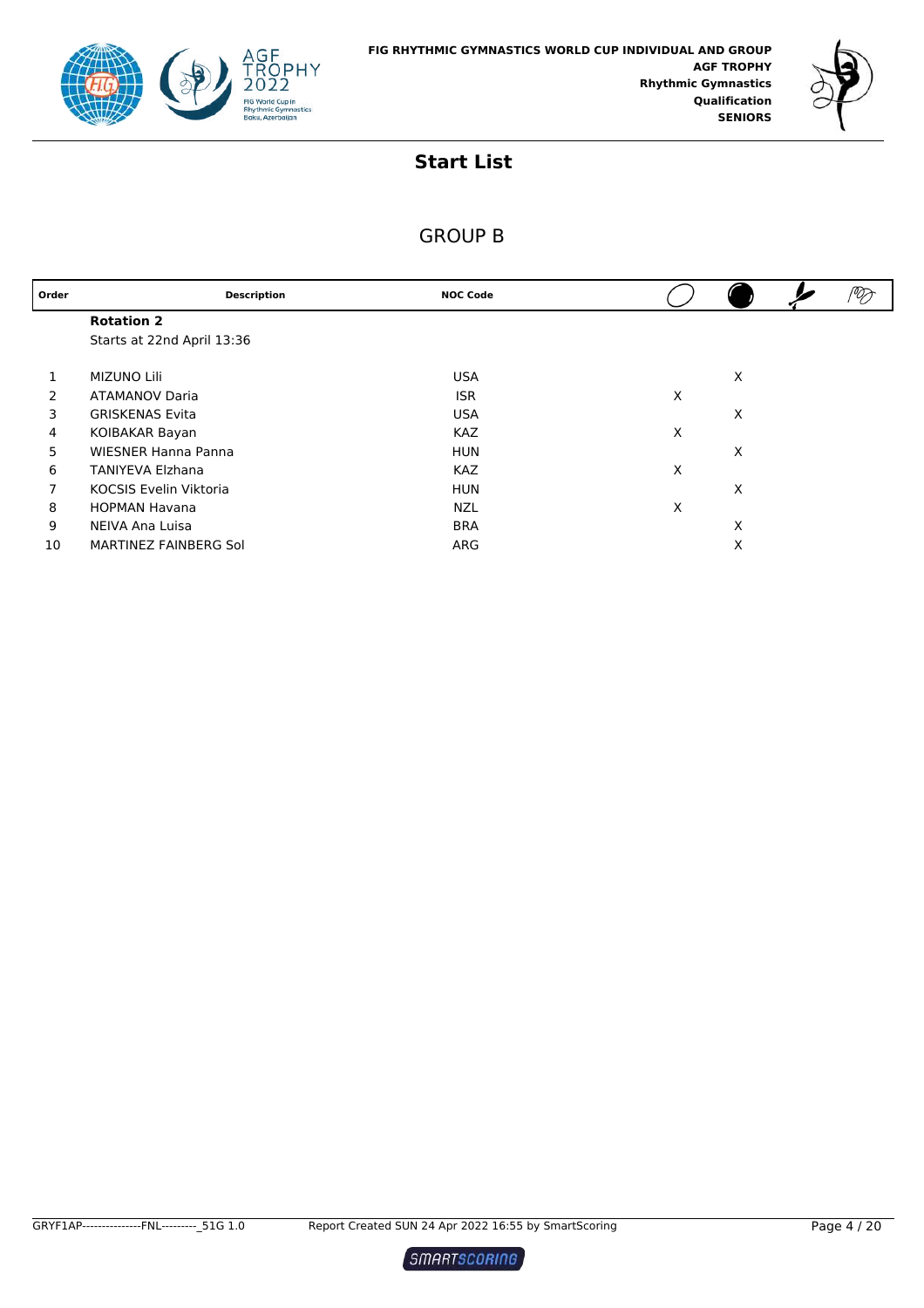



# GROUP C

| Order | <b>Description</b>         | <b>NOC Code</b> |   |   |  |
|-------|----------------------------|-----------------|---|---|--|
|       | <b>Rotation 1</b>          |                 |   |   |  |
|       | Starts at 22nd April 15:00 |                 |   |   |  |
|       |                            |                 |   |   |  |
| 1     | NG Joe Ee                  | MAS             | X |   |  |
| 2     | JALILOVA Arzu              | AZE             |   | X |  |
| 3     | ROSZATYCKA Malgorzata      | <b>POL</b>      | X |   |  |
| 4     | AGHAMIROVA Zohra           | AZE             |   | X |  |
| 5     | <b>HEICHEL Emilia</b>      | <b>POL</b>      | X |   |  |
| 6     | IZABEKOVA Aisha            | <b>KGZ</b>      |   | X |  |
| 7     | <b>FRIZELLE Gemma</b>      | <b>GBR</b>      | X |   |  |
| 8     | <b>IKROMOVA Takhmina</b>   | <b>UZB</b>      |   | X |  |
| 9     | AMZAN Izzah                | MAS             | X |   |  |
| 10    | <b>KORNIYCHUK Cristina</b> | <b>ESP</b>      |   | X |  |
|       |                            |                 |   |   |  |

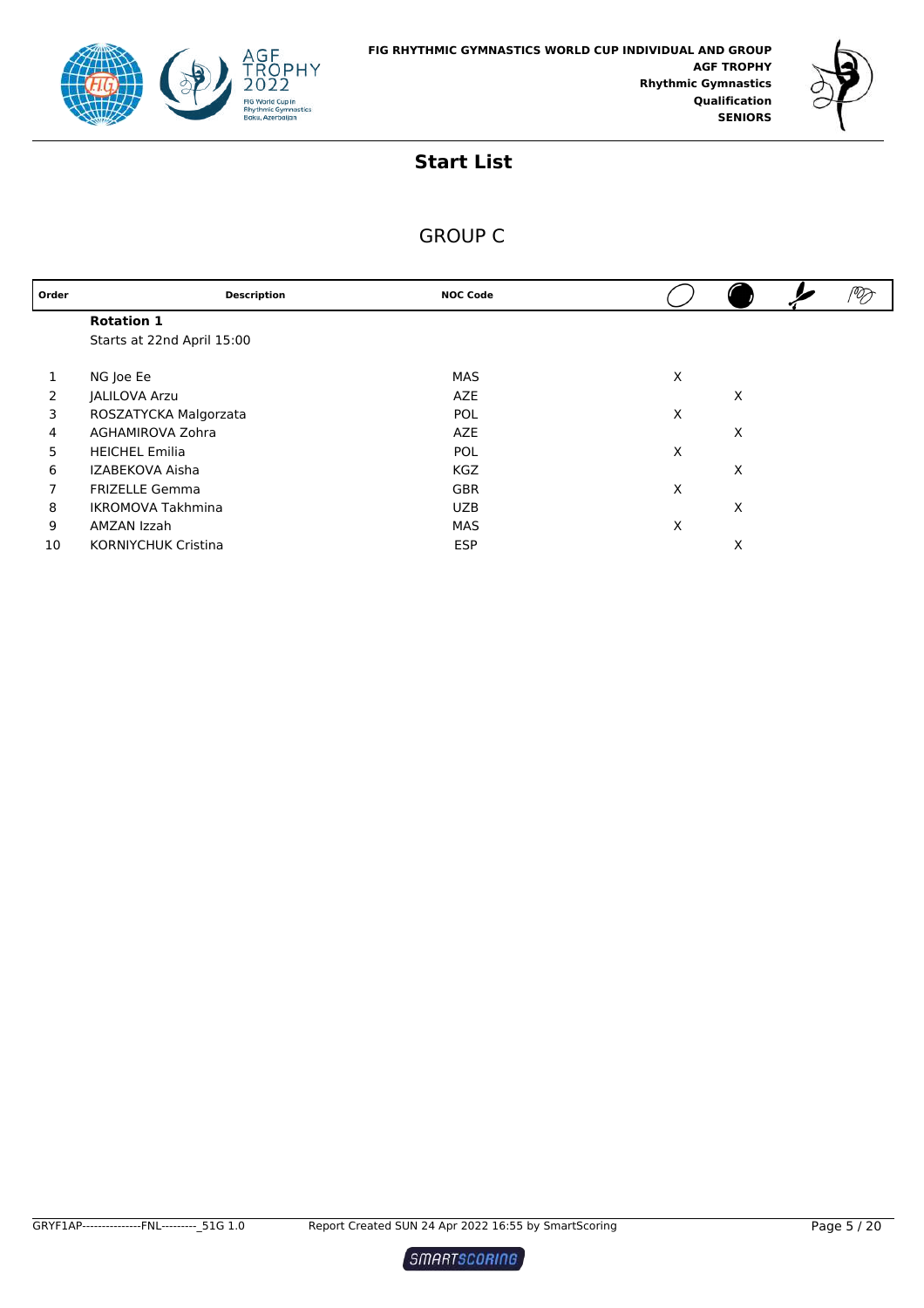



# GROUP C

| Order | <b>Description</b>         | <b>NOC Code</b> |   |  |
|-------|----------------------------|-----------------|---|--|
|       | <b>Rotation 2</b>          |                 |   |  |
|       | Starts at 22nd April 15:30 |                 |   |  |
|       |                            |                 |   |  |
|       | NG Joe Ee                  | MAS             | X |  |
| 2     | JALILOVA Arzu              | <b>AZE</b>      | X |  |
| 3     | ROSZATYCKA Malgorzata      | POL             | X |  |
| 4     | AGHAMIROVA Zohra           | AZE             | X |  |
| 5     | <b>HEICHEL Emilia</b>      | <b>POL</b>      | X |  |
| 6     | IZABEKOVA Aisha            | <b>KGZ</b>      | X |  |
| 7     | <b>FRIZELLE Gemma</b>      | <b>GBR</b>      | X |  |
| 8     | <b>IKROMOVA Takhmina</b>   | <b>UZB</b>      | X |  |
| 9     | AMZAN Izzah                | MAS             | X |  |
| 10    | <b>KORNIYCHUK Cristina</b> | <b>ESP</b>      | X |  |

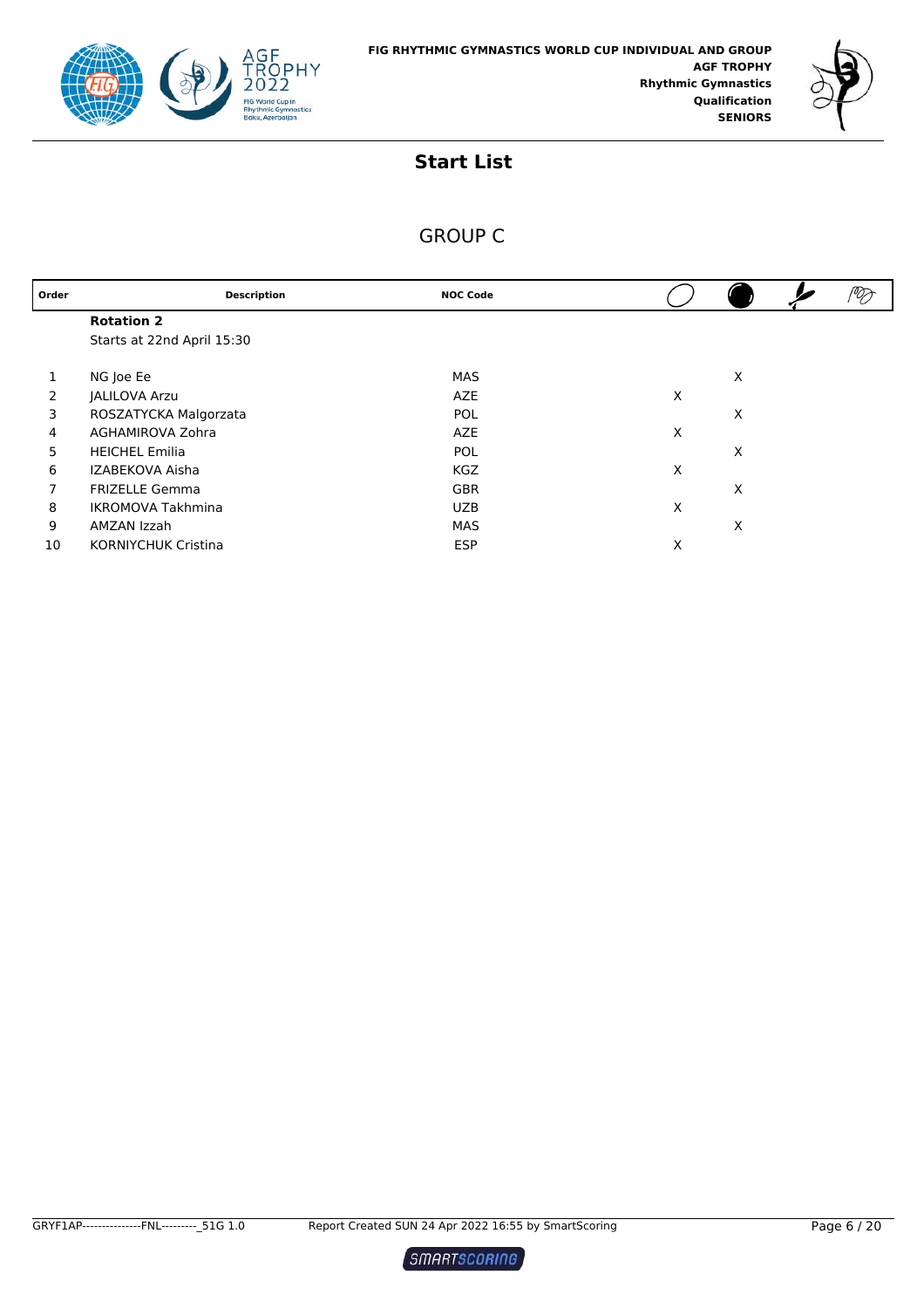



# GROUP D

| Order | <b>Description</b>         | <b>NOC Code</b> |   |   |  |
|-------|----------------------------|-----------------|---|---|--|
|       | <b>Rotation 1</b>          |                 |   |   |  |
|       | Starts at 22nd April 16:00 |                 |   |   |  |
|       | KALEYN Boryana             | <b>BUL</b>      | X |   |  |
| 2     | <b>GANZORIG Gunchinmaa</b> | MGL             |   | X |  |
| 3     | <b>BREZALIEVA Eva</b>      | <b>BUL</b>      | X |   |  |
| 4     | <b>BALDASSARRI Milena</b>  | <b>ITA</b>      |   | X |  |
| 5     | JAMIL Elisabeth            | <b>FIN</b>      | X |   |  |
| 6     | RAFFAELI Sofia             | <b>ITA</b>      |   | X |  |
| 7     | ARBOLISHVILI Ketevan       | <b>GEO</b>      | Χ |   |  |
| 8     | KATZ Adi Asya              | <b>ISR</b>      |   | X |  |
| 9     | <b>KITA Sumire</b>         | <b>JPN</b>      | X |   |  |
| 10    | <b>VEDENEEVA Ekaterina</b> | <b>SLO</b>      |   | X |  |
| 11    | YAMADA Aino                | <b>JPN</b>      | X |   |  |

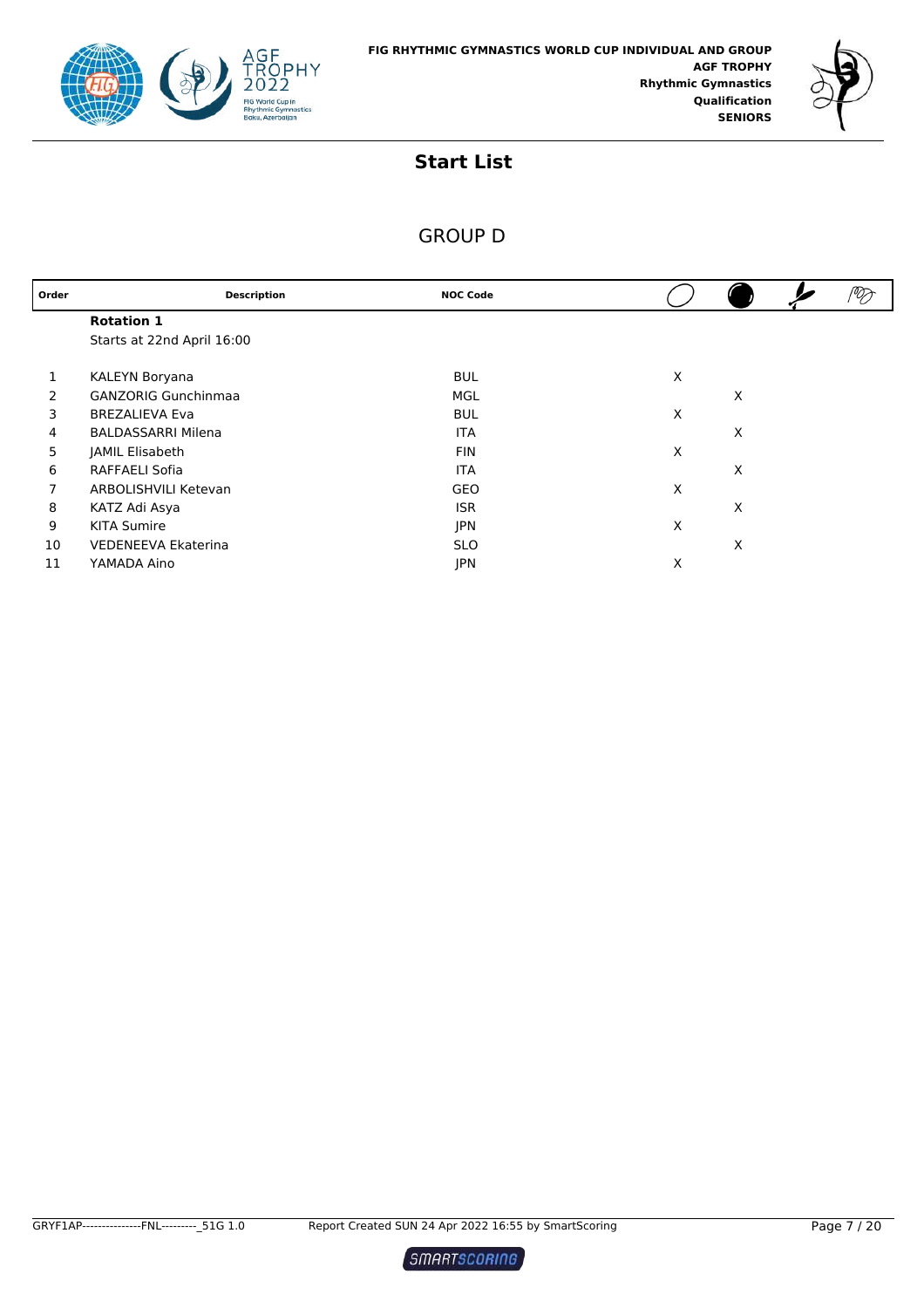



# GROUP D

| Order | <b>Description</b>         | <b>NOC Code</b> |   |   | V |
|-------|----------------------------|-----------------|---|---|---|
|       | <b>Rotation 2</b>          |                 |   |   |   |
|       | Starts at 22nd April 16:33 |                 |   |   |   |
|       | KALEYN Boryana             | <b>BUL</b>      |   | X |   |
| 2     | <b>GANZORIG Gunchinmaa</b> | MGL             | X |   |   |
| 3     | <b>BREZALIEVA Eva</b>      | <b>BUL</b>      |   | X |   |
| 4     | <b>BALDASSARRI Milena</b>  | <b>ITA</b>      | Χ |   |   |
| 5     | JAMIL Elisabeth            | <b>FIN</b>      |   | X |   |
| 6     | RAFFAELI Sofia             | <b>ITA</b>      | X |   |   |
| 7     | ARBOLISHVILI Ketevan       | <b>GEO</b>      |   | X |   |
| 8     | KATZ Adi Asya              | <b>ISR</b>      | X |   |   |
| 9     | <b>KITA Sumire</b>         | <b>JPN</b>      |   | X |   |
| 10    | <b>VEDENEEVA Ekaterina</b> | <b>SLO</b>      | Х |   |   |
| 11    | YAMADA Aino                | <b>JPN</b>      |   | X |   |

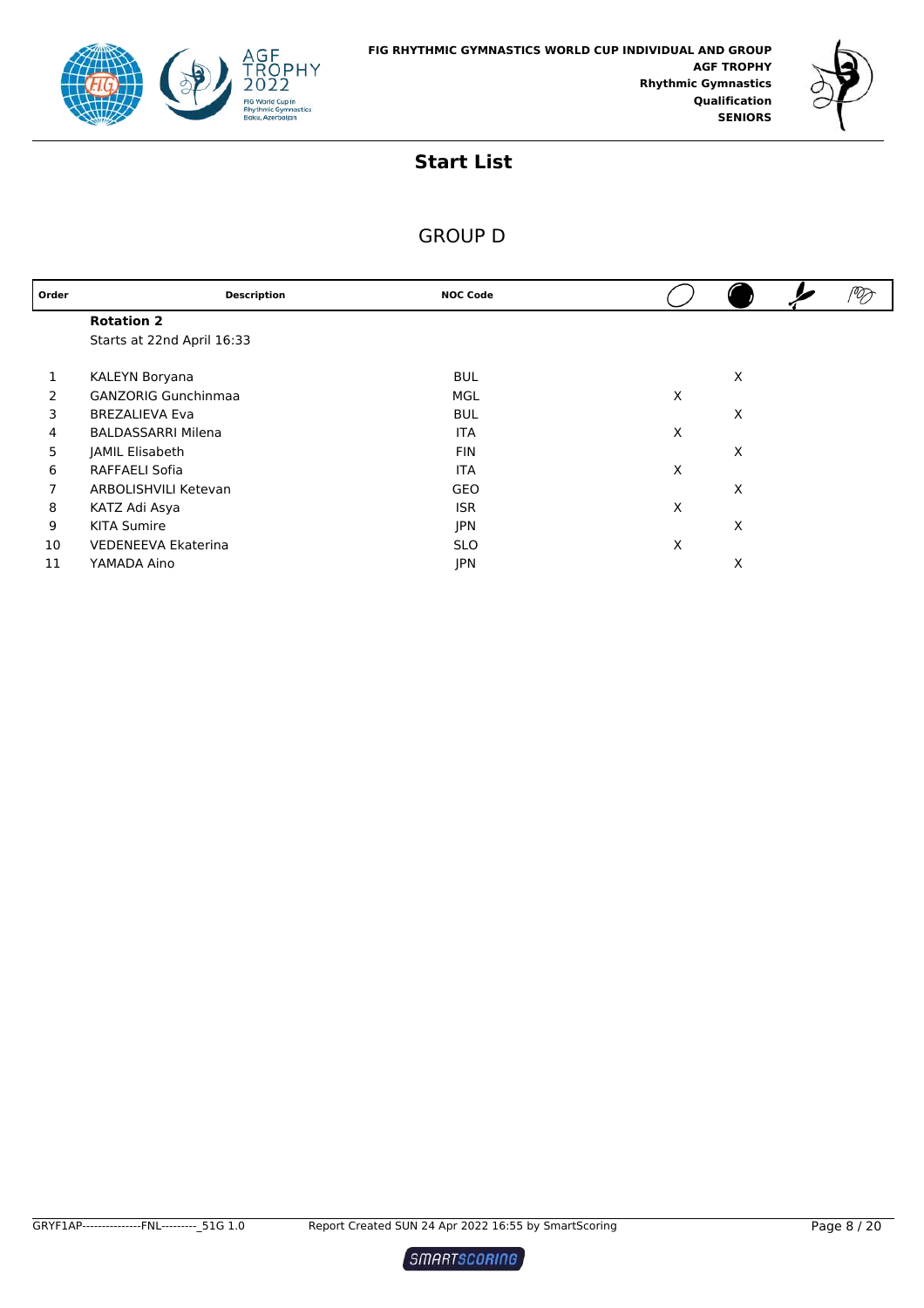



#### GROUPS A

| Order         |                            | <b>Description</b> | <b>NOC Code</b> | D |  |
|---------------|----------------------------|--------------------|-----------------|---|--|
|               | <b>Rotation 1</b>          |                    |                 |   |  |
|               | Starts at 22nd April 17:30 |                    |                 |   |  |
|               |                            |                    |                 |   |  |
|               | <b>ITALY</b>               |                    | <b>ITA</b>      | X |  |
| $\mathcal{P}$ | LATVIA                     |                    | LAT             | X |  |
| 3             | <b>JAPAN</b>               |                    | JPN             | Х |  |
| 4             | <b>ESTONIA</b>             |                    | <b>EST</b>      | X |  |
| 5             | MALAYSIA                   |                    | MAS             | X |  |
| 6             | <b>UZBEKISTAN</b>          |                    | <b>UZB</b>      | X |  |
|               | KAZAKHSTAN                 |                    | <b>KAZ</b>      | Х |  |
|               |                            |                    |                 |   |  |

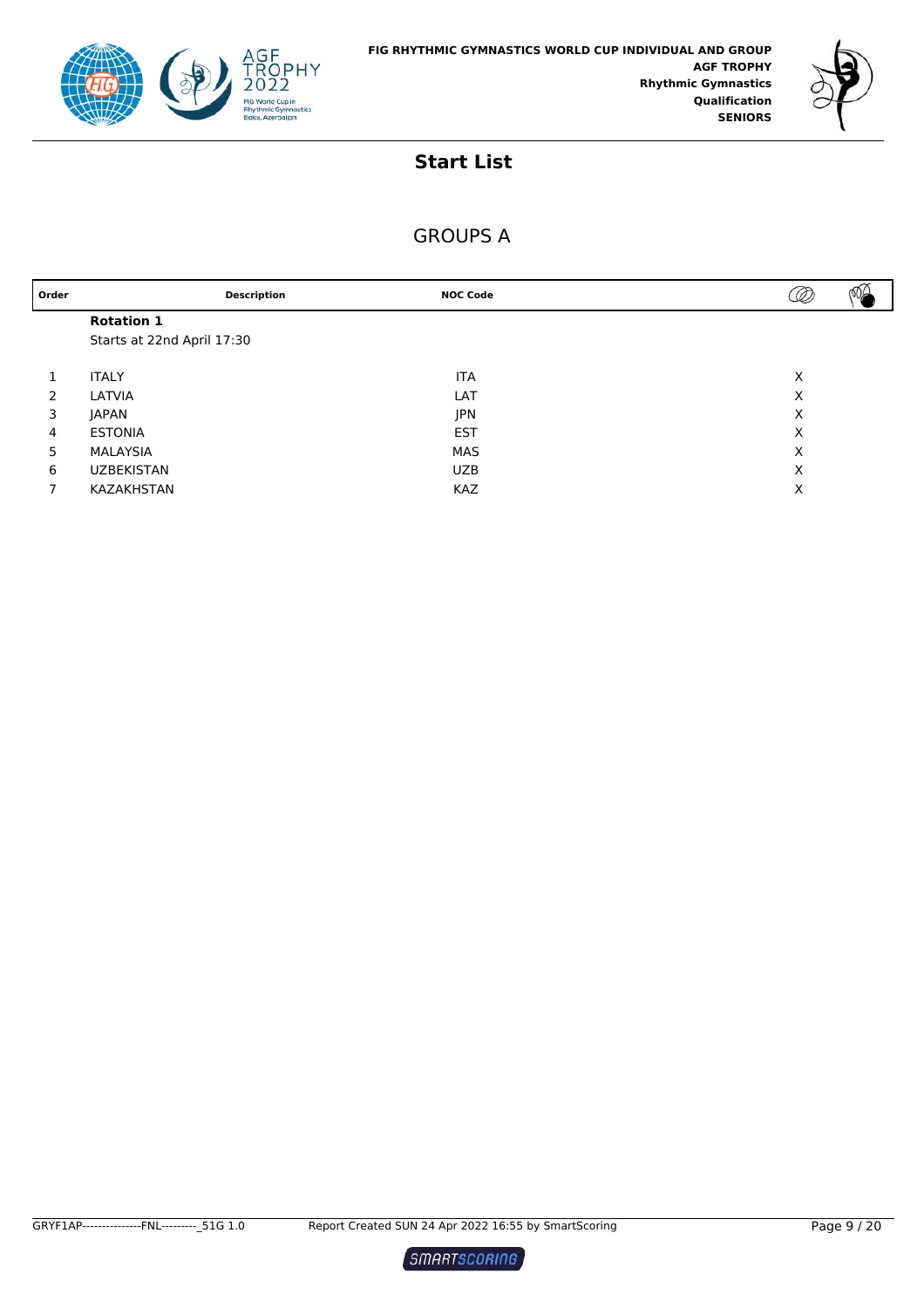



# GROUPS B

| Order         |                            | <b>Description</b> | <b>NOC Code</b> | D | $\sim$ |
|---------------|----------------------------|--------------------|-----------------|---|--------|
|               | <b>Rotation 1</b>          |                    |                 |   |        |
|               | Starts at 22nd April 18:20 |                    |                 |   |        |
|               |                            |                    |                 |   |        |
|               | <b>GEORGIA</b>             |                    | GEO             | X |        |
| $\mathcal{P}$ | <b>FINLAND</b>             |                    | <b>FIN</b>      | X |        |
| 3             | <b>SPAIN</b>               |                    | <b>ESP</b>      | X |        |
| 4             | AZERBAIJAN                 |                    | AZE             | X |        |
| 5             | SLOVAKIA                   |                    | <b>SVK</b>      | X |        |
| 6             | <b>ISRAEL</b>              |                    | <b>ISR</b>      | X |        |
|               | <b>GERMANY</b>             |                    | <b>GER</b>      | X |        |
|               |                            |                    |                 |   |        |

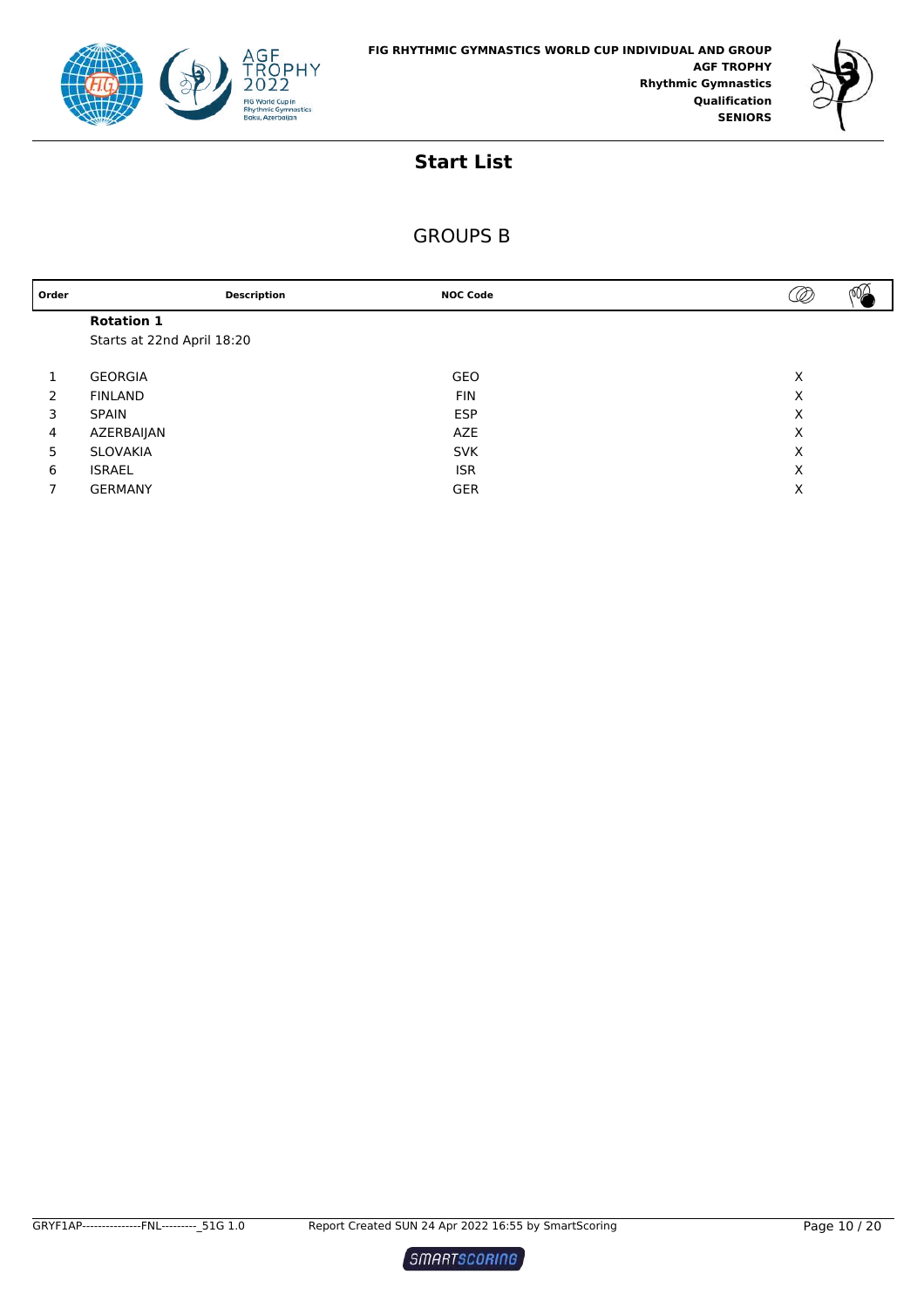



#### GROUP B

| Order | <b>Description</b>            | <b>NOC Code</b> |  |   | $\mathscr{D}$ |
|-------|-------------------------------|-----------------|--|---|---------------|
|       | <b>Rotation 3</b>             |                 |  |   |               |
|       | Starts at 23rd April 12:00    |                 |  |   |               |
|       | <b>MIZUNO Lili</b>            | <b>USA</b>      |  | X |               |
| 2     | <b>ATAMANOV Daria</b>         | <b>ISR</b>      |  |   | X             |
| 3     | <b>GRISKENAS Evita</b>        | <b>USA</b>      |  | X |               |
| 4     | KOIBAKAR Bayan                | <b>KAZ</b>      |  |   | X             |
| 5     | <b>WIESNER Hanna Panna</b>    | <b>HUN</b>      |  | X |               |
| 6     | <b>TANIYEVA Elzhana</b>       | <b>KAZ</b>      |  |   | X             |
| 7     | <b>KOCSIS Evelin Viktoria</b> | <b>HUN</b>      |  | X |               |
| 8     | <b>HOPMAN Havana</b>          | <b>NZL</b>      |  |   | X             |
| 9     | NEIVA Ana Luisa               | <b>BRA</b>      |  | X |               |
| 10    | MARTINEZ FAINBERG Sol         | ARG             |  | Х |               |

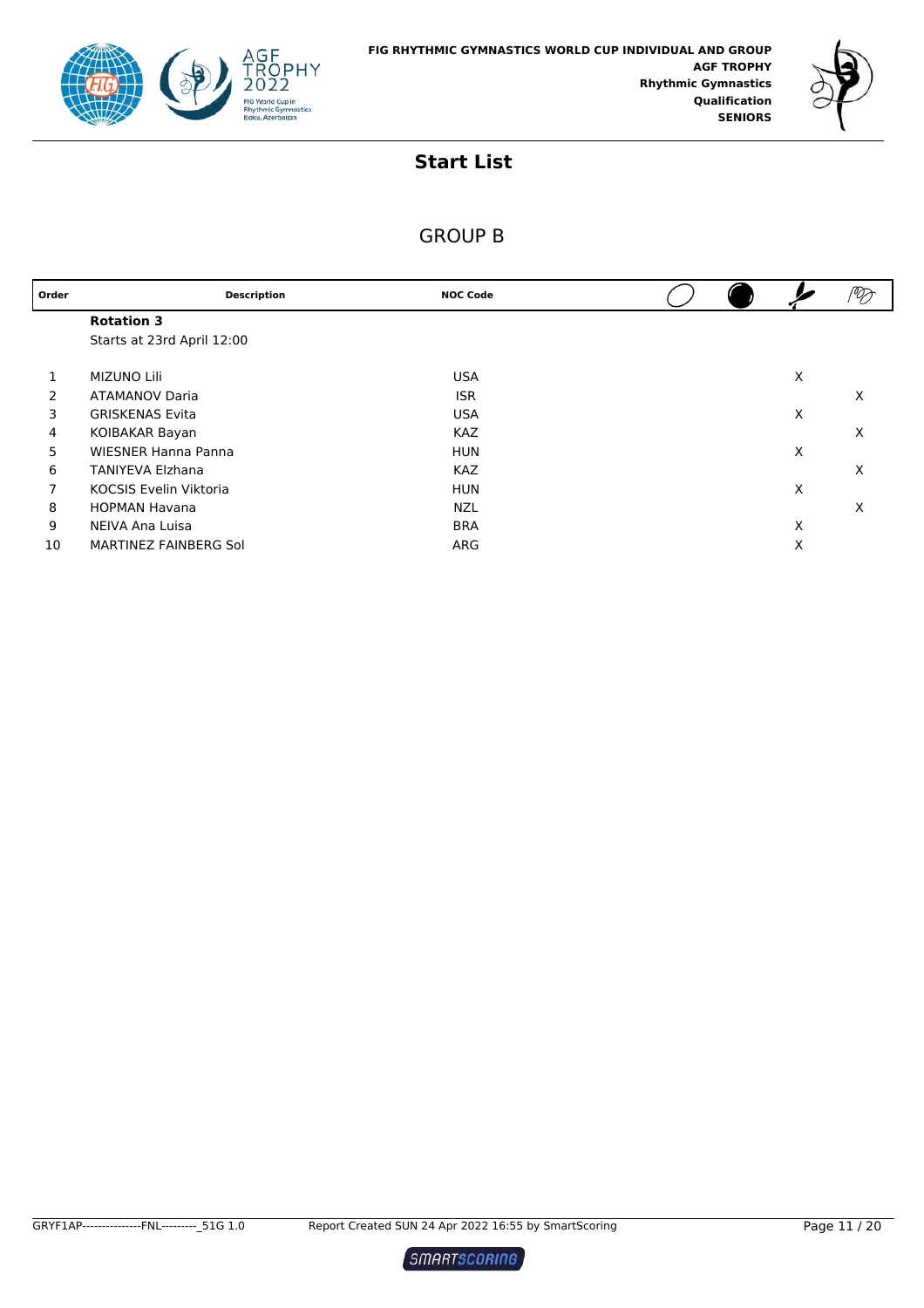



#### GROUP B

| Order | <b>Description</b>            | <b>NOC Code</b> |   |   |
|-------|-------------------------------|-----------------|---|---|
|       | <b>Rotation 4</b>             |                 |   |   |
|       | Starts at 23rd April 12:30    |                 |   |   |
|       |                               |                 |   |   |
| 1     | <b>MIZUNO Lili</b>            | <b>USA</b>      |   | X |
| 2     | <b>ATAMANOV Daria</b>         | <b>ISR</b>      | X |   |
| 3     | <b>GRISKENAS Evita</b>        | <b>USA</b>      |   | X |
| 4     | KOIBAKAR Bayan                | <b>KAZ</b>      | X |   |
| 5     | <b>WIESNER Hanna Panna</b>    | <b>HUN</b>      |   | X |
| 6     | <b>TANIYEVA Elzhana</b>       | <b>KAZ</b>      | X |   |
| 7     | <b>KOCSIS Evelin Viktoria</b> | <b>HUN</b>      |   | X |
| 8     | <b>HOPMAN Havana</b>          | <b>NZL</b>      | X |   |
| 9     | NEIVA Ana Luisa               | <b>BRA</b>      |   | X |
| 10    | MARTINEZ FAINBERG Sol         | ARG             |   | X |

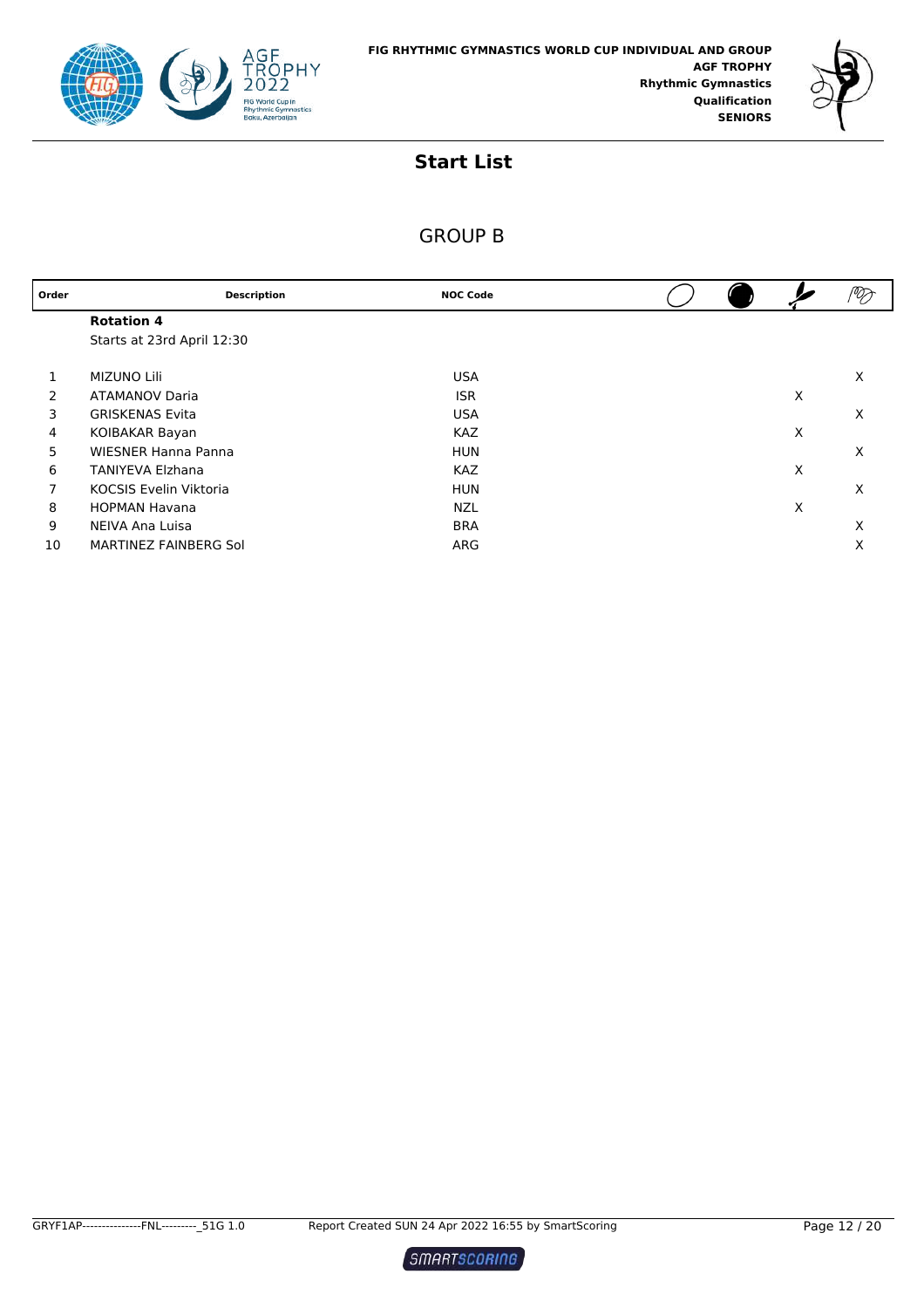



#### GROUP A

| Order | <b>Description</b>         | <b>NOC Code</b> |  |   |   |
|-------|----------------------------|-----------------|--|---|---|
|       | <b>Rotation 3</b>          |                 |  |   |   |
|       | Starts at 23rd April 13:00 |                 |  |   |   |
|       | DZUROSKOVA Nina            | <b>SVK</b>      |  | X |   |
| 2     | <b>MURIKOVA Anna</b>       | LAT             |  |   | X |
| 3     | <b>KARBANOV Helene</b>     | <b>FRA</b>      |  | X |   |
| 4     | POLSTJANAJA Jelizaveta     | LAT             |  |   | X |
| 5     | <b>MILLET Maelle</b>       | <b>FRA</b>      |  | X |   |
| 6     | <b>TUNCEL Kamelya</b>      | <b>TUR</b>      |  |   | X |
|       | SALEH Aliaa                | EGY             |  | X |   |
| 8     | SOKOLOVA Anna              | <b>CYP</b>      |  |   | X |
| 9     | SOBEIH Amina               | EGY             |  | X |   |
| 10    | ARAUJO Rita                | <b>POR</b>      |  |   | X |
| 11    | KIROI-BOGATYREVA Alexandra | <b>AUS</b>      |  | X |   |

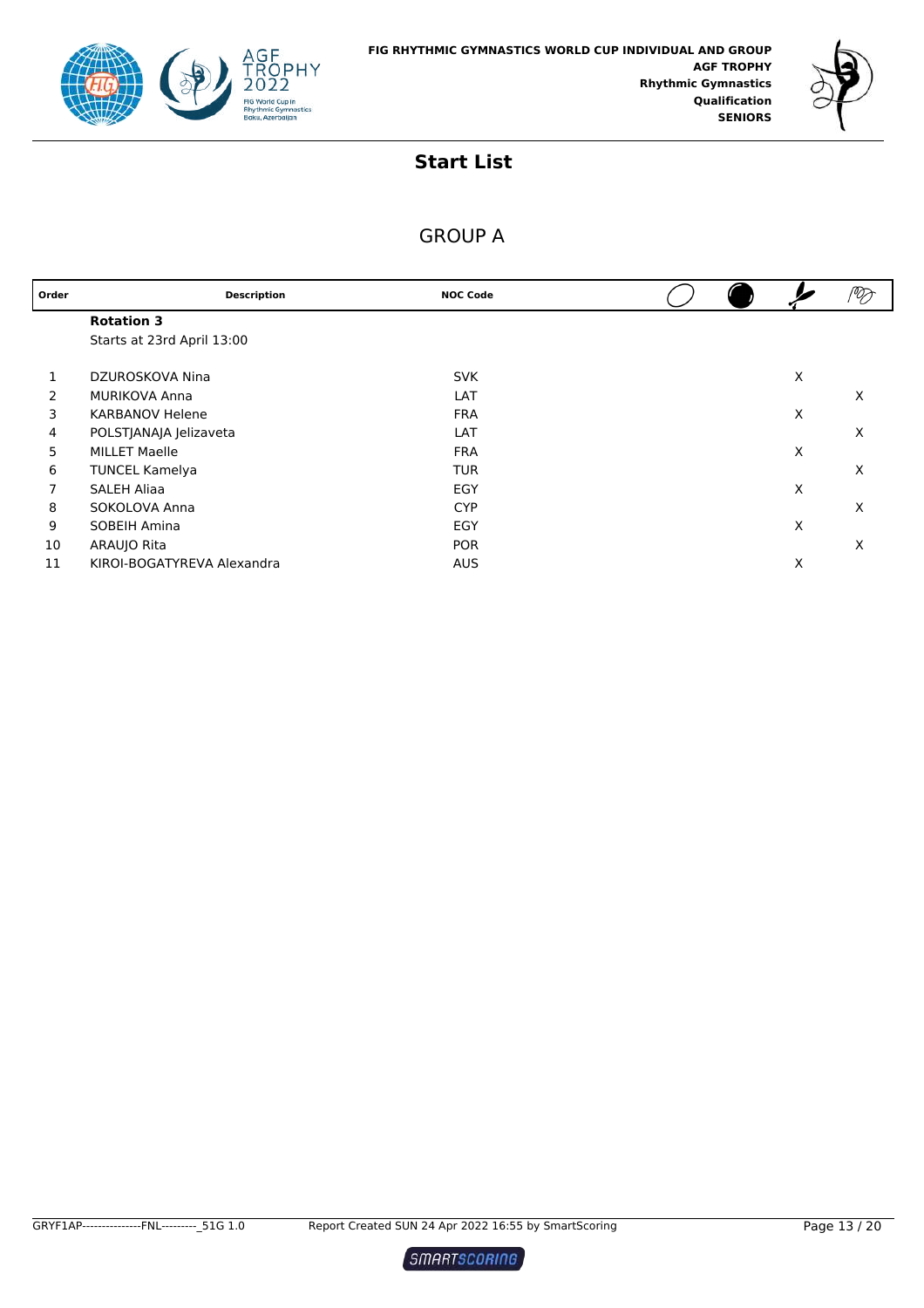



#### GROUP A

| Order | <b>Description</b>         | <b>NOC Code</b> |  |   | V |
|-------|----------------------------|-----------------|--|---|---|
|       | <b>Rotation 4</b>          |                 |  |   |   |
|       | Starts at 23rd April 13:33 |                 |  |   |   |
|       | DZUROSKOVA Nina            | <b>SVK</b>      |  |   | X |
| 2     | <b>MURIKOVA Anna</b>       | LAT             |  | X |   |
| 3     | <b>KARBANOV Helene</b>     | <b>FRA</b>      |  |   | X |
| 4     | POLSTJANAJA Jelizaveta     | LAT             |  | Χ |   |
| 5     | <b>MILLET Maelle</b>       | <b>FRA</b>      |  |   | X |
| 6     | <b>TUNCEL Kamelya</b>      | <b>TUR</b>      |  | X |   |
|       | <b>SALEH Aliaa</b>         | EGY             |  |   | X |
| 8     | SOKOLOVA Anna              | <b>CYP</b>      |  | X |   |
| 9     | SOBEIH Amina               | EGY             |  |   | X |
| 10    | ARAUJO Rita                | <b>POR</b>      |  | Χ |   |
| 11    | KIROI-BOGATYREVA Alexandra | <b>AUS</b>      |  |   | X |

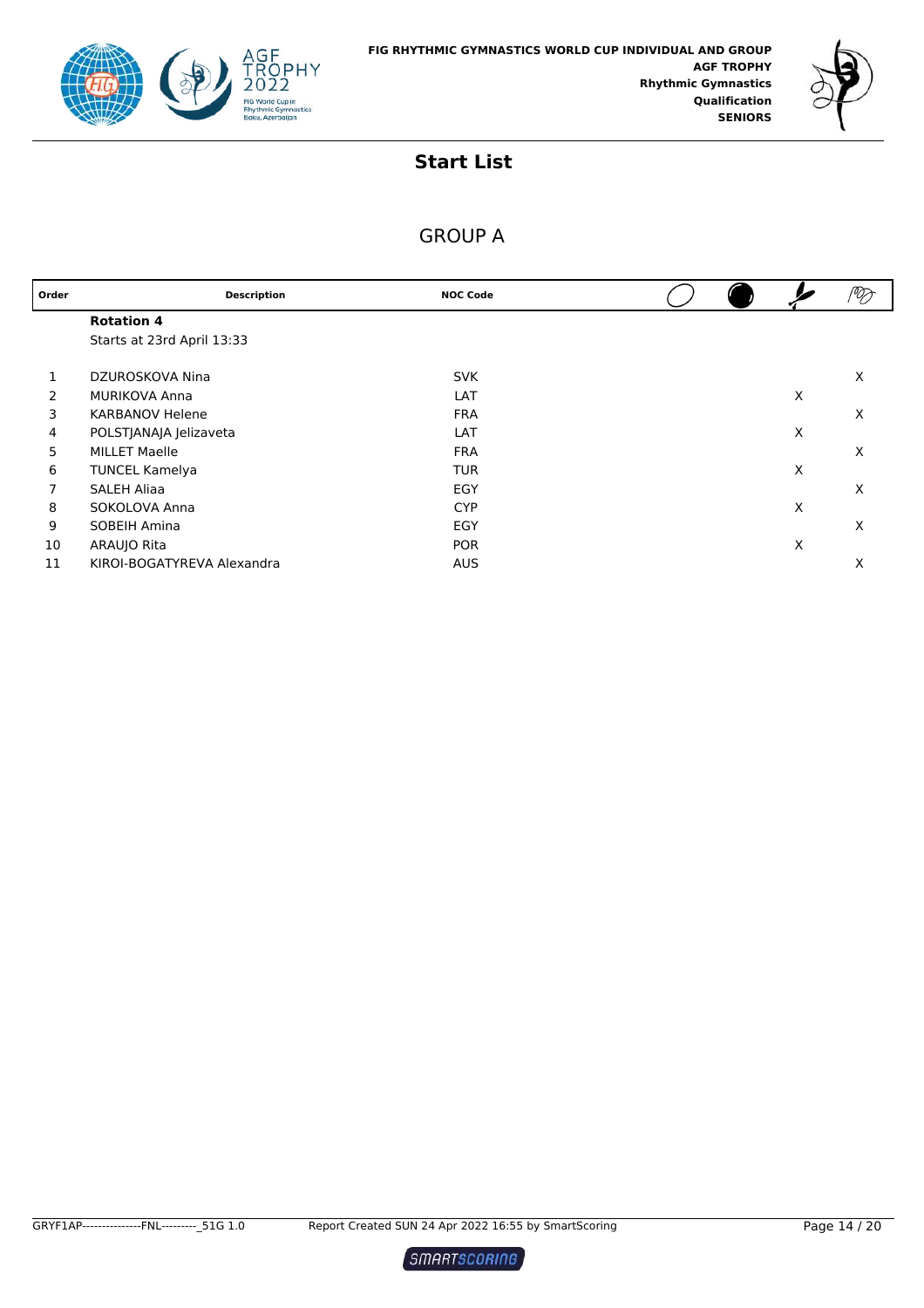



# GROUP D

| Order | <b>Description</b>         | <b>NOC Code</b> |  |   | V |
|-------|----------------------------|-----------------|--|---|---|
|       | <b>Rotation 3</b>          |                 |  |   |   |
|       | Starts at 23rd April 15:00 |                 |  |   |   |
|       | KALEYN Boryana             | <b>BUL</b>      |  | X |   |
| 2     | <b>GANZORIG Gunchinmaa</b> | MGL             |  |   | X |
| 3     | <b>BREZALIEVA Eva</b>      | <b>BUL</b>      |  | X |   |
| 4     | <b>BALDASSARRI Milena</b>  | <b>ITA</b>      |  |   | X |
| 5     | JAMIL Elisabeth            | <b>FIN</b>      |  | X |   |
| 6     | <b>RAFFAELI Sofia</b>      | <b>ITA</b>      |  |   | X |
| 7     | ARBOLISHVILI Ketevan       | GEO             |  | X |   |
| 8     | KATZ Adi Asya              | <b>ISR</b>      |  |   | X |
| 9     | <b>KITA Sumire</b>         | <b>JPN</b>      |  | X |   |
| 10    | <b>VEDENEEVA Ekaterina</b> | <b>SLO</b>      |  |   | X |
| 11    | YAMADA Aino                | <b>JPN</b>      |  | X |   |

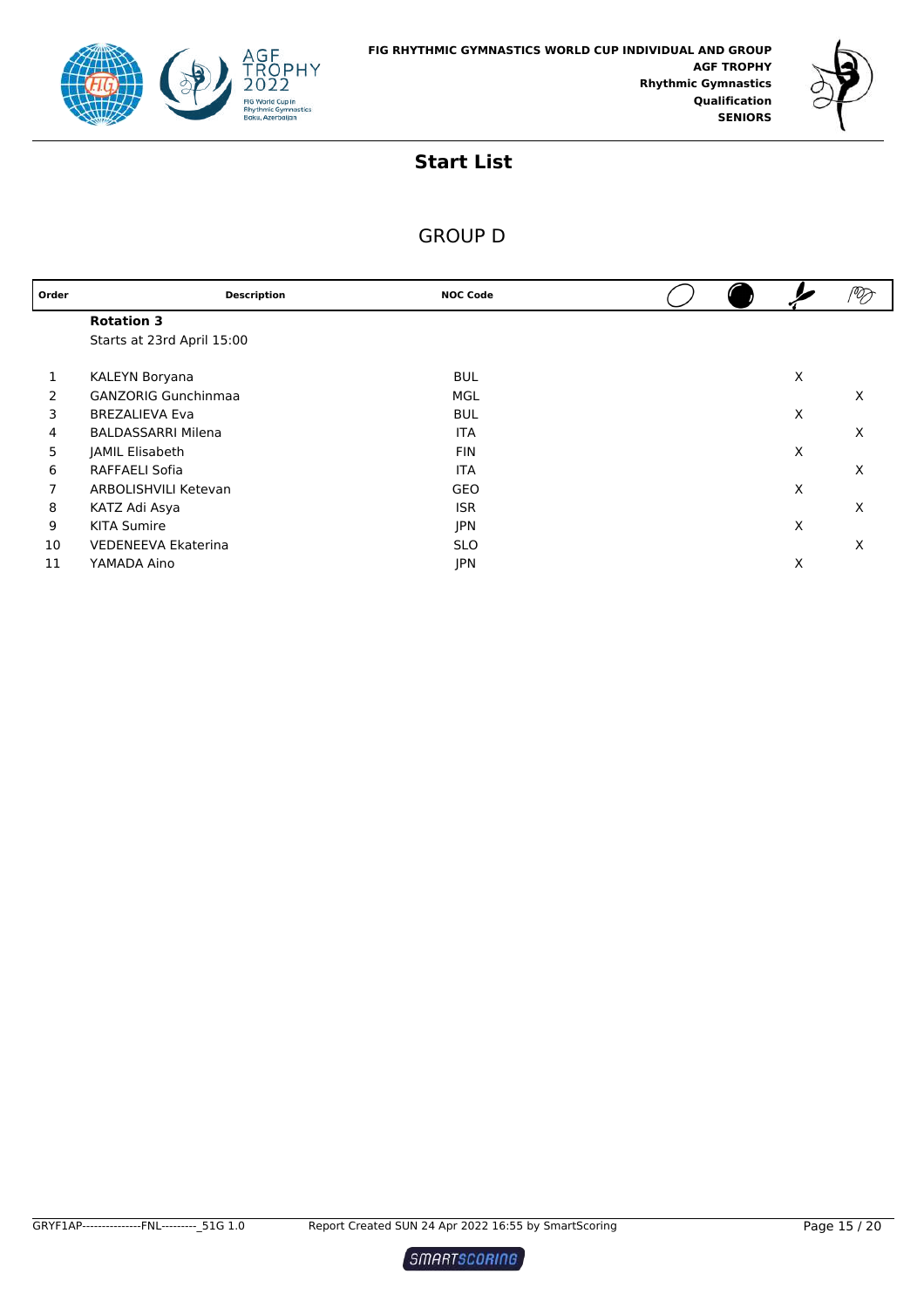



# GROUP D

| Order | <b>Description</b>         | <b>NOC Code</b> |  |   |   |
|-------|----------------------------|-----------------|--|---|---|
|       | <b>Rotation 4</b>          |                 |  |   |   |
|       | Starts at 23rd April 15:33 |                 |  |   |   |
|       | KALEYN Boryana             | <b>BUL</b>      |  |   | X |
| 2     | <b>GANZORIG Gunchinmaa</b> | MGL             |  | Х |   |
| 3     | <b>BREZALIEVA Eva</b>      | <b>BUL</b>      |  |   | X |
| 4     | <b>BALDASSARRI Milena</b>  | <b>ITA</b>      |  | X |   |
| 5     | JAMIL Elisabeth            | <b>FIN</b>      |  |   | X |
| 6     | <b>RAFFAELI Sofia</b>      | <b>ITA</b>      |  | X |   |
| 7     | ARBOLISHVILI Ketevan       | GEO             |  |   | X |
| 8     | KATZ Adi Asya              | <b>ISR</b>      |  | Χ |   |
| 9     | <b>KITA Sumire</b>         | <b>JPN</b>      |  |   | X |
| 10    | <b>VEDENEEVA Ekaterina</b> | <b>SLO</b>      |  | X |   |
| 11    | YAMADA Aino                | <b>JPN</b>      |  |   | X |

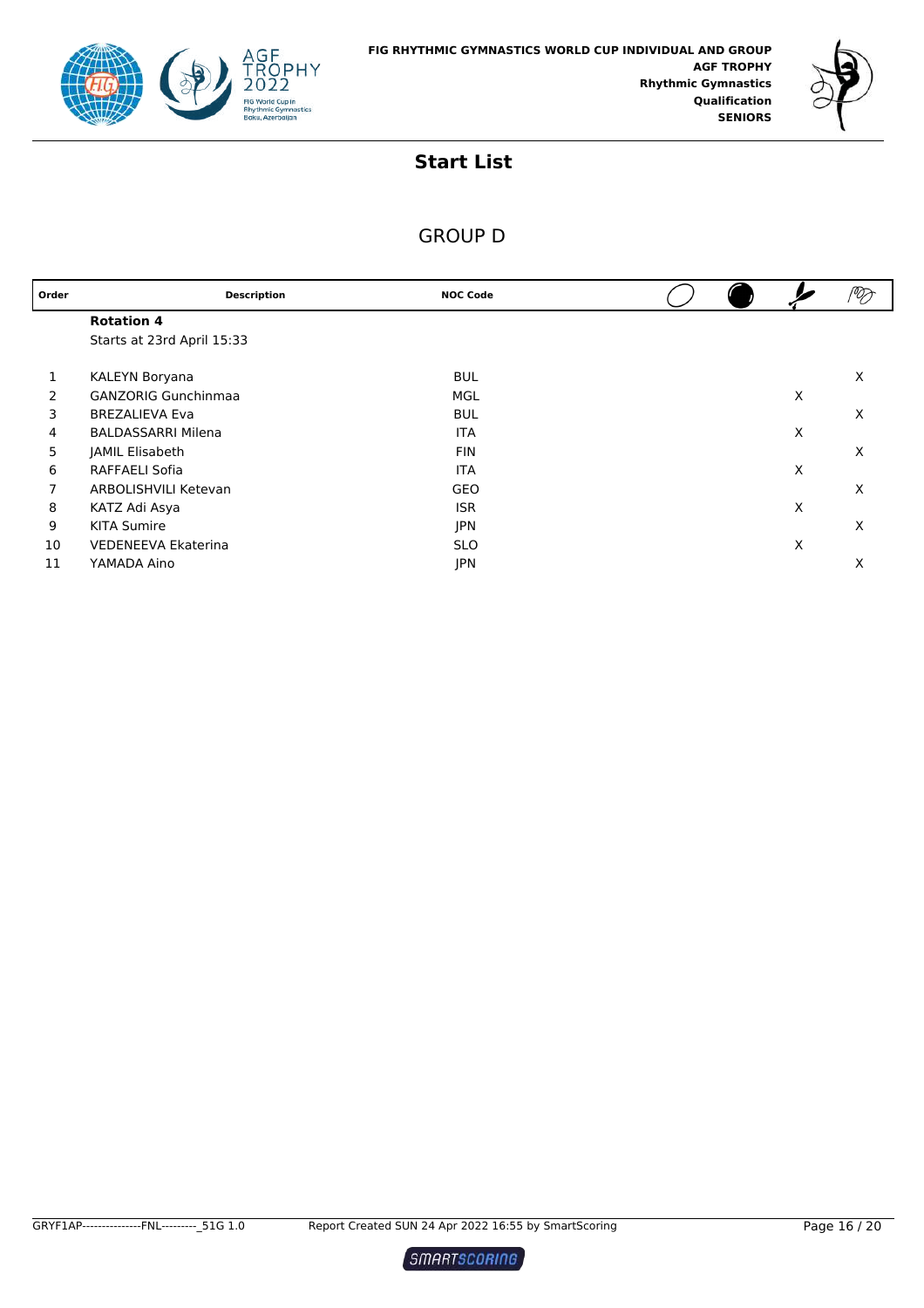



# GROUP C

| Order | <b>Description</b>         | <b>NOC Code</b> |  |   |   |
|-------|----------------------------|-----------------|--|---|---|
|       | <b>Rotation 3</b>          |                 |  |   |   |
|       | Starts at 23rd April 16:06 |                 |  |   |   |
|       |                            |                 |  |   |   |
|       | NG Joe Ee                  | <b>MAS</b>      |  | X |   |
| 2     | <b>JALILOVA Arzu</b>       | <b>AZE</b>      |  |   | X |
| 3     | ROSZATYCKA Malgorzata      | <b>POL</b>      |  | X |   |
| 4     | AGHAMIROVA Zohra           | <b>AZE</b>      |  |   | X |
| 5     | <b>HEICHEL Emilia</b>      | <b>POL</b>      |  | X |   |
| 6     | IZABEKOVA Aisha            | <b>KGZ</b>      |  |   | X |
| 7     | <b>FRIZELLE Gemma</b>      | <b>GBR</b>      |  | X |   |
| 8     | <b>IKROMOVA Takhmina</b>   | <b>UZB</b>      |  |   | X |
| 9     | AMZAN Izzah                | MAS             |  | X |   |
| 10    | <b>KORNIYCHUK Cristina</b> | <b>ESP</b>      |  |   | Х |

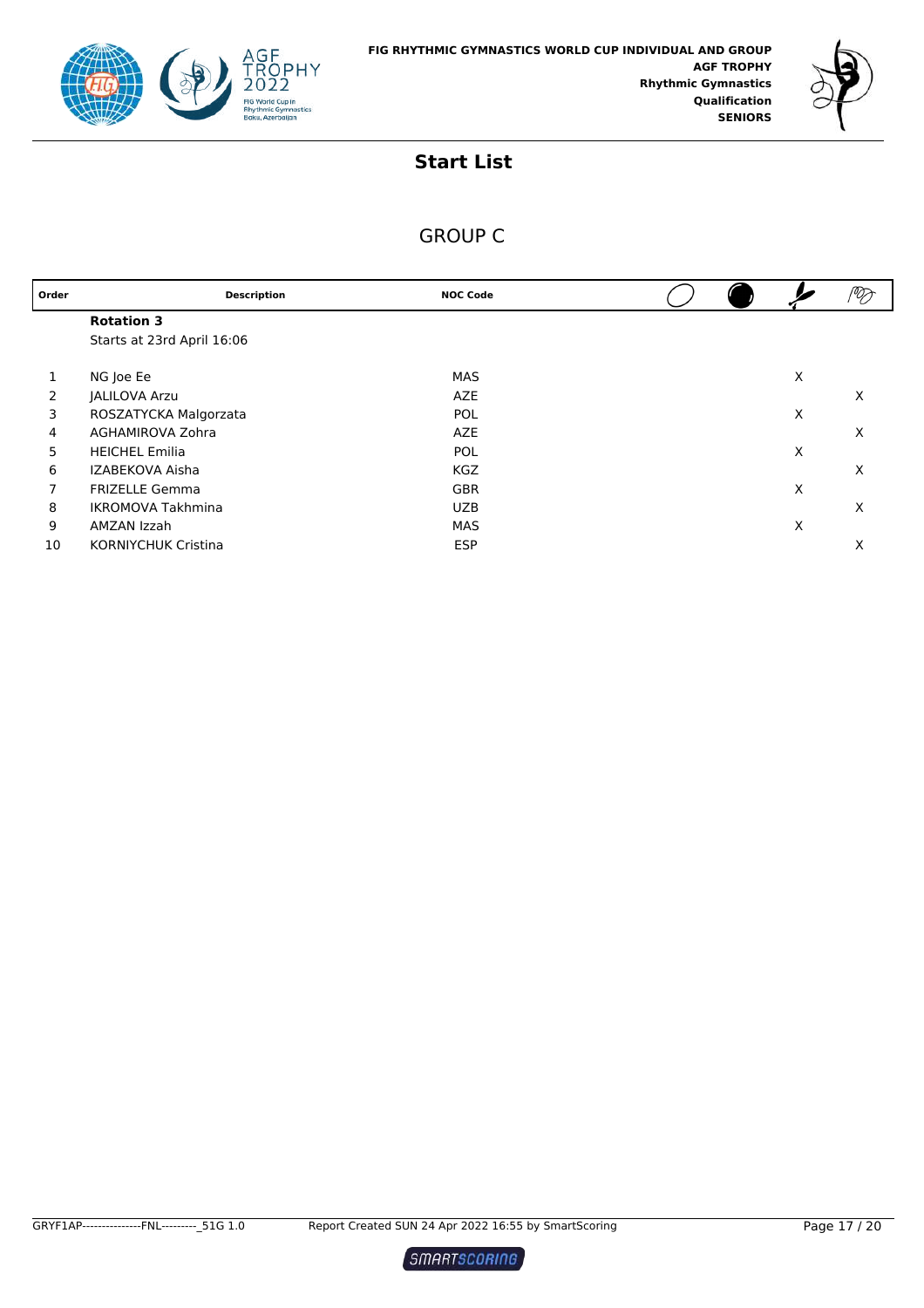



# GROUP C

| <b>Description</b>         | <b>NOC Code</b> |   |   |
|----------------------------|-----------------|---|---|
| <b>Rotation 4</b>          |                 |   |   |
| Starts at 23rd April 16:36 |                 |   |   |
|                            |                 |   |   |
| NG Joe Ee                  | <b>MAS</b>      |   | X |
| <b>JALILOVA Arzu</b>       | <b>AZE</b>      | X |   |
| ROSZATYCKA Malgorzata      | <b>POL</b>      |   | X |
| AGHAMIROVA Zohra           | <b>AZE</b>      | Х |   |
| <b>HEICHEL Emilia</b>      | <b>POL</b>      |   | X |
| IZABEKOVA Aisha            | <b>KGZ</b>      | Х |   |
| <b>FRIZELLE Gemma</b>      | <b>GBR</b>      |   | X |
| <b>IKROMOVA Takhmina</b>   | <b>UZB</b>      | X |   |
| AMZAN Izzah                | <b>MAS</b>      |   | X |
| <b>KORNIYCHUK Cristina</b> | <b>ESP</b>      | Х |   |
|                            |                 |   |   |

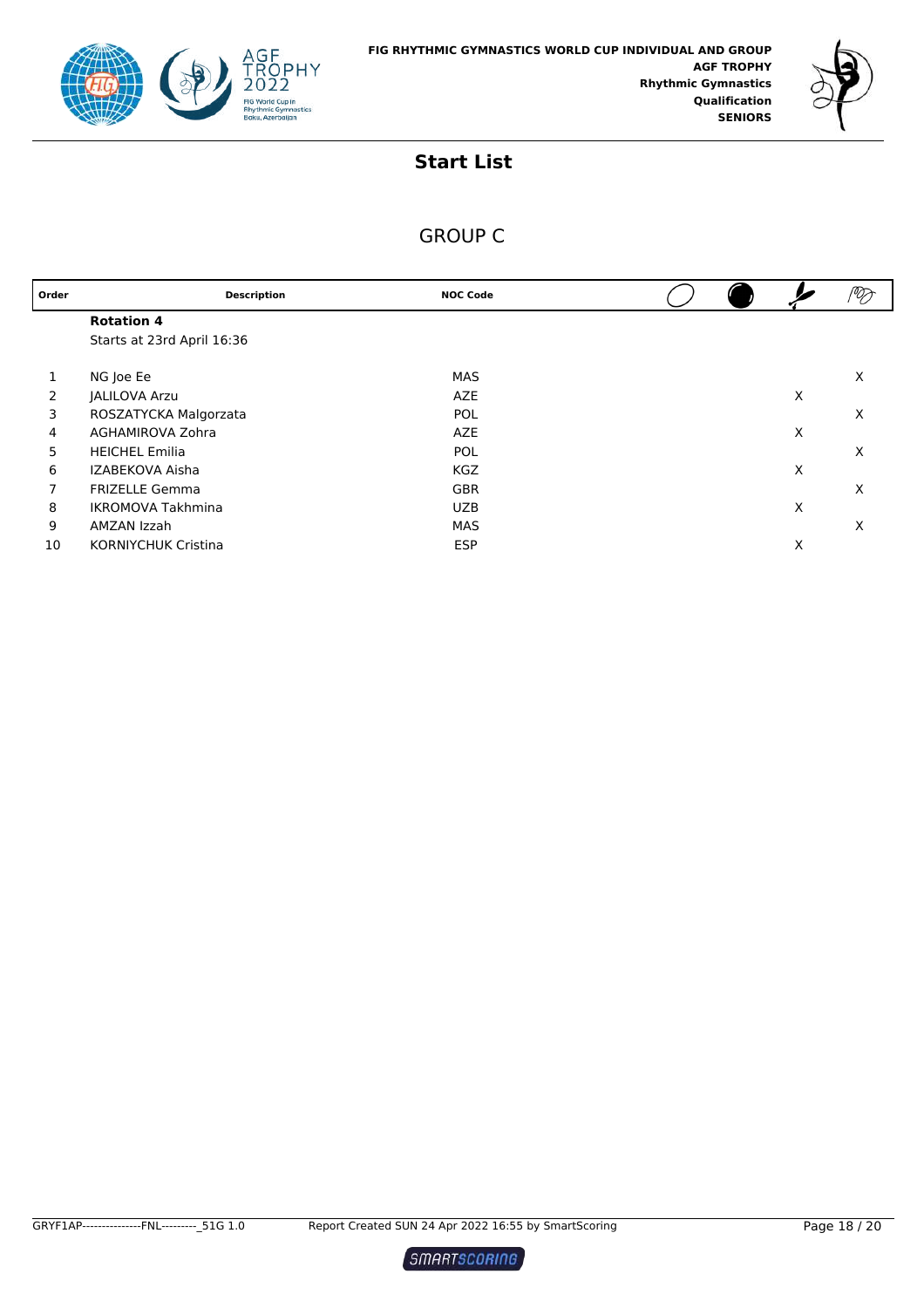



# GROUPS B

| Order         | <b>Description</b>         | <b>NOC Code</b> | D | $\omega_{\rm c}$ |
|---------------|----------------------------|-----------------|---|------------------|
|               | <b>Rotation 2</b>          |                 |   |                  |
|               | Starts at 23rd April 17:30 |                 |   |                  |
|               |                            |                 |   |                  |
|               | <b>GEORGIA</b>             | <b>GEO</b>      |   | X                |
| $\mathcal{P}$ | <b>FINLAND</b>             | <b>FIN</b>      |   | X                |
| 3             | <b>SPAIN</b>               | <b>ESP</b>      |   | X                |
| 4             | AZERBAIJAN                 | <b>AZE</b>      |   | X                |
| 5             | SLOVAKIA                   | <b>SVK</b>      |   | X                |
| 6             | <b>ISRAEL</b>              | <b>ISR</b>      |   | X                |
|               | <b>GERMANY</b>             | <b>GER</b>      |   | X                |

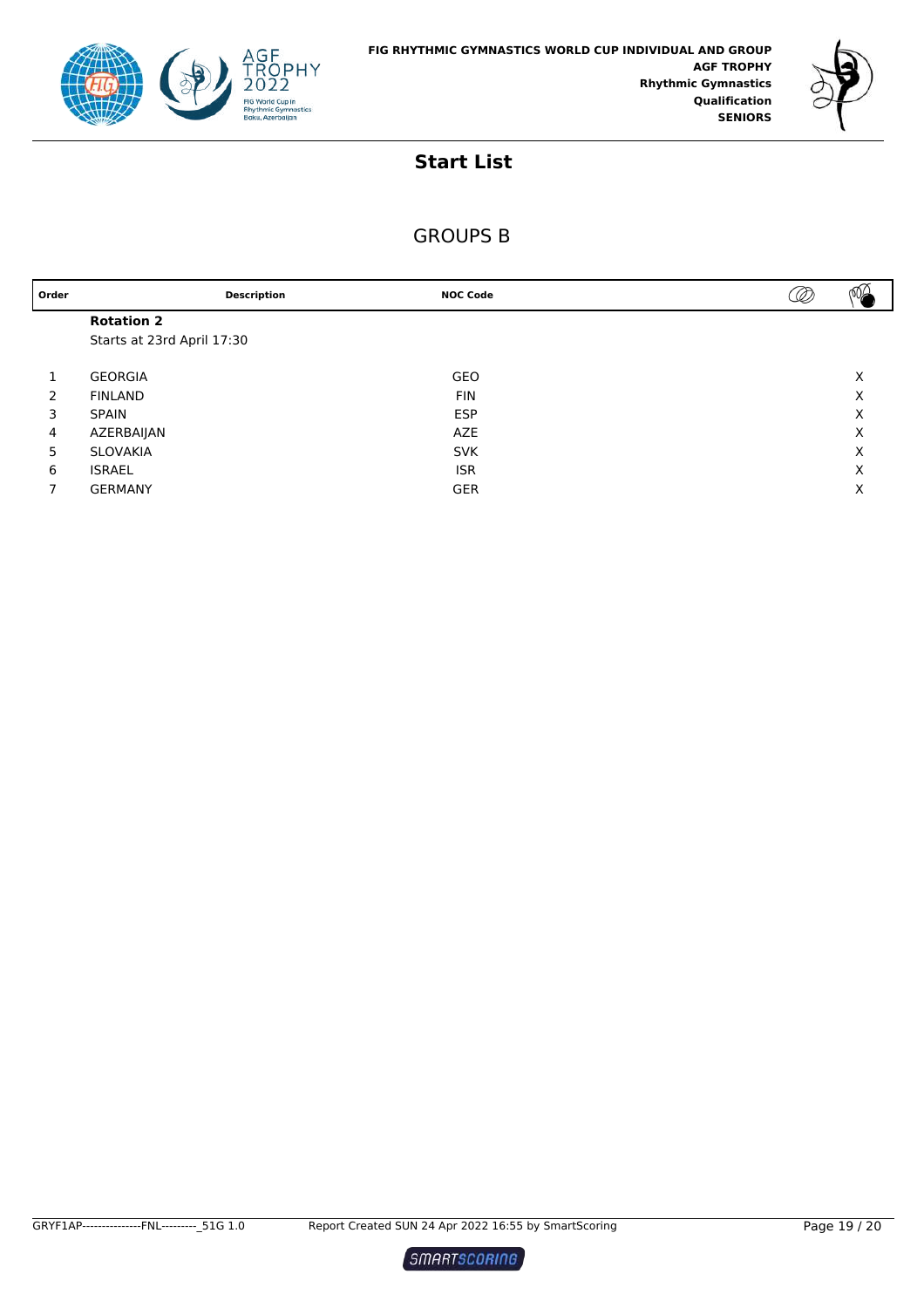



### GROUPS A

| Order         |                            | <b>Description</b> | <b>NOC Code</b> | D<br>$V^{0}V$ |
|---------------|----------------------------|--------------------|-----------------|---------------|
|               | <b>Rotation 2</b>          |                    |                 |               |
|               | Starts at 23rd April 18:20 |                    |                 |               |
|               |                            |                    |                 |               |
|               | <b>ITALY</b>               |                    | <b>ITA</b>      | X             |
| $\mathcal{P}$ | LATVIA                     |                    | LAT             | X             |
| 3             | JAPAN                      |                    | <b>JPN</b>      | Χ             |
| 4             | <b>ESTONIA</b>             |                    | <b>EST</b>      | Χ             |
| 5             | MALAYSIA                   |                    | <b>MAS</b>      | X             |
| 6             | <b>UZBEKISTAN</b>          |                    | <b>UZB</b>      | X             |
|               | KAZAKHSTAN                 |                    | <b>KAZ</b>      | X             |
|               |                            |                    |                 |               |

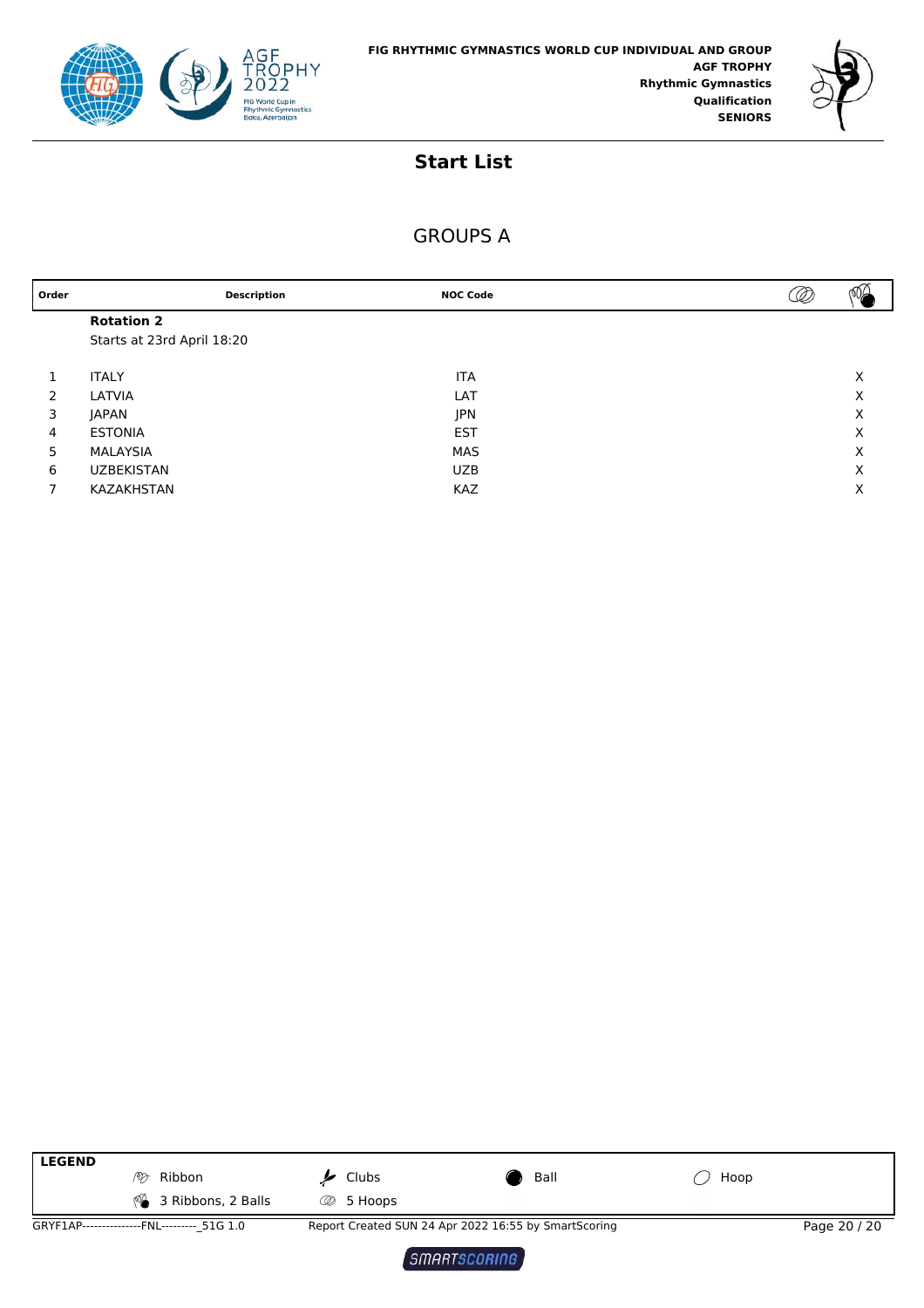



# GROUP A

| Order | <b>Description</b>         | <b>NOC Code</b> |   |   | ⅋ |
|-------|----------------------------|-----------------|---|---|---|
|       | <b>Rotation 1</b>          |                 |   |   |   |
|       | Starts at 22nd April 12:00 |                 |   |   |   |
|       | DZUROSKOVA Nina            | <b>SVK</b>      | X |   |   |
| 2     | <b>MURIKOVA Anna</b>       | LAT             |   | X |   |
| 3     | <b>KARBANOV Helene</b>     | <b>FRA</b>      | X |   |   |
| 4     | POLSTJANAJA Jelizaveta     | LAT             |   | X |   |
| 5     | <b>MILLET Maelle</b>       | <b>FRA</b>      | X |   |   |
| 6     | <b>TUNCEL Kamelya</b>      | <b>TUR</b>      |   | X |   |
| 7     | SALEH Aliaa                | EGY             | X |   |   |
| 8     | SOKOLOVA Anna              | <b>CYP</b>      |   | X |   |
| 9     | SOBEIH Amina               | EGY             | X |   |   |
| 10    | ARAUJO Rita                | <b>POR</b>      |   | X |   |
| 11    | KIROI-BOGATYREVA Alexandra | <b>AUS</b>      | X |   |   |

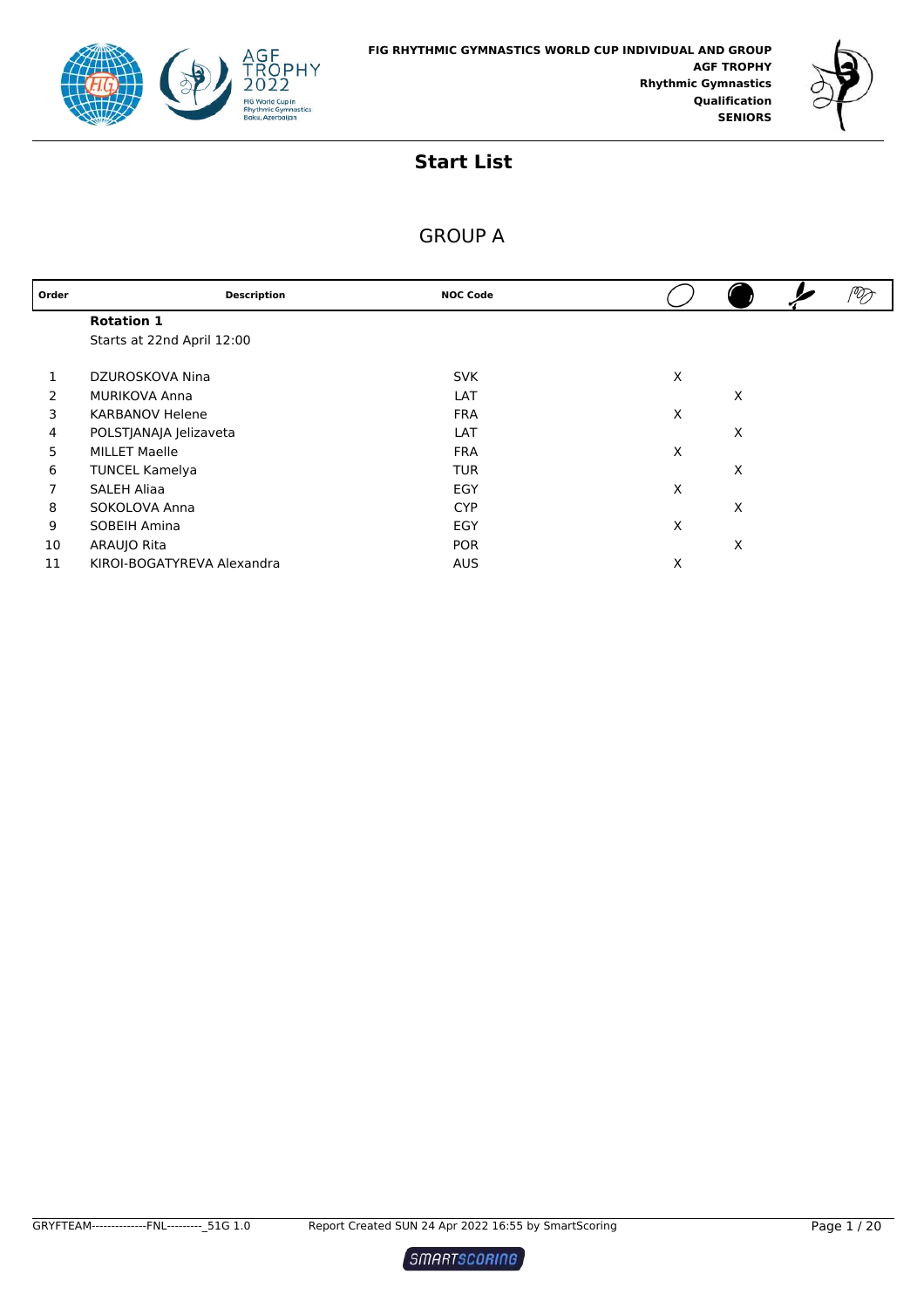



# GROUP A

| Order | <b>Description</b>         | <b>NOC Code</b> |   | ⅋ |
|-------|----------------------------|-----------------|---|---|
|       | <b>Rotation 2</b>          |                 |   |   |
|       | Starts at 22nd April 12:33 |                 |   |   |
|       | DZUROSKOVA Nina            | <b>SVK</b>      | X |   |
| 2     | <b>MURIKOVA Anna</b>       | LAT             | X |   |
| 3     | <b>KARBANOV Helene</b>     | <b>FRA</b>      | X |   |
| 4     | POLSTJANAJA Jelizaveta     | LAT             | X |   |
| 5     | <b>MILLET Maelle</b>       | <b>FRA</b>      | X |   |
| 6     | <b>TUNCEL Kamelya</b>      | <b>TUR</b>      | X |   |
|       | <b>SALEH Aliaa</b>         | EGY             | X |   |
| 8     | SOKOLOVA Anna              | <b>CYP</b>      | X |   |
| 9     | SOBEIH Amina               | EGY             | X |   |
| 10    | ARAUJO Rita                | <b>POR</b>      | X |   |
| 11    | KIROI-BOGATYREVA Alexandra | <b>AUS</b>      | X |   |

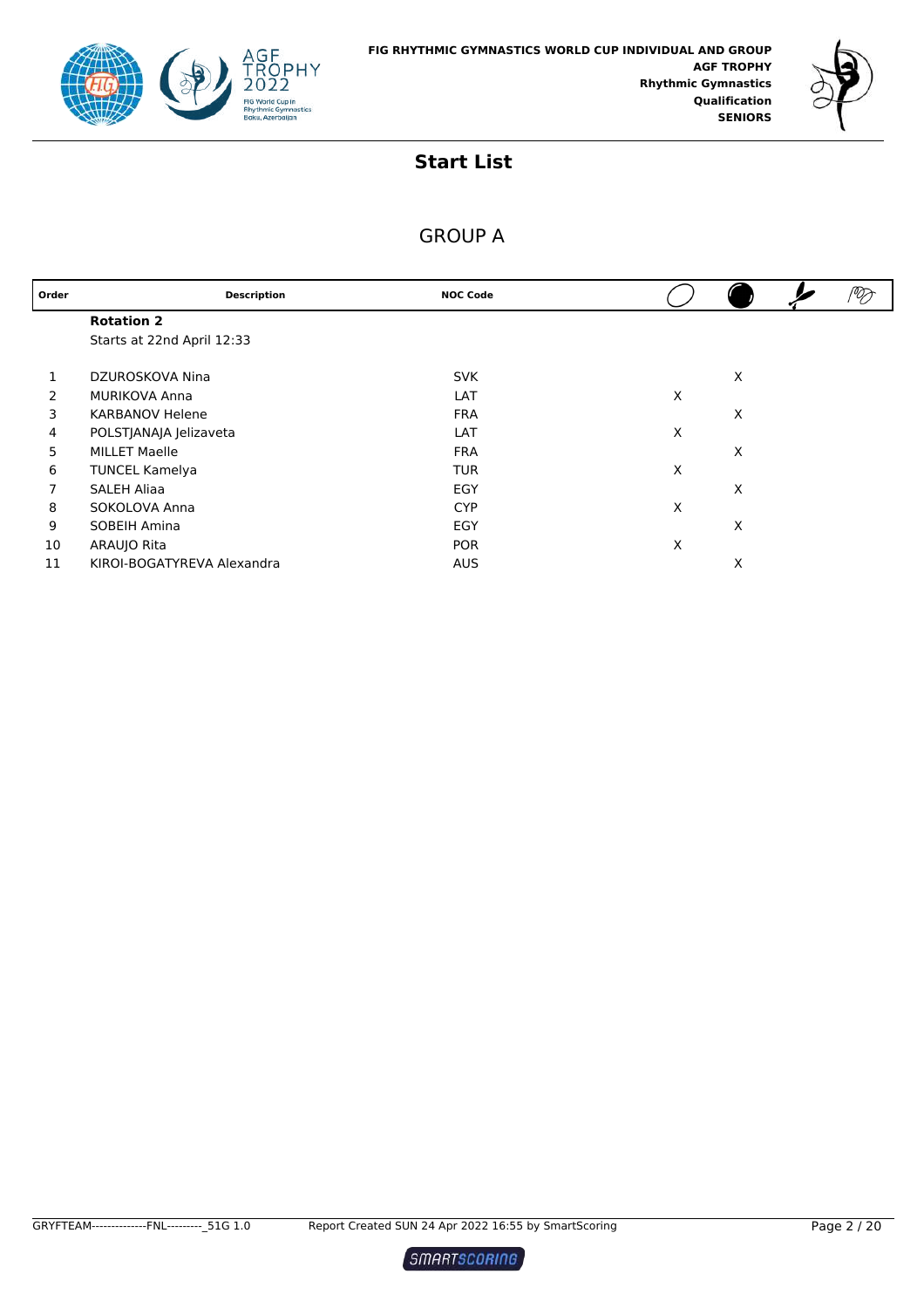



# GROUP B

| Order | <b>Description</b>            | <b>NOC Code</b> |   |   |  |
|-------|-------------------------------|-----------------|---|---|--|
|       | <b>Rotation 1</b>             |                 |   |   |  |
|       | Starts at 22nd April 13:06    |                 |   |   |  |
|       | <b>MIZUNO Lili</b>            | <b>USA</b>      | X |   |  |
| 2     | <b>ATAMANOV Daria</b>         | <b>ISR</b>      |   | X |  |
| 3     | <b>GRISKENAS Evita</b>        | <b>USA</b>      | X |   |  |
| 4     | KOIBAKAR Bayan                | <b>KAZ</b>      |   | X |  |
| 5     | <b>WIESNER Hanna Panna</b>    | <b>HUN</b>      | X |   |  |
| 6     | <b>TANIYEVA Elzhana</b>       | <b>KAZ</b>      |   | X |  |
| 7     | <b>KOCSIS Evelin Viktoria</b> | <b>HUN</b>      | X |   |  |
| 8     | <b>HOPMAN Havana</b>          | <b>NZL</b>      |   | X |  |
| 9     | NEIVA Ana Luisa               | <b>BRA</b>      | X |   |  |
| 10    | MARTINEZ FAINBERG Sol         | ARG             | X |   |  |

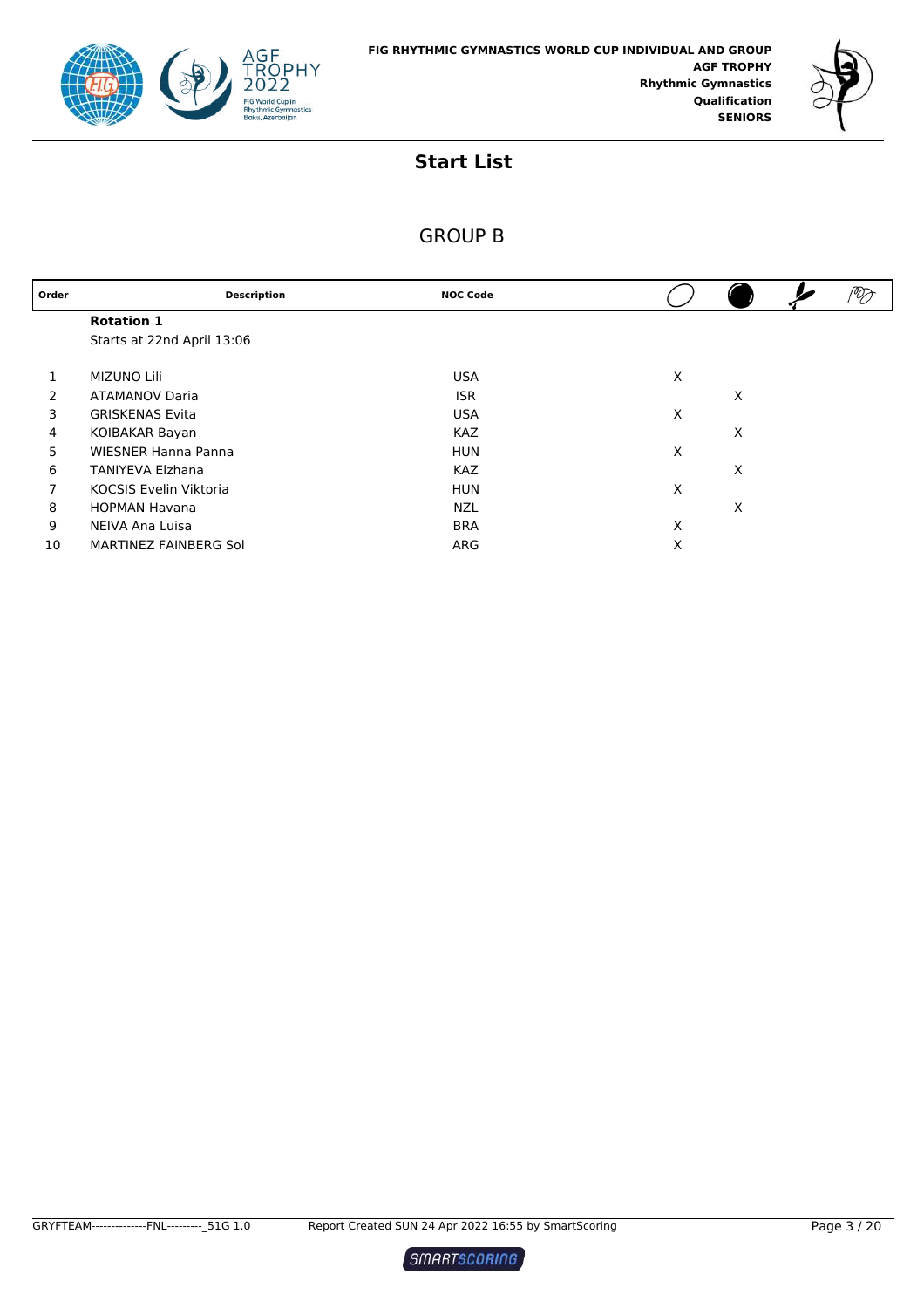



# GROUP B

| Order          | <b>Description</b>            | <b>NOC Code</b> |   |   | ষ্চ |
|----------------|-------------------------------|-----------------|---|---|-----|
|                | <b>Rotation 2</b>             |                 |   |   |     |
|                | Starts at 22nd April 13:36    |                 |   |   |     |
|                | <b>MIZUNO Lili</b>            | <b>USA</b>      |   | X |     |
| 2              | <b>ATAMANOV Daria</b>         | <b>ISR</b>      | X |   |     |
| 3              | <b>GRISKENAS Evita</b>        | <b>USA</b>      |   | X |     |
| 4              | KOIBAKAR Bayan                | <b>KAZ</b>      | X |   |     |
| 5              | <b>WIESNER Hanna Panna</b>    | <b>HUN</b>      |   | X |     |
| 6              | <b>TANIYEVA Elzhana</b>       | <b>KAZ</b>      | X |   |     |
| $\overline{7}$ | <b>KOCSIS Evelin Viktoria</b> | <b>HUN</b>      |   | X |     |
| 8              | <b>HOPMAN Havana</b>          | <b>NZL</b>      | X |   |     |
| 9              | NEIVA Ana Luisa               | <b>BRA</b>      |   | X |     |
| 10             | MARTINEZ FAINBERG Sol         | ARG             |   | X |     |

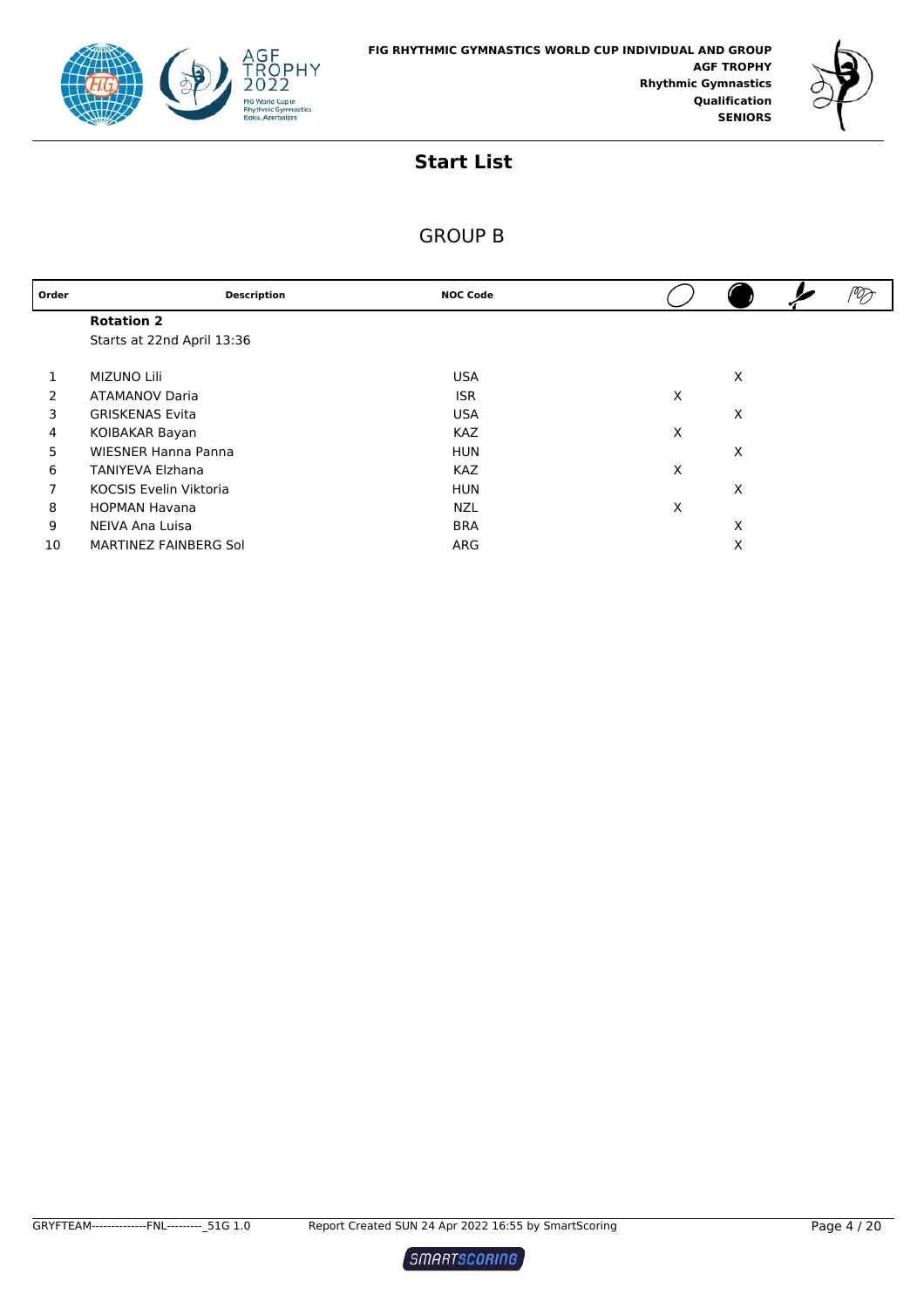



# GROUP C

| Order | <b>Description</b>         | <b>NOC Code</b> |   |   |  |
|-------|----------------------------|-----------------|---|---|--|
|       | <b>Rotation 1</b>          |                 |   |   |  |
|       | Starts at 22nd April 15:00 |                 |   |   |  |
|       |                            |                 |   |   |  |
| 1     | NG Joe Ee                  | MAS             | X |   |  |
| 2     | JALILOVA Arzu              | AZE             |   | X |  |
| 3     | ROSZATYCKA Malgorzata      | <b>POL</b>      | X |   |  |
| 4     | AGHAMIROVA Zohra           | AZE             |   | X |  |
| 5     | <b>HEICHEL Emilia</b>      | <b>POL</b>      | X |   |  |
| 6     | IZABEKOVA Aisha            | <b>KGZ</b>      |   | X |  |
| 7     | <b>FRIZELLE Gemma</b>      | <b>GBR</b>      | X |   |  |
| 8     | <b>IKROMOVA Takhmina</b>   | <b>UZB</b>      |   | X |  |
| 9     | AMZAN Izzah                | MAS             | X |   |  |
| 10    | <b>KORNIYCHUK Cristina</b> | <b>ESP</b>      |   | X |  |
|       |                            |                 |   |   |  |

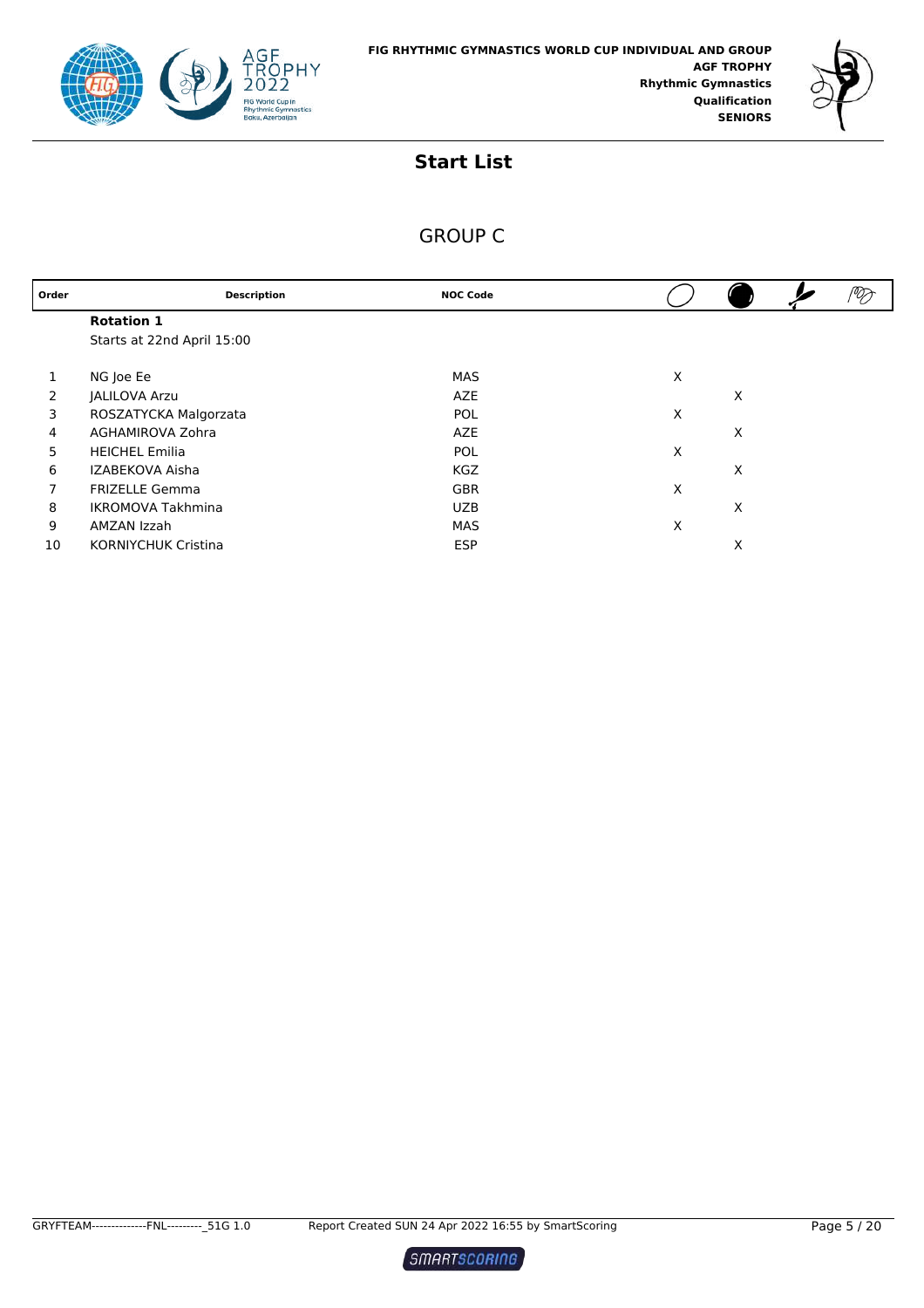



# GROUP C

| Order | <b>Description</b>         | <b>NOC Code</b> |   |  |
|-------|----------------------------|-----------------|---|--|
|       | <b>Rotation 2</b>          |                 |   |  |
|       | Starts at 22nd April 15:30 |                 |   |  |
|       |                            |                 |   |  |
|       | NG Joe Ee                  | MAS             | X |  |
| 2     | JALILOVA Arzu              | <b>AZE</b>      | X |  |
| 3     | ROSZATYCKA Malgorzata      | POL             | X |  |
| 4     | AGHAMIROVA Zohra           | AZE             | X |  |
| 5     | <b>HEICHEL Emilia</b>      | <b>POL</b>      | X |  |
| 6     | IZABEKOVA Aisha            | <b>KGZ</b>      | X |  |
| 7     | <b>FRIZELLE Gemma</b>      | <b>GBR</b>      | X |  |
| 8     | <b>IKROMOVA Takhmina</b>   | <b>UZB</b>      | X |  |
| 9     | AMZAN Izzah                | MAS             | X |  |
| 10    | <b>KORNIYCHUK Cristina</b> | <b>ESP</b>      | X |  |

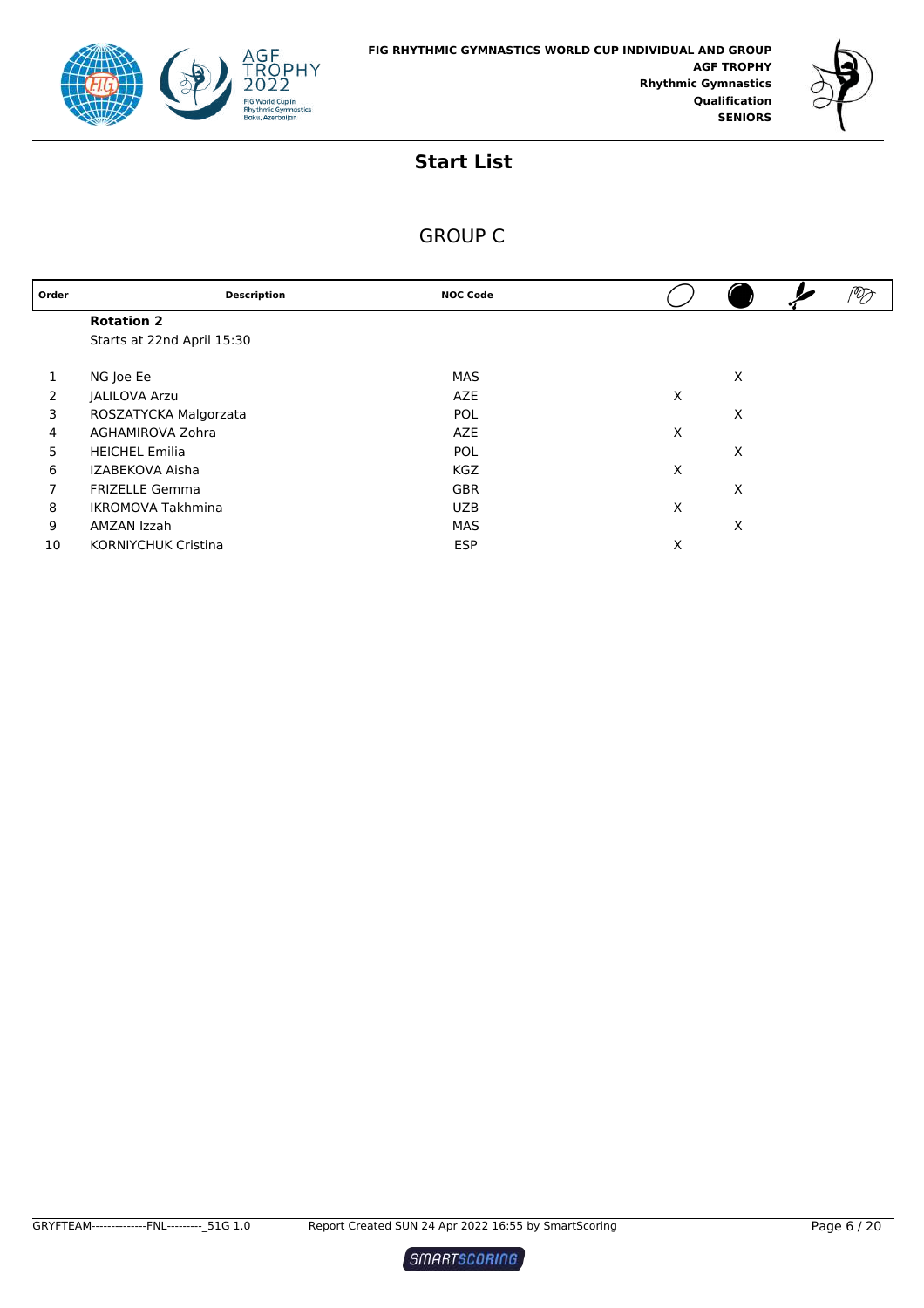



# GROUP D

| Order | <b>Description</b>         | <b>NOC Code</b> |   |   | PD |
|-------|----------------------------|-----------------|---|---|----|
|       | <b>Rotation 1</b>          |                 |   |   |    |
|       | Starts at 22nd April 16:00 |                 |   |   |    |
| 1     | KALEYN Boryana             | <b>BUL</b>      | X |   |    |
| 2     | <b>GANZORIG Gunchinmaa</b> | MGL             |   | X |    |
| 3     | <b>BREZALIEVA Eva</b>      | <b>BUL</b>      | X |   |    |
| 4     | <b>BALDASSARRI Milena</b>  | <b>ITA</b>      |   | X |    |
| 5     | JAMIL Elisabeth            | <b>FIN</b>      | X |   |    |
| 6     | RAFFAELI Sofia             | <b>ITA</b>      |   | X |    |
| 7     | ARBOLISHVILI Ketevan       | <b>GEO</b>      | X |   |    |
| 8     | KATZ Adi Asya              | <b>ISR</b>      |   | X |    |
| 9     | <b>KITA Sumire</b>         | <b>JPN</b>      | X |   |    |
| 10    | VEDENEEVA Ekaterina        | <b>SLO</b>      |   | X |    |
| 11    | YAMADA Aino                | <b>JPN</b>      | Χ |   |    |

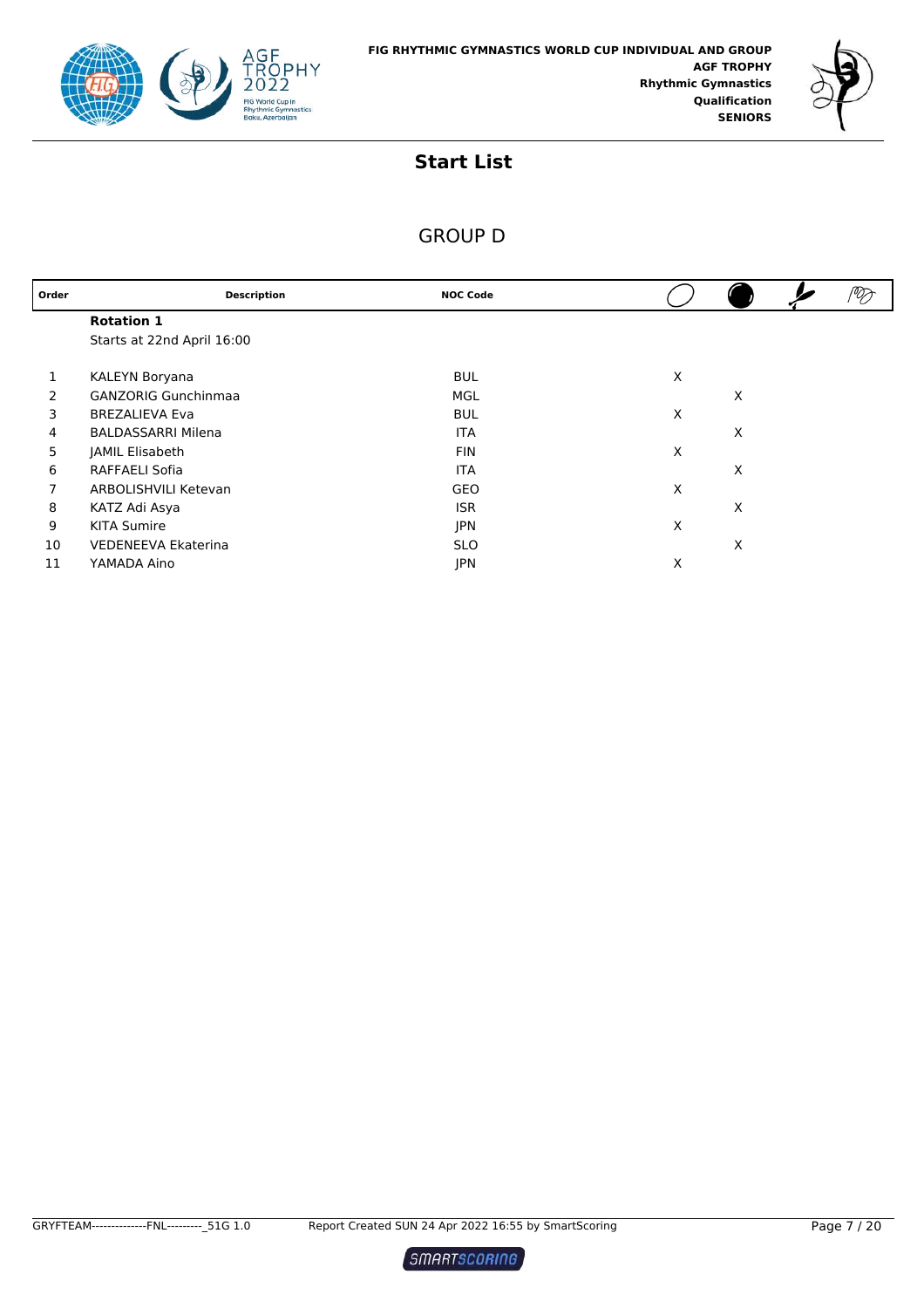



# GROUP D

| Order | <b>Description</b>         | <b>NOC Code</b> |   |   | V |
|-------|----------------------------|-----------------|---|---|---|
|       | <b>Rotation 2</b>          |                 |   |   |   |
|       | Starts at 22nd April 16:33 |                 |   |   |   |
|       | KALEYN Boryana             | <b>BUL</b>      |   | X |   |
| 2     | <b>GANZORIG Gunchinmaa</b> | MGL             | X |   |   |
| 3     | <b>BREZALIEVA Eva</b>      | <b>BUL</b>      |   | X |   |
| 4     | <b>BALDASSARRI Milena</b>  | <b>ITA</b>      | Χ |   |   |
| 5     | JAMIL Elisabeth            | <b>FIN</b>      |   | X |   |
| 6     | RAFFAELI Sofia             | <b>ITA</b>      | X |   |   |
| 7     | ARBOLISHVILI Ketevan       | <b>GEO</b>      |   | X |   |
| 8     | KATZ Adi Asya              | <b>ISR</b>      | X |   |   |
| 9     | <b>KITA Sumire</b>         | <b>JPN</b>      |   | X |   |
| 10    | <b>VEDENEEVA Ekaterina</b> | <b>SLO</b>      | Х |   |   |
| 11    | YAMADA Aino                | <b>JPN</b>      |   | X |   |

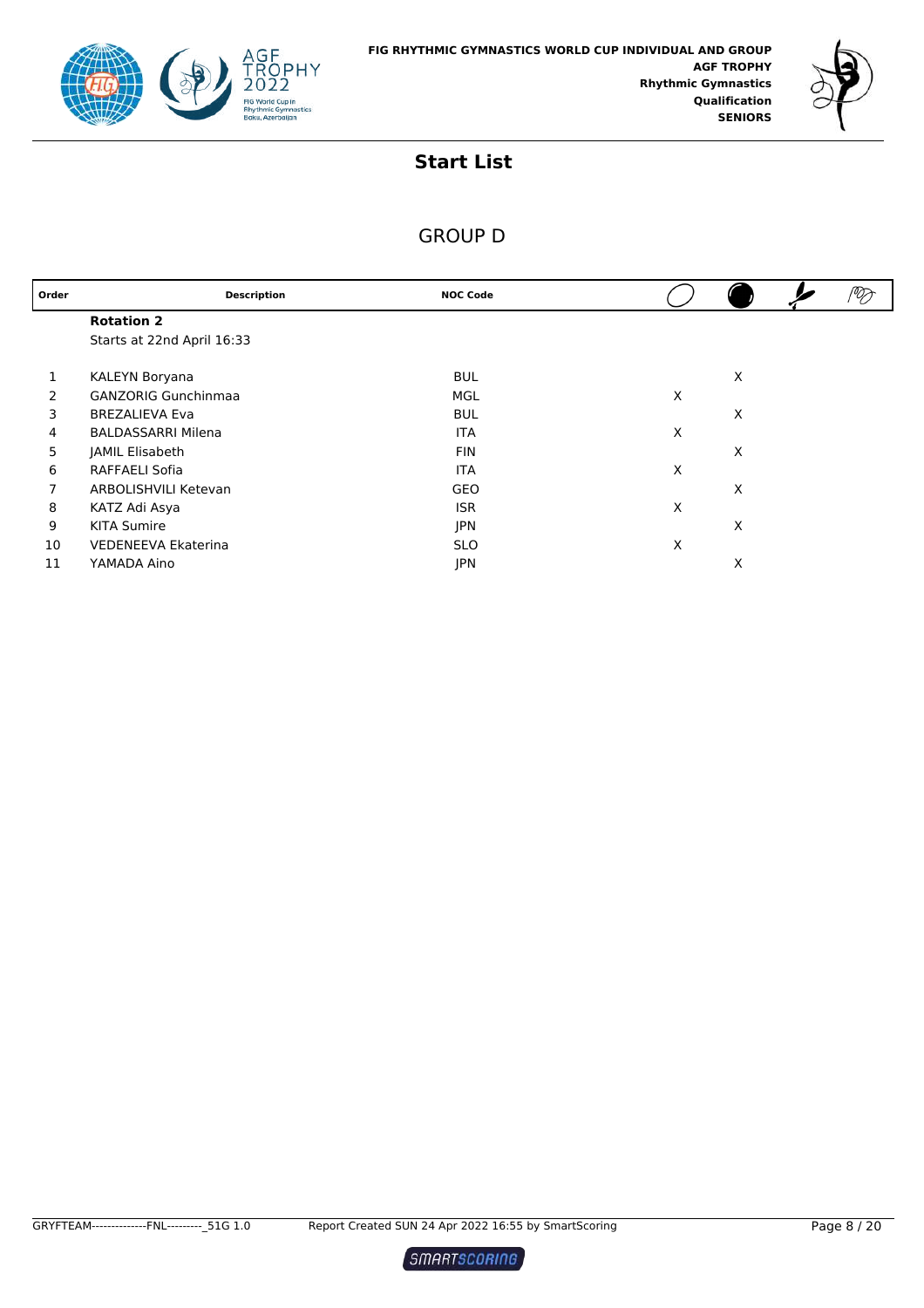



# GROUPS A

| Order |                            | <b>Description</b> | <b>NOC Code</b> | $\mathcal{D}$<br>$\sim$ |
|-------|----------------------------|--------------------|-----------------|-------------------------|
|       | <b>Rotation 1</b>          |                    |                 |                         |
|       | Starts at 22nd April 17:30 |                    |                 |                         |
|       |                            |                    |                 |                         |
|       | <b>ITALY</b>               |                    | <b>ITA</b>      | X                       |
| 2     | LATVIA                     |                    | LAT             | X                       |
| 3     | <b>JAPAN</b>               |                    | <b>JPN</b>      | X                       |
| 4     | <b>ESTONIA</b>             |                    | <b>EST</b>      | X                       |
| 5     | MALAYSIA                   |                    | MAS             | X                       |
| 6     | <b>UZBEKISTAN</b>          |                    | <b>UZB</b>      | X                       |
|       | KAZAKHSTAN                 |                    | <b>KAZ</b>      | Х                       |
|       |                            |                    |                 |                         |

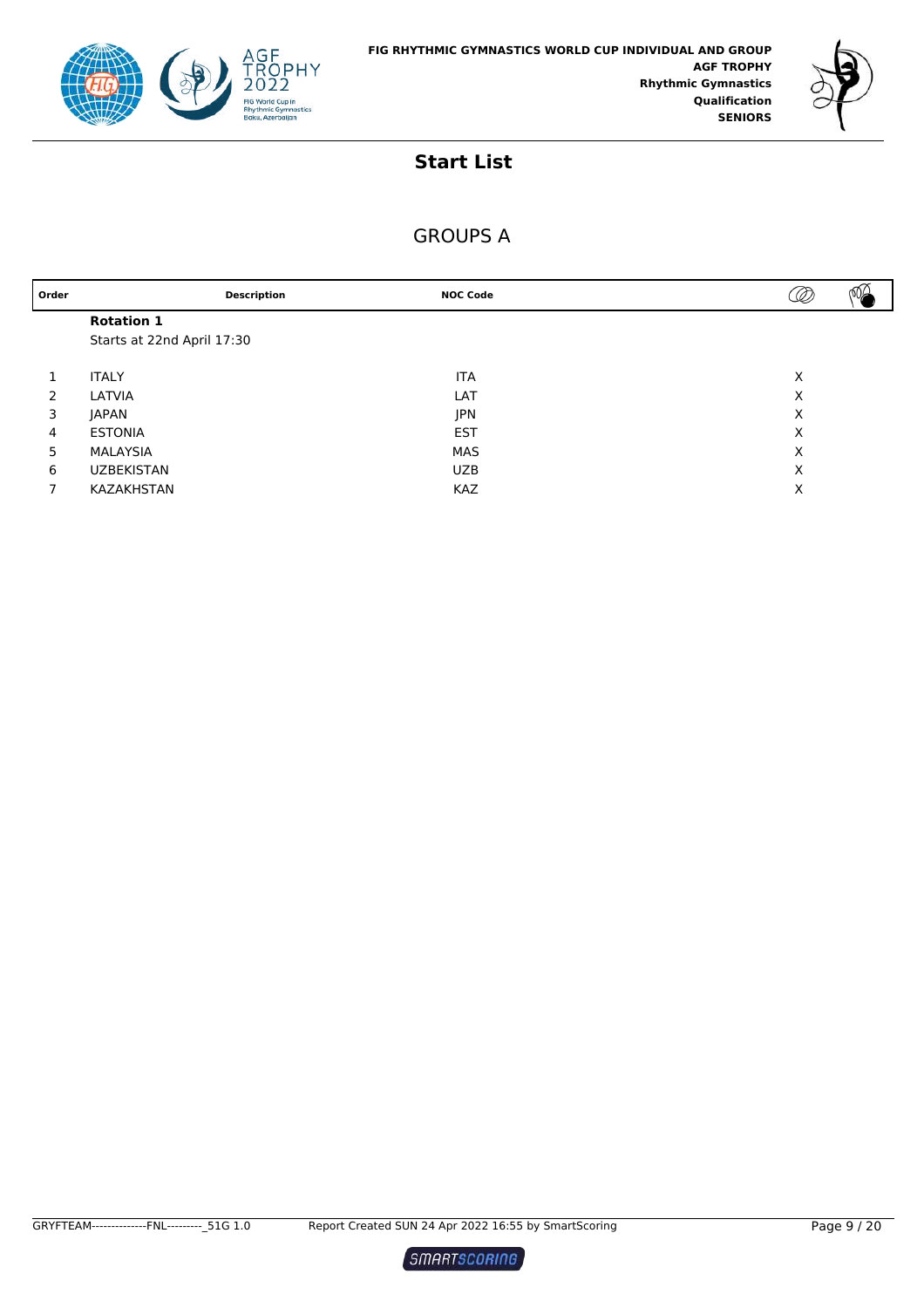



# GROUPS B

| Order         |                            | <b>Description</b> | <b>NOC Code</b> | D | $\sim$ |
|---------------|----------------------------|--------------------|-----------------|---|--------|
|               | <b>Rotation 1</b>          |                    |                 |   |        |
|               | Starts at 22nd April 18:20 |                    |                 |   |        |
|               |                            |                    |                 |   |        |
|               | <b>GEORGIA</b>             |                    | GEO             | X |        |
| $\mathcal{P}$ | <b>FINLAND</b>             |                    | <b>FIN</b>      | X |        |
| 3             | <b>SPAIN</b>               |                    | <b>ESP</b>      | X |        |
| 4             | AZERBAIJAN                 |                    | AZE             | X |        |
| 5             | SLOVAKIA                   |                    | <b>SVK</b>      | X |        |
| 6             | <b>ISRAEL</b>              |                    | <b>ISR</b>      | X |        |
|               | <b>GERMANY</b>             |                    | <b>GER</b>      | X |        |
|               |                            |                    |                 |   |        |

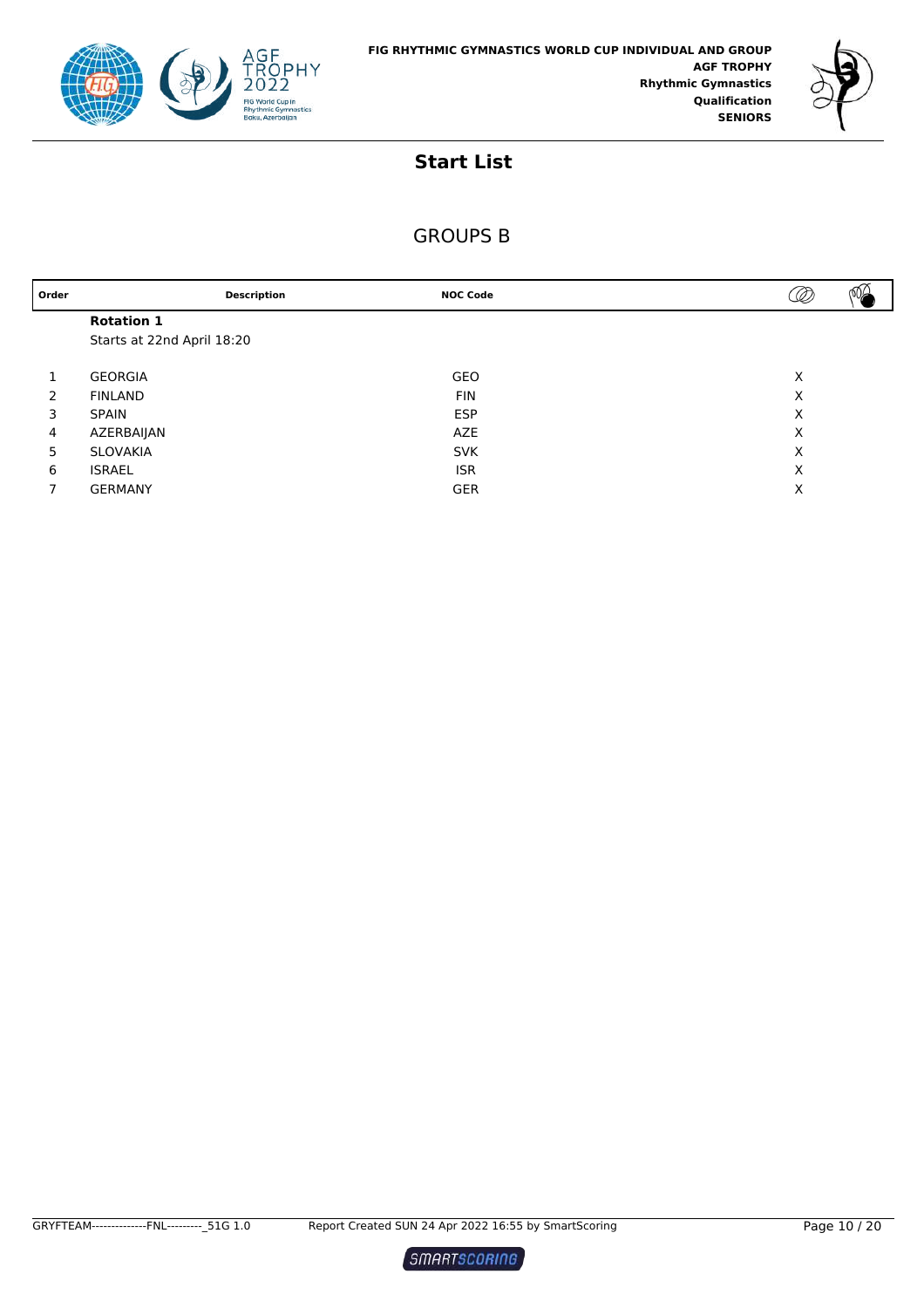



# GROUP B

| Order | <b>Description</b>            | <b>NOC Code</b> |  |   | $\mathscr{D}$ |
|-------|-------------------------------|-----------------|--|---|---------------|
|       | <b>Rotation 3</b>             |                 |  |   |               |
|       | Starts at 23rd April 12:00    |                 |  |   |               |
|       | <b>MIZUNO Lili</b>            | <b>USA</b>      |  | X |               |
| 2     | <b>ATAMANOV Daria</b>         | <b>ISR</b>      |  |   | X             |
| 3     | <b>GRISKENAS Evita</b>        | <b>USA</b>      |  | X |               |
| 4     | KOIBAKAR Bayan                | <b>KAZ</b>      |  |   | X             |
| 5     | <b>WIESNER Hanna Panna</b>    | <b>HUN</b>      |  | X |               |
| 6     | <b>TANIYEVA Elzhana</b>       | <b>KAZ</b>      |  |   | X             |
| 7     | <b>KOCSIS Evelin Viktoria</b> | <b>HUN</b>      |  | X |               |
| 8     | <b>HOPMAN Havana</b>          | <b>NZL</b>      |  |   | X             |
| 9     | NEIVA Ana Luisa               | <b>BRA</b>      |  | X |               |
| 10    | MARTINEZ FAINBERG Sol         | ARG             |  | Х |               |

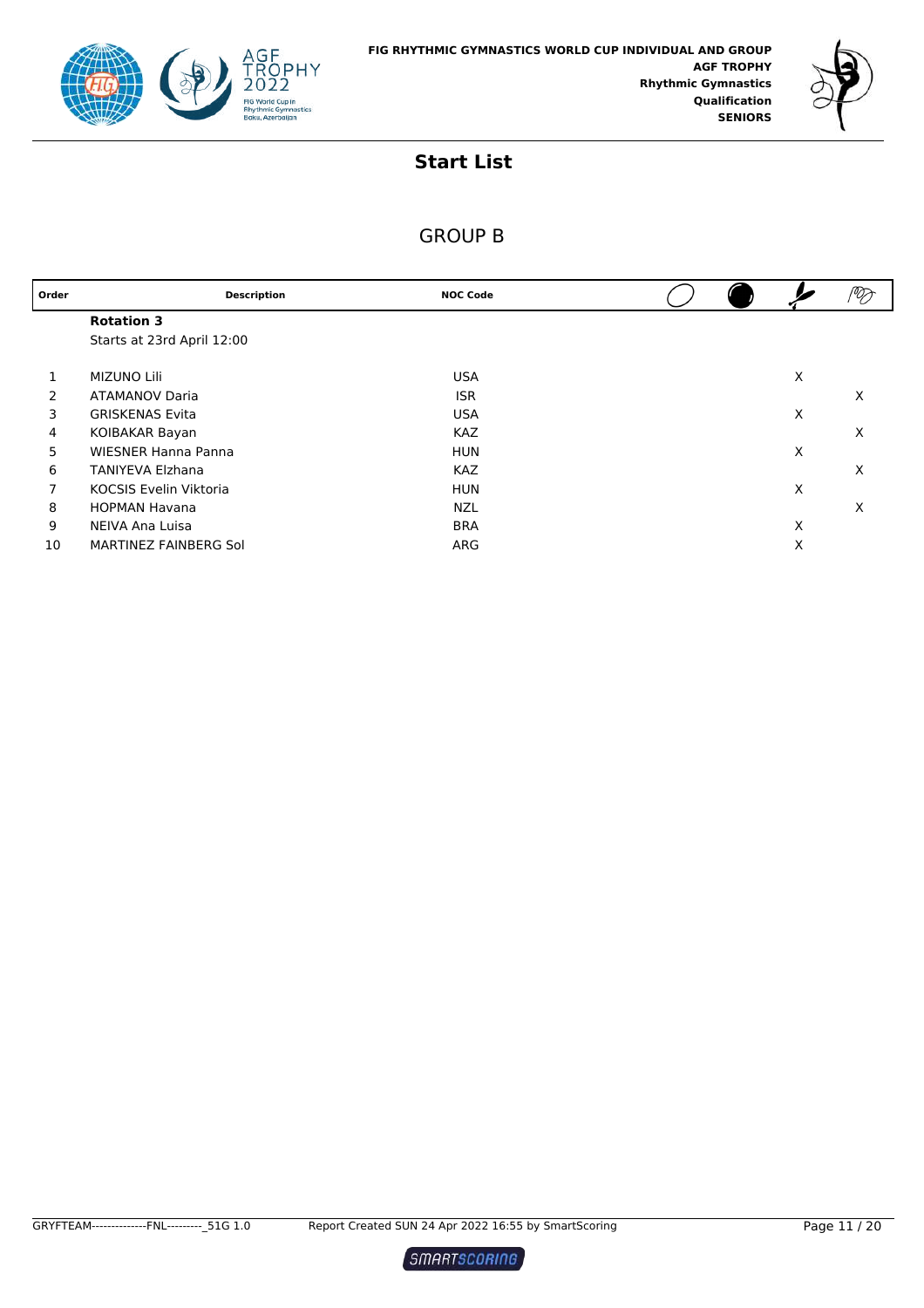



# GROUP B

| Order | <b>Description</b>            | <b>NOC Code</b> |  |   |   |
|-------|-------------------------------|-----------------|--|---|---|
|       | <b>Rotation 4</b>             |                 |  |   |   |
|       | Starts at 23rd April 12:30    |                 |  |   |   |
|       |                               |                 |  |   |   |
| 1     | <b>MIZUNO Lili</b>            | <b>USA</b>      |  |   | X |
| 2     | <b>ATAMANOV Daria</b>         | <b>ISR</b>      |  | X |   |
| 3     | <b>GRISKENAS Evita</b>        | <b>USA</b>      |  |   | X |
| 4     | KOIBAKAR Bayan                | <b>KAZ</b>      |  | X |   |
| 5     | <b>WIESNER Hanna Panna</b>    | <b>HUN</b>      |  |   | X |
| 6     | <b>TANIYEVA Elzhana</b>       | <b>KAZ</b>      |  | X |   |
| 7     | <b>KOCSIS Evelin Viktoria</b> | <b>HUN</b>      |  |   | X |
| 8     | <b>HOPMAN Havana</b>          | <b>NZL</b>      |  | X |   |
| 9     | NEIVA Ana Luisa               | <b>BRA</b>      |  |   | X |
| 10    | MARTINEZ FAINBERG Sol         | ARG             |  |   | X |

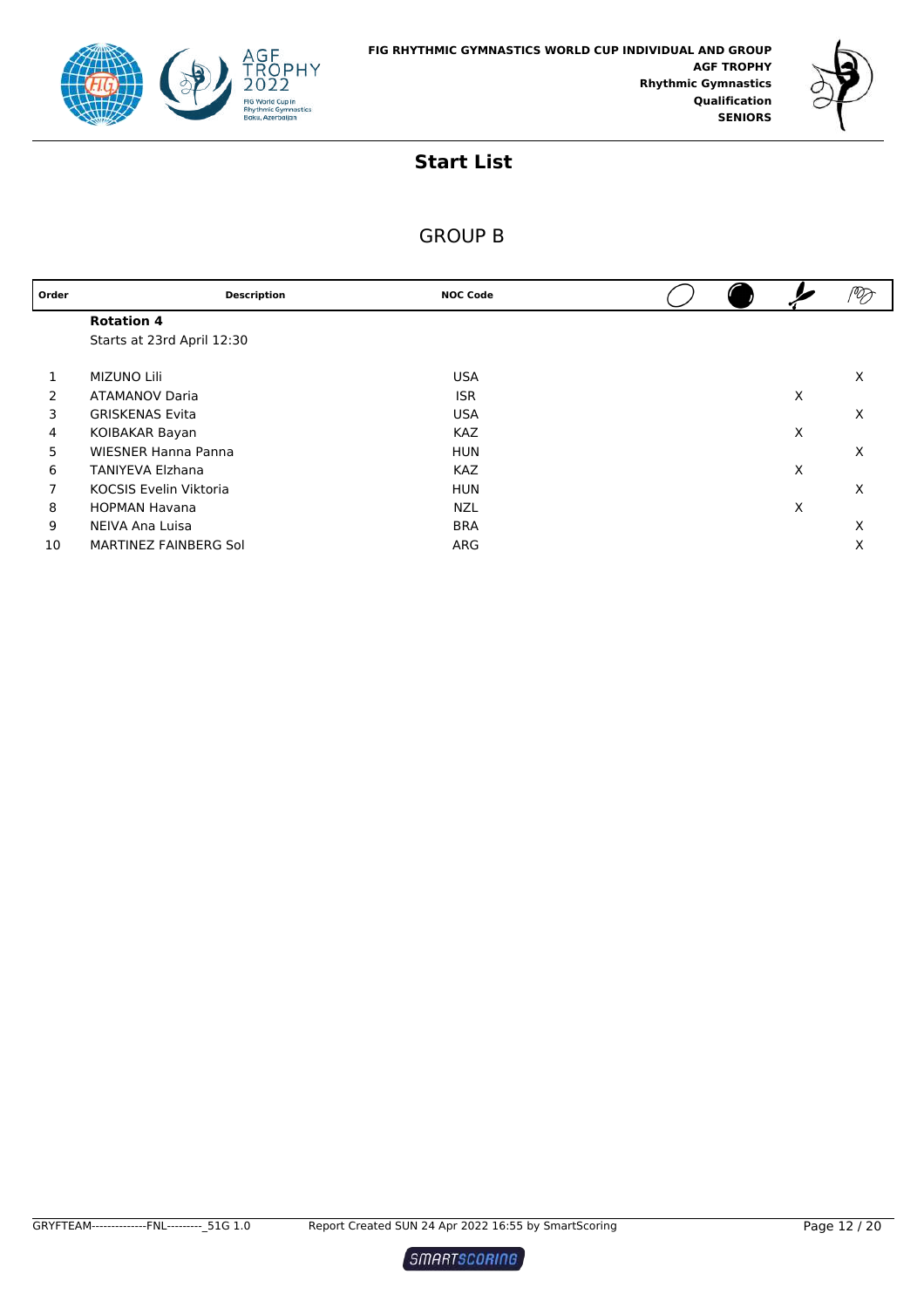



# GROUP A

| Order | <b>Description</b>         | <b>NOC Code</b> |  |   |   |
|-------|----------------------------|-----------------|--|---|---|
|       | <b>Rotation 3</b>          |                 |  |   |   |
|       | Starts at 23rd April 13:00 |                 |  |   |   |
|       | DZUROSKOVA Nina            | <b>SVK</b>      |  | X |   |
| 2     | <b>MURIKOVA Anna</b>       | LAT             |  |   | X |
| 3     | <b>KARBANOV Helene</b>     | <b>FRA</b>      |  | X |   |
| 4     | POLSTJANAJA Jelizaveta     | LAT             |  |   | X |
| 5     | <b>MILLET Maelle</b>       | <b>FRA</b>      |  | X |   |
| 6     | <b>TUNCEL Kamelya</b>      | <b>TUR</b>      |  |   | X |
|       | <b>SALEH Aliaa</b>         | EGY             |  | X |   |
| 8     | SOKOLOVA Anna              | <b>CYP</b>      |  |   | X |
| 9     | SOBEIH Amina               | EGY             |  | X |   |
| 10    | ARAUJO Rita                | <b>POR</b>      |  |   | X |
| 11    | KIROI-BOGATYREVA Alexandra | <b>AUS</b>      |  | X |   |

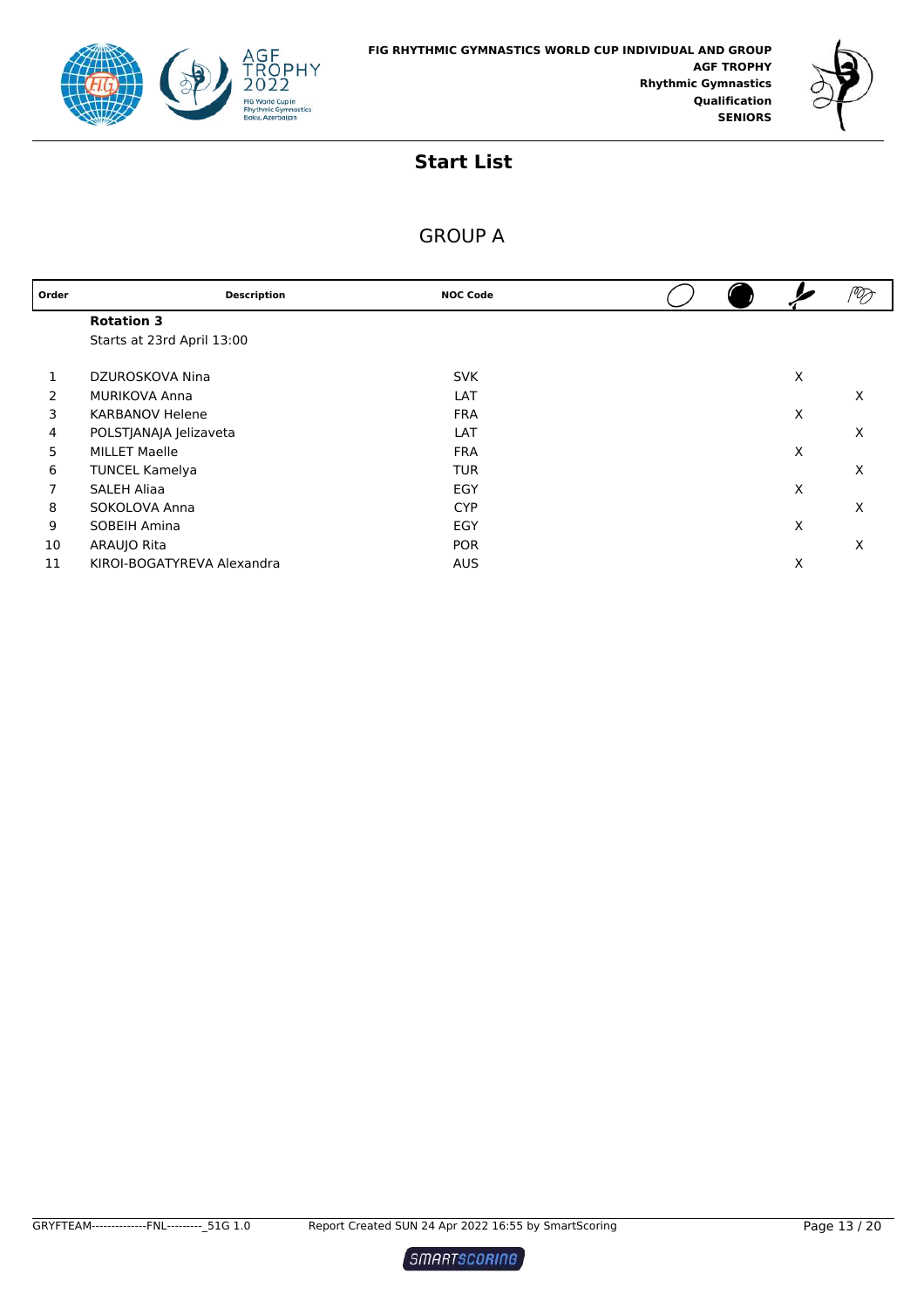



# GROUP A

| Order | <b>Description</b>         | <b>NOC Code</b> |  |   | ⅋ |
|-------|----------------------------|-----------------|--|---|---|
|       | <b>Rotation 4</b>          |                 |  |   |   |
|       | Starts at 23rd April 13:33 |                 |  |   |   |
|       | DZUROSKOVA Nina            | <b>SVK</b>      |  |   | X |
| 2     | <b>MURIKOVA Anna</b>       | LAT             |  | Χ |   |
| 3     | <b>KARBANOV Helene</b>     | <b>FRA</b>      |  |   | X |
| 4     | POLSTJANAJA Jelizaveta     | LAT             |  | Χ |   |
| 5     | <b>MILLET Maelle</b>       | <b>FRA</b>      |  |   | X |
| 6     | <b>TUNCEL Kamelya</b>      | <b>TUR</b>      |  | X |   |
|       | <b>SALEH Aliaa</b>         | EGY             |  |   | X |
| 8     | SOKOLOVA Anna              | <b>CYP</b>      |  | X |   |
| 9     | SOBEIH Amina               | EGY             |  |   | X |
| 10    | ARAUJO Rita                | <b>POR</b>      |  | Χ |   |
| 11    | KIROI-BOGATYREVA Alexandra | <b>AUS</b>      |  |   | X |

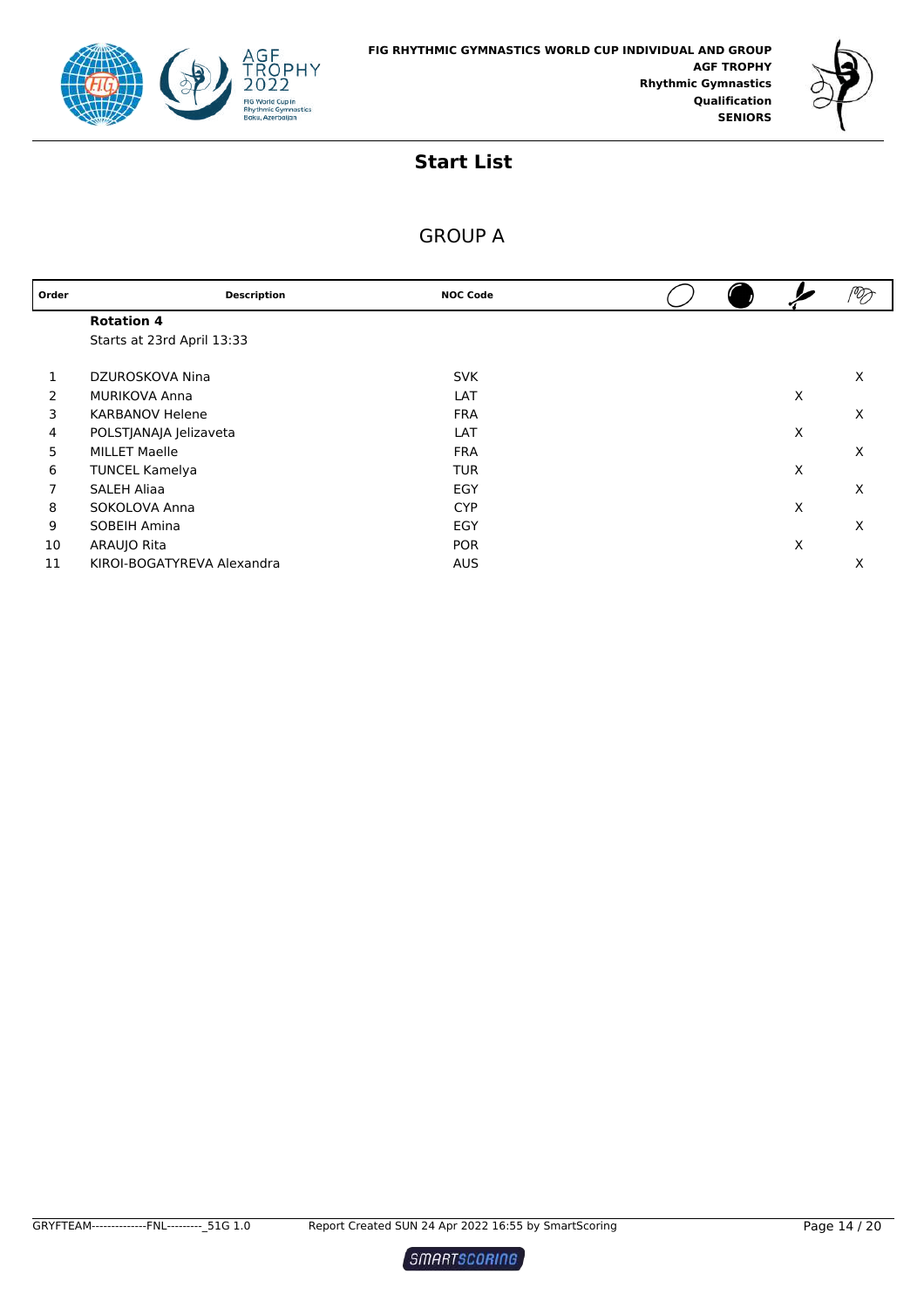



# GROUP D

| Order | <b>Description</b>         | <b>NOC Code</b> |  |   | V |
|-------|----------------------------|-----------------|--|---|---|
|       | <b>Rotation 3</b>          |                 |  |   |   |
|       | Starts at 23rd April 15:00 |                 |  |   |   |
|       | KALEYN Boryana             | <b>BUL</b>      |  | X |   |
| 2     | <b>GANZORIG Gunchinmaa</b> | MGL             |  |   | X |
| 3     | <b>BREZALIEVA Eva</b>      | <b>BUL</b>      |  | X |   |
| 4     | <b>BALDASSARRI Milena</b>  | <b>ITA</b>      |  |   | X |
| 5     | JAMIL Elisabeth            | <b>FIN</b>      |  | X |   |
| 6     | <b>RAFFAELI Sofia</b>      | <b>ITA</b>      |  |   | X |
| 7     | ARBOLISHVILI Ketevan       | GEO             |  | X |   |
| 8     | KATZ Adi Asya              | <b>ISR</b>      |  |   | X |
| 9     | <b>KITA Sumire</b>         | <b>JPN</b>      |  | X |   |
| 10    | <b>VEDENEEVA Ekaterina</b> | <b>SLO</b>      |  |   | X |
| 11    | YAMADA Aino                | <b>JPN</b>      |  | X |   |

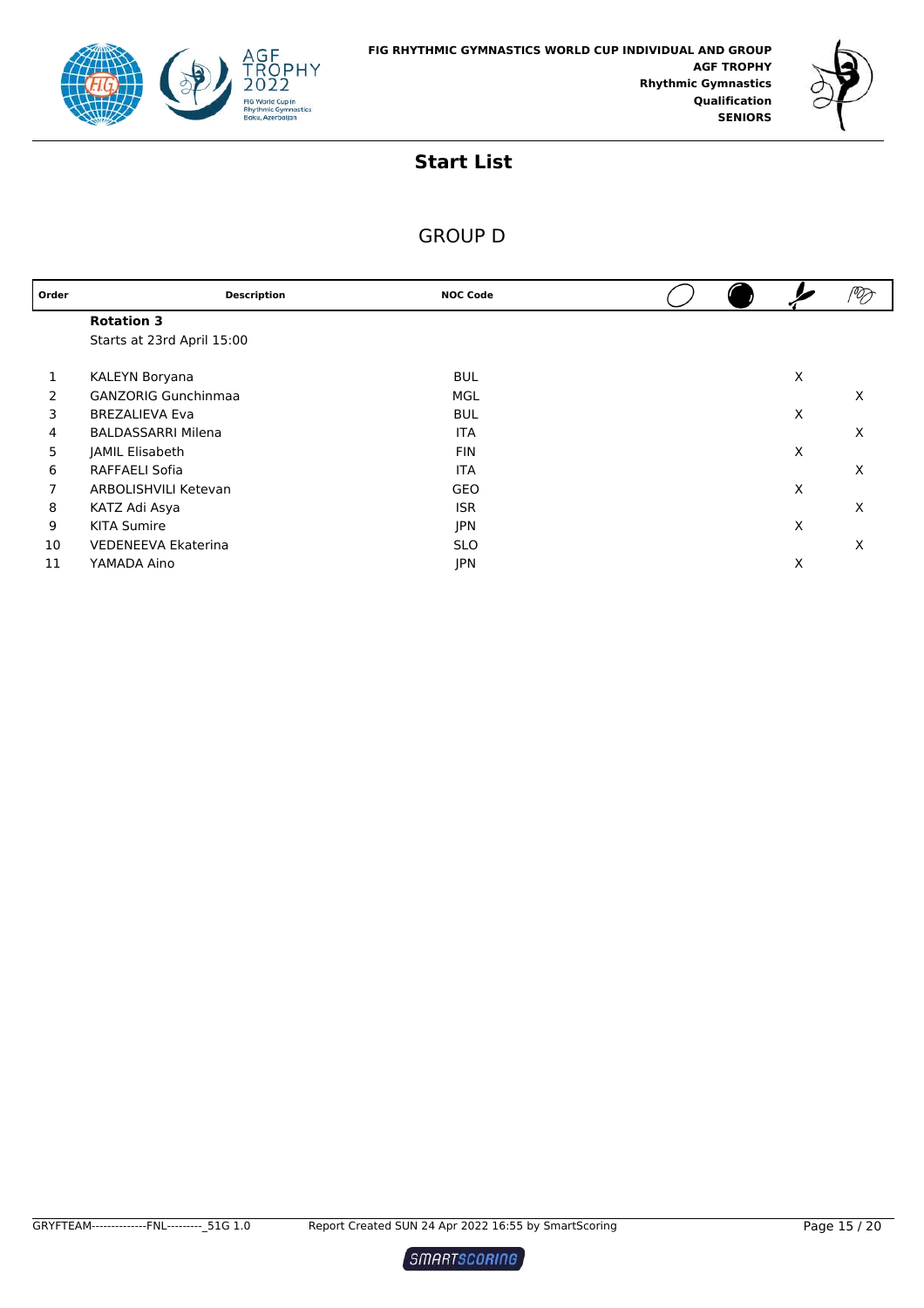



# GROUP D

| Order | <b>Description</b>         | <b>NOC Code</b> |  |   |   |
|-------|----------------------------|-----------------|--|---|---|
|       | <b>Rotation 4</b>          |                 |  |   |   |
|       | Starts at 23rd April 15:33 |                 |  |   |   |
|       | KALEYN Boryana             | <b>BUL</b>      |  |   | X |
| 2     | <b>GANZORIG Gunchinmaa</b> | MGL             |  | X |   |
| 3     | <b>BREZALIEVA Eva</b>      | <b>BUL</b>      |  |   | X |
| 4     | <b>BALDASSARRI Milena</b>  | <b>ITA</b>      |  | X |   |
| 5     | JAMIL Elisabeth            | <b>FIN</b>      |  |   | X |
| 6     | RAFFAELI Sofia             | <b>ITA</b>      |  | X |   |
| 7     | ARBOLISHVILI Ketevan       | GEO             |  |   | X |
| 8     | KATZ Adi Asya              | <b>ISR</b>      |  | X |   |
| 9     | <b>KITA Sumire</b>         | <b>JPN</b>      |  |   | X |
| 10    | <b>VEDENEEVA Ekaterina</b> | <b>SLO</b>      |  | X |   |
| 11    | YAMADA Aino                | <b>JPN</b>      |  |   | X |

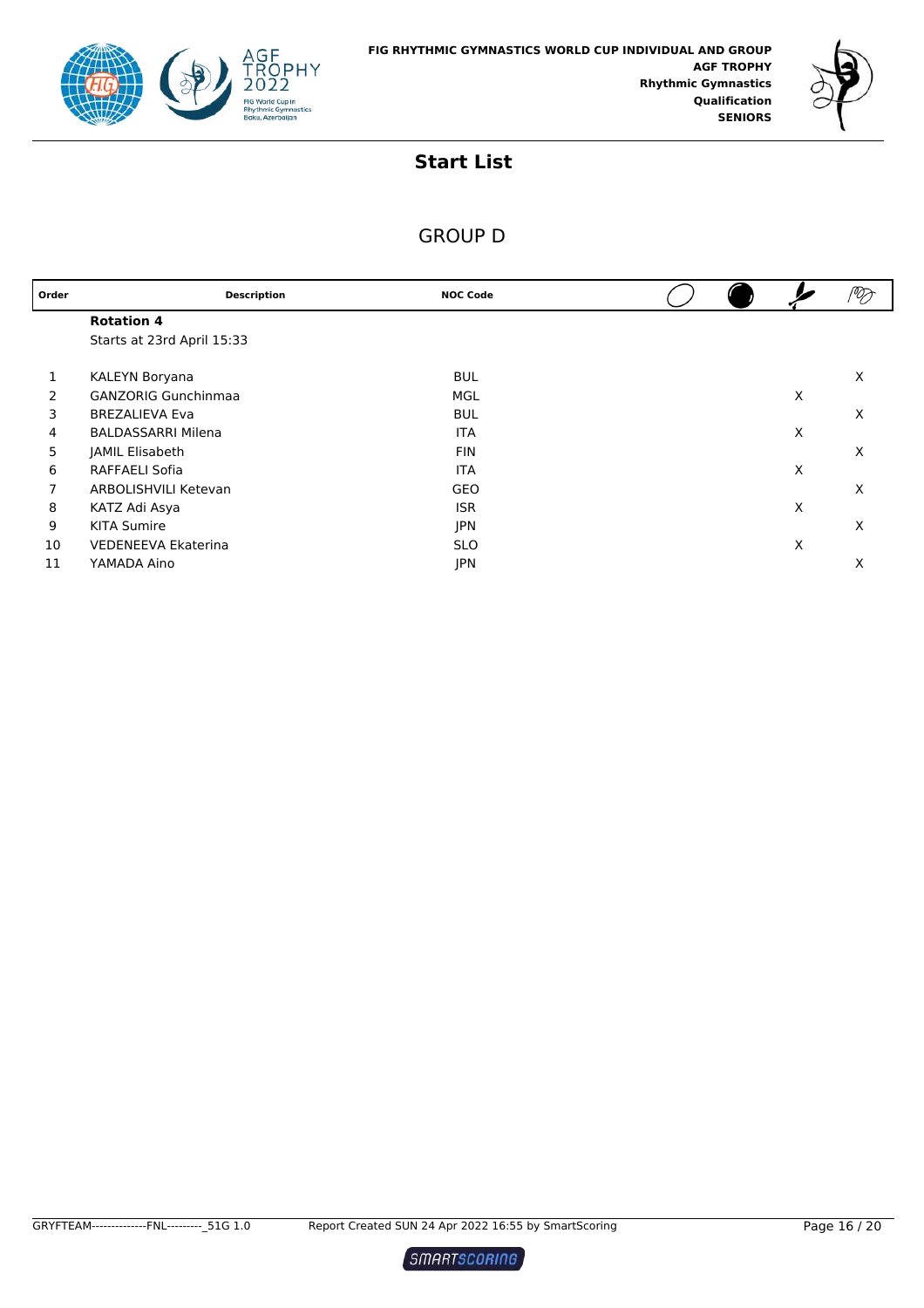



# GROUP C

| Order | <b>Description</b>         | <b>NOC Code</b> |   | $\mathscr{D}$ |
|-------|----------------------------|-----------------|---|---------------|
|       | <b>Rotation 3</b>          |                 |   |               |
|       | Starts at 23rd April 16:06 |                 |   |               |
|       |                            |                 |   |               |
|       | NG Joe Ee                  | MAS             | X |               |
| 2     | <b>JALILOVA Arzu</b>       | AZE             |   | X             |
| 3     | ROSZATYCKA Malgorzata      | <b>POL</b>      | X |               |
| 4     | AGHAMIROVA Zohra           | <b>AZE</b>      |   | X             |
| 5     | <b>HEICHEL Emilia</b>      | <b>POL</b>      | X |               |
| 6     | IZABEKOVA Aisha            | <b>KGZ</b>      |   | X             |
| 7     | <b>FRIZELLE Gemma</b>      | <b>GBR</b>      | X |               |
| 8     | <b>IKROMOVA Takhmina</b>   | <b>UZB</b>      |   | X             |
| 9     | AMZAN Izzah                | MAS             | X |               |
| 10    | <b>KORNIYCHUK Cristina</b> | <b>ESP</b>      |   | х             |
|       |                            |                 |   |               |

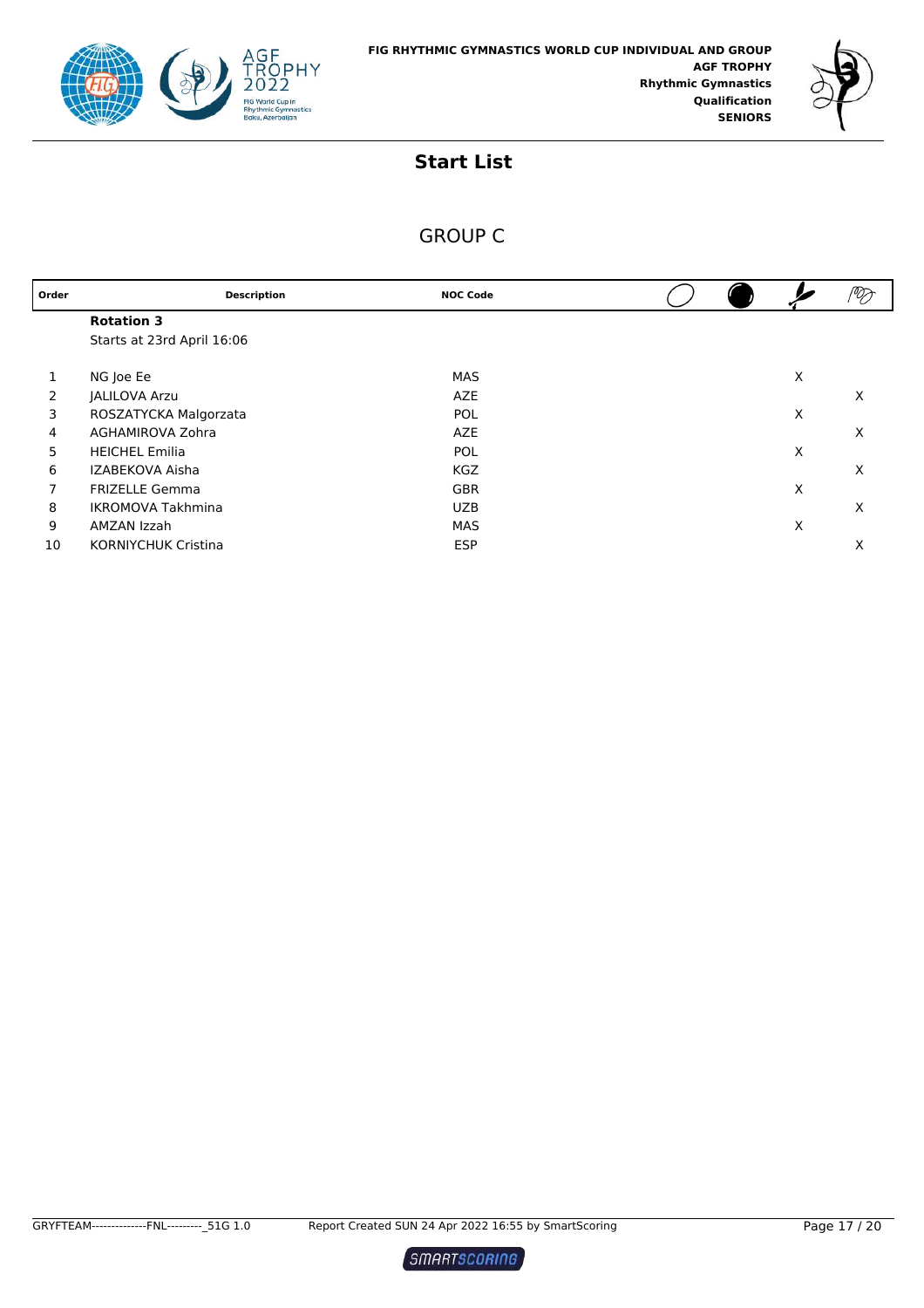



# GROUP C

| Order | <b>Description</b>         | <b>NOC Code</b> |  |   | ⅋ |
|-------|----------------------------|-----------------|--|---|---|
|       | <b>Rotation 4</b>          |                 |  |   |   |
|       | Starts at 23rd April 16:36 |                 |  |   |   |
|       |                            |                 |  |   |   |
|       | NG Joe Ee                  | MAS             |  |   | Х |
| 2     | <b>JALILOVA Arzu</b>       | <b>AZE</b>      |  | Х |   |
| 3     | ROSZATYCKA Malgorzata      | <b>POL</b>      |  |   | X |
| 4     | AGHAMIROVA Zohra           | <b>AZE</b>      |  | X |   |
| 5     | <b>HEICHEL Emilia</b>      | POL             |  |   | X |
| 6     | IZABEKOVA Aisha            | <b>KGZ</b>      |  | Х |   |
| 7     | <b>FRIZELLE Gemma</b>      | <b>GBR</b>      |  |   | X |
| 8     | <b>IKROMOVA Takhmina</b>   | <b>UZB</b>      |  | Х |   |
| 9     | AMZAN Izzah                | <b>MAS</b>      |  |   | X |
| 10    | <b>KORNIYCHUK Cristina</b> | <b>ESP</b>      |  | Χ |   |

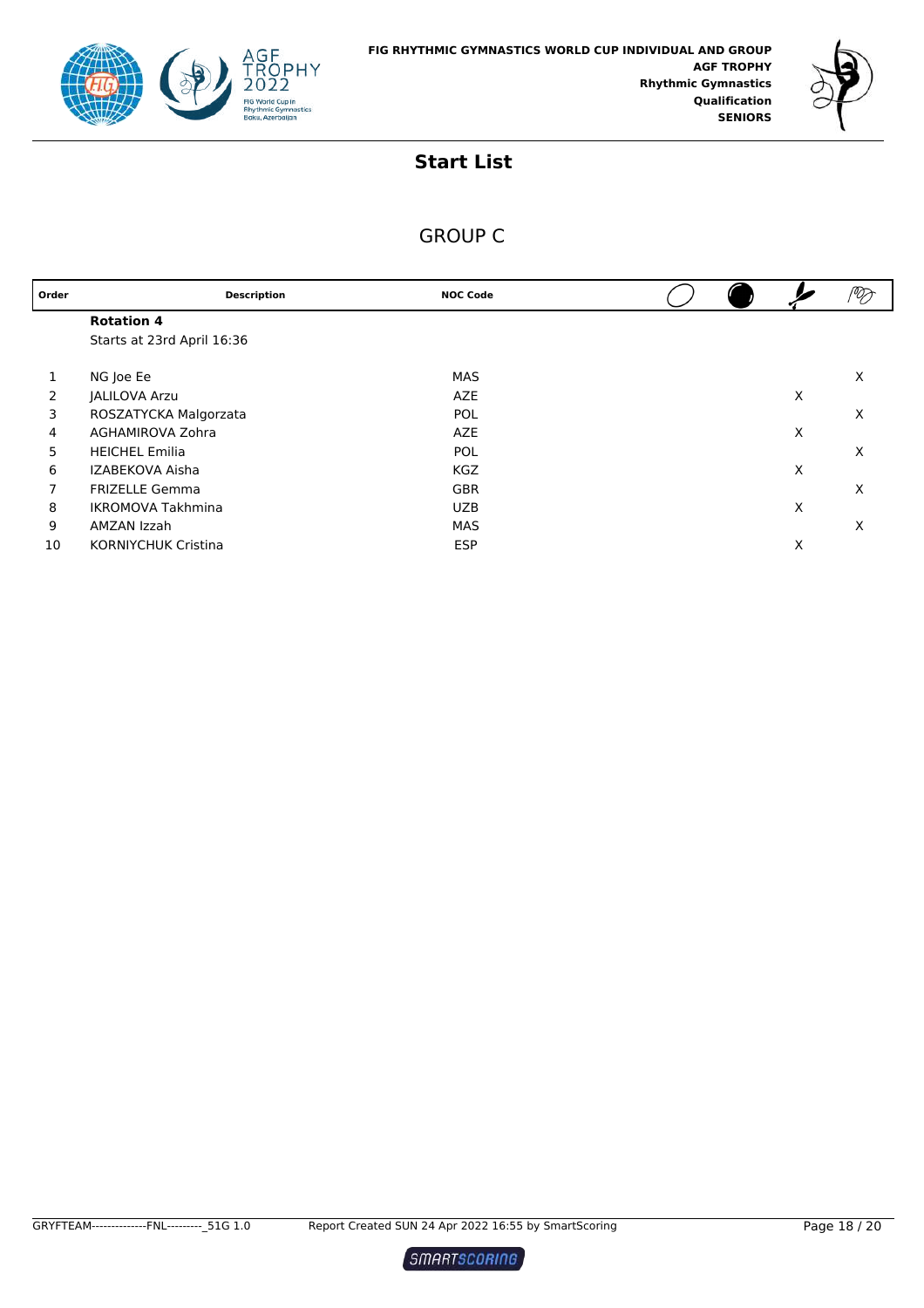



# GROUPS B

| Order          | <b>Description</b>         | <b>NOC Code</b> | ళ∕<br>Ø |
|----------------|----------------------------|-----------------|---------|
|                | <b>Rotation 2</b>          |                 |         |
|                | Starts at 23rd April 17:30 |                 |         |
|                | <b>GEORGIA</b>             | <b>GEO</b>      | Х       |
| $\mathcal{P}$  | <b>FINLAND</b>             | <b>FIN</b>      | Х       |
| 3              | <b>SPAIN</b>               | <b>ESP</b>      | X       |
| $\overline{4}$ | AZERBAIJAN                 | AZE             | X       |
| 5              | SLOVAKIA                   | <b>SVK</b>      | X       |
| 6              | <b>ISRAEL</b>              | <b>ISR</b>      | X       |
|                | <b>GERMANY</b>             | <b>GER</b>      | Χ       |

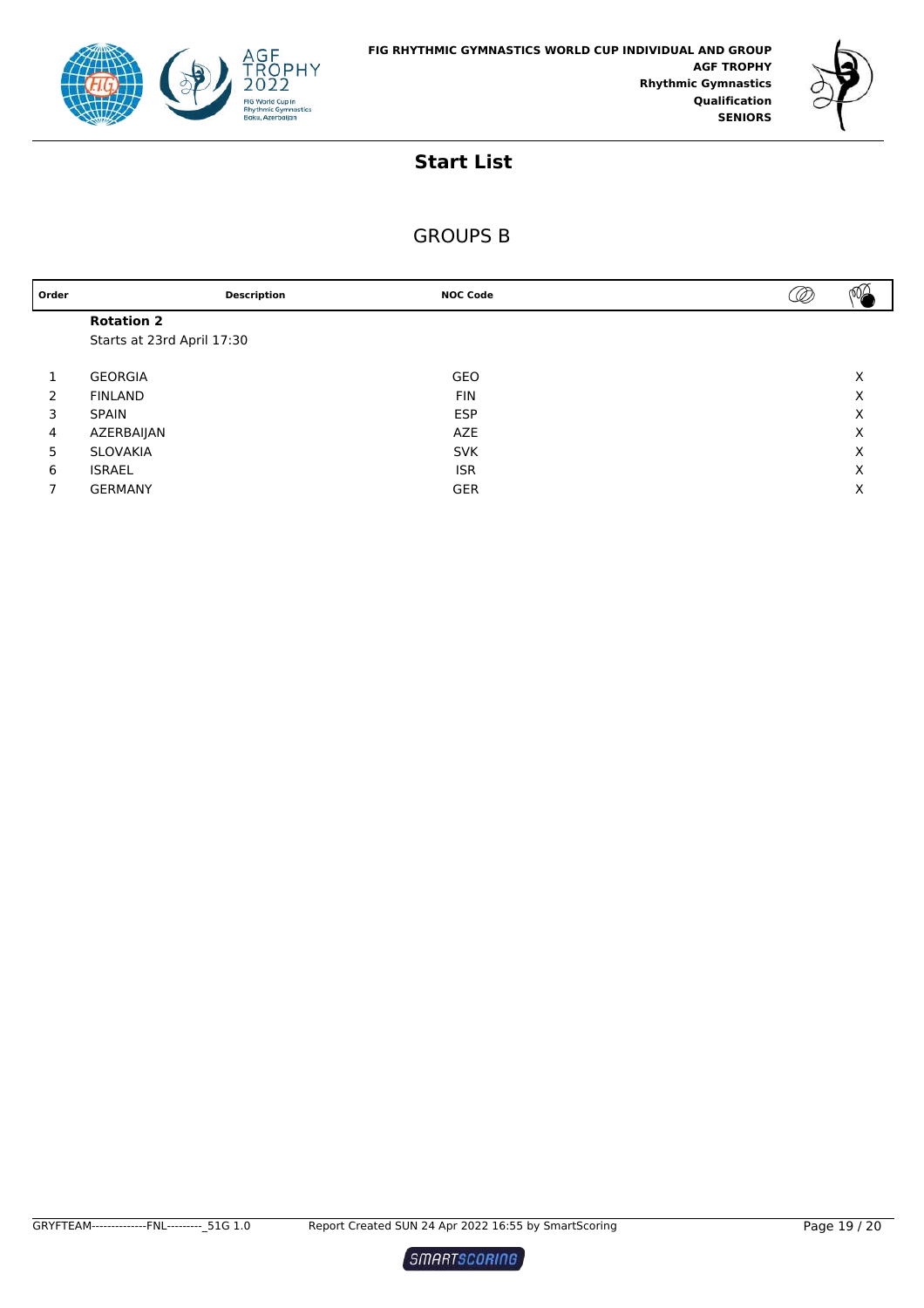



### GROUPS A

| Order         |                            | <b>Description</b> | <b>NOC Code</b> | D<br>$V^{0}V$ |
|---------------|----------------------------|--------------------|-----------------|---------------|
|               | <b>Rotation 2</b>          |                    |                 |               |
|               | Starts at 23rd April 18:20 |                    |                 |               |
|               |                            |                    |                 |               |
|               | <b>ITALY</b>               |                    | <b>ITA</b>      | Х             |
| $\mathcal{P}$ | LATVIA                     |                    | LAT             | Х             |
| 3             | JAPAN                      |                    | <b>JPN</b>      | Χ             |
| 4             | <b>ESTONIA</b>             |                    | <b>EST</b>      | Χ             |
| 5             | MALAYSIA                   |                    | <b>MAS</b>      | X             |
| 6             | <b>UZBEKISTAN</b>          |                    | <b>UZB</b>      | X             |
|               | KAZAKHSTAN                 |                    | <b>KAZ</b>      | Х             |
|               |                            |                    |                 |               |



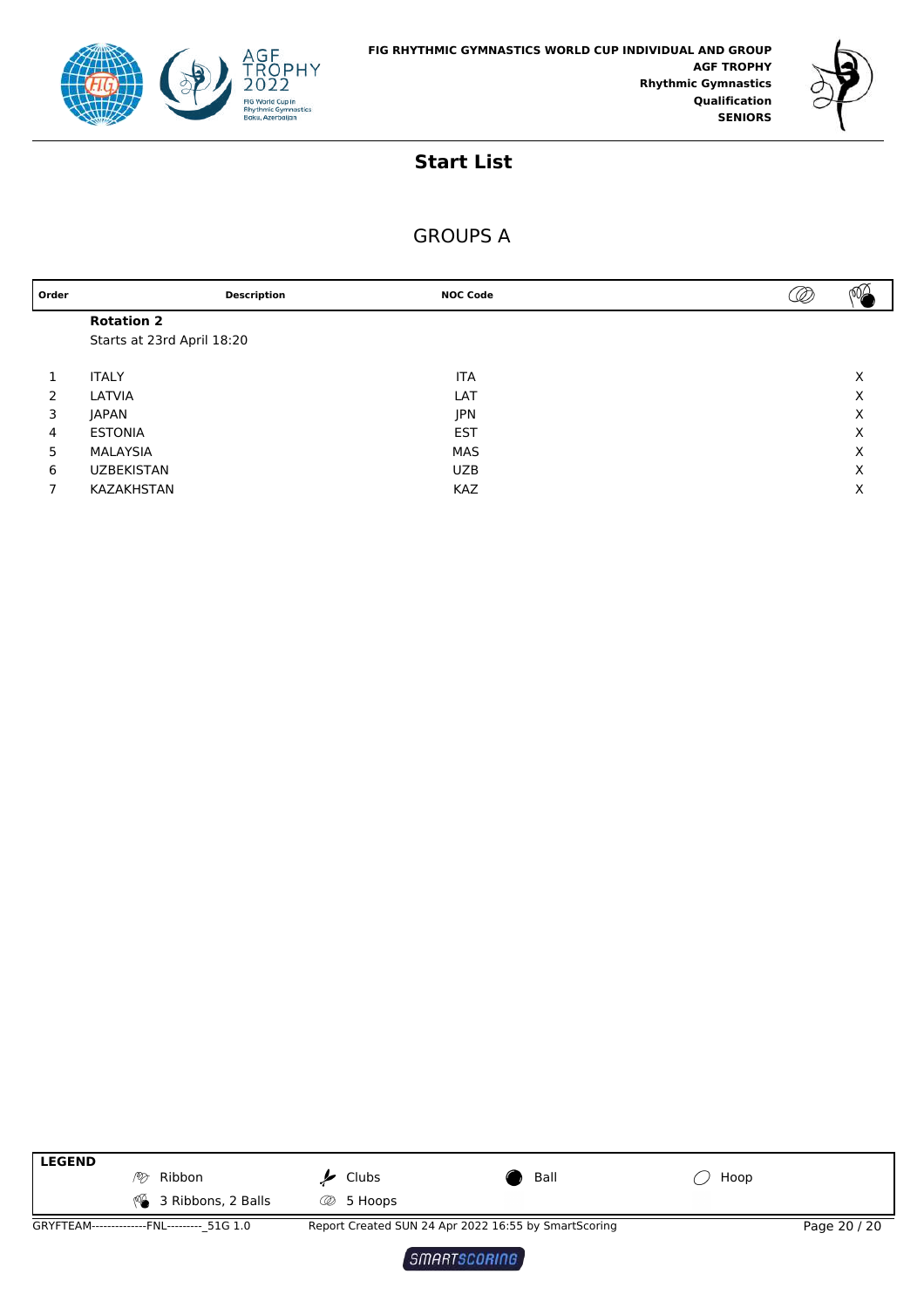



FIG TD: HUNT Caroline TD Assistant: CHARKASHYNA Liubou

| <b>Function</b>             | Name                               | <b>NOC Code</b> |  |  |
|-----------------------------|------------------------------------|-----------------|--|--|
| BD1                         | KOBALADZE Bella                    | GEO             |  |  |
| B <sub>D</sub> <sub>2</sub> | DAVIDOV Regina                     | <b>ISR</b>      |  |  |
| AD1                         | <b>AVILA CARVALHO Maria Lurdes</b> | <b>POR</b>      |  |  |
| AD <sub>2</sub>             | <b>HALMU Delia</b>                 | <b>AUS</b>      |  |  |
| A1                          | ABDUSALIMOVA Nigar                 | AZE             |  |  |
| A2                          | DEUTSCH-LAZSANYI Erika             | <b>HUN</b>      |  |  |
| A <sub>3</sub>              | L'HER Catherine                    | <b>FRA</b>      |  |  |
| A4                          | <b>AGNOLUCCI Emanuela</b>          | <b>ITA</b>      |  |  |
| F1                          | <b>FORNIE GARCIA Monica</b>        | <b>ESP</b>      |  |  |
| E <sub>2</sub>              | <b>RODE Mojca</b>                  | <b>SLO</b>      |  |  |
| E <sub>3</sub>              | MARJINA Galina                     | LAT             |  |  |
| E4                          | <b>HEIKAL Mahinour Mohamed</b>     | EGY             |  |  |
| $\overline{1}$              | SAGOVA Martina                     | <b>SVK</b>      |  |  |
| L <sub>2</sub>              | DELCHEVA-MEHRINGER Ina             | GER             |  |  |
| т                           | <b>JAFARZADE Nazrin</b>            | AZE             |  |  |
| RI                          | <b>HUNT Caroline</b>               | FIG             |  |  |

| Function         | Name                               | <b>NOC Code</b> | <b>Function</b>  | <b>Name</b>             | <b>NOC Codel</b> |
|------------------|------------------------------------|-----------------|------------------|-------------------------|------------------|
| BD1              | <b>KOBALADZE Bella</b>             | <b>GEO</b>      | B <sub>D</sub> 1 | <b>FILIPOVA Filipa</b>  | <b>BUL</b>       |
| B <sub>D</sub> 2 | DAVIDOV Regina                     | <b>ISR</b>      | B <sub>D</sub> 2 | <b>MILANESIO Ariel</b>  | ARG              |
| AD1              | <b>AVILA CARVALHO Maria Lurdes</b> | <b>POR</b>      | AD1              | PITKANEN Saila          | <b>FIN</b>       |
| AD <sub>2</sub>  | <b>HALMU Delia</b>                 | <b>AUS</b>      | AD <sub>2</sub>  | <b>MROZINSKA Anna</b>   | <b>POL</b>       |
| A <sub>1</sub>   | ABDUSALIMOVA Nigar                 | <b>AZE</b>      | A1               | YAMAMOTO Rika           | <b>JPN</b>       |
| A2               | DEUTSCH-LAZSANYI Erika             | <b>HUN</b>      | A2               | <b>AKASH Melissa</b>    | <b>USA</b>       |
| A <sub>3</sub>   | L'HER Catherine                    | <b>FRA</b>      | A <sub>3</sub>   | PALITOT Leonardo        | <b>BRA</b>       |
| A <sub>4</sub>   | <b>AGNOLUCCI Emanuela</b>          | <b>ITA</b>      | A <sub>4</sub>   | FILIPPOVA Mayya         | <b>UZB</b>       |
| E <sub>1</sub>   | <b>FORNIE GARCIA Monica</b>        | <b>ESP</b>      | E <sub>1</sub>   | OZSU Banu Nurdan        | <b>TUR</b>       |
| E <sub>2</sub>   | <b>RODE Mojca</b>                  | <b>SLO</b>      | E <sub>2</sub>   | TRIKOMITI Loukia        | <b>CYP</b>       |
| E <sub>3</sub>   | MARJINA Galina                     | LAT             | E <sub>3</sub>   | <b>TULUBAEVA Zlata</b>  | <b>KGZ</b>       |
| E <sub>4</sub>   | <b>HEIKAL Mahinour Mohamed</b>     | EGY             | E4               | ABDULKARIMOVA Zarina    | <b>KAZ</b>       |
| L1               | SAGOVA Martina                     | <b>SVK</b>      | L1               | SAGOVA Martina          | <b>SVK</b>       |
| L2               | DELCHEVA-MEHRINGER Ina             | <b>GER</b>      | L2               | DELCHEVA-MEHRINGER Ina  | <b>GER</b>       |
|                  | <b>JAFARZADE Nazrin</b>            | <b>AZE</b>      |                  | <b>JAFARZADE Nazrin</b> | <b>AZE</b>       |
| <b>RJ</b>        | <b>HUNT Caroline</b>               | <b>FIG</b>      | RJ               | <b>HUNT Caroline</b>    | <b>FIG</b>       |

 $\triangleright$ 

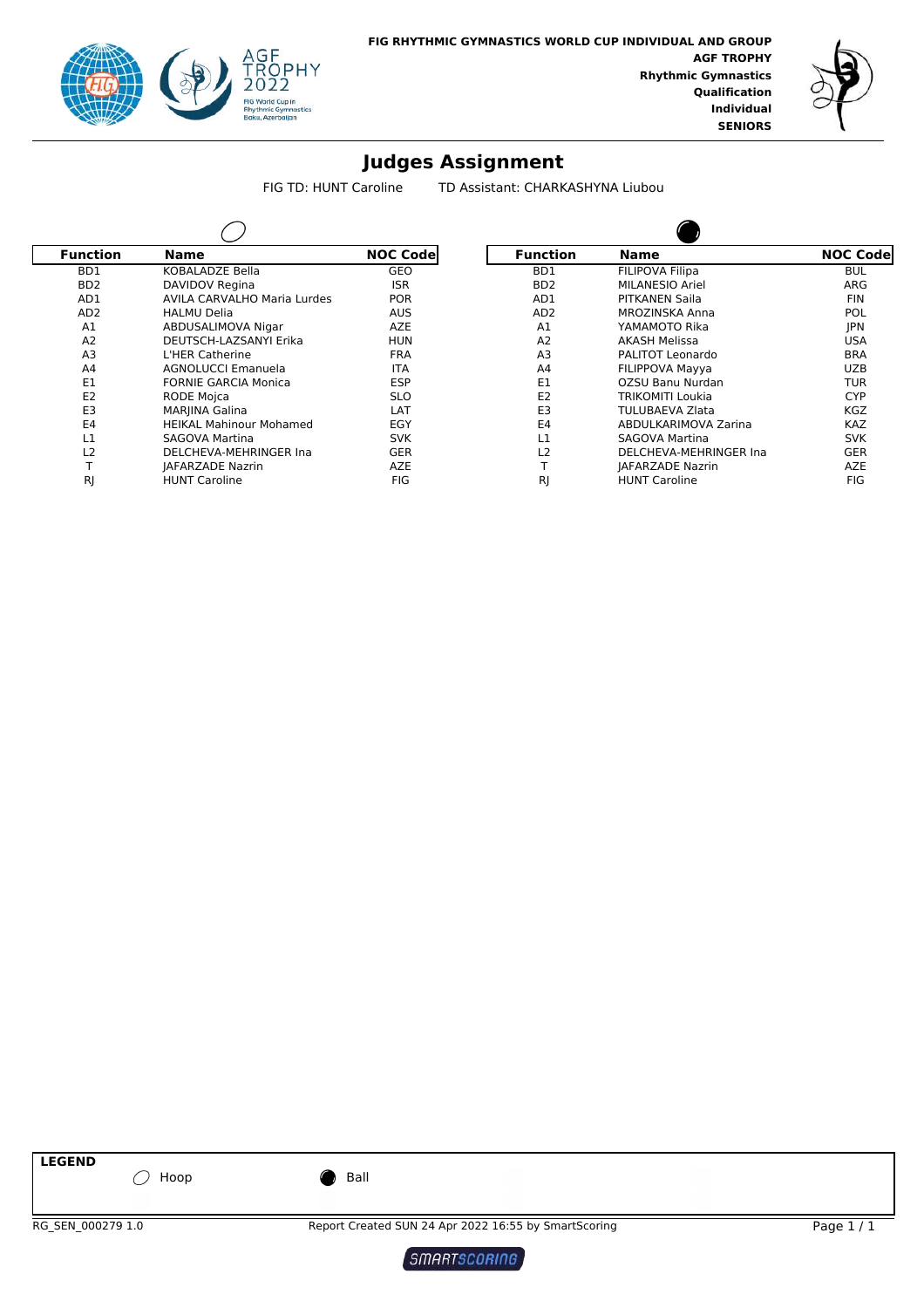



FIG TD: HUNT Caroline TD Assistant: CHARKASHYNA Liubou

| <b>Function</b>  | Name                        | <b>NOC Codel</b> | <b>Function</b>  | Name                           | <b>NOC Code</b> |
|------------------|-----------------------------|------------------|------------------|--------------------------------|-----------------|
| B <sub>D</sub> 1 | MILANESIO Ariel             | ARG              | BD1              | DAVIDOV Regina                 | <b>ISR</b>      |
| B <sub>D</sub> 2 | KOBALADZE Bella             | <b>GEO</b>       | B <sub>D</sub> 2 | PITKANEN Saila                 | <b>FIN</b>      |
| AD1              | <b>FILIPOVA Filipa</b>      | <b>BUL</b>       | AD1              | AVILA CARVALHO Maria Lurdes    | <b>POR</b>      |
| AD <sub>2</sub>  | <b>HALMU Delia</b>          | <b>AUS</b>       | AD <sub>2</sub>  | DEUTSCH-LAZSANYI Erika         | <b>HUN</b>      |
| A <sub>1</sub>   | YAMAMOTO Rika               | <b>IPN</b>       | A1               | L'HER Catherine                | <b>FRA</b>      |
| A2               | PALITOT Leonardo            | <b>BRA</b>       | A <sub>2</sub>   | FILIPPOVA Mayya                | <b>UZB</b>      |
| A <sub>3</sub>   | <b>MROZINSKA Anna</b>       | <b>POL</b>       | A <sub>3</sub>   | ABDUSALIMOVA Nigar             | <b>AZE</b>      |
| A <sub>4</sub>   | <b>FORNIE GARCIA Monica</b> | <b>ESP</b>       | A <sub>4</sub>   | <b>AKASH Melissa</b>           | <b>USA</b>      |
| E1               | <b>AGNOLUCCI Emanuela</b>   | <b>ITA</b>       | E1               | <b>TRIKOMITI Loukia</b>        | <b>CYP</b>      |
| E <sub>2</sub>   | ABDULKARIMOVA Zarina        | <b>KAZ</b>       | E <sub>2</sub>   | <b>TULUBAEVA Zlata</b>         | <b>KGZ</b>      |
| E <sub>3</sub>   | OZSU Banu Nurdan            | <b>TUR</b>       | E <sub>3</sub>   | <b>RODE Mojca</b>              | <b>SLO</b>      |
| E4               | MARJINA Galina              | LAT              | E4               | <b>HEIKAL Mahinour Mohamed</b> | EGY             |
| L1               | <b>JAFARZADE Nazrin</b>     | <b>AZE</b>       | L1               | <b>JAFARZADE Nazrin</b>        | <b>AZE</b>      |
| L <sub>2</sub>   | DELCHEVA-MEHRINGER Ina      | <b>GER</b>       | L2               | DELCHEVA-MEHRINGER Ina         | <b>GER</b>      |
|                  | <b>SAGOVA Martina</b>       | <b>SVK</b>       |                  | <b>SAGOVA Martina</b>          | <b>SVK</b>      |
| RJ               | <b>HUNT Caroline</b>        | FIG              | <sub>R</sub>     | <b>HUNT Caroline</b>           | <b>FIG</b>      |

**LEGEND**

 $\overline{\mathscr{P}}$  Clubs  $\overline{\mathscr{P}}$  Ribbon

RG\_SEN\_000280 1.0 Report Created SUN 24 Apr 2022 16:55 by SmartScoring Page 1 / 1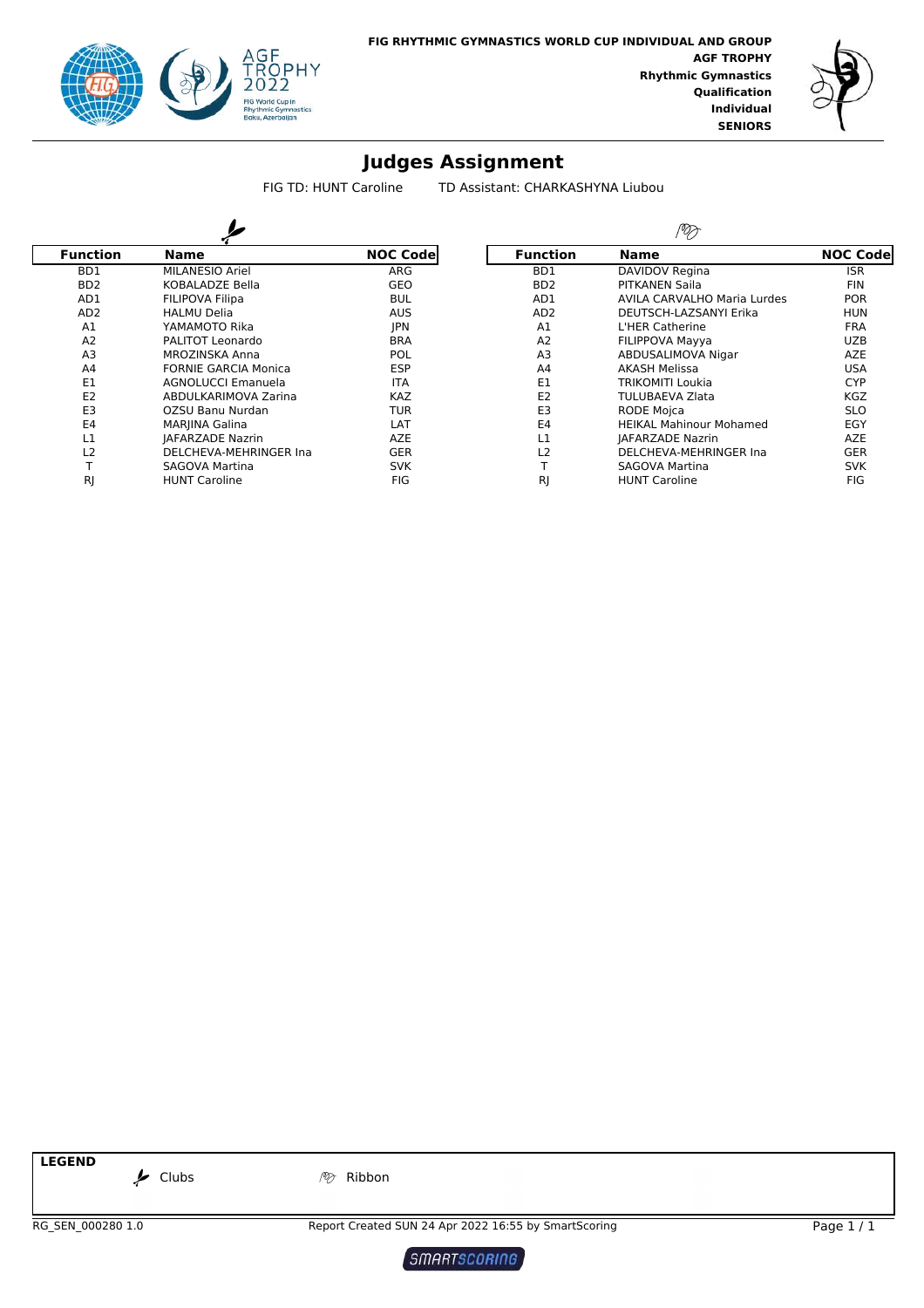



FIG TD: HUNT Caroline TD Assistant: CHARKASHYNA Liubou

| <b>Function</b>             | <b>Name</b>                        | <b>NOC Code</b> |
|-----------------------------|------------------------------------|-----------------|
| BD1                         | <b>BEDOSHVILI Eliso</b>            | GEO             |
| B <sub>D</sub> <sub>2</sub> | SAMOFALOV Ela                      | <b>ISR</b>      |
| AD1                         | PITKANEN Saila                     | <b>FIN</b>      |
| AD <sub>2</sub>             | VILYAYEVA Yevgeniya                | AZE             |
| A1                          | DELCHEVA-MEHRINGER Ina             | <b>GER</b>      |
| A2                          | <b>AGNOLUCCI Emanuela</b>          | ITA.            |
| A3                          | <b>GORBUNOVA Larissa</b>           | <b>EST</b>      |
| A4                          | FILIPPOVA Gyozal                   | <b>UZB</b>      |
| E1                          | MUNOZ SANCHEZ Maria Jesus Teresa   | <b>ESP</b>      |
| E <sub>2</sub>              | <b>MARJINA Galina</b>              | LAT             |
| E <sub>3</sub>              | <b>HALMU Delia</b>                 | AUS             |
| E4                          | DEUTSCH-LAZSANYI Erika             | HUN             |
| L1                          | YAMAMOTO Rika                      | <b>IPN</b>      |
| L <sub>2</sub>              | TULUBAEVA Zlata                    | KGZ             |
| т                           | L'HER Catherine                    | <b>FRA</b>      |
| RJ                          | <b>HUNT Caroline</b>               | <b>FIG</b>      |
| R1                          | <b>AVILA CARVALHO Maria Lurdes</b> | <b>POR</b>      |

**LEGEND**

5 Hoops

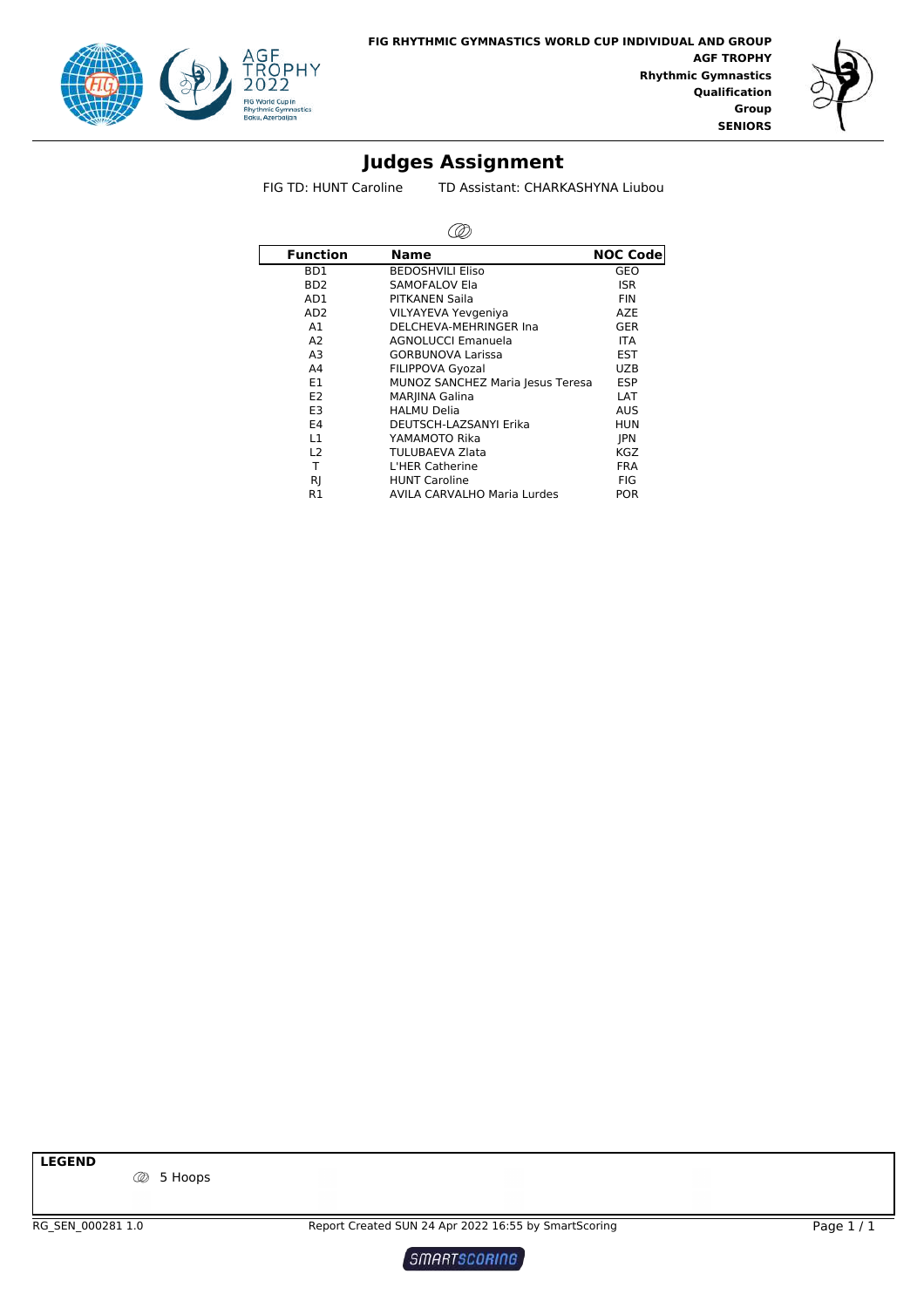



FIG TD: HUNT Caroline TD Assistant: CHARKASHYNA Liubou

| <b>Function</b>             | Name                               | <b>NOC Code</b> |  |  |
|-----------------------------|------------------------------------|-----------------|--|--|
| BD1                         | PITKANEN Saila                     | <b>FIN</b>      |  |  |
| B <sub>D</sub> <sub>2</sub> | SAMOFALOV Ela                      | ISR             |  |  |
| AD1                         | <b>BEDOSHVILI Eliso</b>            | GEO             |  |  |
| AD <sub>2</sub>             | FILIPPOVA Gyozal                   | UZB             |  |  |
| A1                          | DELCHEVA-MEHRINGER Ina             | GER             |  |  |
| A2                          | <b>GORBUNOVA Larissa</b>           | <b>EST</b>      |  |  |
| A <sub>3</sub>              | MUNOZ SANCHEZ Maria Jesus Teresa   | <b>ESP</b>      |  |  |
| A4                          | <b>AGNOLUCCI Emanuela</b>          | ITA.            |  |  |
| E1                          | VILYAYEVA Yevgeniya                | AZE             |  |  |
| E <sub>2</sub>              | <b>MARJINA Galina</b>              | LAT             |  |  |
| E <sub>3</sub>              | PALITOT Leonardo                   | <b>BRA</b>      |  |  |
| E4                          | MROZINSKA Anna                     | POL             |  |  |
| L1                          | TULUBAEVA Zlata                    | KGZ             |  |  |
| L2                          | YAMAMOTO Rika                      | <b>IPN</b>      |  |  |
| т                           | DEUTSCH-LAZSANYI Erika             | <b>HUN</b>      |  |  |
| RJ                          | <b>HUNT Caroline</b>               | <b>FIG</b>      |  |  |
| R1                          | <b>AVILA CARVALHO Maria Lurdes</b> | <b>POR</b>      |  |  |

**LEGEND**

<sup>16</sup> 3 Ribbons, 2 Balls

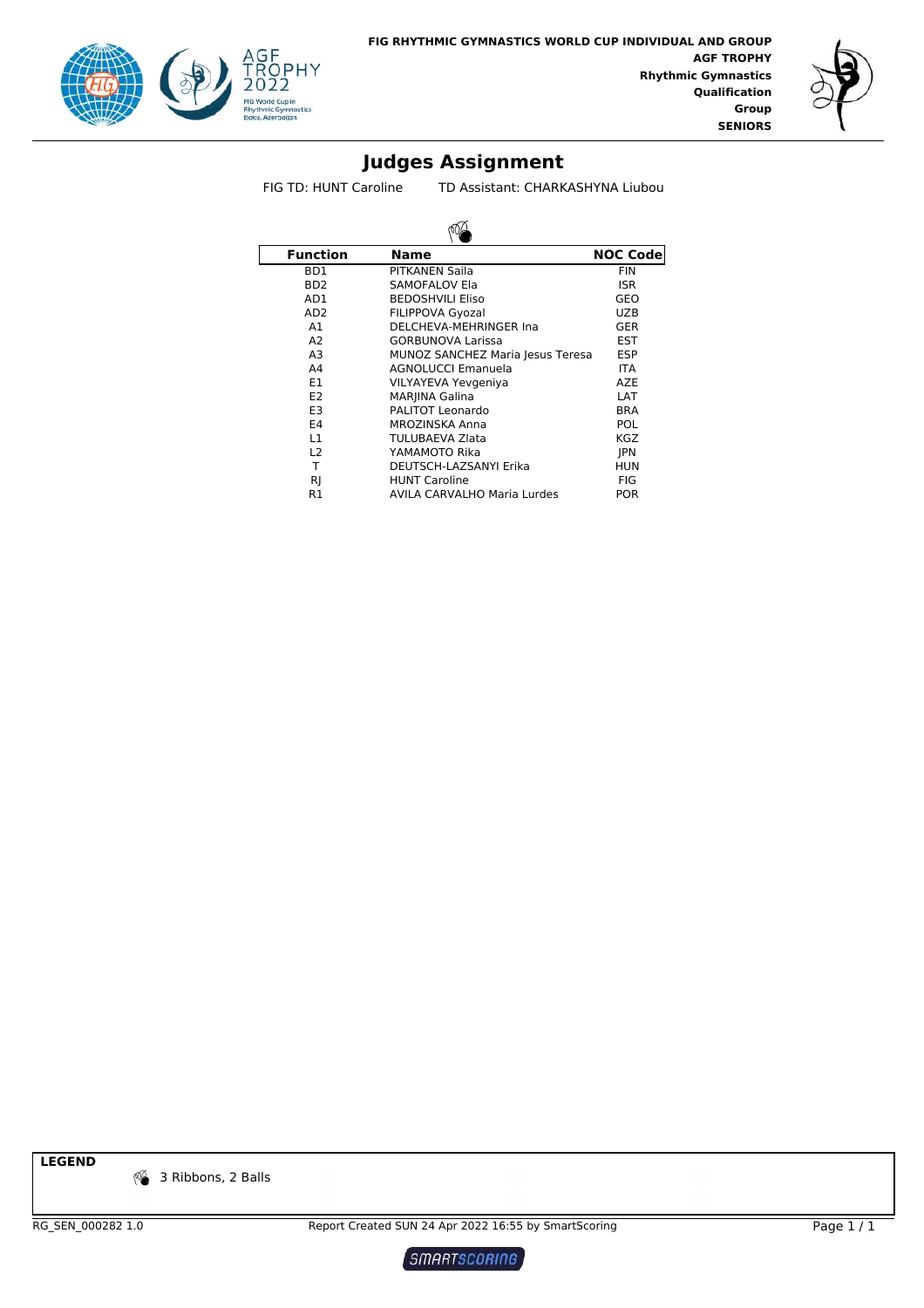



# **All-Around Results**

|                   | Rank Name                  | <b>NOC</b><br>Code                                   | D<br>E<br>Pen.<br>Pen.<br>Pen.<br>$\frac{D}{E}$<br>Pen.<br>$\frac{D}{E}$<br>A<br>$\frac{D}{E}$<br>Rk.<br>Total<br>Rk.<br>Total<br>Total<br>Rk.<br>Total Rk. | <b>Total</b> |
|-------------------|----------------------------|------------------------------------------------------|-------------------------------------------------------------------------------------------------------------------------------------------------------------|--------------|
|                   | <b>RAFFAELI Sofia</b>      | <b>ITA</b>                                           | 8.550 -0.05 13.7 8.550 0.00 14.6 8.650 0.00 13.7 7.900 0.00<br>15.9<br>8.600 33.000 1 8.350 30.600 4 8.400 31.650 1 8.300 29.900 3                          | 125.150      |
| $\overline{2}$    | <b>KALEYN Boryana</b>      | <b>BUL</b>                                           | 15.2 8.600 0.00 15.7 8.850 0.00 13.6 7.800 0.00 12.9 8.450 0.00<br>8.850 32.650 2 8.750 33.300 1 7.400 28.800 10 8.600 29.950 1                             | 124.700      |
| 3                 | <b>BALDASSARRI Milena</b>  | <b>ITA</b>                                           | 13.4 8.000 -0.05 15.1 8.350 0.00 13.9 8.200 0.00 12.9 8.100 0.00<br>8.200 29.550 12 8.800 32.250 2 8.500 30.600 3 8.150 29.150 6                            | 121.550      |
| 4                 | <b>ATAMANOV Daria</b>      | <b>ISR</b>                                           | 14.1 8.300 0.00 14.5 8.300 -0.30 13.2 8.350 -0.10 13.8 8.300 0.00<br>7.900 30.300 9 7.950 30.450 5 8.050 29.500 7 7.850 29.950 2                            | 120.200      |
| 5                 | <b>VEDENEEVA Ekaterina</b> | <b>SLO</b>                                           | 12.9 8.250 0.00 13.0 8.100 0.00 13.3 8.500 -0.05 12.7 8.200 0.00<br>8.650 29.800 11 8.800 29.900 9 8.700 30.450 4 8.400 29.300 5                            | 119.450      |
| 6                 | <b>JALILOVA Arzu</b>       | AZE                                                  | 15.1 8.300 0.00 13.5 8.550 0.00 11.6 7.850 0.00 12.7 8.500 0.00<br>8.650 32.050 3 8.950 31.000 3 7.200 26.650 19 8.550 29.750 4                             | 119.450      |
| 7                 | <b>AGHAMIROVA Zohra</b>    | AZE                                                  | 15.0 8.250 0.00 13.0 8.100 0.00 13.6 8.150 0.00 12.2 8.050 0.00<br>8.400 31.650 4 8.550 29.650 12 8.650 30.400 5 7.350 27.600 13                            | 119.300      |
| 8                 | <b>GRISKENAS Evita</b>     | <b>USA</b>                                           | 13.5 8.150 0.00 12.6 8.650 0.00 12.2 8.000 0.00 12.5 8.150 0.00<br>8.450 30.100 10 8.750 30.000 7 7.900 28.100 12 8.450 29.100 7                            | 117.300      |
| 9                 | <b>KITA Sumire</b>         | JPN                                                  | 14.0 8.000 0.00 12.7 8.200 0.00 12.7 7.550 0.00 12.4 7.750 -0.05<br>8.550 30.550 7 8.750 29.650 11 7.800 28.050 13 8.200 28.300 9                           | 116.550      |
| 10                | KATZ Adi Asya              | <b>ISR</b>                                           | 14.4 8.150 0.00 12.6 8.050 0.00 12.4 7.900 0.00 12.3 7.850 0.00<br>8.100 30.650 6 8.400 29.050 14 7.750 28.050 14 8.300 28.450 8                            | 116.200      |
| 11                | <b>IKROMOVA Takhmina</b>   | <b>UZB</b>                                           | 14.7 8.100 0.00 13.6 7.850 0.00 13.1 7.450 0.00 11.8 7.650 0.00<br>8.450 31.250 5 8.300 29.750 10 7.450 28.000 15 7.600 27.050 17                           | 116.050      |
| RG SEN 000288 1.0 |                            | Report Created SUN 24 Apr 2022 16:55 by SmartScoring |                                                                                                                                                             | Page $1/5$   |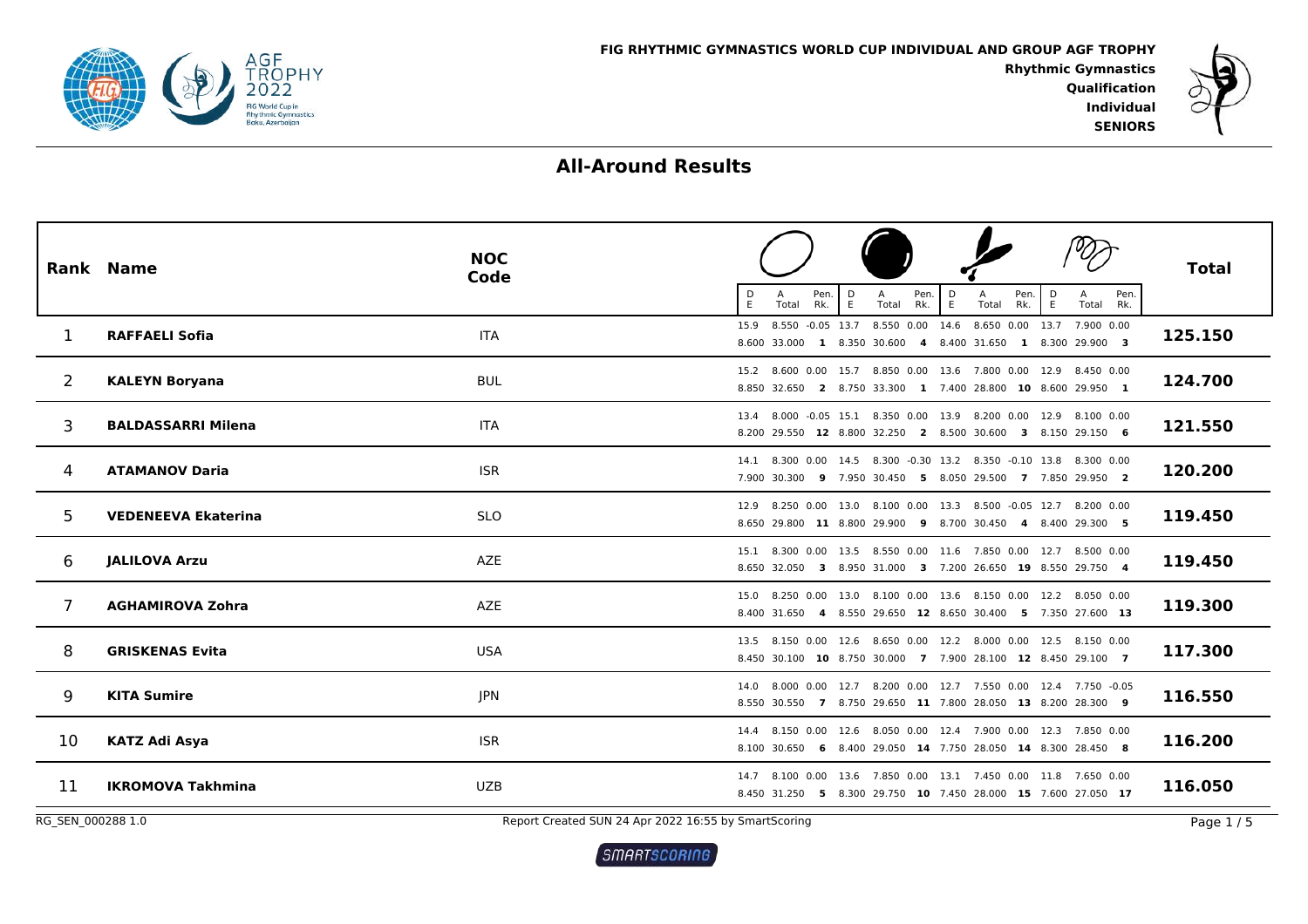



|                   | Rank Name                     | <b>NOC</b><br>Code | Pen.<br>Pen.<br>$\frac{D}{E}$<br>Pen.<br>Pen.<br>D<br>$\frac{D}{E}$<br>$\bar{E}$<br>E<br>Rk.<br>Rk.<br>Total<br>Rk.<br>Total<br>Total<br>Total Rk. | <b>Total</b> |
|-------------------|-------------------------------|--------------------|----------------------------------------------------------------------------------------------------------------------------------------------------|--------------|
| 12                | POLSTJANAJA Jelizaveta        | LAT                | 13.2 7.800 0.00 12.5 7.750 -0.05 14.1 8.100 0.00 11.8 7.450 0.00<br>7.900 28.900 14 8.400 28.600 17 8.650 30.850 2 7.850 27.100 16                 | 115.450      |
| 13                | <b>BREZALIEVA Eva</b>         | <b>BUL</b>         | 14.2 8.000 0.00 13.0 8.100 0.00 13.8 7.050 0.00 12.1 7.550 0.00<br>8.200 30.400 8 8.200 29.300 13 6.900 27.750 17 7.550 27.200 15                  | 114.650      |
| 14                | <b>MIZUNO Lili</b>            | <b>USA</b>         | 13.1 7.700 0.00 13.0 8.450 0.00 11.8 7.400 0.00 12.3 7.700 -0.10<br>8.350 29.150 13 8.550 30.000 8 7.300 26.500 21 8.150 28.050 10                 | 113.700      |
| 15                | <b>TANIYEVA Elzhana</b>       | KAZ                | 13.1 7.650 0.00 13.2 8.350 0.00 13.2 7.500 0.00 10.7 7.400 -0.35<br>7.800 28.550 15 8.600 30.150 6 8.600 29.300 8 7.450 25.200 25                  | 113.200      |
| 16                | <b>KOCSIS Evelin Viktoria</b> | HUN                | 12.3 7.300 0.00 12.5 7.650 -0.05 13.9 8.000 -0.05 10.7 7.100 -0.30<br>7.300 26.900 23 8.000 28.100 19 8.050 29.900 6 6.950 24.450 31               | 109.350      |
| 17                | <b>ROSZATYCKA Malgorzata</b>  | POL                | 12.2 7.200 -0.05 11.3 7.400 0.00 13.5 7.800 0.00 12.6 7.550 0.00<br>6.700 26.050 28 6.800 25.500 30 7.950 29.250 9 7.750 27.900 11                 | 108.700      |
| 18                | <b>ARBOLISHVILI Ketevan</b>   | GEO                | 11.5 7.350 -0.60 11.8 7.400 0.00 12.3 7.950 0.00 11.6 8.000 0.00<br>7.050 25.300 30 7.800 27.000 23 8.250 28.500 11 8.050 27.650 12                | 108.450      |
| 19                | <b>KORNIYCHUK Cristina</b>    | <b>ESP</b>         | 11.6 7.500 0.00 11.7 8.150 0.00 11.4 8.000 0.00 11.3 7.350 0.00<br>7.800 26.900 22 7.650 27.500 22 8.200 27.600 18 7.300 25.950 22                 | 107.950      |
| 20                | <b>KARBANOV Helene</b>        | <b>FRA</b>         | 12.5 7.250 0.00 12.7 7.950 0.00 11.7 6.900 -0.30 11.8 7.500 -0.05<br>7.550 27.300 19 8.150 28.800 16 6.800 25.100 27 7.250 26.500 20               | 107.700      |
| 21                | <b>HEICHEL Emilia</b>         | POL                | 12.3 7.600 0.00 12.5 8.000 -0.05 9.5 7.100 0.00 11.7 7.750 -0.05<br>7.900 27.800 17 7.200 27.650 21 6.850 23.450 32 7.800 27.200 14                | 106.100      |
| 22                | <b>WIESNER Hanna Panna</b>    | HUN                | 11.4 7.350 0.00 12.1 7.600 0.00 11.3 7.100 0.00 10.9 7.650 0.00<br>7.400 26.150 27 7.950 27.650 20 7.150 25.550 25 7.950 26.500 19                 | 105.850      |
| RG SEN 000288 1.0 |                               |                    | Report Created SUN 24 Apr 2022 16:55 by SmartScoring                                                                                               | Page 2 / 5   |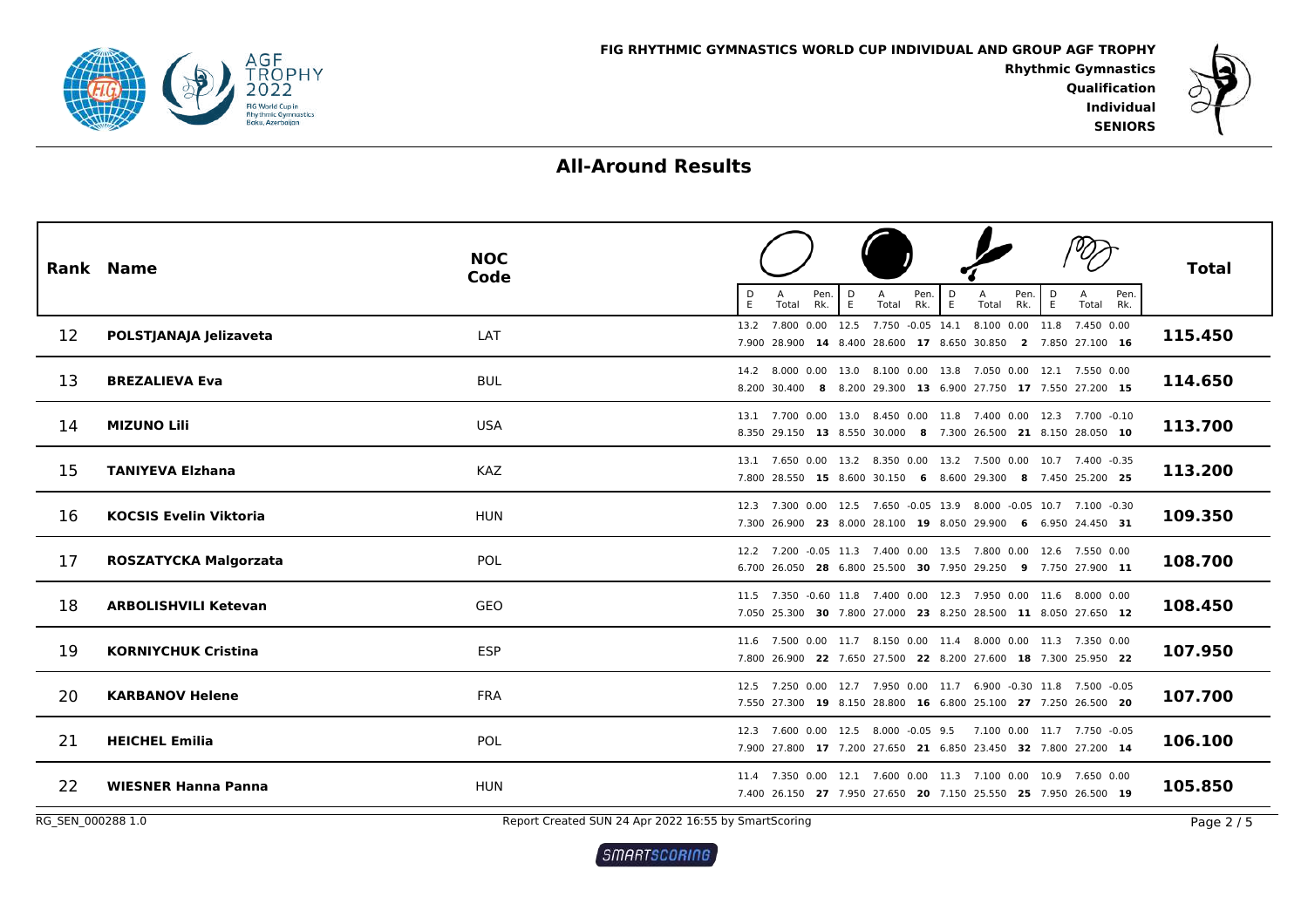



|                   | <b>Rank Name</b>             | <b>NOC</b><br>Code | Pen.<br>$\frac{D}{E}$<br>Pen.<br>Pen.<br>Pen.<br>D<br>D<br>E<br>E<br>Rk.<br>Rk.<br>E<br>Total<br>Total<br>Total<br>Rk.<br>Total Rk.    | <b>Total</b> |
|-------------------|------------------------------|--------------------|----------------------------------------------------------------------------------------------------------------------------------------|--------------|
| 23                | <b>MILLET Maelle</b>         | <b>FRA</b>         | 11.4 7.650 -0.05 12.5 8.250 -0.10 11.4 7.450 0.00 10.2 7.350 0.00<br>7.600 26.600 26 8.150 28.800 15 7.000 25.850 23 6.750 24.300 32   | 105.550      |
| 24                | KIROI-BOGATYREVA Alexandra   | <b>AUS</b>         | 11.8 7.650 0.00 12.3 7.800 0.00 12.1 7.950 0.00 8.6<br>6.900 0.00<br>7.350 26.800 24 8.000 28.100 18 7.800 27.850 16 6.600 22.100 37   | 104.850      |
| 25                | <b>MARTINEZ FAINBERG Sol</b> | ARG                | 12.1 7.300 0.00 12.2 7.150 -0.30 12.6 7.400 0.00 9.7 7.550 0.00<br>7.700 27.100 21 7.050 26.100 27 6.650 26.650 20 6.700 23.950 33     | 103.800      |
| 26                | <b>JAMIL Elisabeth</b>       | <b>FIN</b>         | 11.3 7.550 0.00 10.7 7.500 0.00 10.6 6.800 0.00 9.3 7.400 0.00<br>8.250 27.100 20 8.300 26.500 26 7.050 24.450 28 8.100 24.800 27      | 102.850      |
| 27                | <b>NG Joe Ee</b>             | MAS                | 12.5 6.550 0.00 10.9 7.250 0.00 9.7 7.200 0.00 11.6 7.250 0.00<br>7.650 26.700 25 7.100 25.250 31 6.950 23.850 30 7.600 26.450 21      | 102.250      |
| 28                | <b>KOIBAKAR Bayan</b>        | <b>KAZ</b>         | 12.9 7.100 0.00 10.1 6.100 0.00 10.6 7.450 0.00 9.9<br>7.200 0.00<br>7.650 27.650 18 6.250 22.450 36 7.100 25.150 26 7.500 24.600 30   | 99.850       |
| 29                | <b>HOPMAN Havana</b>         | <b>NZL</b>         | 10.7 6.750 0.00 9.8<br>6.850 0.00 11.4 7.150 0.00 10.4 7.000 0.00<br>7.500 24.950 31 6.650 23.300 34 7.250 25.800 24 7.250 24.650 29   | 98.700       |
| 30                | <b>TUNCEL Kamelya</b>        | <b>TUR</b>         | 6.550 -0.65 11.5 7.250 0.00 11.6 7.450 0.00<br>10.4 6.650 -0.15 9.1<br>7.250 24.150 32 6.200 21.200 40 7.200 25.950 22 7.800 26.850 18 | 98.150       |
| 31                | <b>ARAUJO Rita</b>           | <b>POR</b>         | 13.1 7.500 0.00 11.4 7.300 -0.05 9.5<br>6.000 0.00 9.6 7.000 0.00<br>7.300 27.900 16 7.000 25.650 28 5.850 21.350 38 6.500 23.100 35   | 98.000       |
| 32                | <b>YAMADA Aino</b>           | JPN                | 9.4 7.150 0.00 9.5 7.600 0.00 10.0 6.900 0.00 10.0 7.450 0.00<br>7.150 23.700 36 8.400 25.500 29 6.400 23.300 34 7.900 25.350 24       | 97.850       |
| 33                | <b>DZUROSKOVA Nina</b>       | <b>SVK</b>         | 6.900 0.00 11.6 7.350 0.00 9.0<br>6.750 0.00 10.2 7.600 0.00<br>8.5<br>6.750 22.150 38 7.900 26.850 24 6.000 21.750 36 7.700 25.500 23 | 96.250       |
| RG SEN 000288 1.0 |                              |                    | Report Created SUN 24 Apr 2022 16:55 by SmartScoring                                                                                   | Page 3/5     |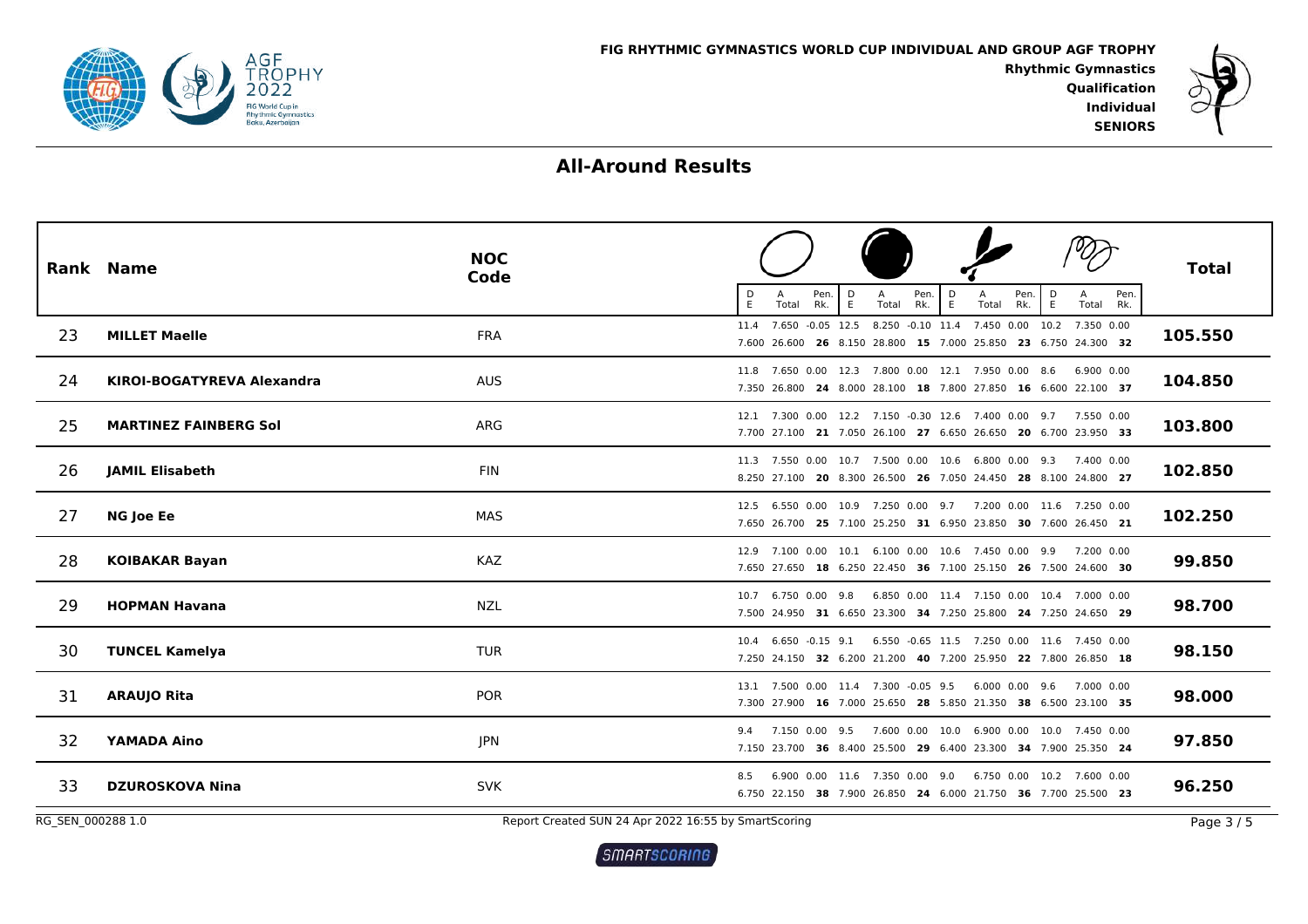



|     | Rank Name                  | <b>NOC</b><br>Code | Pen.<br>Pen.<br>D<br>Pen.<br>D<br>D<br>Pen.<br>E<br>Total<br>Rk.<br>E<br>Total<br>Rk.<br>E<br>Total<br>Rk.<br>E<br>Total<br>Rk.                       | <b>Total</b> |
|-----|----------------------------|--------------------|-------------------------------------------------------------------------------------------------------------------------------------------------------|--------------|
| 34  | <b>AMZAN Izzah</b>         | MAS                | 6.900 -0.30 10.7 7.200 -0.30 10.4 7.250 0.00<br>$6.950 -0.30$ 9.2<br>9.8<br>7.250 23.700 35 6.350 22.150 38 6.750 24.350 29 7.350 25.000 26           | 95.200       |
| 35. | <b>SALEH Aliaa</b>         | EGY                | 6.650 0.00 11.9 7.150 0.00 9.0<br>6.950 0.00 8.3<br>6.750 0.00<br>9.0<br>7.250 22.900 37 7.800 26.850 25 5.950 21.900 35 6.450 21.500 39              | 93.150       |
| 36  | <b>SOKOLOVA Anna</b>       | <b>CYP</b>         | 6.600 0.00 8.9<br>$6.800 - 0.05$ 9.2<br>6.550 -0.30 9.7 7.450 0.00<br>104<br>7.100 24.100 33 7.200 22.850 35 5.950 21.400 37 7.550 24.700 28          | 93.050       |
| 37  | <b>MURIKOVA Anna</b>       | LAT                | 10.5 6.350 0.00 10.4 6.950 -0.01 9.9<br>6.550 -0.30 8.2 7.050 0.00<br>6.950 23.800 34 6.650 23.990 32 7.200 23.350 33 6.400 21.650 38                 | 92.790       |
| 38  | <b>NEIVA Ana Luisa</b>     | <b>BRA</b>         | $6.650 -0.30 8.9$<br>7.450 0.00 10.0 7.200 0.00 9.6 7.250 0.00<br>7.9<br>6.400 20.650 41 7.450 23.800 33 6.350 23.550 31 6.900 23.750 34              | 91.750       |
| 39  | <b>SOBEIH Amina</b>        | EGY                | 12.2 6.750 0.00 8.4<br>6.650 0.00 8.8<br>5.900 -0.30 8.4 6.750 0.00<br>6.650 25.600 29 6.900 21.950 39 6.200 20.600 40 7.150 22.300 36                | 90.450       |
| 40  | <b>FRIZELLE Gemma</b>      | <b>GBR</b>         | $6.400 -0.75$ 9.7<br>$6.650 -0.10$ 8.0<br>$6.000 - 0.15$ 8.7<br>8.5<br>6.450 -0.55<br>6.750 20.900 40 5.950 22.200 37 5.100 18.950 41 6.850 21.450 40 | 83.500       |
| 41  | <b>IZABEKOVA Aisha</b>     | <b>KGZ</b>         | 6.000 -0.05 7.9<br>6.100 0.00 7.9 5.950 -0.30<br>5.750 0.00 8.5<br>7.2<br>6.850 19.800 42 6.650 21.100 41 7.300 21.300 39 7.600 21.150 41             | 83.350       |
| 42  | <b>GANZORIG Gunchinmaa</b> | MGL                | $5.900$ $0.00$ 6.3<br>6.150 0.00 6.1 5.750 0.00<br>$6.100$ $0.00$ $6.5$<br>8.5<br>7.050 21.650 39 6.550 18.950 42 6.050 18.500 42 6.300 18.150 42     | 77.250       |

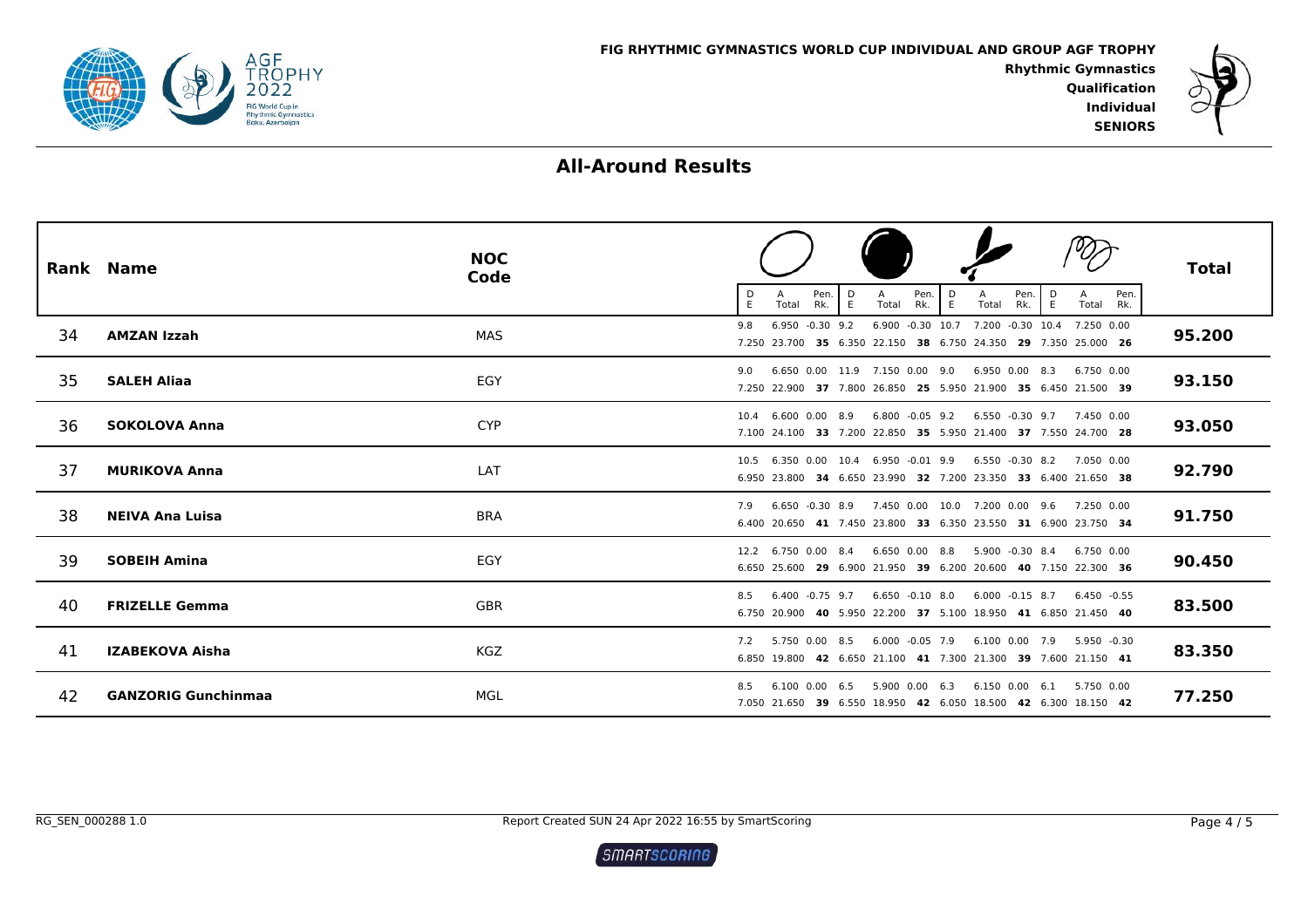



| Rank        | <b>NOC</b> | $\sim$                                                                                                                    | <b>Total</b> |
|-------------|------------|---------------------------------------------------------------------------------------------------------------------------|--------------|
| <b>Name</b> | Code       | $^{\prime\prime\prime}$                                                                                                   |              |
|             |            | Pen.<br>Pen<br>Pen.<br>Pen.<br>D<br>$\overline{A}$<br>Total<br>Total<br>Rk.<br>Rk.<br>Total<br>Total<br>Rk.<br>Rk.<br>- F |              |

| <b>NOTE</b>         |              | Strike through (-) informs that the score is not involved in calculation. | Exclamation sign (!) at Difficulty score informs that score was under inquiry.                                                |                                                      |                         |                                     |          |
|---------------------|--------------|---------------------------------------------------------------------------|-------------------------------------------------------------------------------------------------------------------------------|------------------------------------------------------|-------------------------|-------------------------------------|----------|
| <b>LEGEND</b>       | ∕∞<br>Ribbon | Clubs                                                                     | Ball                                                                                                                          | Hoop                                                 |                         |                                     |          |
| <b>D</b> Difficulty |              |                                                                           | <b>E</b> Execution <b>A</b> Artistry <b>Rk.</b> Ranking <b>Pen</b> Penalty <b>DNS</b> Did Not Start <b>DNF</b> Did Not Finish |                                                      | <b>DSQ</b> Disqualified | <b>DQB</b> Unsportsmanlike Behavior |          |
| RG SEN 000288 1.0   |              |                                                                           |                                                                                                                               | Report Created SUN 24 Apr 2022 16:55 by SmartScoring |                         |                                     | Page 5/5 |

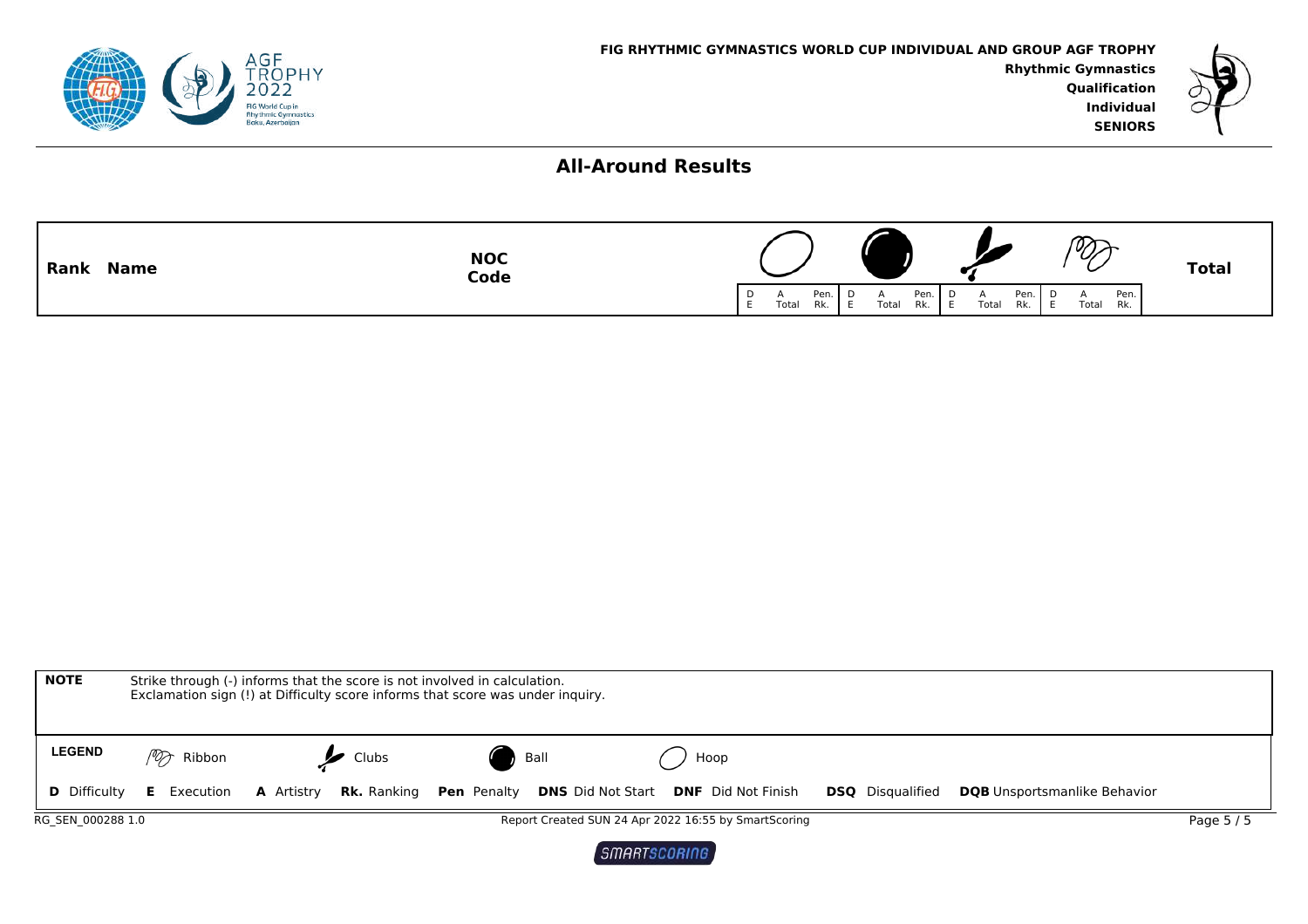



### **All-Around Tie Break**

| <b>Rank</b> | <b>Name</b>          | <b>NOC</b><br>Code | <b>Total</b> | 4 Best E | $Sum 4E+4A$ | 4 Best D |
|-------------|----------------------|--------------------|--------------|----------|-------------|----------|
| 5           | VEDENEEVA Ekaterina  | <b>SLO</b>         | 119.450      | 34.550   |             |          |
| 6           | <b>JALILOVA Arzu</b> | <b>AZE</b>         | 119.450      | 33.350   |             |          |

| w<br>۰. |  |
|---------|--|
|         |  |

**Tie break rules**

Tie will be broken determined by the following criteria:

1.The highest sum of the E scores on 4 apparatus

2. The highest sum of the  $E + A$  scores on 4 apparatus

3.The highest sum of the D scores on 4 apparatus

If there is still a tie, the tie will not be broken.

GRYF1AP----------------FNL----------- 77A 1.0 Report Created SAT 23 Apr 2022 16:58 by SmartScoring Page 1 / 1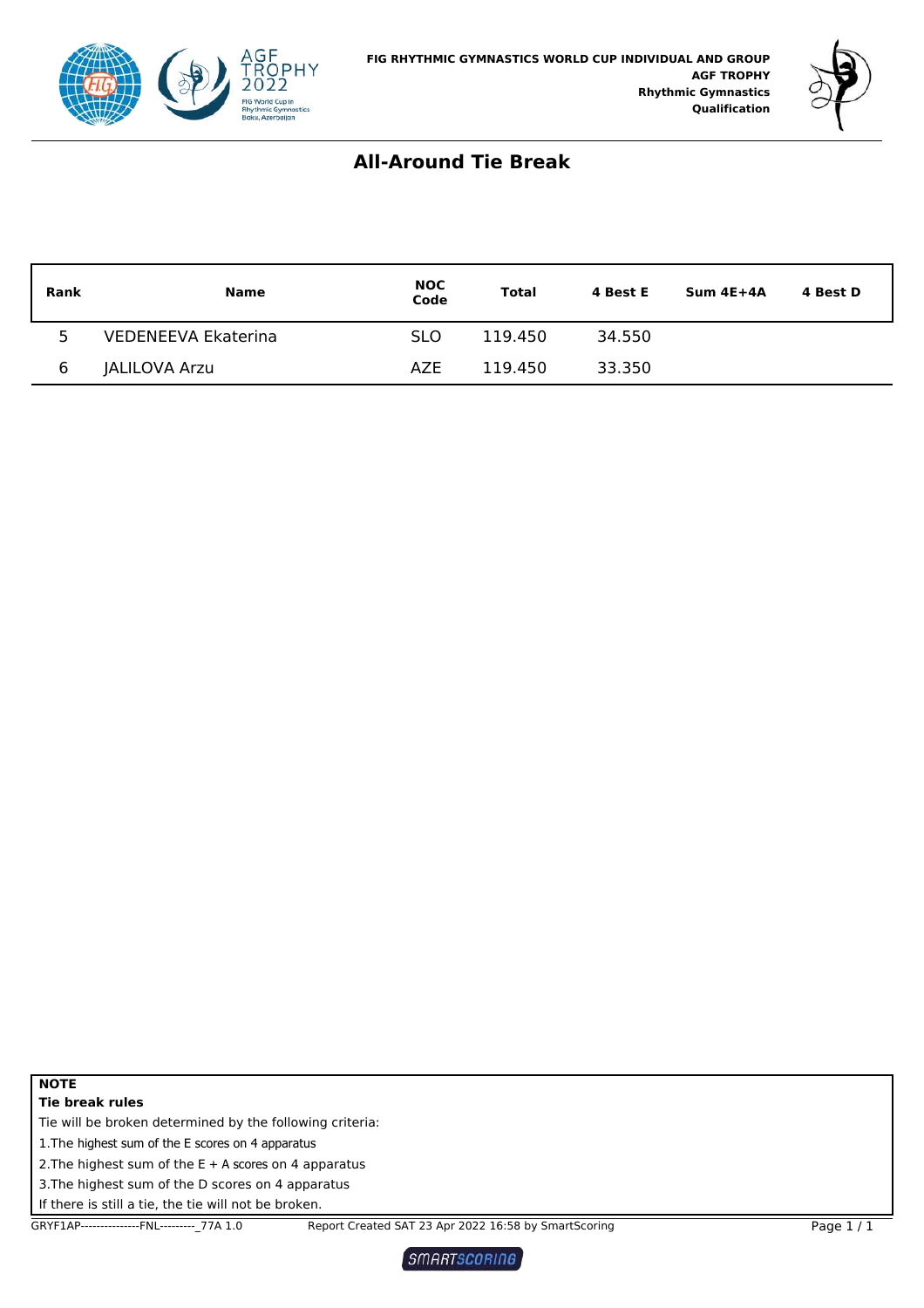



### **All-Around Medallists**

| <b>Medal</b>  | <b>NOC</b><br>Code | <b>Name</b>               |
|---------------|--------------------|---------------------------|
| GOLD          | <b>ITA</b>         | RAFFAELI Sofia            |
| <b>SILVER</b> | <b>BUL</b>         | KALEYN Boryana            |
| <b>BRONZE</b> | <b>ITA</b>         | <b>BALDASSARRI Milena</b> |

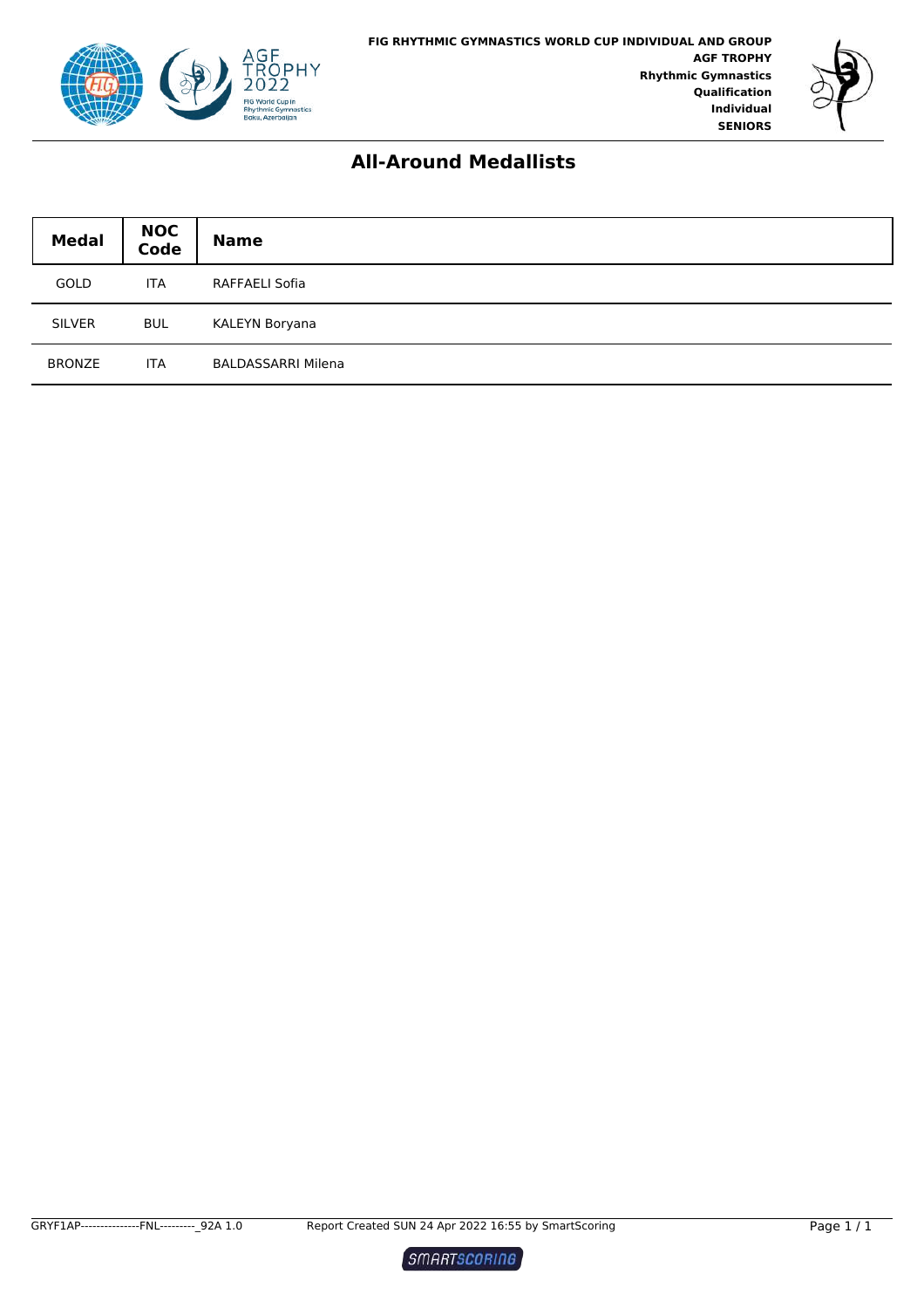



# **All-Around Results**

|                     | Rank Name         | <b>NOC</b><br>Code                                            | Pen.<br>$\mathsf{D}_{\mathsf{E}}$<br>Pen.<br>D<br>A<br>Α<br>E<br>Rk.<br>Total<br>Total Rk. | <b>Total</b>         |
|---------------------|-------------------|---------------------------------------------------------------|--------------------------------------------------------------------------------------------|----------------------|
| $\mathbf{1}$        | <b>ITALY</b>      | <b>ITA</b>                                                    | 16.6 8.700 0.00 15.5 8.600 -0.30<br>7.950 33.250 1 7.550 31.350 1                          | 64.600               |
| 2                   | <b>AZERBAIJAN</b> | <b>AZE</b>                                                    | 16.8 8.450 0.00 14.8 8.250 0.00<br>7.800 33.050 2 7.550 30.600 2                           | 63.650               |
| 3                   | <b>ISRAEL</b>     | <b>ISR</b>                                                    | 16.5 8.300 0.00 14.7 8.250 0.00<br>7.950 32.750 3 7.450 30.400 3                           | 63.150               |
| 4                   | <b>GERMANY</b>    | <b>GER</b>                                                    | 15.3 7.350 -0.05 12.6 7.500 0.00<br>6.900 29.500 5 6.900 27.000 4                          | 56.500               |
| 5                   | <b>JAPAN</b>      | JPN                                                           | 15.7 7.650 0.00 12.2 7.800 0.00<br>6.850 30.200 4 6.300 26.300 5                           | 56.500               |
| 6                   | <b>UZBEKISTAN</b> | <b>UZB</b>                                                    | 15.2 7.100 -0.30 12.8 7.150 0.00<br>6.950 28.950 6 6.000 25.950 6                          | 54.900               |
| $\overline{7}$      | <b>KAZAKHSTAN</b> | <b>KAZ</b>                                                    | 12.3 7.100 0.00 10.4 7.000 0.00<br>7.350 26.750 9 6.400 23.800 7                           | 50.550               |
| 8                   | <b>ESTONIA</b>    | <b>EST</b>                                                    | 13.0 7.350 -0.30 9.8 7.000 -0.30<br>6.600 26.650 10 5.350 21.850 8                         | 48.500               |
| 9                   | <b>FINLAND</b>    | <b>FIN</b>                                                    | 13.9 6.800 -0.05 11.1 6.100 -1.25<br>6.650 27.300 7 5.000 20.950 9                         | 48.250               |
| 10                  | <b>MALAYSIA</b>   | MAS                                                           | 11.7 6.650 0.00 9.1 6.300 0.00<br>6.650 25.000 11 5.400 20.800 10                          | 45.800               |
| 11                  | <b>LATVIA</b>     | LAT                                                           | 11.2 6.700 -0.05 7.7 6.600 0.00<br>5.600 23.450 13 5.550 19.850 11                         | 43.300               |
| $DC$ CEN 000300.1.0 |                   | Brook Constraint CUN 34 Apr 2022 16 FE by Consul Construction |                                                                                            | $\sim$ $\sim$ $\sim$ |

RG\_SEN\_000288 1.0

Report Created SUN 24 Apr 2022 16:55 by SmartScoring Page 1 / 2

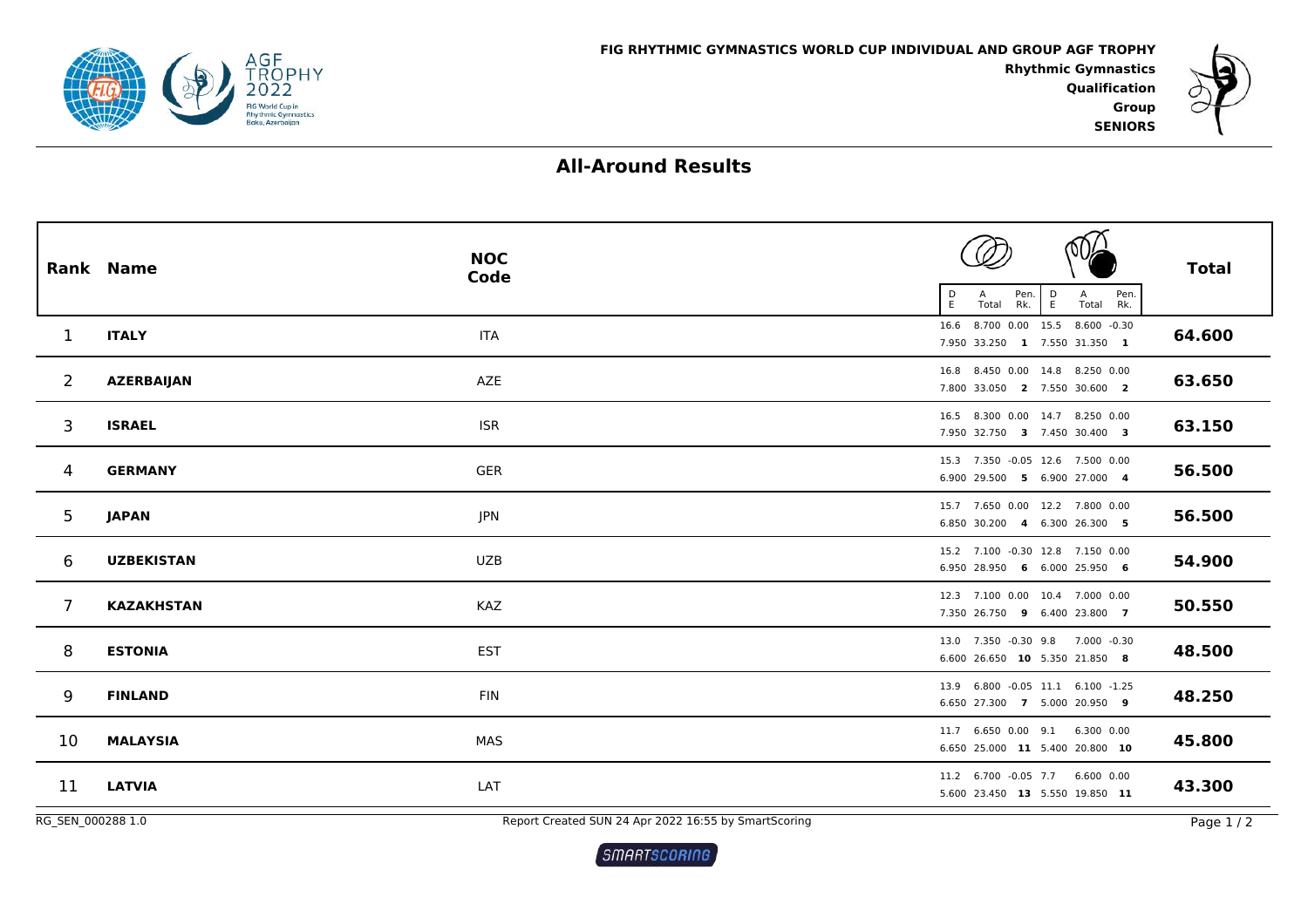



**SENIORS**

# **All-Around Results**

|    | Rank Name       | <b>NOC</b><br>Code | $\omega$<br>Pen.  <br>A<br>E<br>Total<br>Rk. I | V<br>Pen.<br>D<br>A<br>Total Rk.<br>E | <b>Total</b> |
|----|-----------------|--------------------|------------------------------------------------|---------------------------------------|--------------|
| 12 | <b>SPAIN</b>    | <b>ESP</b>         | 4.600 23.300 14 4.650 19.500 12                | 12.4 6.300 0.00 9.1 6.050 -0.30       | 42.800       |
| 13 | <b>GEORGIA</b>  | GEO                | 6.150 26.900 8 3.950 15.050 14                 | 14.3 6.750 -0.30 6.8 5.500 -1.20      | 41.950       |
| 14 | <b>SLOVAKIA</b> | <b>SVK</b>         | 6.150 24.700 12 3.450 15.900 13                | 11.9 6.650 0.00 7.1 5.650 -0.30       | 40.600       |

| <b>NOTE</b>                                                                             | Strike through (-) informs that the score is not involved in calculation.                                                                                                                                              |  |  |  |  |  |  |  |  |  |  |  |
|-----------------------------------------------------------------------------------------|------------------------------------------------------------------------------------------------------------------------------------------------------------------------------------------------------------------------|--|--|--|--|--|--|--|--|--|--|--|
| Exclamation sign (!) at Difficulty score informs that score was under inquiry.          |                                                                                                                                                                                                                        |  |  |  |  |  |  |  |  |  |  |  |
|                                                                                         |                                                                                                                                                                                                                        |  |  |  |  |  |  |  |  |  |  |  |
| <b>LEGEND</b>                                                                           | <b>MA</b><br>3 Ribbons, 2<br><b><i>C</i></b> 5 Hoops                                                                                                                                                                   |  |  |  |  |  |  |  |  |  |  |  |
|                                                                                         | <b>A</b> Artistry <b>Rk.</b> Ranking <b>Pen</b> Penalty <b>DNS</b> Did Not Start <b>DNF</b> Did Not Finish<br><b>D</b> Difficulty <b>E</b> Execution<br><b>DQB</b> Unsportsmanlike Behavior<br><b>DSQ</b> Disqualified |  |  |  |  |  |  |  |  |  |  |  |
| RG SEN 000288 1.0<br>Report Created SUN 24 Apr 2022 16:55 by SmartScoring<br>Page $2/2$ |                                                                                                                                                                                                                        |  |  |  |  |  |  |  |  |  |  |  |

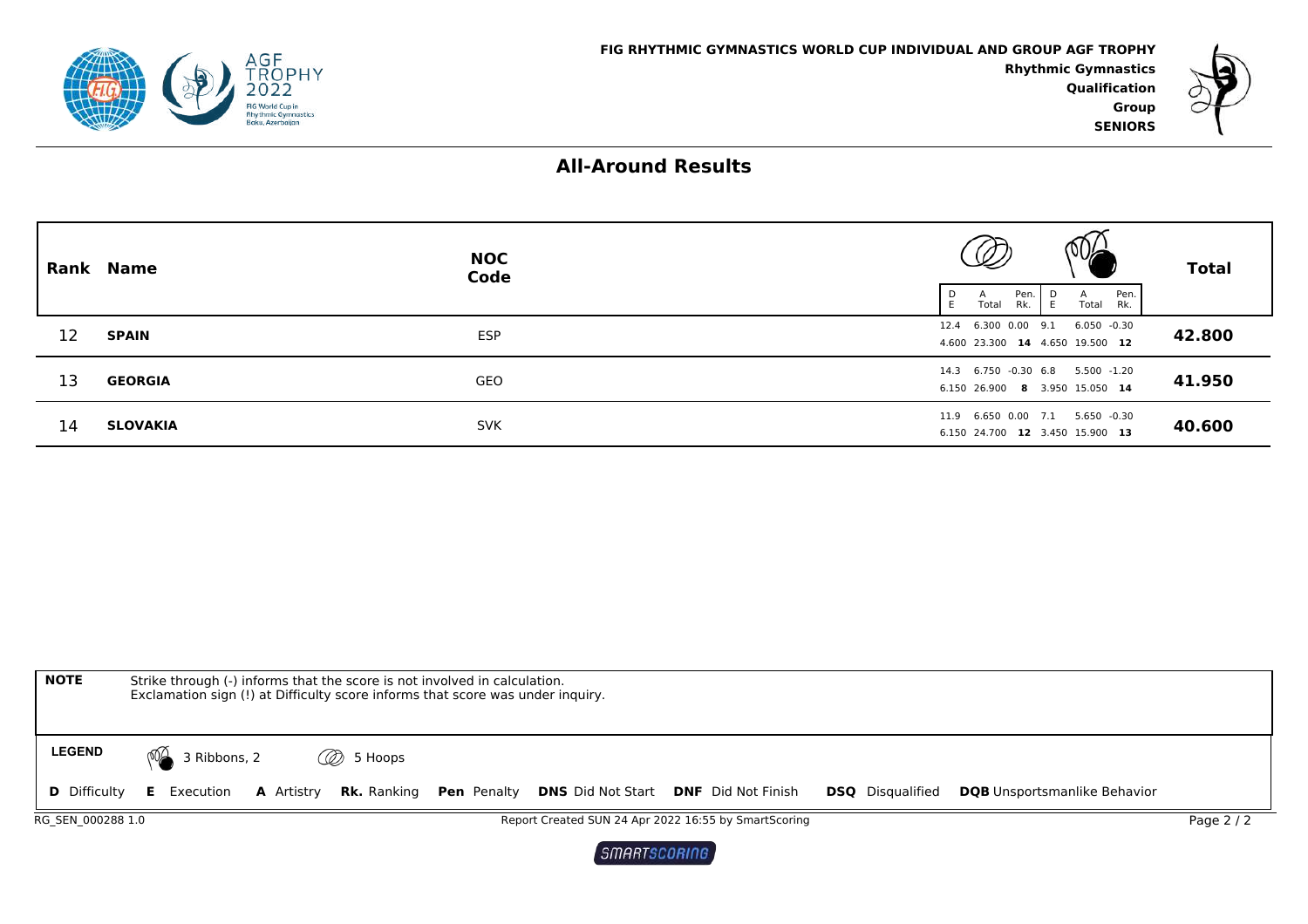



## **All-Around Tie Break**

| <b>Rank</b>              | <b>Name</b>    | NOC<br>Code | <b>Total</b> | 2E     | $Sum 2E+2A$ | 2D |
|--------------------------|----------------|-------------|--------------|--------|-------------|----|
| 4                        | <b>GERMANY</b> | GER         | 56.500       | 13.800 |             |    |
| $\overline{\phantom{a}}$ | <b>JAPAN</b>   | JPN         | 56.500       | 13.150 |             |    |

#### **NOTE Tie break rules**

In case of a tie, in points at any place the ranking will be determined by the following criteria:

1. the gymnast with the highest total E-score (2 apparatus) prevails

2. the gymnast with the highest sum of E and A-scores (2 apparatus) prevails

3. the gymnast with the highest total D-score (2 apparatus) prevails

If there is still a tie, it will not be broken.

GRYFTEAM--------------FNL----------\_77B 1.0 Report Created SUN 24 Apr 2022 16:55 by SmartScoring Page 1 / 1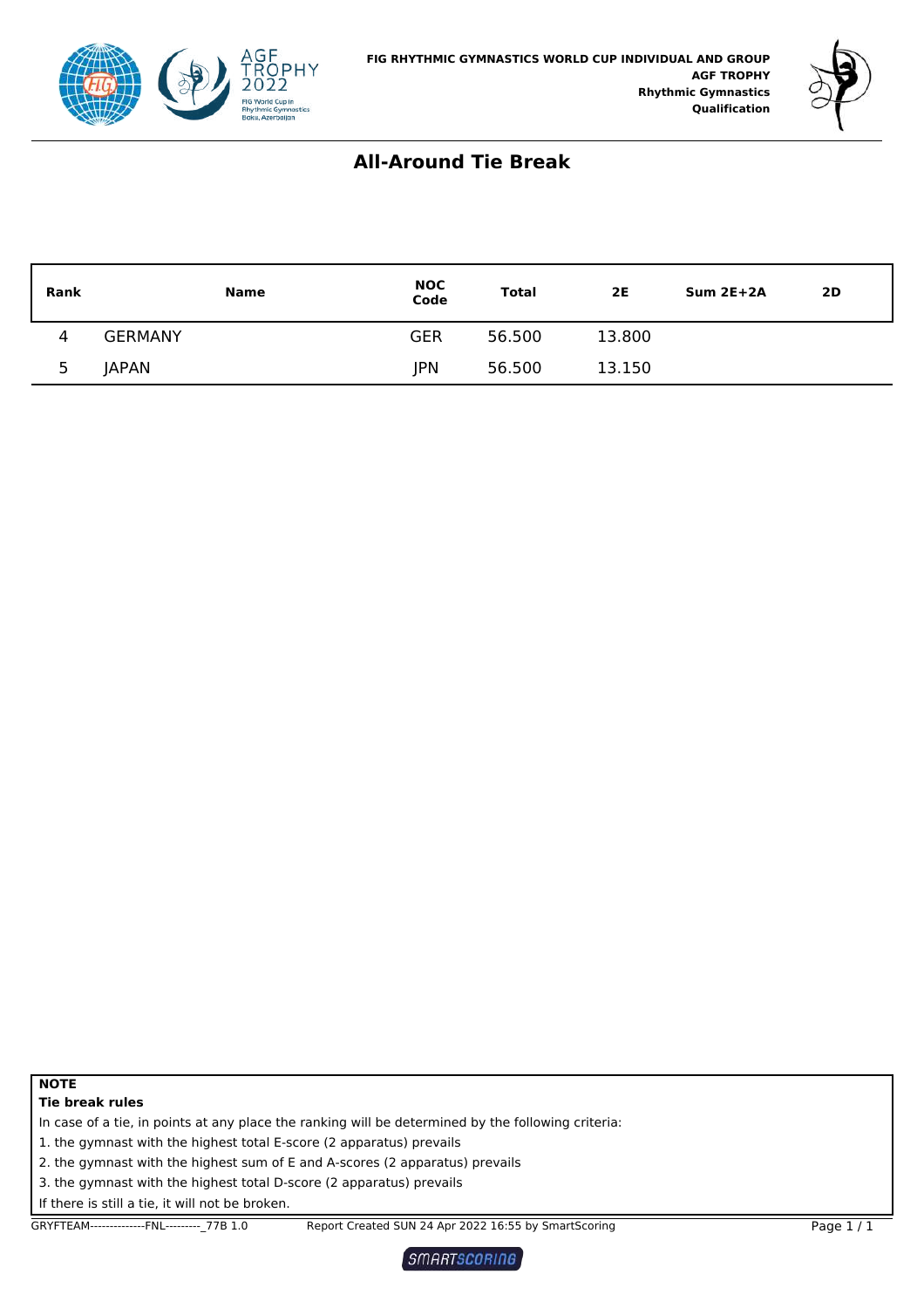



# **All-Around Medallists**

| <b>Medal</b>                 | <b>NOC</b><br>Code          | <b>Name</b>               |
|------------------------------|-----------------------------|---------------------------|
| $\ensuremath{\mathsf{GOLD}}$ | <b>ITA</b>                  | <b>ITALY</b>              |
|                              | <b>ITA</b>                  | <b>CENTOFANTI Martina</b> |
|                              | <b>ITA</b>                  | <b>DURANTI Agnese</b>     |
|                              | <b>ITA</b>                  | <b>MAURELLI Alessia</b>   |
|                              | <b>ITA</b>                  | MOGUREAN Daniela          |
|                              | <b>ITA</b>                  | PARIS Laura               |
|                              | <b>ITA</b>                  | <b>SANTANDREA Martina</b> |
| <b>SILVER</b>                | AZE                         | <b>AZERBAIJAN</b>         |
|                              | AZE                         | AGHALARZADE Gullu         |
|                              | AZE                         | ALIMURADOVA Laman         |
|                              | AZE                         | ALIYEVA Kamilla           |
|                              | AZE                         | HUMMATOVA Zeynab          |
|                              | AZE                         | LUZAN Yelyzaveta          |
|                              | AZE                         | SOROKINA Darya            |
| <b>BRONZE</b>                | $\ensuremath{\mathsf{ISR}}$ | <b>ISRAEL</b>             |
|                              | $\ensuremath{\mathsf{ISR}}$ | PARITZKI Romi             |
|                              | <b>ISR</b>                  | <b>HEDVAT Amit</b>        |
|                              | $\ensuremath{\mathsf{ISR}}$ | <b>BAKANOV Shani</b>      |
|                              | $\ensuremath{\mathsf{ISR}}$ | SVERTSOV Diana            |
|                              | <b>ISR</b>                  | SHAHAM Ofir               |
|                              | $\ensuremath{\mathsf{ISR}}$ | FRIEDMANN Adar            |

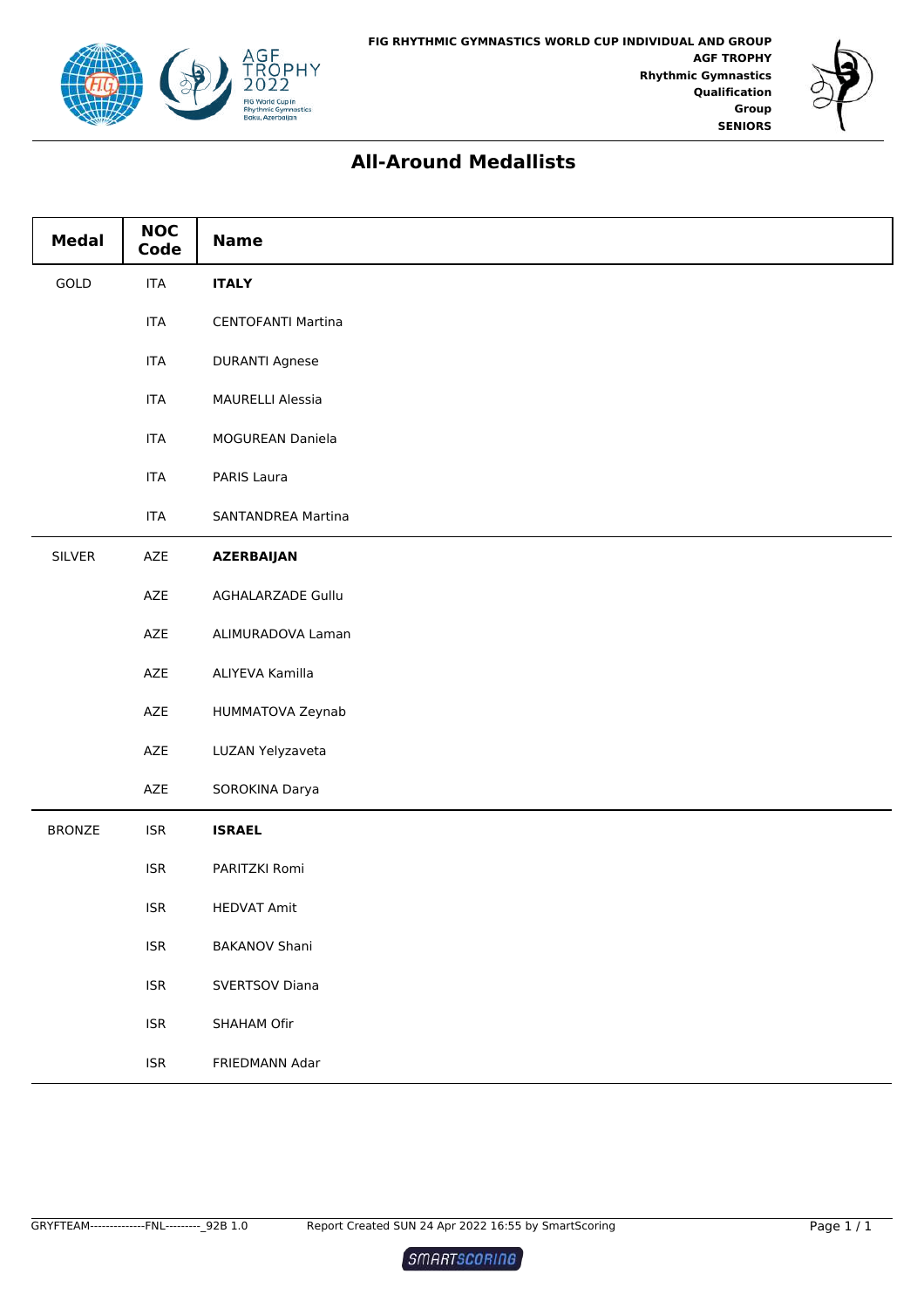



| Rank           | <b>Name</b>                | <b>NOC Code</b> | E     | A     | D    | <b>Penalty</b> | <b>Total</b> |  |  |  |  |  |  |
|----------------|----------------------------|-----------------|-------|-------|------|----------------|--------------|--|--|--|--|--|--|
| 1              | RAFFAELI Sofia             | <b>ITA</b>      | 8.600 | 8.550 | 15.9 | $-0.05$        | 33.000<br>Q  |  |  |  |  |  |  |
| $\overline{2}$ | KALEYN Boryana             | <b>BUL</b>      | 8.850 | 8.600 | 15.2 |                | 32.650<br>Q  |  |  |  |  |  |  |
| 3              | <b>JALILOVA Arzu</b>       | <b>AZE</b>      | 8.650 | 8.300 | 15.1 |                | 32.050<br>Q  |  |  |  |  |  |  |
| 4              | AGHAMIROVA Zohra           | <b>AZE</b>      | 8.400 | 8.250 | 15.0 |                | 31.650<br>Q  |  |  |  |  |  |  |
| 5              | <b>IKROMOVA Takhmina</b>   | <b>UZB</b>      | 8.450 | 8.100 | 14.7 |                | 31.250<br>Q  |  |  |  |  |  |  |
| 6              | KATZ Adi Asya              | <b>ISR</b>      | 8.100 | 8.150 | 14.4 |                | 30.650<br>Q  |  |  |  |  |  |  |
| $\overline{7}$ | <b>KITA Sumire</b>         | <b>JPN</b>      | 8.550 | 8.000 | 14.0 |                | 30.550<br>Q  |  |  |  |  |  |  |
| 8              | <b>BREZALIEVA Eva</b>      | <b>BUL</b>      | 8.200 | 8.000 | 14.2 |                | 30.400<br>Q  |  |  |  |  |  |  |
| 9              | <b>ATAMANOV Daria</b>      | <b>ISR</b>      | 7.900 | 8.300 | 14.1 |                | 30.300 R1    |  |  |  |  |  |  |
| 10             | <b>GRISKENAS Evita</b>     | <b>USA</b>      | 8.450 | 8.150 | 13.5 |                | 30.100 R2    |  |  |  |  |  |  |
| 11             | VEDENEEVA Ekaterina        | <b>SLO</b>      | 8.650 | 8.250 | 12.9 |                | 29.800       |  |  |  |  |  |  |
| 12             | <b>BALDASSARRI Milena</b>  | <b>ITA</b>      | 8.200 | 8.000 | 13.4 | $-0.05$        | 29.550       |  |  |  |  |  |  |
| 13             | MIZUNO Lili                | <b>USA</b>      | 8.350 | 7.700 | 13.1 |                | 29.150       |  |  |  |  |  |  |
| 14             | POLSTJANAJA Jelizaveta     | LAT             | 7.900 | 7.800 | 13.2 |                | 28.900       |  |  |  |  |  |  |
| 15             | <b>TANIYEVA Elzhana</b>    | <b>KAZ</b>      | 7.800 | 7.650 | 13.1 |                | 28.550       |  |  |  |  |  |  |
| 16             | ARAUJO Rita                | <b>POR</b>      | 7.300 | 7.500 | 13.1 |                | 27.900       |  |  |  |  |  |  |
| 17             | <b>HEICHEL Emilia</b>      | <b>POL</b>      | 7.900 | 7.600 | 12.3 |                | 27.800       |  |  |  |  |  |  |
| 18             | KOIBAKAR Bayan             | <b>KAZ</b>      | 7.650 | 7.100 | 12.9 |                | 27.650       |  |  |  |  |  |  |
| 19             | <b>KARBANOV Helene</b>     | <b>FRA</b>      | 7.550 | 7.250 | 12.5 |                | 27.300       |  |  |  |  |  |  |
| 20             | JAMIL Elisabeth            | <b>FIN</b>      | 8.250 | 7.550 | 11.3 |                | 27.100       |  |  |  |  |  |  |
| 21             | MARTINEZ FAINBERG Sol      | ARG             | 7.700 | 7.300 | 12.1 |                | 27.100       |  |  |  |  |  |  |
| 22             | KORNIYCHUK Cristina        | <b>ESP</b>      | 7.800 | 7.500 | 11.6 |                | 26.900       |  |  |  |  |  |  |
| 23             | KOCSIS Evelin Viktoria     | <b>HUN</b>      | 7.300 | 7.300 | 12.3 |                | 26.900       |  |  |  |  |  |  |
| 24             | KIROI-BOGATYREVA           | <b>AUS</b>      | 7.350 | 7.650 | 11.8 |                | 26.800       |  |  |  |  |  |  |
| 25             | NG Joe Ee                  | <b>MAS</b>      | 7.650 | 6.550 | 12.5 |                | 26.700       |  |  |  |  |  |  |
| 26             | <b>MILLET Maelle</b>       | <b>FRA</b>      | 7.600 | 7.650 | 11.4 | $-0.05$        | 26.600       |  |  |  |  |  |  |
| 27             | <b>WIESNER Hanna Panna</b> | <b>HUN</b>      | 7.400 | 7.350 | 11.4 |                | 26.150       |  |  |  |  |  |  |
| 28             | ROSZATYCKA Malgorzata      | <b>POL</b>      | 6.700 | 7.200 | 12.2 | $-0.05$        | 26.050       |  |  |  |  |  |  |
| 29             | SOBEIH Amina               | EGY             | 6.650 | 6.750 | 12.2 |                | 25.600       |  |  |  |  |  |  |

GRYF1APHO--------------QUAL---------\_73A 1.0 Report Created SUN 24 Apr 2022 16:55 by SmartScoring Page 1 / 2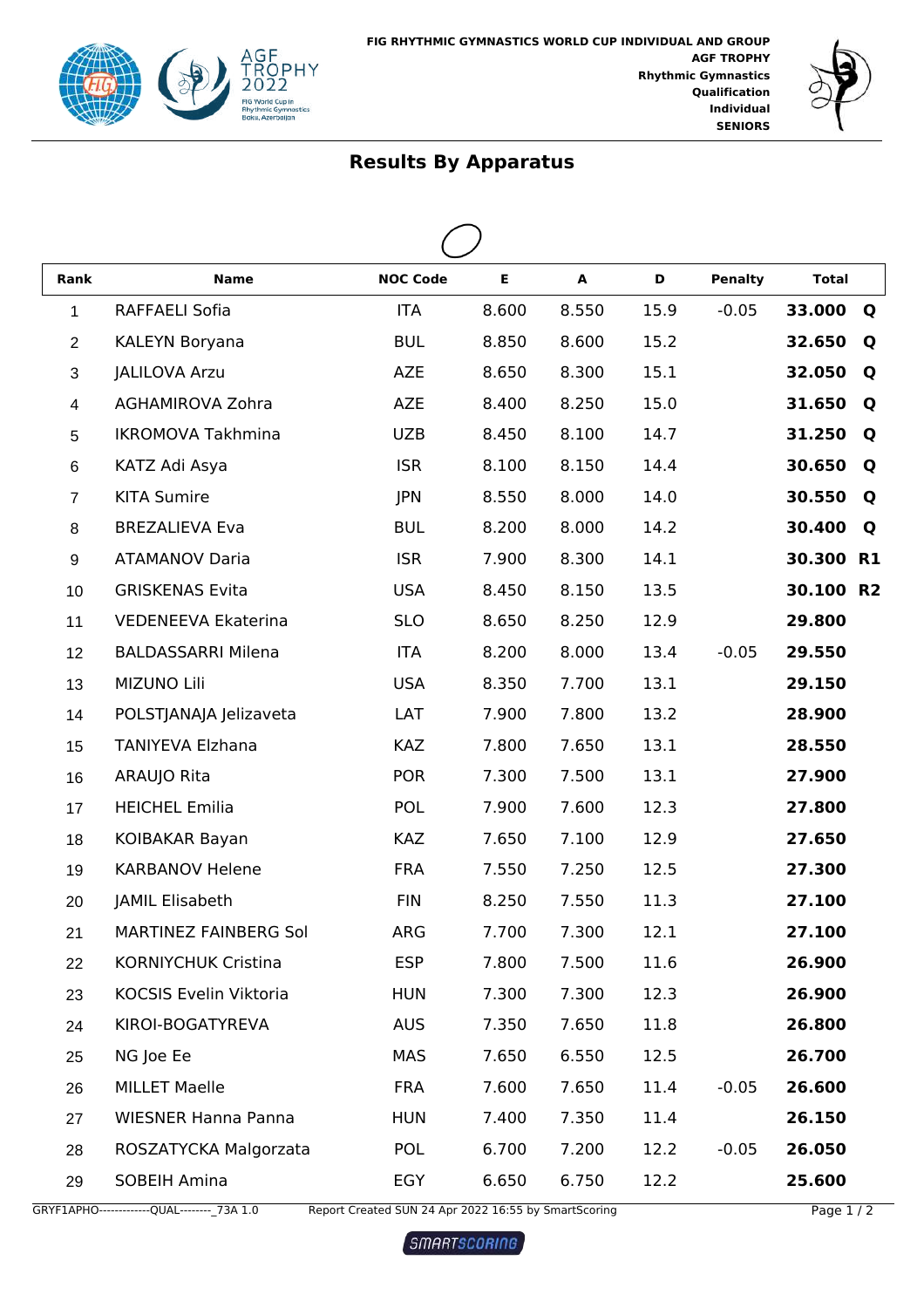



| Rank | <b>Name</b>                 | <b>NOC Code</b> | Е     | A     | D    | <b>Penalty</b> | <b>Total</b> |  |
|------|-----------------------------|-----------------|-------|-------|------|----------------|--------------|--|
| 30   | <b>ARBOLISHVILI Ketevan</b> | <b>GEO</b>      | 7.050 | 7.350 | 11.5 | $-0.60$        | 25.300       |  |
| 31   | <b>HOPMAN Havana</b>        | <b>NZL</b>      | 7.500 | 6.750 | 10.7 |                | 24.950       |  |
| 32   | <b>TUNCEL Kamelya</b>       | <b>TUR</b>      | 7.250 | 6.650 | 10.4 | $-0.15$        | 24.150       |  |
| 33   | SOKOLOVA Anna               | <b>CYP</b>      | 7.100 | 6.600 | 10.4 |                | 24.100       |  |
| 34   | <b>MURIKOVA Anna</b>        | LAT             | 6.950 | 6.350 | 10.5 |                | 23.800       |  |
| 35   | AMZAN Izzah                 | <b>MAS</b>      | 7.250 | 6.950 | 9.8  | $-0.30$        | 23.700       |  |
| 36   | YAMADA Aino                 | <b>JPN</b>      | 7.150 | 7.150 | 9.4  |                | 23.700       |  |
| 37   | <b>SALEH Aliaa</b>          | EGY             | 7.250 | 6.650 | 9.0  |                | 22.900       |  |
| 38   | DZUROSKOVA Nina             | <b>SVK</b>      | 6.750 | 6.900 | 8.5  |                | 22.150       |  |
| 39   | <b>GANZORIG Gunchinmaa</b>  | <b>MGL</b>      | 7.050 | 6.100 | 8.5  |                | 21.650       |  |
| 40   | <b>FRIZELLE Gemma</b>       | <b>GBR</b>      | 6.750 | 6.400 | 8.5  | $-0.75$        | 20.900       |  |
| 41   | NEIVA Ana Luisa             | <b>BRA</b>      | 6.400 | 6.650 | 7.9  | $-0.30$        | 20.650       |  |
| 42   | IZABEKOVA Aisha             | <b>KGZ</b>      | 6.850 | 5.750 | 7.2  |                | 19.800       |  |

| <b>NOTE</b>           | The 8 highest ranked participants in the qualifying competition per apparatus will qualify for the apparatus finals. A<br>maximum number of 2 participant(s) per National Federation are allowed in these finals. 2 reserve participant(s) will be<br>nominated for each final. |  |                    |  |                   |  |                                                                                                            |  |                         |                                     |
|-----------------------|---------------------------------------------------------------------------------------------------------------------------------------------------------------------------------------------------------------------------------------------------------------------------------|--|--------------------|--|-------------------|--|------------------------------------------------------------------------------------------------------------|--|-------------------------|-------------------------------------|
| <b>LEGEND</b><br>Hoop | <b>D</b> Difficulty                                                                                                                                                                                                                                                             |  | <b>E</b> Execution |  | <b>A</b> Artistry |  | <b>DNS</b> Did Not Start<br>Exclamation sign (!) at Difficulty score informs that score was under inquiry. |  | <b>DSO</b> Disqualified | <b>DQB</b> Unsportsmanlike Behavior |
|                       | GRYF1APHO--------------QUAL-------- 73A 1.0                                                                                                                                                                                                                                     |  |                    |  |                   |  | Report Created SUN 24 Apr 2022 16:55 by SmartScoring                                                       |  |                         | Page 2/2                            |

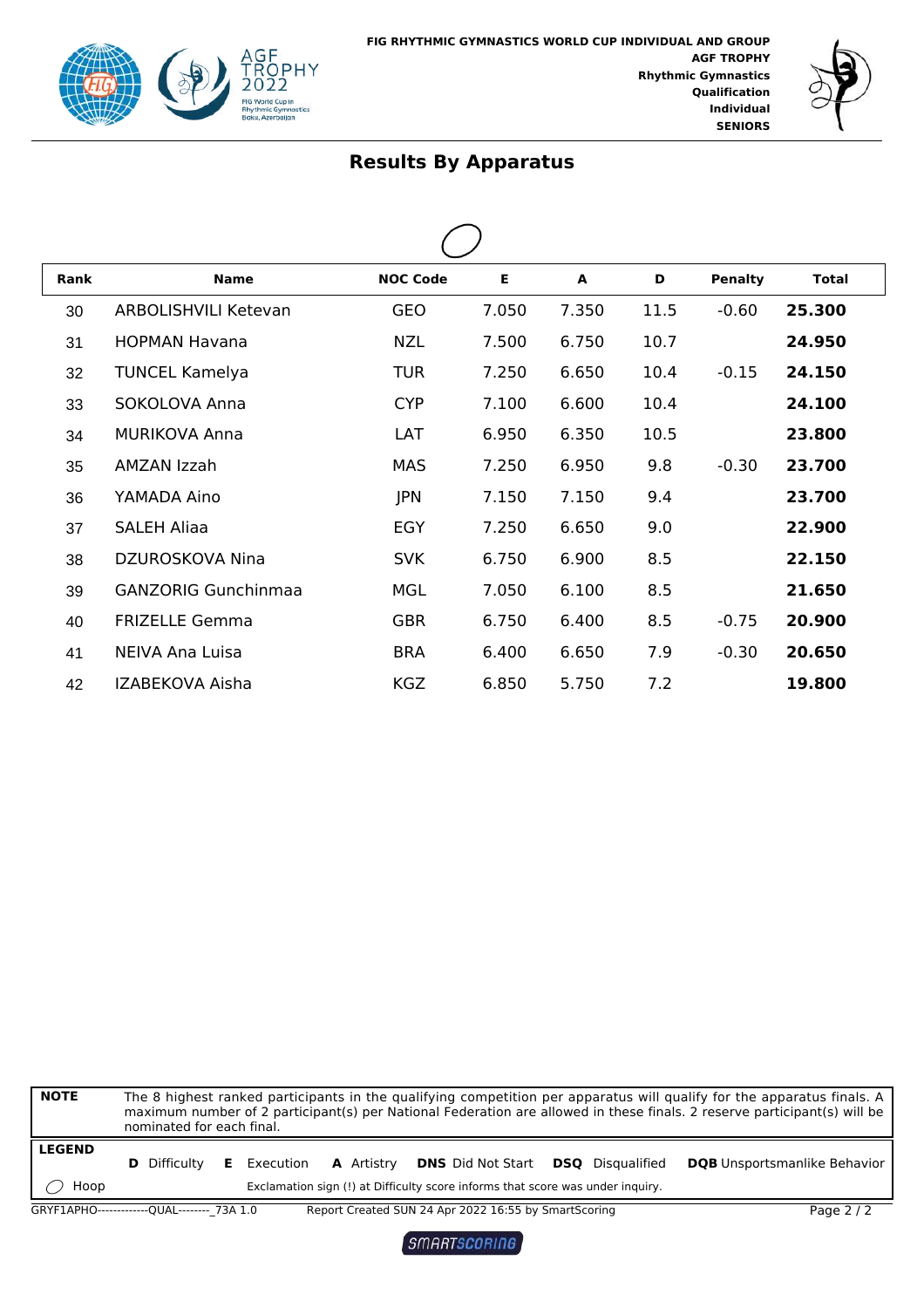



#### **Tie Break**

| <b>Rank BIB</b> |  | <b>Name</b>                   | <b>NOC</b><br>Code | <b>Total</b> | <b>Execution</b> | $Sum E+A$ | <b>Difficulty</b> |  |  |  |  |  |  |
|-----------------|--|-------------------------------|--------------------|--------------|------------------|-----------|-------------------|--|--|--|--|--|--|
| 20              |  | JAMIL Elisabeth               | <b>FIN</b>         | 27.100       | 8.250            |           |                   |  |  |  |  |  |  |
| 21              |  | MARTINEZ FAINBERG             | <b>ARG</b>         | 27.100       | 7.700            |           |                   |  |  |  |  |  |  |
| 22              |  | <b>KORNIYCHUK Cristina</b>    | <b>ESP</b>         | 26,900       | 7.800            |           |                   |  |  |  |  |  |  |
| 23              |  | <b>KOCSIS Evelin Viktoria</b> | <b>HUN</b>         | 26.900       | 7.300            |           |                   |  |  |  |  |  |  |
| 35              |  | AMZAN Izzah                   | <b>MAS</b>         | 23.700       | 7.250            |           |                   |  |  |  |  |  |  |
| 36              |  | YAMADA Aino                   | <b>JPN</b>         | 23.700       | 7.150            |           |                   |  |  |  |  |  |  |

**NOTE Tie break rules**

Tie will be broken by the following criteria:

1. The highest Execution score

2. The higest sum of E and A - scores

3. The highest Difficulty score

If there is still a tie, the tie will not be broken

**LEGEND**

 $\bigcirc$  Hoop

GRYF1APHO-------------QUAL--------\_77A 1.0 Report Created SUN 24 Apr 2022 16:55 by SmartScoring Page 1 / 1

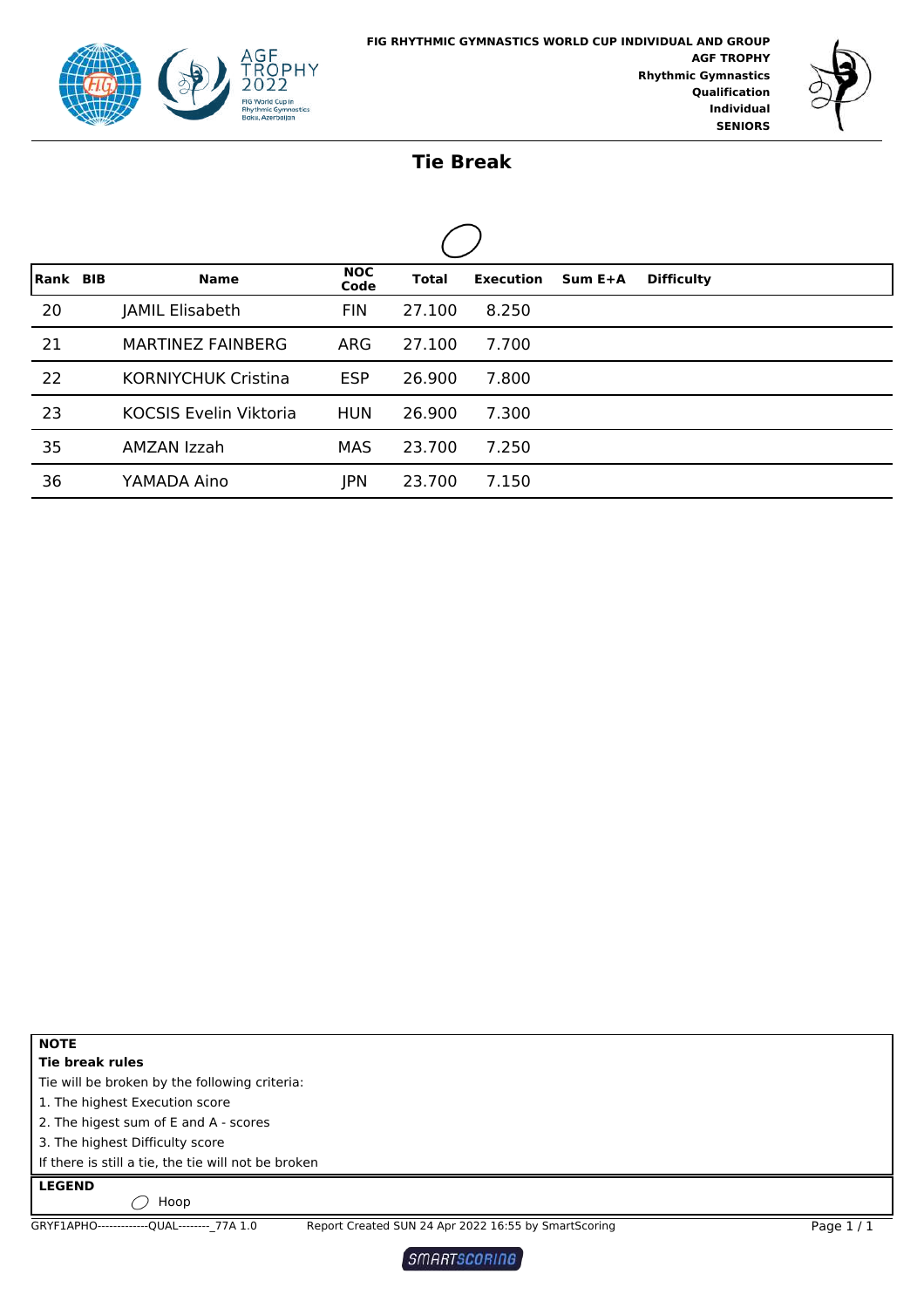



 $\blacktriangle$ 

| Rank                    | <b>Name</b>                  | <b>NOC Code</b> | E     | $\blacktriangle$ | D    | <b>Penalty</b> | <b>Total</b>        |  |  |  |  |  |  |
|-------------------------|------------------------------|-----------------|-------|------------------|------|----------------|---------------------|--|--|--|--|--|--|
| 1                       | KALEYN Boryana               | <b>BUL</b>      | 8.750 | 8.850            | 15.7 |                | 33.300<br>Q         |  |  |  |  |  |  |
| $\overline{2}$          | <b>BALDASSARRI Milena</b>    | <b>ITA</b>      | 8.800 | 8.350            | 15.1 |                | 32.250<br>Q         |  |  |  |  |  |  |
| 3                       | <b>JALILOVA Arzu</b>         | <b>AZE</b>      | 8.950 | 8.550            | 13.5 |                | 31.000<br>Q         |  |  |  |  |  |  |
| $\overline{\mathbf{4}}$ | <b>RAFFAELI Sofia</b>        | <b>ITA</b>      | 8.350 | 8.550            | 13.7 |                | 30.600<br>Q         |  |  |  |  |  |  |
| 5                       | <b>ATAMANOV Daria</b>        | <b>ISR</b>      | 7.950 | 8.300            | 14.5 | $-0.30$        | 30.450<br>Q         |  |  |  |  |  |  |
| 6                       | <b>TANIYEVA Elzhana</b>      | <b>KAZ</b>      | 8.600 | 8.350            | 13.2 |                | 30.150<br>Q         |  |  |  |  |  |  |
| $\overline{7}$          | <b>GRISKENAS Evita</b>       | <b>USA</b>      | 8.750 | 8.650            | 12.6 |                | 30.000<br>Q         |  |  |  |  |  |  |
| 8                       | MIZUNO Lili                  | <b>USA</b>      | 8.550 | 8.450            | 13.0 |                | 30.000<br>Q         |  |  |  |  |  |  |
| 9                       | <b>VEDENEEVA Ekaterina</b>   | <b>SLO</b>      | 8.800 | 8.100            | 13.0 |                | 29.900<br><b>R1</b> |  |  |  |  |  |  |
| 10                      | <b>IKROMOVA Takhmina</b>     | <b>UZB</b>      | 8.300 | 7.850            | 13.6 |                | 29.750 R2           |  |  |  |  |  |  |
| 11                      | <b>KITA Sumire</b>           | <b>JPN</b>      | 8.750 | 8.200            | 12.7 |                | 29.650              |  |  |  |  |  |  |
| 12                      | <b>AGHAMIROVA Zohra</b>      | <b>AZE</b>      | 8.550 | 8.100            | 13.0 |                | 29.650              |  |  |  |  |  |  |
| 13                      | <b>BREZALIEVA Eva</b>        | <b>BUL</b>      | 8.200 | 8.100            | 13.0 |                | 29.300              |  |  |  |  |  |  |
| 14                      | KATZ Adi Asya                | <b>ISR</b>      | 8.400 | 8.050            | 12.6 |                | 29.050              |  |  |  |  |  |  |
| 15                      | <b>MILLET Maelle</b>         | <b>FRA</b>      | 8.150 | 8.250            | 12.5 | $-0.10$        | 28.800              |  |  |  |  |  |  |
| 16                      | <b>KARBANOV Helene</b>       | <b>FRA</b>      | 8.150 | 7.950            | 12.7 |                | 28.800              |  |  |  |  |  |  |
| 17                      | POLSTJANAJA Jelizaveta       | LAT             | 8.400 | 7.750            | 12.5 | $-0.05$        | 28.600              |  |  |  |  |  |  |
| 18                      | KIROI-BOGATYREVA             | <b>AUS</b>      | 8.000 | 7.800            | 12.3 |                | 28.100              |  |  |  |  |  |  |
| 19                      | KOCSIS Evelin Viktoria       | <b>HUN</b>      | 8.000 | 7.650            | 12.5 | $-0.05$        | 28.100              |  |  |  |  |  |  |
| 20                      | <b>WIESNER Hanna Panna</b>   | <b>HUN</b>      | 7.950 | 7.600            | 12.1 |                | 27.650              |  |  |  |  |  |  |
| 21                      | <b>HEICHEL Emilia</b>        | POL             | 7.200 | 8.000            | 12.5 | $-0.05$        | 27.650              |  |  |  |  |  |  |
| 22                      | KORNIYCHUK Cristina          | <b>ESP</b>      | 7.650 | 8.150            | 11.7 |                | 27.500              |  |  |  |  |  |  |
| 23                      | <b>ARBOLISHVILI Ketevan</b>  | GEO             | 7.800 | 7.400            | 11.8 |                | 27.000              |  |  |  |  |  |  |
| 24                      | DZUROSKOVA Nina              | <b>SVK</b>      | 7.900 | 7.350            | 11.6 |                | 26.850              |  |  |  |  |  |  |
| 25                      | <b>SALEH Aliaa</b>           | EGY             | 7.800 | 7.150            | 11.9 |                | 26.850              |  |  |  |  |  |  |
| 26                      | JAMIL Elisabeth              | <b>FIN</b>      | 8.300 | 7.500            | 10.7 |                | 26.500              |  |  |  |  |  |  |
| 27                      | <b>MARTINEZ FAINBERG Sol</b> | ARG             | 7.050 | 7.150            | 12.2 | $-0.30$        | 26.100              |  |  |  |  |  |  |
| 28                      | ARAUJO Rita                  | <b>POR</b>      | 7.000 | 7.300            | 11.4 | $-0.05$        | 25.650              |  |  |  |  |  |  |
| 29                      | YAMADA Aino                  | JPN             | 8.400 | 7.600            | 9.5  |                | 25.500              |  |  |  |  |  |  |

GRYF1APBA--------------QUAL---------\_73A 1.0 Report Created SUN 24 Apr 2022 16:55 by SmartScoring Page 1 / 2

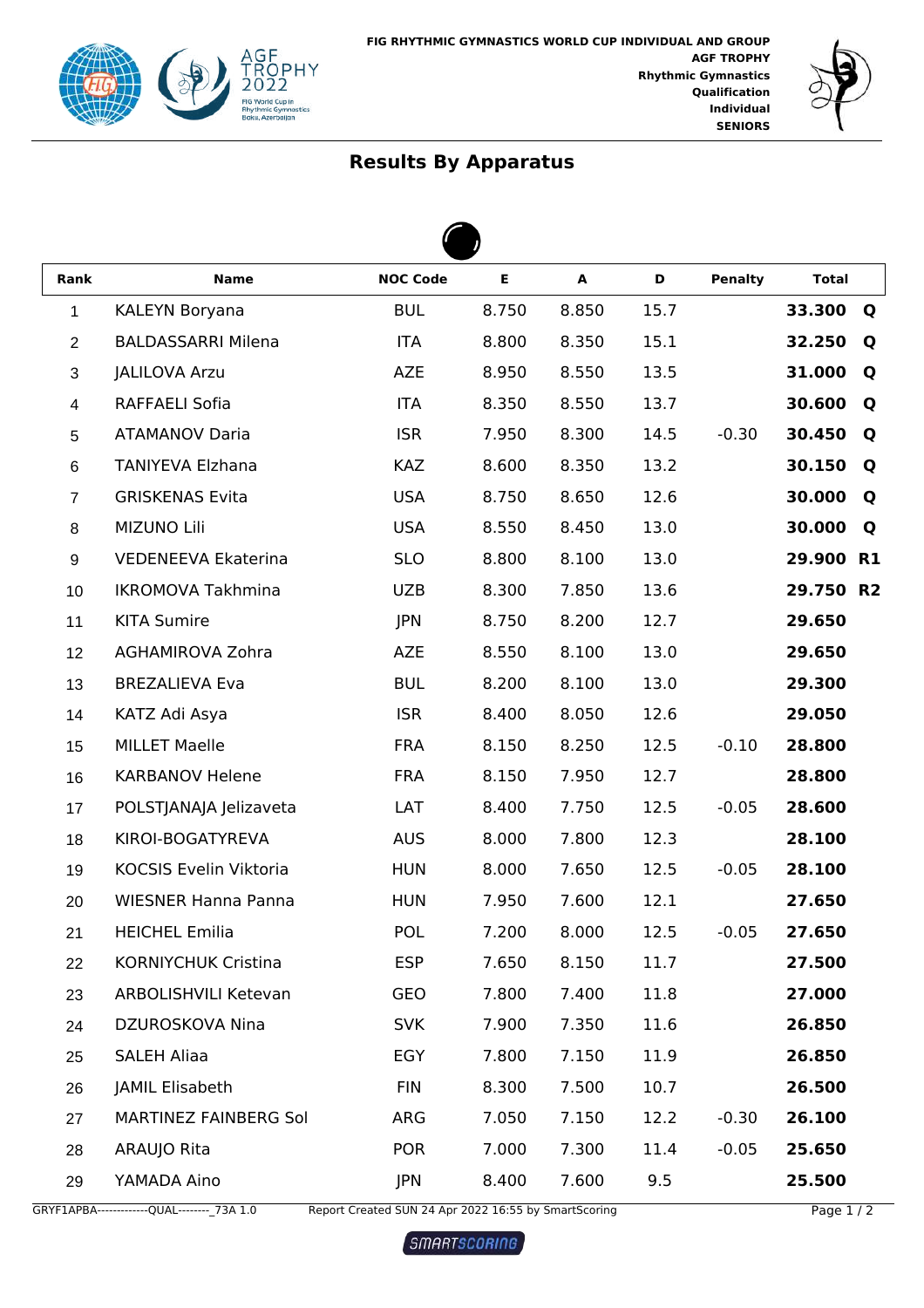



| <b>Rank</b> | <b>Name</b>                | <b>NOC Code</b> | Е     | A     | D    | <b>Penalty</b> | <b>Total</b> |  |  |  |
|-------------|----------------------------|-----------------|-------|-------|------|----------------|--------------|--|--|--|
| 30          | ROSZATYCKA Malgorzata      | <b>POL</b>      | 6.800 | 7.400 | 11.3 |                | 25.500       |  |  |  |
| 31          | NG Joe Ee                  | <b>MAS</b>      | 7.100 | 7.250 | 10.9 |                | 25.250       |  |  |  |
| 32          | <b>MURIKOVA Anna</b>       | LAT             | 6.650 | 6.950 | 10.4 | $-0.01$        | 23.990       |  |  |  |
| 33          | NEIVA Ana Luisa            | <b>BRA</b>      | 7.450 | 7.450 | 8.9  |                | 23.800       |  |  |  |
| 34          | <b>HOPMAN Havana</b>       | <b>NZL</b>      | 6.650 | 6.850 | 9.8  |                | 23.300       |  |  |  |
| 35          | SOKOLOVA Anna              | <b>CYP</b>      | 7.200 | 6.800 | 8.9  | $-0.05$        | 22.850       |  |  |  |
| 36          | KOIBAKAR Bayan             | <b>KAZ</b>      | 6.250 | 6.100 | 10.1 |                | 22.450       |  |  |  |
| 37          | <b>FRIZELLE Gemma</b>      | <b>GBR</b>      | 5.950 | 6.650 | 9.7  | $-0.10$        | 22.200       |  |  |  |
| 38          | AMZAN Izzah                | <b>MAS</b>      | 6.350 | 6.900 | 9.2  | $-0.30$        | 22.150       |  |  |  |
| 39          | <b>SOBEIH Amina</b>        | EGY             | 6.900 | 6.650 | 8.4  |                | 21.950       |  |  |  |
| 40          | <b>TUNCEL Kamelya</b>      | <b>TUR</b>      | 6.200 | 6.550 | 9.1  | $-0.65$        | 21.200       |  |  |  |
| 41          | IZABEKOVA Aisha            | <b>KGZ</b>      | 6.650 | 6.000 | 8.5  | $-0.05$        | 21.100       |  |  |  |
| 42          | <b>GANZORIG Gunchinmaa</b> | <b>MGL</b>      | 6.550 | 5.900 | 6.5  |                | 18.950       |  |  |  |

| <b>NOTE</b>           | The 8 highest ranked participants in the qualifying competition per apparatus will qualify for the apparatus finals. A<br>maximum number of 2 participant(s) per National Federation are allowed in these finals. 2 reserve participant(s) will be<br>nominated for each final. |  |                    |  |                   |  |                                                                                                                                    |  |                                     |
|-----------------------|---------------------------------------------------------------------------------------------------------------------------------------------------------------------------------------------------------------------------------------------------------------------------------|--|--------------------|--|-------------------|--|------------------------------------------------------------------------------------------------------------------------------------|--|-------------------------------------|
| <b>LEGEND</b><br>Ball | <b>D</b> Difficulty                                                                                                                                                                                                                                                             |  | <b>E</b> Execution |  | <b>A</b> Artistry |  | <b>DNS</b> Did Not Start <b>DSQ</b> Disqualified<br>Exclamation sign (!) at Difficulty score informs that score was under inguiry. |  | <b>DQB</b> Unsportsmanlike Behavior |
|                       | GRYF1APBA---------------QUAL-------- 73A 1.0                                                                                                                                                                                                                                    |  |                    |  |                   |  | Report Created SUN 24 Apr 2022 16:55 by SmartScoring                                                                               |  | Page $2/2$                          |

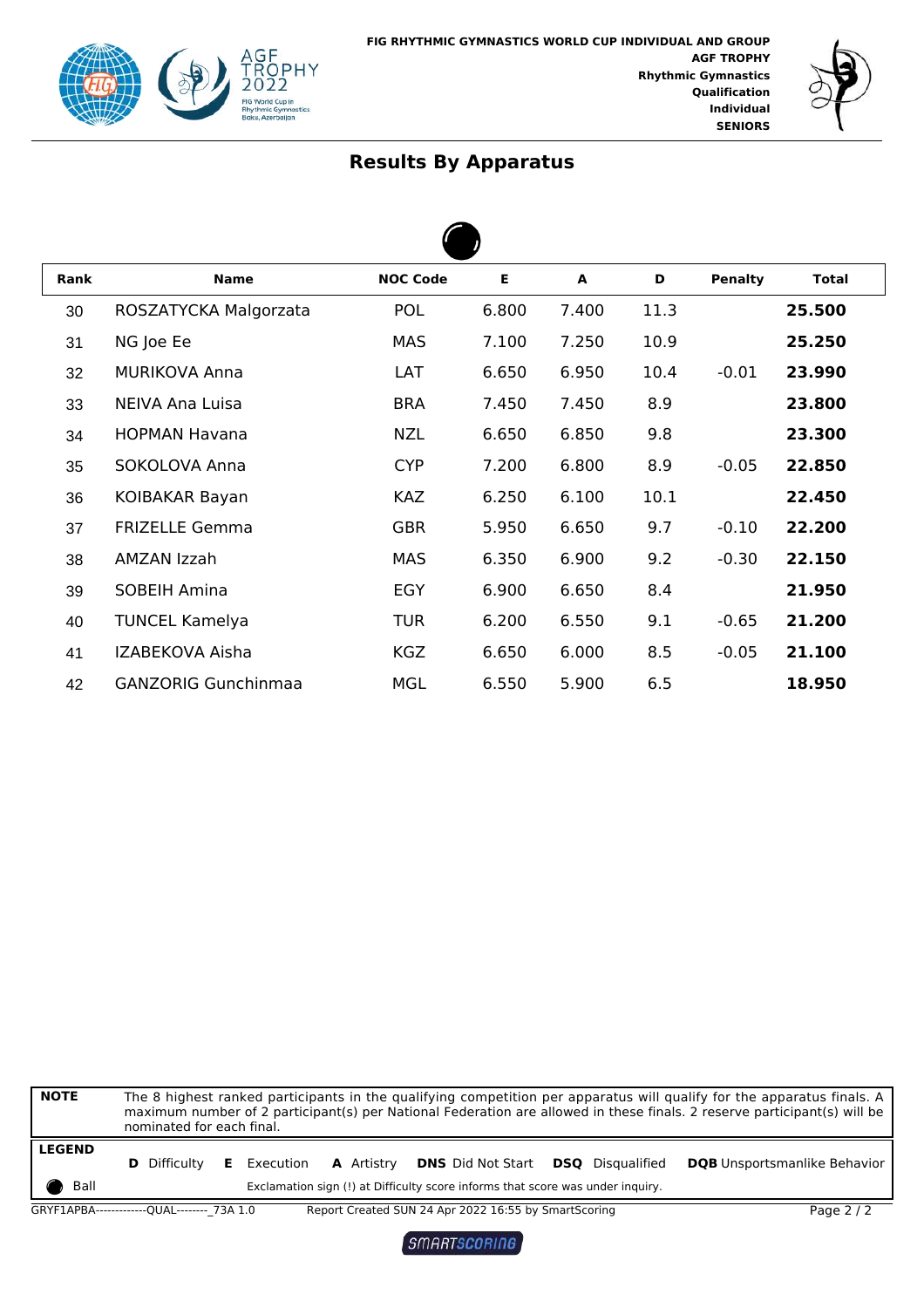



#### **Tie Break**

| Rank BIB |  | <b>Name</b>                | <b>NOC</b><br>Code | Total  | <b>Execution</b> | Sum E+A | <b>Difficulty</b> |  |  |  |  |  |
|----------|--|----------------------------|--------------------|--------|------------------|---------|-------------------|--|--|--|--|--|
| 7        |  | <b>GRISKENAS Evita</b>     | <b>USA</b>         | 30.000 | 8.750            |         |                   |  |  |  |  |  |
| 8        |  | MIZUNO Lili                | <b>USA</b>         | 30.000 | 8.550            |         |                   |  |  |  |  |  |
| 11       |  | <b>KITA Sumire</b>         | JPN                | 29.650 | 8.750            |         |                   |  |  |  |  |  |
| 12       |  | <b>AGHAMIROVA Zohra</b>    | <b>AZE</b>         | 29.650 | 8.550            |         |                   |  |  |  |  |  |
| 15       |  | <b>MILLET Maelle</b>       | <b>FRA</b>         | 28.800 | 8.150            | 16.400  |                   |  |  |  |  |  |
| 16       |  | <b>KARBANOV Helene</b>     | <b>FRA</b>         | 28.800 | 8.150            | 16.100  |                   |  |  |  |  |  |
| 18       |  | KIROI-BOGATYREVA           | <b>AUS</b>         | 28.100 | 8.000            | 15.800  |                   |  |  |  |  |  |
| 19       |  | KOCSIS Evelin Viktoria     | <b>HUN</b>         | 28.100 | 8.000            | 15.650  |                   |  |  |  |  |  |
| 20       |  | <b>WIESNER Hanna Panna</b> | <b>HUN</b>         | 27.650 | 7.950            |         |                   |  |  |  |  |  |
| 21       |  | <b>HEICHEL Emilia</b>      | <b>POL</b>         | 27.650 | 7.200            |         |                   |  |  |  |  |  |
| 24       |  | DZUROSKOVA Nina            | <b>SVK</b>         | 26.850 | 7.900            |         |                   |  |  |  |  |  |
| 25       |  | <b>SALEH Aliaa</b>         | EGY                | 26.850 | 7.800            |         |                   |  |  |  |  |  |
| 29       |  | YAMADA Aino                | <b>JPN</b>         | 25.500 | 8.400            |         |                   |  |  |  |  |  |
| 30       |  | <b>ROSZATYCKA</b>          | <b>POL</b>         | 25.500 | 6.800            |         |                   |  |  |  |  |  |



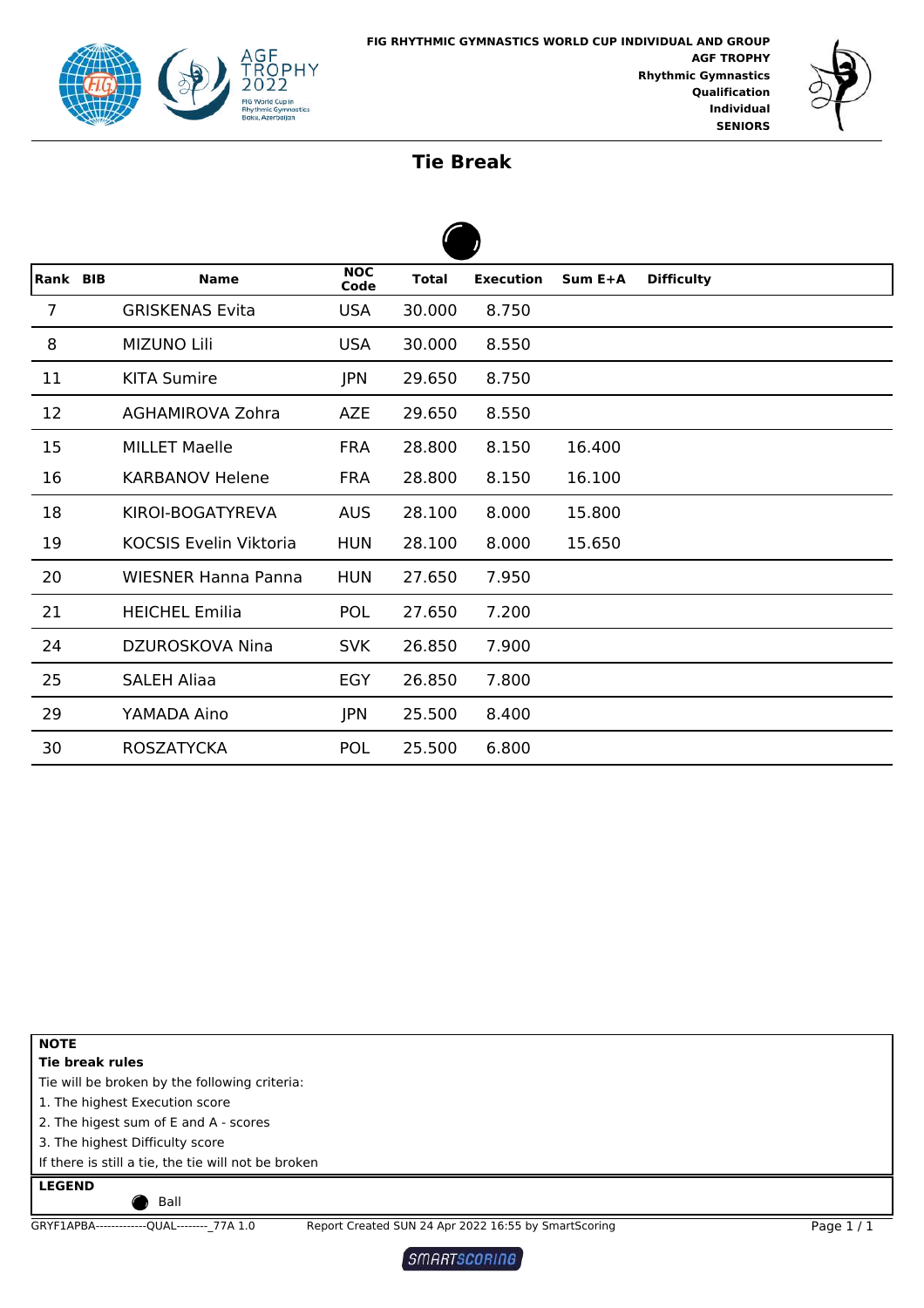



| Rank           | <b>Name</b>                 | <b>NOC Code</b> | Е     | A     | D    | <b>Penalty</b> | <b>Total</b>        |
|----------------|-----------------------------|-----------------|-------|-------|------|----------------|---------------------|
| 1              | RAFFAELI Sofia              | <b>ITA</b>      | 8.400 | 8.650 | 14.6 |                | 31.650<br>Q         |
| $\overline{2}$ | POLSTJANAJA Jelizaveta      | LAT             | 8.650 | 8.100 | 14.1 |                | 30.850<br>Q         |
| 3              | <b>BALDASSARRI Milena</b>   | <b>ITA</b>      | 8.500 | 8.200 | 13.9 |                | 30.600<br>Q         |
| 4              | <b>VEDENEEVA Ekaterina</b>  | <b>SLO</b>      | 8.700 | 8.500 | 13.3 | $-0.05$        | 30.450<br>Q         |
| 5              | AGHAMIROVA Zohra            | <b>AZE</b>      | 8.650 | 8.150 | 13.6 |                | 30.400<br>Q         |
| 6              | KOCSIS Evelin Viktoria      | <b>HUN</b>      | 8.050 | 8.000 | 13.9 | $-0.05$        | 29.900<br>Q         |
| $\overline{7}$ | <b>ATAMANOV Daria</b>       | <b>ISR</b>      | 8.050 | 8.350 | 13.2 | $-0.10$        | 29.500<br>Q         |
| 8              | TANIYEVA Elzhana            | <b>KAZ</b>      | 8.600 | 7.500 | 13.2 |                | 29.300<br>Q         |
| 9              | ROSZATYCKA Malgorzata       | POL             | 7.950 | 7.800 | 13.5 |                | 29.250<br><b>R1</b> |
| 10             | KALEYN Boryana              | <b>BUL</b>      | 7.400 | 7.800 | 13.6 |                | 28.800 R2           |
| 11             | <b>ARBOLISHVILI Ketevan</b> | <b>GEO</b>      | 8.250 | 7.950 | 12.3 |                | 28.500              |
| 12             | <b>GRISKENAS Evita</b>      | <b>USA</b>      | 7.900 | 8.000 | 12.2 |                | 28.100              |
| 13             | <b>KITA Sumire</b>          | JPN             | 7.800 | 7.550 | 12.7 |                | 28.050              |
| 14             | KATZ Adi Asya               | <b>ISR</b>      | 7.750 | 7.900 | 12.4 |                | 28.050              |
| 15             | <b>IKROMOVA Takhmina</b>    | <b>UZB</b>      | 7.450 | 7.450 | 13.1 |                | 28.000              |
| 16             | KIROI-BOGATYREVA            | <b>AUS</b>      | 7.800 | 7.950 | 12.1 |                | 27.850              |
| 17             | <b>BREZALIEVA Eva</b>       | <b>BUL</b>      | 6.900 | 7.050 | 13.8 |                | 27.750              |
| 18             | <b>KORNIYCHUK Cristina</b>  | <b>ESP</b>      | 8.200 | 8.000 | 11.4 |                | 27.600              |
| 19             | <b>JALILOVA Arzu</b>        | <b>AZE</b>      | 7.200 | 7.850 | 11.6 |                | 26.650              |
| 20             | MARTINEZ FAINBERG Sol       | <b>ARG</b>      | 6.650 | 7.400 | 12.6 |                | 26.650              |
| 21             | MIZUNO Lili                 | <b>USA</b>      | 7.300 | 7.400 | 11.8 |                | 26.500              |
| 22             | <b>TUNCEL Kamelya</b>       | <b>TUR</b>      | 7.200 | 7.250 | 11.5 |                | 25.950              |
| 23             | <b>MILLET Maelle</b>        | <b>FRA</b>      | 7.000 | 7.450 | 11.4 |                | 25.850              |
| 24             | <b>HOPMAN Havana</b>        | <b>NZL</b>      | 7.250 | 7.150 | 11.4 |                | 25.800              |
| 25             | <b>WIESNER Hanna Panna</b>  | <b>HUN</b>      | 7.150 | 7.100 | 11.3 |                | 25.550              |
| 26             | KOIBAKAR Bayan              | <b>KAZ</b>      | 7.100 | 7.450 | 10.6 |                | 25.150              |
| 27             | <b>KARBANOV Helene</b>      | <b>FRA</b>      | 6.800 | 6.900 | 11.7 | $-0.30$        | 25.100              |
| 28             | JAMIL Elisabeth             | <b>FIN</b>      | 7.050 | 6.800 | 10.6 |                | 24.450              |
| 29             | AMZAN Izzah                 | <b>MAS</b>      | 6.750 | 7.200 | 10.7 | $-0.30$        | 24.350              |

GRYF1APCL--------------QUAL---------\_73A 1.0 Report Created SUN 24 Apr 2022 16:55 by SmartScoring Page 1 / 2

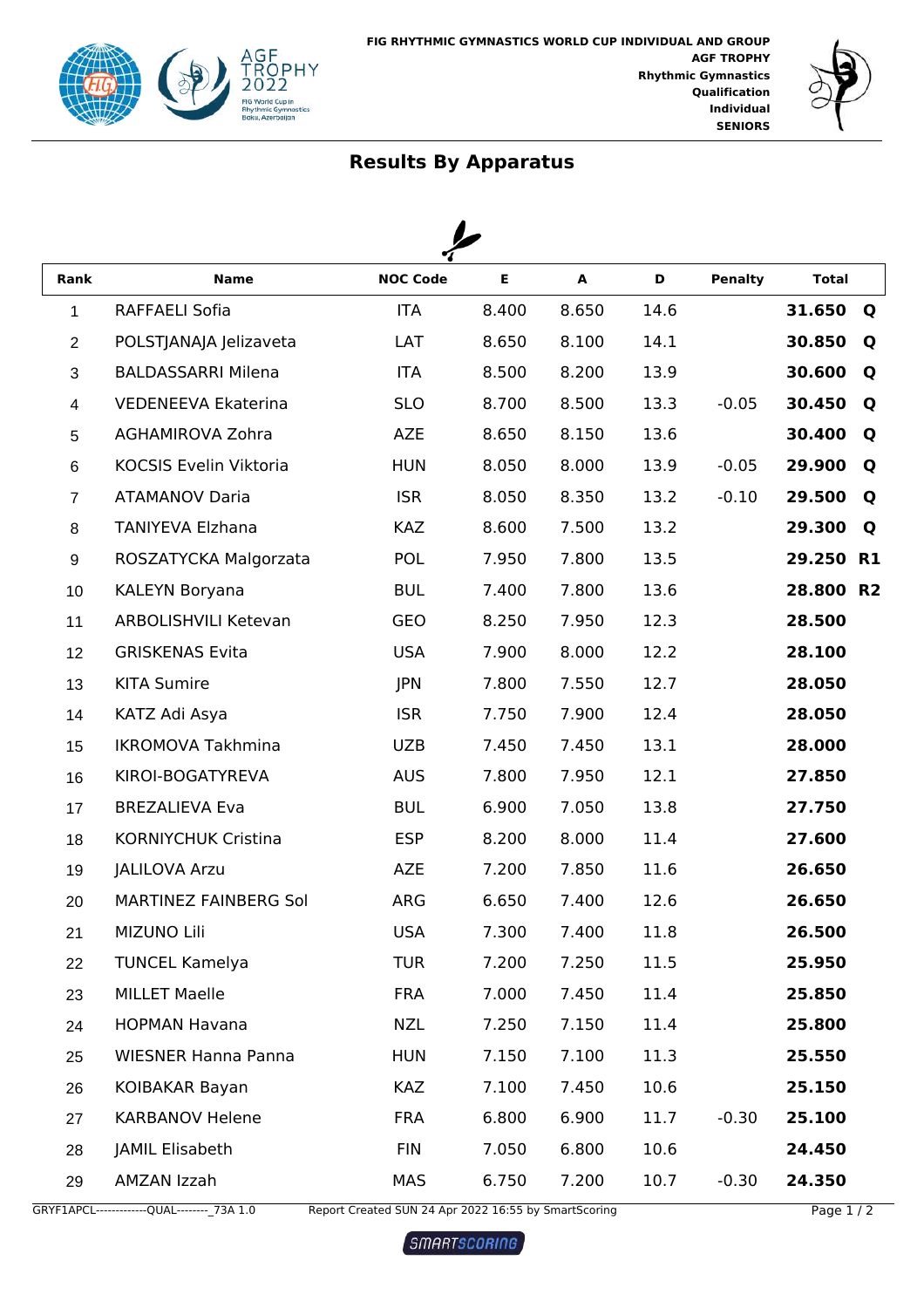



| Rank | <b>Name</b>                | <b>NOC Code</b> | Е     | A     | D    | <b>Penalty</b> | <b>Total</b> |  |
|------|----------------------------|-----------------|-------|-------|------|----------------|--------------|--|
| 30   | NG Joe Ee                  | <b>MAS</b>      | 6.950 | 7.200 | 9.7  |                | 23.850       |  |
| 31   | NEIVA Ana Luisa            | <b>BRA</b>      | 6.350 | 7.200 | 10.0 |                | 23.550       |  |
| 32   | <b>HEICHEL Emilia</b>      | <b>POL</b>      | 6.850 | 7.100 | 9.5  |                | 23.450       |  |
| 33   | <b>MURIKOVA Anna</b>       | LAT             | 7.200 | 6.550 | 9.9  | $-0.30$        | 23.350       |  |
| 34   | YAMADA Aino                | <b>JPN</b>      | 6.400 | 6.900 | 10.0 |                | 23.300       |  |
| 35   | <b>SALEH Aliaa</b>         | EGY             | 5.950 | 6.950 | 9.0  |                | 21.900       |  |
| 36   | DZUROSKOVA Nina            | <b>SVK</b>      | 6.000 | 6.750 | 9.0  |                | 21.750       |  |
| 37   | SOKOLOVA Anna              | <b>CYP</b>      | 5.950 | 6.550 | 9.2  | $-0.30$        | 21.400       |  |
| 38   | ARAUJO Rita                | <b>POR</b>      | 5.850 | 6.000 | 9.5  |                | 21.350       |  |
| 39   | IZABEKOVA Aisha            | <b>KGZ</b>      | 7.300 | 6.100 | 7.9  |                | 21.300       |  |
| 40   | <b>SOBEIH Amina</b>        | EGY             | 6.200 | 5.900 | 8.8  | $-0.30$        | 20.600       |  |
| 41   | <b>FRIZELLE Gemma</b>      | <b>GBR</b>      | 5.100 | 6.000 | 8.0  | $-0.15$        | 18.950       |  |
| 42   | <b>GANZORIG Gunchinmaa</b> | <b>MGL</b>      | 6.050 | 6.150 | 6.3  |                | 18.500       |  |

| <b>NOTE</b>                          | The 8 highest ranked participants in the qualifying competition per apparatus will qualify for the apparatus finals. A<br>maximum number of 2 participant(s) per National Federation are allowed in these finals. 2 reserve participant(s) will be<br>nominated for each final. |  |                    |  |                   |  |                                                                                                            |  |                         |                                     |
|--------------------------------------|---------------------------------------------------------------------------------------------------------------------------------------------------------------------------------------------------------------------------------------------------------------------------------|--|--------------------|--|-------------------|--|------------------------------------------------------------------------------------------------------------|--|-------------------------|-------------------------------------|
| <b>LEGEND</b><br>$\frac{1}{2}$ Clubs | <b>D</b> Difficulty                                                                                                                                                                                                                                                             |  | <b>E</b> Execution |  | <b>A</b> Artistry |  | <b>DNS</b> Did Not Start<br>Exclamation sign (!) at Difficulty score informs that score was under inquiry. |  | <b>DSO</b> Disqualified | <b>DQB</b> Unsportsmanlike Behavior |
|                                      | GRYF1APCL-------------QUAL-------- 73A 1.0                                                                                                                                                                                                                                      |  |                    |  |                   |  | Report Created SUN 24 Apr 2022 16:55 by SmartScoring                                                       |  |                         | Page $2/2$                          |

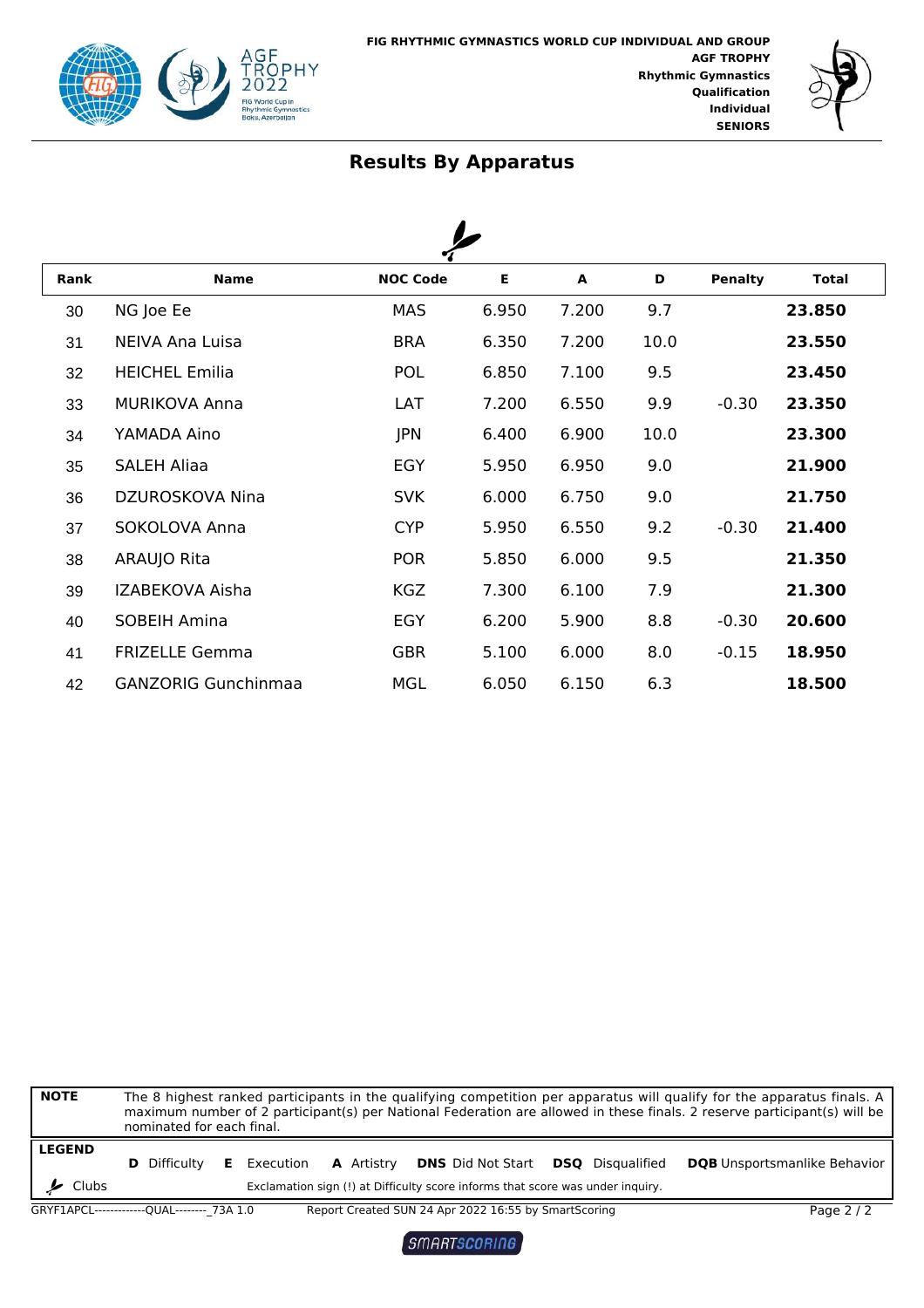



#### **Tie Break**

| Rank BIB | <b>Name</b>              | <b>NOC</b><br>Code | <b>Total</b> | <b>Execution</b> | Sum E+A | <b>Difficulty</b> |
|----------|--------------------------|--------------------|--------------|------------------|---------|-------------------|
| 13       | <b>KITA Sumire</b>       | <b>JPN</b>         | 28.050       | 7.800            |         |                   |
| 14       | KATZ Adi Asya            | <b>ISR</b>         | 28.050       | 7.750            |         |                   |
| 19       | <b>JALILOVA Arzu</b>     | <b>AZE</b>         | 26.650       | 7.200            |         |                   |
| 20       | <b>MARTINEZ FAINBERG</b> | <b>ARG</b>         | 26.650       | 6.650            |         |                   |

**NOTE**

**Tie break rules**

Tie will be broken by the following criteria:

1. The highest Execution score

2. The higest sum of E and A - scores

3. The highest Difficulty score

If there is still a tie, the tie will not be broken

**LEGEND**

 $\frac{1}{2}$  Clubs

GRYF1APCL-------------QUAL--------\_77A 1.0 Report Created SUN 24 Apr 2022 16:55 by SmartScoring Page 1 / 1

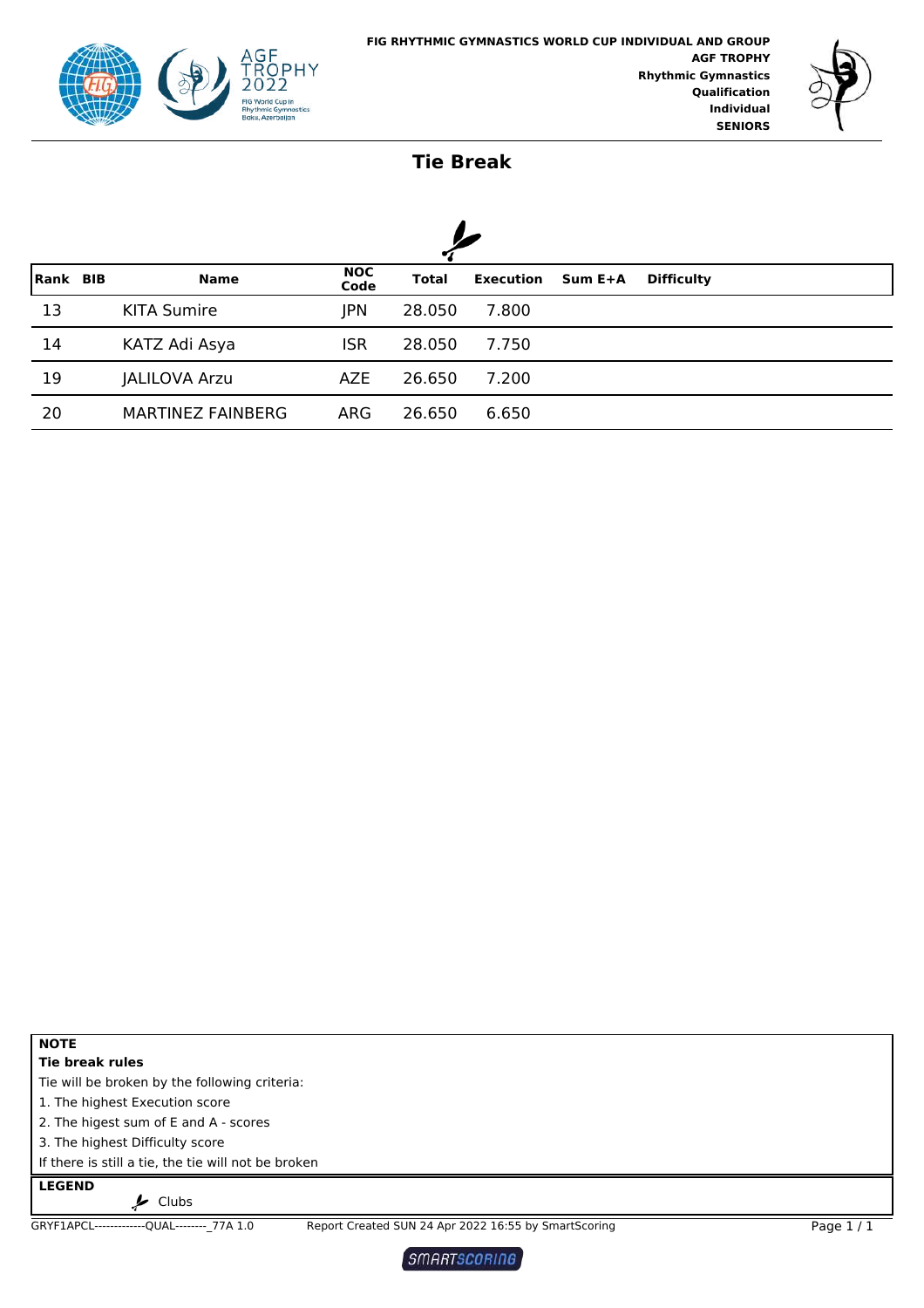



| Rank           | <b>Name</b>                | <b>NOC Code</b> | Е     | A     | D    | <b>Penalty</b> | <b>Total</b> |           |  |  |  |
|----------------|----------------------------|-----------------|-------|-------|------|----------------|--------------|-----------|--|--|--|
| 1              | KALEYN Boryana             | <b>BUL</b>      | 8.600 | 8.450 | 12.9 |                | 29.950       | Q         |  |  |  |
| $\overline{2}$ | <b>ATAMANOV Daria</b>      | <b>ISR</b>      | 7.850 | 8.300 | 13.8 |                | 29.950       | Q         |  |  |  |
| 3              | RAFFAELI Sofia             | <b>ITA</b>      | 8.300 | 7.900 | 13.7 |                | 29.900       | Q         |  |  |  |
| 4              | <b>JALILOVA Arzu</b>       | <b>AZE</b>      | 8.550 | 8.500 | 12.7 |                | 29.750       | Q         |  |  |  |
| 5              | <b>VEDENEEVA Ekaterina</b> | <b>SLO</b>      | 8.400 | 8.200 | 12.7 |                | 29.300       | Q         |  |  |  |
| 6              | <b>BALDASSARRI Milena</b>  | <b>ITA</b>      | 8.150 | 8.100 | 12.9 |                | 29.150       | Q         |  |  |  |
| $\overline{7}$ | <b>GRISKENAS Evita</b>     | <b>USA</b>      | 8.450 | 8.150 | 12.5 |                | 29.100       | Q         |  |  |  |
| 8              | KATZ Adi Asya              | <b>ISR</b>      | 8.300 | 7.850 | 12.3 |                | 28.450       | Q         |  |  |  |
| 9              | <b>KITA Sumire</b>         | <b>JPN</b>      | 8.200 | 7.750 | 12.4 | $-0.05$        | 28.300       | <b>R1</b> |  |  |  |
| 10             | <b>MIZUNO Lili</b>         | <b>USA</b>      | 8.150 | 7.700 | 12.3 | $-0.10$        | 28.050 R2    |           |  |  |  |
| 11             | ROSZATYCKA Malgorzata      | <b>POL</b>      | 7.750 | 7.550 | 12.6 |                | 27.900       |           |  |  |  |
| 12             | ARBOLISHVILI Ketevan       | <b>GEO</b>      | 8.050 | 8.000 | 11.6 |                | 27.650       |           |  |  |  |
| 13             | AGHAMIROVA Zohra           | <b>AZE</b>      | 7.350 | 8.050 | 12.2 |                | 27.600       |           |  |  |  |
| 14             | <b>HEICHEL Emilia</b>      | <b>POL</b>      | 7.800 | 7.750 | 11.7 | $-0.05$        | 27.200       |           |  |  |  |
| 15             | <b>BREZALIEVA Eva</b>      | <b>BUL</b>      | 7.550 | 7.550 | 12.1 |                | 27.200       |           |  |  |  |
| 16             | POLSTJANAJA Jelizaveta     | LAT             | 7.850 | 7.450 | 11.8 |                | 27.100       |           |  |  |  |
| 17             | <b>IKROMOVA Takhmina</b>   | <b>UZB</b>      | 7.600 | 7.650 | 11.8 |                | 27.050       |           |  |  |  |
| 18             | <b>TUNCEL Kamelya</b>      | <b>TUR</b>      | 7.800 | 7.450 | 11.6 |                | 26.850       |           |  |  |  |
| 19             | <b>WIESNER Hanna Panna</b> | <b>HUN</b>      | 7.950 | 7.650 | 10.9 |                | 26.500       |           |  |  |  |
| 20             | <b>KARBANOV Helene</b>     | <b>FRA</b>      | 7.250 | 7.500 | 11.8 | $-0.05$        | 26.500       |           |  |  |  |
| 21             | NG Joe Ee                  | <b>MAS</b>      | 7.600 | 7.250 | 11.6 |                | 26.450       |           |  |  |  |
| 22             | <b>KORNIYCHUK Cristina</b> | <b>ESP</b>      | 7.300 | 7.350 | 11.3 |                | 25.950       |           |  |  |  |
| 23             | DZUROSKOVA Nina            | <b>SVK</b>      | 7.700 | 7.600 | 10.2 |                | 25.500       |           |  |  |  |
| 24             | YAMADA Aino                | JPN             | 7.900 | 7.450 | 10.0 |                | 25.350       |           |  |  |  |
| 25             | <b>TANIYEVA Elzhana</b>    | <b>KAZ</b>      | 7.450 | 7.400 | 10.7 | $-0.35$        | 25.200       |           |  |  |  |
| 26             | AMZAN Izzah                | <b>MAS</b>      | 7.350 | 7.250 | 10.4 |                | 25.000       |           |  |  |  |
| 27             | JAMIL Elisabeth            | <b>FIN</b>      | 8.100 | 7.400 | 9.3  |                | 24.800       |           |  |  |  |
| 28             | SOKOLOVA Anna              | <b>CYP</b>      | 7.550 | 7.450 | 9.7  |                | 24.700       |           |  |  |  |
| 29             | <b>HOPMAN Havana</b>       | <b>NZL</b>      | 7.250 | 7.000 | 10.4 |                | 24.650       |           |  |  |  |

GRYF1APRI-------------QUAL---------\_73A 1.0 Report Created SUN 24 Apr 2022 16:55 by SmartScoring Page 1 / 2

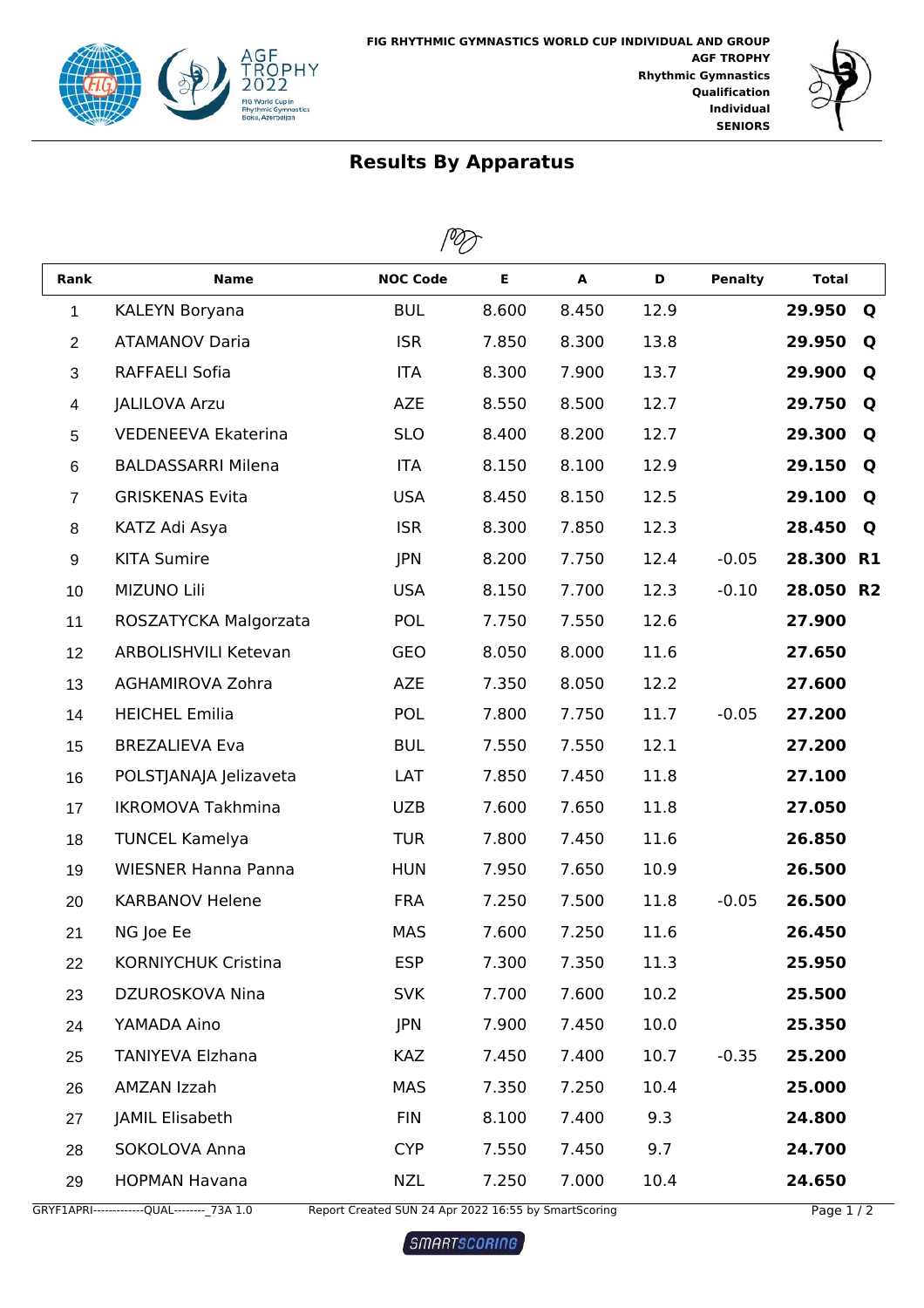



| Rank | <b>Name</b>                   | <b>NOC Code</b> | Е     | A     | D    | <b>Penalty</b> | <b>Total</b> |  |  |  |  |  |
|------|-------------------------------|-----------------|-------|-------|------|----------------|--------------|--|--|--|--|--|
| 30   | KOIBAKAR Bayan                | <b>KAZ</b>      | 7.500 | 7.200 | 9.9  |                | 24.600       |  |  |  |  |  |
| 31   | <b>KOCSIS Evelin Viktoria</b> | <b>HUN</b>      | 6.950 | 7.100 | 10.7 | $-0.30$        | 24.450       |  |  |  |  |  |
| 32   | <b>MILLET Maelle</b>          | <b>FRA</b>      | 6.750 | 7.350 | 10.2 |                | 24.300       |  |  |  |  |  |
| 33   | <b>MARTINEZ FAINBERG Sol</b>  | ARG             | 6.700 | 7.550 | 9.7  |                | 23.950       |  |  |  |  |  |
| 34   | NEIVA Ana Luisa               | <b>BRA</b>      | 6.900 | 7.250 | 9.6  |                | 23.750       |  |  |  |  |  |
| 35   | ARAUJO Rita                   | <b>POR</b>      | 6.500 | 7.000 | 9.6  |                | 23.100       |  |  |  |  |  |
| 36   | SOBEIH Amina                  | EGY             | 7.150 | 6.750 | 8.4  |                | 22.300       |  |  |  |  |  |
| 37   | KIROI-BOGATYREVA              | <b>AUS</b>      | 6.600 | 6.900 | 8.6  |                | 22.100       |  |  |  |  |  |
| 38   | <b>MURIKOVA Anna</b>          | LAT             | 6.400 | 7.050 | 8.2  |                | 21.650       |  |  |  |  |  |
| 39   | <b>SALEH Aliaa</b>            | <b>EGY</b>      | 6.450 | 6.750 | 8.3  |                | 21.500       |  |  |  |  |  |
| 40   | <b>FRIZELLE Gemma</b>         | <b>GBR</b>      | 6.850 | 6.450 | 8.7  | $-0.55$        | 21.450       |  |  |  |  |  |
| 41   | IZABEKOVA Aisha               | <b>KGZ</b>      | 7.600 | 5.950 | 7.9  | $-0.30$        | 21.150       |  |  |  |  |  |
| 42   | <b>GANZORIG Gunchinmaa</b>    | <b>MGL</b>      | 6.300 | 5.750 | 6.1  |                | 18.150       |  |  |  |  |  |

| <b>NOTE</b>                                                                                                    | The 8 highest ranked participants in the qualifying competition per apparatus will qualify for the apparatus finals. A<br>maximum number of 2 participant(s) per National Federation are allowed in these finals. 2 reserve participant(s) will be<br>nominated for each final. |  |  |  |  |                                                      |  |  |          |
|----------------------------------------------------------------------------------------------------------------|---------------------------------------------------------------------------------------------------------------------------------------------------------------------------------------------------------------------------------------------------------------------------------|--|--|--|--|------------------------------------------------------|--|--|----------|
| <b>LEGEND</b>                                                                                                  | <b>DQB</b> Unsportsmanlike Behavior<br><b>DNS</b> Did Not Start<br><b>DSO</b> Disqualified<br><b>A</b> Artistry<br><b>E</b> Execution<br><b>D</b> Difficulty                                                                                                                    |  |  |  |  |                                                      |  |  |          |
| <i>l</i> <sup>n</sup> Ribbon<br>Exclamation sign (!) at Difficulty score informs that score was under inguiry. |                                                                                                                                                                                                                                                                                 |  |  |  |  |                                                      |  |  |          |
|                                                                                                                | GRYF1APRI--------------QUAL-------- 73A 1.0                                                                                                                                                                                                                                     |  |  |  |  | Report Created SUN 24 Apr 2022 16:55 by SmartScoring |  |  | Page 2/2 |

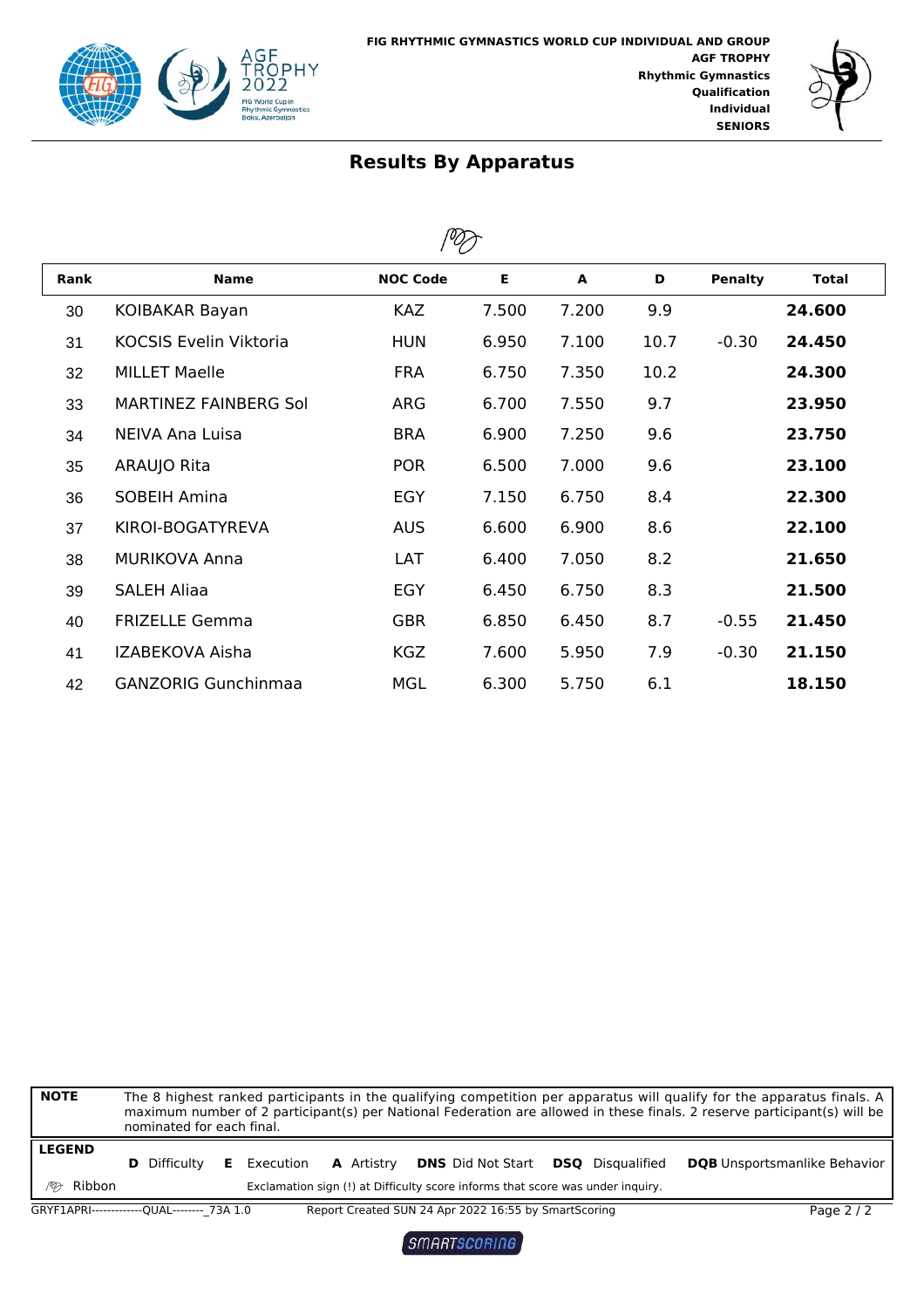



#### **Tie Break**

 $\sim$ 

|          | $1^{\circ}$ |                            |                    |              |                  |         |                   |  |  |  |  |  |
|----------|-------------|----------------------------|--------------------|--------------|------------------|---------|-------------------|--|--|--|--|--|
| Rank BIB |             | <b>Name</b>                | <b>NOC</b><br>Code | <b>Total</b> | <b>Execution</b> | Sum E+A | <b>Difficulty</b> |  |  |  |  |  |
| 1        |             | KALEYN Boryana             | <b>BUL</b>         | 29.950       | 8.600            |         |                   |  |  |  |  |  |
| 2        |             | <b>ATAMANOV Daria</b>      | ISR                | 29.950       | 7.850            |         |                   |  |  |  |  |  |
| 14       |             | <b>HEICHEL Emilia</b>      | <b>POL</b>         | 27.200       | 7.800            |         |                   |  |  |  |  |  |
| 15       |             | <b>BREZALIEVA Eva</b>      | <b>BUL</b>         | 27.200       | 7.550            |         |                   |  |  |  |  |  |
| 19       |             | <b>WIESNER Hanna Panna</b> | <b>HUN</b>         | 26,500       | 7.950            |         |                   |  |  |  |  |  |
| 20       |             | <b>KARBANOV Helene</b>     | <b>FRA</b>         | 26.500       | 7.250            |         |                   |  |  |  |  |  |

**NOTE Tie break rules**

Tie will be broken by the following criteria:

1. The highest Execution score

2. The higest sum of E and A - scores

3. The highest Difficulty score

If there is still a tie, the tie will not be broken

#### **LEGEND**

Ribbon

GRYF1APRI-------------QUAL---------\_77A 1.0 Report Created SUN 24 Apr 2022 16:55 by SmartScoring Page 1 / 1

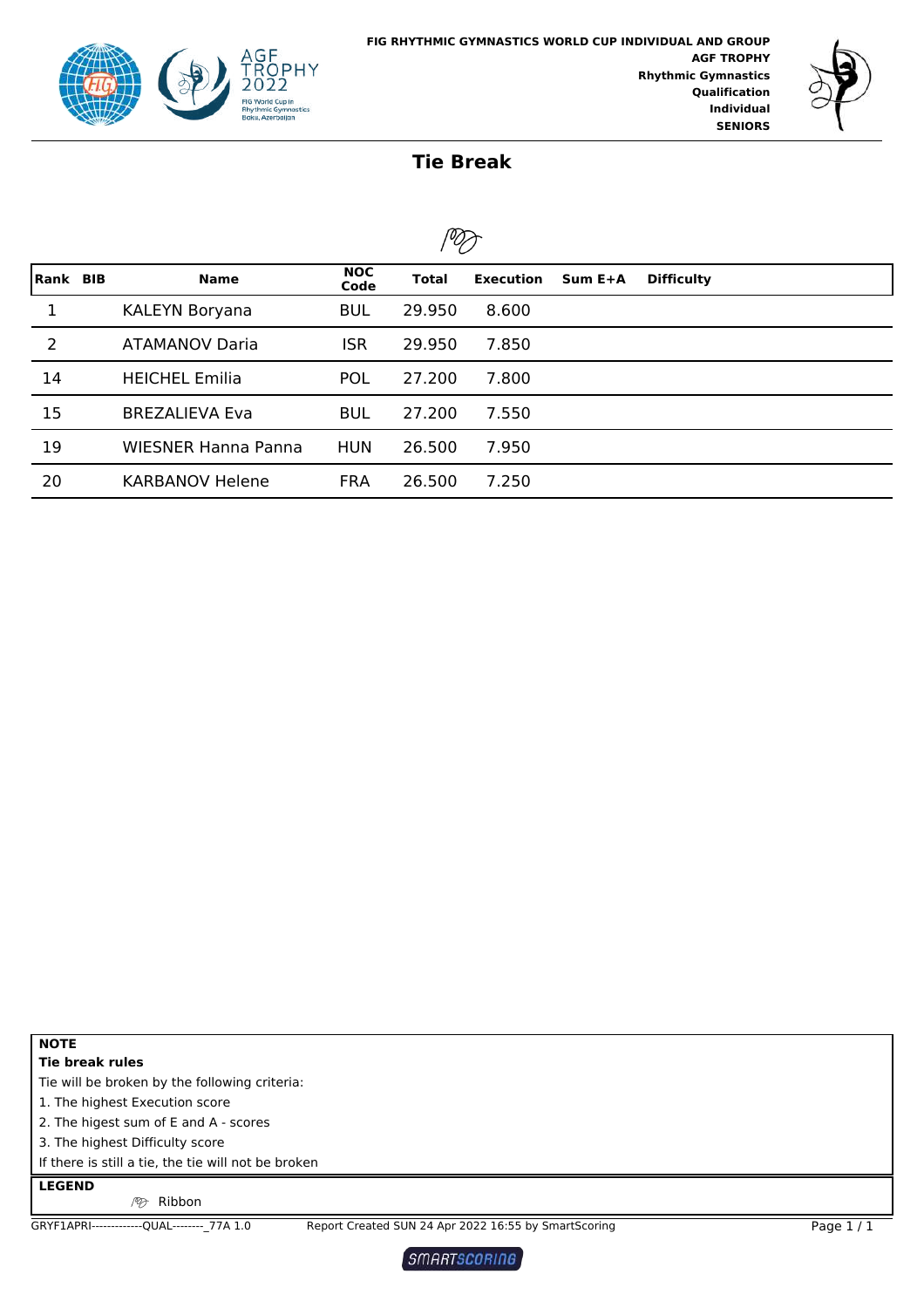



| <b>Rank</b>     | <b>Name</b>       | <b>NOC Code</b> | E     | A     | D    | <b>Penalty</b> | <b>Total</b> |
|-----------------|-------------------|-----------------|-------|-------|------|----------------|--------------|
| 1               | <b>ITALY</b>      | <b>ITA</b>      | 7.950 | 8.700 | 16.6 |                | 33.250<br>Q  |
| $\overline{2}$  | AZERBAIJAN        | <b>AZE</b>      | 7.800 | 8.450 | 16.8 |                | 33.050<br>Q  |
| 3               | <b>ISRAEL</b>     | <b>ISR</b>      | 7.950 | 8.300 | 16.5 |                | 32.750<br>Q  |
| 4               | <b>JAPAN</b>      | <b>JPN</b>      | 6.850 | 7.650 | 15.7 |                | 30.200<br>Q  |
| 5               | <b>GERMANY</b>    | <b>GER</b>      | 6.900 | 7.350 | 15.3 | $-0.05$        | 29.500<br>Q  |
| $6\phantom{1}6$ | <b>UZBEKISTAN</b> | <b>UZB</b>      | 6.950 | 7.100 | 15.2 | $-0.30$        | 28.950<br>Q  |
| $\overline{7}$  | <b>FINLAND</b>    | <b>FIN</b>      | 6.650 | 6.800 | 13.9 | $-0.05$        | 27.300<br>Q  |
| 8               | <b>GEORGIA</b>    | <b>GEO</b>      | 6.150 | 6.750 | 14.3 | $-0.30$        | 26.900<br>Q  |
| 9               | <b>KAZAKHSTAN</b> | <b>KAZ</b>      | 7.350 | 7.100 | 12.3 |                | 26.750 R1    |
| 10              | <b>ESTONIA</b>    | <b>EST</b>      | 6.600 | 7.350 | 13.0 | $-0.30$        | 26.650 R2    |
| 11              | <b>MALAYSIA</b>   | <b>MAS</b>      | 6.650 | 6.650 | 11.7 |                | 25.000       |
| 12              | <b>SLOVAKIA</b>   | <b>SVK</b>      | 6.150 | 6.650 | 11.9 |                | 24.700       |
| 13              | LATVIA            | LAT             | 5.600 | 6.700 | 11.2 | $-0.05$        | 23.450       |
| 14              | <b>SPAIN</b>      | <b>ESP</b>      | 4.600 | 6.300 | 12.4 |                | 23.300       |

| <b>NOTE</b>                       | The 8 highest ranked participants in the qualifying competition per apparatus will qualify for the apparatus finals. A<br>maximum number of 2 participant(s) per National Federation are allowed in these finals. 2 reserve participant(s) will be<br>nominated for each final. |  |                    |                   |                                                                                                            |                         |                                     |  |
|-----------------------------------|---------------------------------------------------------------------------------------------------------------------------------------------------------------------------------------------------------------------------------------------------------------------------------|--|--------------------|-------------------|------------------------------------------------------------------------------------------------------------|-------------------------|-------------------------------------|--|
| <b>LEGEND</b><br><b>2</b> 5 Hoops | <b>D</b> Difficulty                                                                                                                                                                                                                                                             |  | <b>E</b> Execution | <b>A</b> Artistry | <b>DNS</b> Did Not Start<br>Exclamation sign (!) at Difficulty score informs that score was under inguiry. | <b>DSO</b> Disqualified | <b>DQB</b> Unsportsmanlike Behavior |  |
|                                   | GRYFTEAM5APHO---------QUAL-------- 73B 1.0                                                                                                                                                                                                                                      |  |                    |                   | Report Created SUN 24 Apr 2022 16:55 by SmartScoring                                                       |                         | Page $1/1$                          |  |

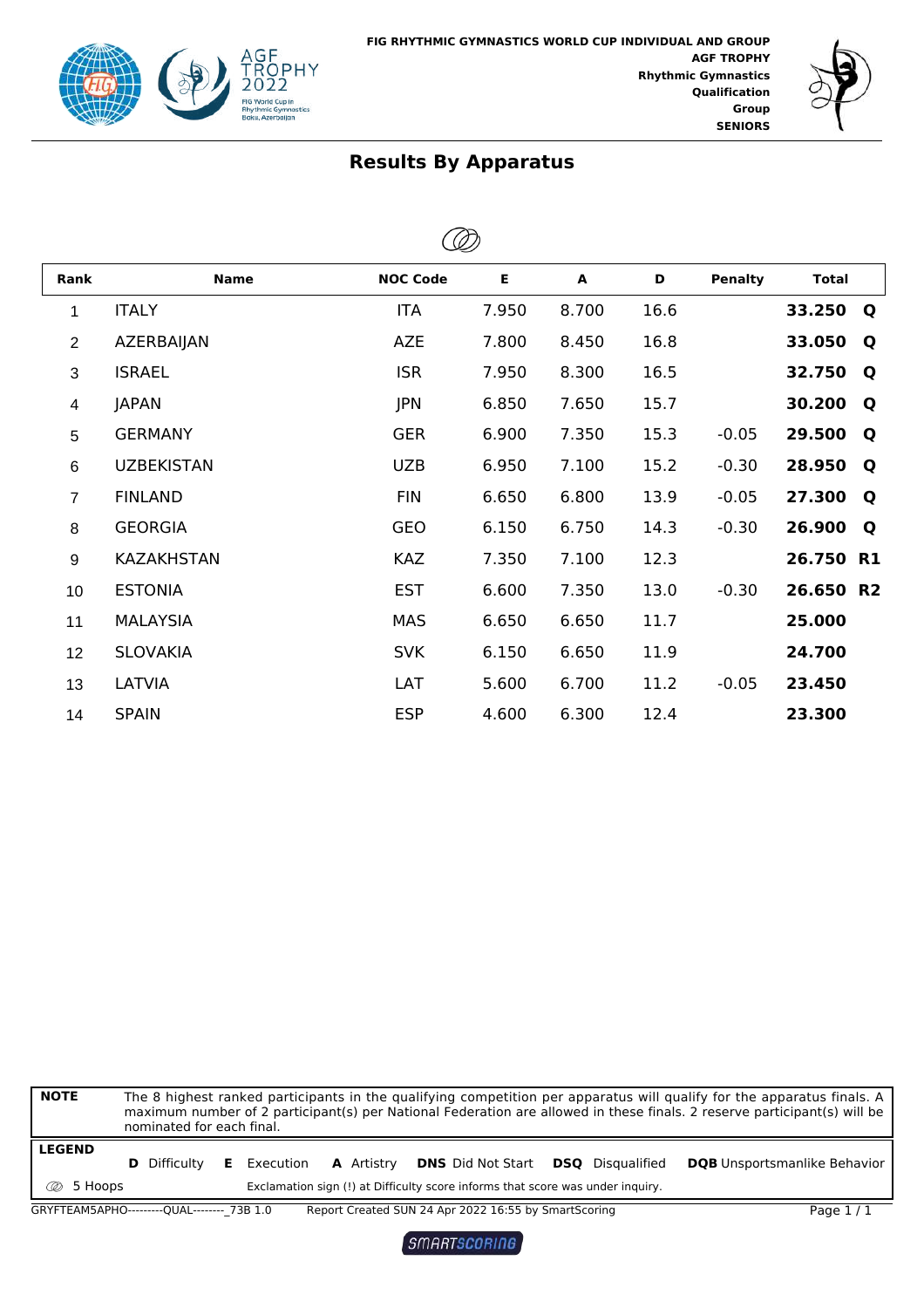



| Rank           | <b>Name</b>       | <b>NOC Code</b> | E     | A     | D    | <b>Penalty</b> | <b>Total</b>          |
|----------------|-------------------|-----------------|-------|-------|------|----------------|-----------------------|
| 1              | <b>ITALY</b>      | <b>ITA</b>      | 7.550 | 8.600 | 15.5 | $-0.30$        | 31.350<br>$\mathbf Q$ |
| $\overline{2}$ | AZERBAIJAN        | <b>AZE</b>      | 7.550 | 8.250 | 14.8 |                | 30.600<br>Q           |
| 3              | <b>ISRAEL</b>     | <b>ISR</b>      | 7.450 | 8.250 | 14.7 |                | 30.400<br>Q           |
| 4              | <b>GERMANY</b>    | <b>GER</b>      | 6.900 | 7.500 | 12.6 |                | 27.000<br>Q           |
| 5              | <b>JAPAN</b>      | JPN             | 6.300 | 7.800 | 12.2 |                | 26.300<br>Q           |
| 6              | <b>UZBEKISTAN</b> | <b>UZB</b>      | 6.000 | 7.150 | 12.8 |                | 25.950<br>Q           |
| $\overline{7}$ | <b>KAZAKHSTAN</b> | <b>KAZ</b>      | 6.400 | 7.000 | 10.4 |                | 23.800<br>Q           |
| 8              | <b>ESTONIA</b>    | <b>EST</b>      | 5.350 | 7.000 | 9.8  | $-0.30$        | 21.850<br>Q           |
| 9              | <b>FINLAND</b>    | <b>FIN</b>      | 5.000 | 6.100 | 11.1 | $-1.25$        | 20.950 R1             |
| 10             | <b>MALAYSIA</b>   | <b>MAS</b>      | 5.400 | 6.300 | 9.1  |                | 20.800 R2             |
| 11             | LATVIA            | LAT             | 5.550 | 6.600 | 7.7  |                | 19.850                |
| 12             | <b>SPAIN</b>      | <b>ESP</b>      | 4.650 | 6.050 | 9.1  | $-0.30$        | 19.500                |
| 13             | <b>SLOVAKIA</b>   | <b>SVK</b>      | 3.450 | 5.650 | 7.1  | $-0.30$        | 15.900                |
| 14             | <b>GEORGIA</b>    | <b>GEO</b>      | 3.950 | 5.500 | 6.8  | $-1.20$        | 15.050                |

| <b>NOTE</b>                           | nominated for each final.                   |                    |                   |                                                                                                            |                         | The 8 highest ranked participants in the qualifying competition per apparatus will qualify for the apparatus finals. A<br>maximum number of 2 participant(s) per National Federation are allowed in these finals. 2 reserve participant(s) will be |            |
|---------------------------------------|---------------------------------------------|--------------------|-------------------|------------------------------------------------------------------------------------------------------------|-------------------------|----------------------------------------------------------------------------------------------------------------------------------------------------------------------------------------------------------------------------------------------------|------------|
| <b>LEGEND</b><br>◎ 3 Ribbons, 2 Balls | <b>D</b> Difficulty                         | <b>E</b> Execution | <b>A</b> Artistry | <b>DNS</b> Did Not Start<br>Exclamation sign (!) at Difficulty score informs that score was under inquiry. | <b>DSO</b> Disqualified | <b>DQB</b> Unsportsmanlike Behavior                                                                                                                                                                                                                |            |
|                                       | GRYFTEAM---------------QUAL-------- 73B 1.0 |                    |                   | Report Created SUN 24 Apr 2022 16:55 by SmartScoring                                                       |                         |                                                                                                                                                                                                                                                    | Page $1/1$ |

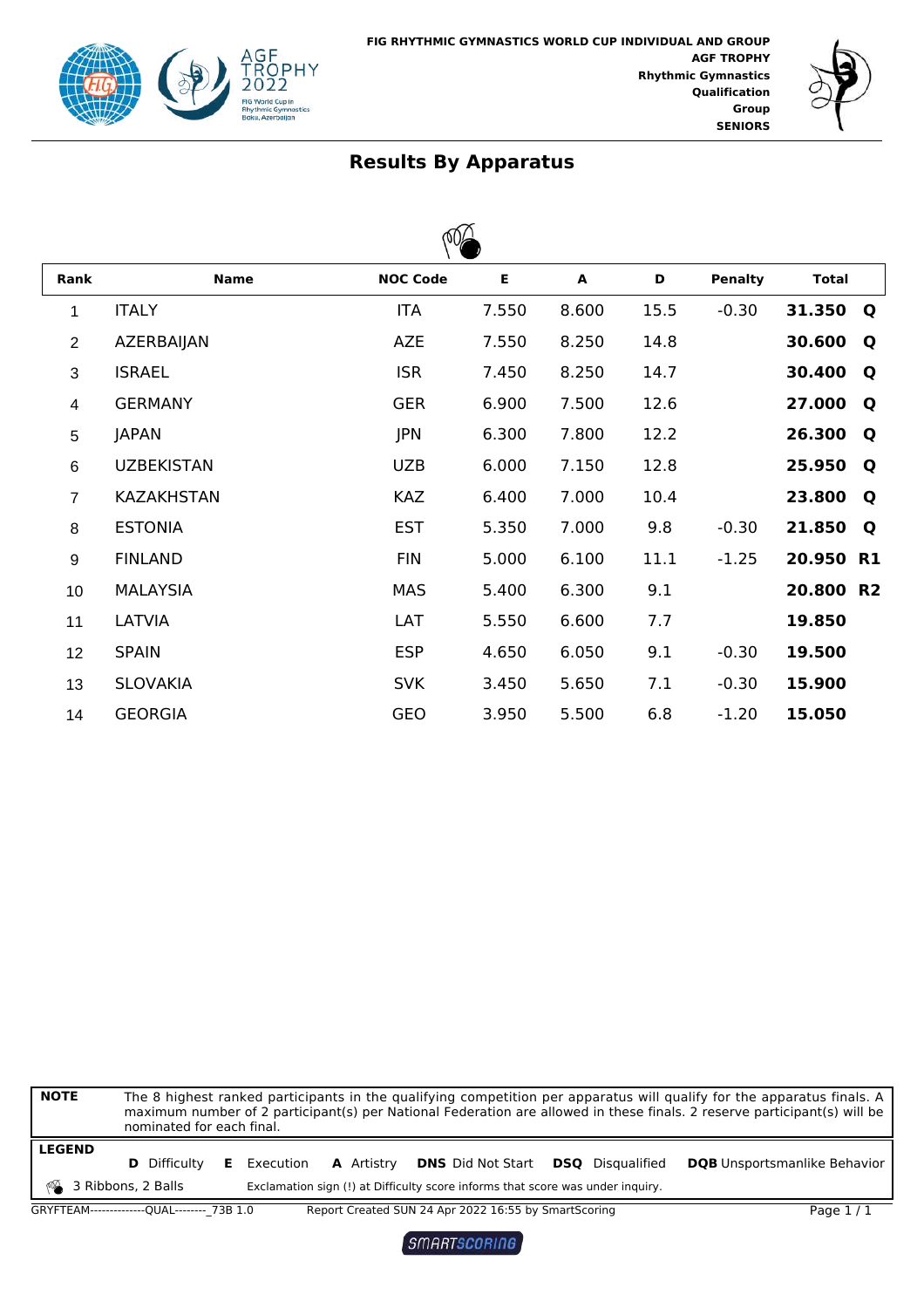



#### **Start List**

Starts at 24 APR 12:00 Starts at 24 APR 12:35  $\overline{\phantom{0}}$ 

| Order          | <b>Description</b>       | <b>NOC Code</b> | Order          | <b>Description</b>         | <b>NOC Code</b> |  |
|----------------|--------------------------|-----------------|----------------|----------------------------|-----------------|--|
|                | <b>IKROMOVA Takhmina</b> | <b>UZB</b>      |                | <b>MIZUNO Lili</b>         | <b>USA</b>      |  |
| 2              | <b>KITA Sumire</b>       | <b>JPN</b>      | 2              | <b>JALILOVA Arzu</b>       | AZE             |  |
| 3              | <b>JALILOVA Arzu</b>     | <b>AZE</b>      | 3              | <b>RAFFAELI Sofia</b>      | <b>ITA</b>      |  |
| 4              | <b>KALEYN Borvana</b>    | <b>BUL</b>      | 4              | <b>ATAMANOV Daria</b>      | <b>ISR</b>      |  |
| 5.             | <b>AGHAMIROVA Zohra</b>  | <b>AZE</b>      | 5              | <b>KALEYN Borvana</b>      | BUL             |  |
| 6              | <b>BREZALIEVA Eva</b>    | <b>BUL</b>      | 6              | <b>BALDASSARRI Milena</b>  | <b>ITA</b>      |  |
|                | <b>RAFFAELI Sofia</b>    | <b>ITA</b>      |                | <b>TANIYEVA Elzhana</b>    | <b>KAZ</b>      |  |
| 8              | <b>KATZ Adi Asya</b>     | <b>ISR</b>      | 8              | <b>GRISKENAS Evita</b>     | <b>USA</b>      |  |
| R1             | <b>ATAMANOV Daria</b>    | <b>ISR</b>      | R1             | <b>VEDENEEVA Ekaterina</b> | <b>SLO</b>      |  |
| R <sub>2</sub> | <b>GRISKENAS Evita</b>   | USA             | R <sub>2</sub> | <b>IKROMOVA Takhmina</b>   | <b>UZB</b>      |  |
|                |                          |                 |                |                            |                 |  |

| ۳, |  |
|----|--|

| Order          | <b>Description</b>            | <b>NOC Code</b> | Order          | <b>Description</b>         | <b>NOC Code</b> |
|----------------|-------------------------------|-----------------|----------------|----------------------------|-----------------|
|                | <b>KOCSIS Evelin Viktoria</b> | <b>HUN</b>      |                | <b>GRISKENAS Evita</b>     | <b>USA</b>      |
| 2              | <b>BALDASSARRI Milena</b>     | <b>ITA</b>      | 2              | <b>VEDENEEVA Ekaterina</b> | <b>SLO</b>      |
| 3              | <b>VEDENEEVA Ekaterina</b>    | <b>SLO</b>      | 3              | <b>KALEYN Boryana</b>      | <b>BUL</b>      |
| 4              | <b>AGHAMIROVA Zohra</b>       | <b>AZE</b>      | 4              | <b>ATAMANOV Daria</b>      | <b>ISR</b>      |
| 5.             | POLSTJANAJA Jelizaveta        | LAT             | 5              | <b>JALILOVA Arzu</b>       | AZE             |
| 6              | <b>ATAMANOV Daria</b>         | <b>ISR</b>      | 6              | KATZ Adi Asya              | <b>ISR</b>      |
|                | <b>TANIYEVA Elzhana</b>       | <b>KAZ</b>      |                | <b>BALDASSARRI Milena</b>  | <b>ITA</b>      |
| 8              | <b>RAFFAELI Sofia</b>         | <b>ITA</b>      | 8              | <b>RAFFAELI Sofia</b>      | <b>ITA</b>      |
| R <sub>1</sub> | ROSZATYCKA Malgorzata         | <b>POL</b>      | R1             | <b>KITA Sumire</b>         | <b>IPN</b>      |
| R <sub>2</sub> | <b>KALEYN Boryana</b>         | <b>BUL</b>      | R <sub>2</sub> | <b>MIZUNO Lili</b>         | USA             |

☎

| Order          | <b>Description</b>         | <b>NOC Code</b> |
|----------------|----------------------------|-----------------|
| 1              | <b>MIZUNO Lili</b>         | <b>USA</b>      |
| 2              | <b>JALILOVA Arzu</b>       | A7F             |
| 3              | RAFFAELI Sofia             | <b>ITA</b>      |
| 4              | <b>ATAMANOV Daria</b>      | <b>ISR</b>      |
| 5              | <b>KALEYN Boryana</b>      | BUL             |
| 6              | <b>BALDASSARRI Milena</b>  | <b>ITA</b>      |
| 7              | <b>TANIYEVA Elzhana</b>    | KA7             |
| 8              | <b>GRISKENAS Evita</b>     | <b>USA</b>      |
| R1             | <b>VEDENEEVA Ekaterina</b> | <b>SLO</b>      |
| R <sub>2</sub> | <b>IKROMOVA Takhmina</b>   | UZB             |

Starts at 24 APR 14:16 Starts at 24 APR 14:51

#### PD

| Order          | <b>Description</b>         | <b>NOC Code</b> |
|----------------|----------------------------|-----------------|
| 1              | <b>GRISKENAS Evita</b>     | USA             |
| $\mathcal{P}$  | <b>VEDENEEVA Ekaterina</b> | <b>SLO</b>      |
| 3              | <b>KALEYN Boryana</b>      | BUL             |
| 4              | <b>ATAMANOV Daria</b>      | <b>ISR</b>      |
| 5              | <b>JALILOVA Arzu</b>       | A7F             |
| 6              | KATZ Adi Asya              | <b>ISR</b>      |
| 7              | <b>BALDASSARRI Milena</b>  | <b>ITA</b>      |
| 8              | RAFFAELI Sofia             | <b>ITA</b>      |
| R1             | <b>KITA Sumire</b>         | <b>IPN</b>      |
| R <sub>2</sub> | <b>MIZUNO Lili</b>         | USA             |

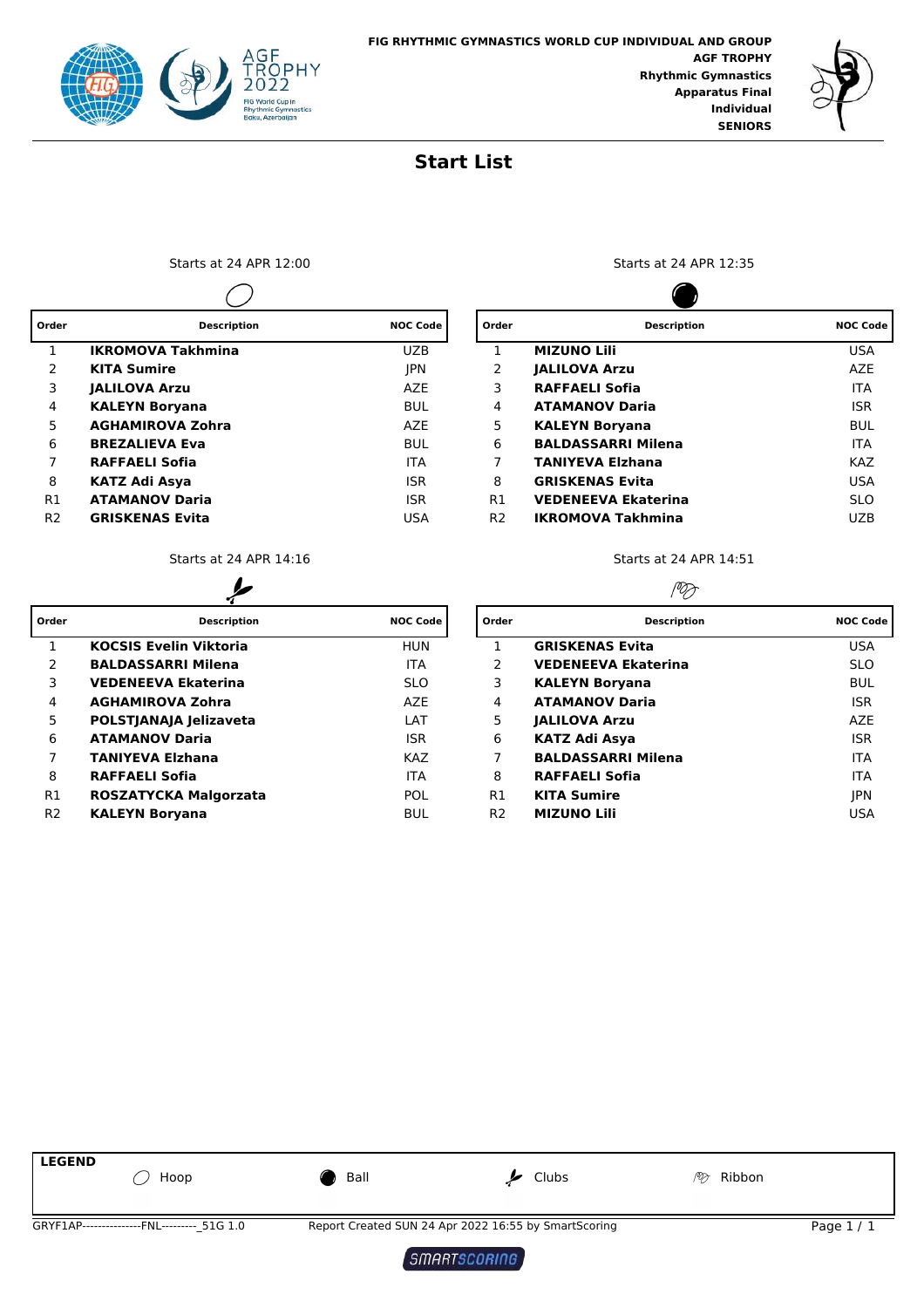



#### **Start List**

|     | <b>Description</b> |  |
|-----|--------------------|--|
|     |                    |  |
| GIA |                    |  |

| 3        | <b>ITALY</b>      | <b>ITA</b> |
|----------|-------------------|------------|
| 4        | <b>AZERBAIJAN</b> | <b>AZE</b> |
| 5        | <b>UZBEKISTAN</b> | <b>UZB</b> |
| 6        | <b>FINLAND</b>    | <b>FIN</b> |
| 7        | <b>GERMANY</b>    | <b>GER</b> |
| 8        | <b>ISRAEL</b>     | <b>ISR</b> |
| R1       | <b>KAZAKHSTAN</b> | <b>KAZ</b> |
| <b>D</b> | <b>ESTONIA</b>    | FST        |

Starts at 24 APR 13:10 Starts at 24 APR 15:26

|                | D                  |                 |                | ØÃ                 |                 |
|----------------|--------------------|-----------------|----------------|--------------------|-----------------|
| Order          | <b>Description</b> | <b>NOC Code</b> | Order          | <b>Description</b> | <b>NOC Code</b> |
| 1              | <b>IAPAN</b>       | <b>IPN</b>      |                | <b>GERMANY</b>     | <b>GER</b>      |
| $\overline{2}$ | <b>GEORGIA</b>     | <b>GEO</b>      | 2              | <b>UZBEKISTAN</b>  | <b>UZB</b>      |
| 3              | <b>ITALY</b>       | <b>ITA</b>      | 3              | <b>AZERBAIJAN</b>  | <b>AZE</b>      |
| 4              | <b>AZERBAIJAN</b>  | <b>AZE</b>      | 4              | <b>ITALY</b>       | <b>ITA</b>      |
| 5              | <b>UZBEKISTAN</b>  | <b>UZB</b>      | 5              | <b>ISRAEL</b>      | <b>ISR</b>      |
| 6              | <b>FINLAND</b>     | <b>FIN</b>      | 6              | <b>IAPAN</b>       | JPN             |
|                | <b>GERMANY</b>     | <b>GER</b>      | 7              | <b>ESTONIA</b>     | <b>EST</b>      |
| 8              | <b>ISRAEL</b>      | <b>ISR</b>      | 8              | <b>KAZAKHSTAN</b>  | <b>KAZ</b>      |
| R1             | <b>KAZAKHSTAN</b>  | <b>KAZ</b>      | R1             | <b>FINLAND</b>     | <b>FIN</b>      |
| R <sub>2</sub> | <b>ESTONIA</b>     | <b>EST</b>      | R <sub>2</sub> | <b>MALAYSIA</b>    | <b>MAS</b>      |

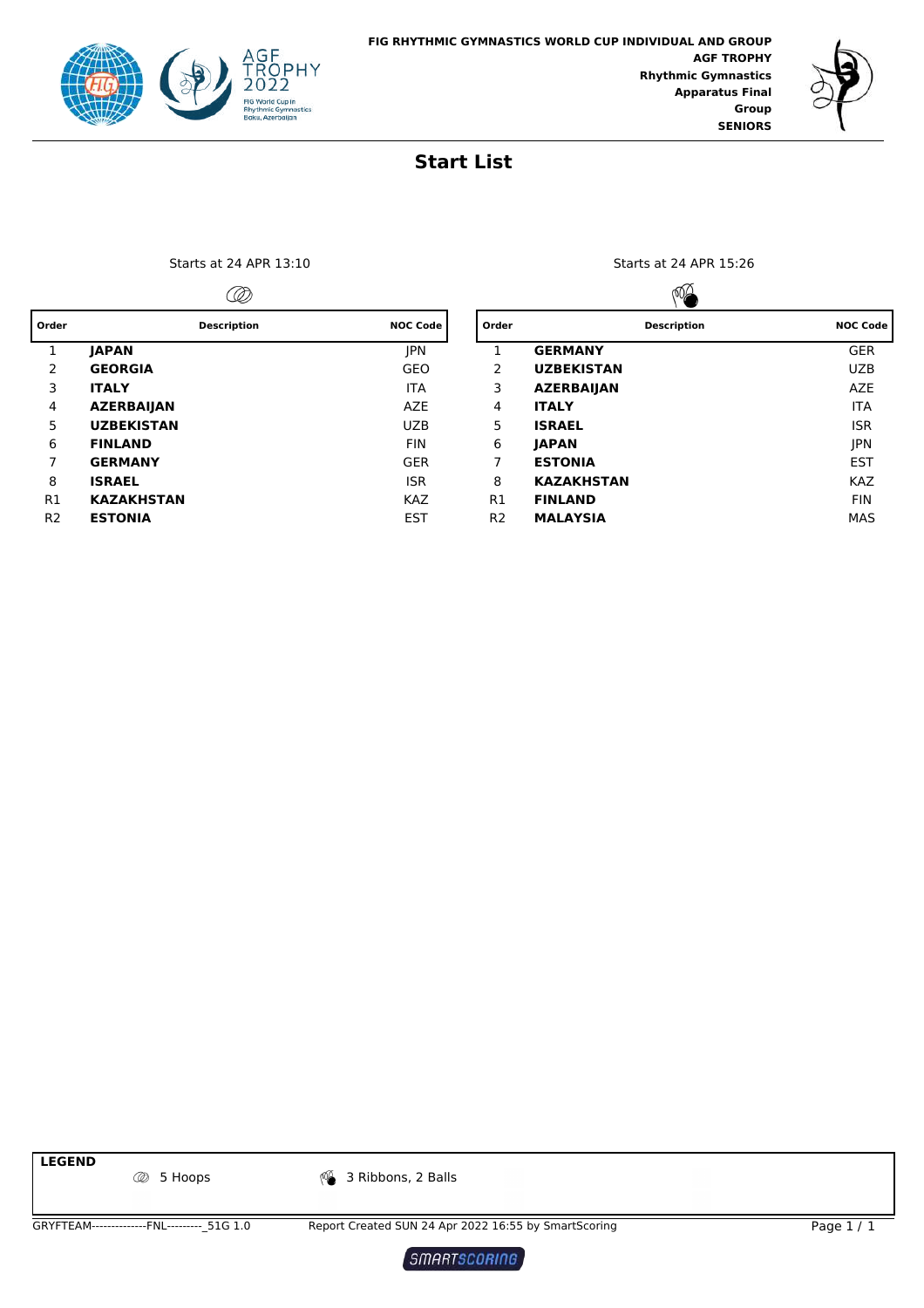



#### **Judges Assignment**

FIG TD: HUNT Caroline TD Assistant: CHARKASHYNA Liubou

| <b>Function</b>  | Name                               | <b>NOC Codel</b> | <b>Function</b>  | <b>Name</b>                    | <b>NOC C</b>    |
|------------------|------------------------------------|------------------|------------------|--------------------------------|-----------------|
| BD1              | <b>AVILA CARVALHO Maria Lurdes</b> | <b>POR</b>       | B <sub>D</sub> 1 | <b>MILANESIO Ariel</b>         | <b>ARC</b>      |
| B <sub>D</sub> 2 | <b>MILANESIO Ariel</b>             | ARG              | B <sub>D</sub> 2 | <b>PITKANEN Saila</b>          | <b>FIN</b>      |
| AD1              | PITKANEN Saila                     | <b>FIN</b>       | AD1              | KOBALADZE Bella                | GE <sub>C</sub> |
| AD <sub>2</sub>  | KOBALADZE Bella                    | <b>GEO</b>       | AD <sub>2</sub>  | AVILA CARVALHO Maria Lurdes    | <b>POF</b>      |
| A1               | PALITOT Leonardo                   | <b>BRA</b>       | A1               | YAMAMOTO Rika                  | <b>JPN</b>      |
| A <sub>2</sub>   | <b>HALMU Delia</b>                 | <b>AUS</b>       | A <sub>2</sub>   | PALITOT Leonardo               | BR/             |
| A <sub>3</sub>   | <b>FORNIE GARCIA Monica</b>        | <b>ESP</b>       | A <sub>3</sub>   | MROZINSKA Anna                 | POL             |
| A <sub>4</sub>   | L'HER Catherine                    | <b>FRA</b>       | A <sub>4</sub>   | FILIPPOVA Mayya                | <b>UZE</b>      |
| E <sub>1</sub>   | DEUTSCH-LAZSANYI Erika             | <b>HUN</b>       | E <sub>1</sub>   | <b>HALMU Delia</b>             | AUS             |
| E <sub>2</sub>   | <b>MROZINSKA Anna</b>              | <b>POL</b>       | E <sub>2</sub>   | L'HER Catherine                | <b>FRA</b>      |
| E <sub>3</sub>   | ABDULKARIMOVA Zarina               | <b>KAZ</b>       | E <sub>3</sub>   | DEUTSCH-LAZSANYI Erika         | HUN             |
| E <sub>4</sub>   | <b>HEIKAL Mahinour Mohamed</b>     | EGY              | E4               | <b>FORNIE GARCIA Monica</b>    | ESF             |
| L1               | <b>TULUBAEVA Zlata</b>             | <b>KGZ</b>       | L1               | MARJINA Galina                 | LAT             |
| L2               | OZSU Banu Nurdan                   | <b>TUR</b>       | L2               | <b>HEIKAL Mahinour Mohamed</b> | EG)             |
|                  | <b>MARJINA Galina</b>              | LAT              |                  | OZSU Banu Nurdan               | TUF             |
| RJ               | <b>HUNT Caroline</b>               | <b>FIG</b>       | RJ               | <b>HUNT Caroline</b>           | <b>FIG</b>      |
|                  |                                    |                  |                  | דרשיו                          |                 |

| Function         | Name                               | <b>NOC Code</b> | <b>Function</b>  | Name                           | <b>NOC Code</b> |
|------------------|------------------------------------|-----------------|------------------|--------------------------------|-----------------|
| BD1              | <b>AVILA CARVALHO Maria Lurdes</b> | <b>POR</b>      | B <sub>D</sub> 1 | MILANESIO Ariel                | ARG             |
| B <sub>D</sub> 2 | <b>MILANESIO Ariel</b>             | ARG             | B <sub>D</sub> 2 | <b>PITKANEN Saila</b>          | <b>FIN</b>      |
| AD1              | PITKANEN Saila                     | <b>FIN</b>      | AD1              | KOBALADZE Bella                | GEO             |
| AD <sub>2</sub>  | KOBALADZE Bella                    | <b>GEO</b>      | AD <sub>2</sub>  | AVILA CARVALHO Maria Lurdes    | <b>POR</b>      |
| A <sub>1</sub>   | PALITOT Leonardo                   | <b>BRA</b>      | A1               | YAMAMOTO Rika                  | <b>JPN</b>      |
| A2               | <b>HALMU Delia</b>                 | <b>AUS</b>      | A <sub>2</sub>   | PALITOT Leonardo               | <b>BRA</b>      |
| A <sub>3</sub>   | <b>FORNIE GARCIA Monica</b>        | <b>ESP</b>      | A <sub>3</sub>   | <b>MROZINSKA Anna</b>          | <b>POL</b>      |
| A <sub>4</sub>   | <b>L'HER Catherine</b>             | <b>FRA</b>      | A <sub>4</sub>   | FILIPPOVA Mayya                | <b>UZB</b>      |
| E <sub>1</sub>   | DEUTSCH-LAZSANYI Erika             | <b>HUN</b>      | E1               | <b>HALMU Delia</b>             | <b>AUS</b>      |
| E <sub>2</sub>   | MROZINSKA Anna                     | <b>POL</b>      | E <sub>2</sub>   | L'HER Catherine                | <b>FRA</b>      |
| E <sub>3</sub>   | ABDULKARIMOVA Zarina               | <b>KAZ</b>      | E <sub>3</sub>   | DEUTSCH-LAZSANYI Erika         | <b>HUN</b>      |
| E <sub>4</sub>   | <b>HEIKAL Mahinour Mohamed</b>     | EGY             | E4               | <b>FORNIE GARCIA Monica</b>    | <b>ESP</b>      |
| L1               | TULUBAEVA Zlata                    | KGZ             | L1               | MARJINA Galina                 | LAT             |
| L <sub>2</sub>   | OZSU Banu Nurdan                   | TUR             | L2               | <b>HEIKAL Mahinour Mohamed</b> | EGY             |
|                  | MARJINA Galina                     | LAT             |                  | OZSU Banu Nurdan               | TUR             |
| RJ               | <b>HUNT Caroline</b>               | <b>FIG</b>      | RI               | <b>HUNT Caroline</b>           | FIG             |

|                  | 4                              |                 |                  | $\sim$                             |                 |
|------------------|--------------------------------|-----------------|------------------|------------------------------------|-----------------|
| <b>Function</b>  | <b>Name</b>                    | <b>NOC Code</b> | <b>Function</b>  | <b>Name</b>                        | <b>NOC Code</b> |
| B <sub>D</sub> 1 | <b>PITKANEN Saila</b>          | <b>FIN</b>      | B <sub>D</sub> 1 | <b>AVILA CARVALHO Maria Lurdes</b> | <b>POR</b>      |
| B <sub>D</sub> 2 | AVILA CARVALHO Maria Lurdes    | <b>POR</b>      | B <sub>D</sub> 2 | KOBALADZE Bella                    | <b>GEO</b>      |
| AD1              | <b>FILIPOVA Filipa</b>         | <b>BUL</b>      | AD1              | MILANESIO Ariel                    | ARG             |
| AD <sub>2</sub>  | <b>MILANESIO Ariel</b>         | ARG             | AD <sub>2</sub>  | PITKANEN Saila                     | <b>FIN</b>      |
| A1               | KOBALADZE Bella                | <b>GEO</b>      | A <sub>1</sub>   | DEUTSCH-LAZSANYI Erika             | <b>HUN</b>      |
| A <sub>2</sub>   | <b>AKASH Melissa</b>           | <b>USA</b>      | A <sub>2</sub>   | MROZINSKA Anna                     | <b>POL</b>      |
| A <sub>3</sub>   | <b>L'HER Catherine</b>         | <b>FRA</b>      | A <sub>3</sub>   | <b>HALMU Delia</b>                 | <b>AUS</b>      |
| A <sub>4</sub>   | <b>FILIPPOVA Mayya</b>         | <b>UZB</b>      | A <sub>4</sub>   | PALITOT Leonardo                   | <b>BRA</b>      |
| E1               | YAMAMOTO Rika                  | <b>JPN</b>      | E <sub>1</sub>   | FILIPPOVA Mayya                    | <b>UZB</b>      |
| E <sub>2</sub>   | PALITOT Leonardo               | <b>BRA</b>      | E <sub>2</sub>   | <b>FORNIE GARCIA Monica</b>        | <b>ESP</b>      |
| E <sub>3</sub>   | <b>FORNIE GARCIA Monica</b>    | <b>ESP</b>      | E <sub>3</sub>   | L'HER Catherine                    | <b>FRA</b>      |
| E4               | <b>HALMU Delia</b>             | <b>AUS</b>      | E <sub>4</sub>   | <b>HEIKAL Mahinour Mohamed</b>     | EGY             |
| L1               | TULUBAEVA Zlata                | <b>KGZ</b>      | L1               | TULUBAEVA Zlata                    | <b>KGZ</b>      |
| L <sub>2</sub>   | OZSU Banu Nurdan               | TUR             | L2               | ABDULKARIMOVA Zarina               | <b>KAZ</b>      |
| $\mathbf \tau$   | <b>HEIKAL Mahinour Mohamed</b> | EGY             |                  | <b>TRIKOMITI Loukia</b>            | <b>CYP</b>      |
| RJ               | <b>HUNT Caroline</b>           | <b>FIG</b>      | RJ               | <b>HUNT Caroline</b>               | <b>FIG</b>      |
|                  |                                |                 |                  |                                    |                 |



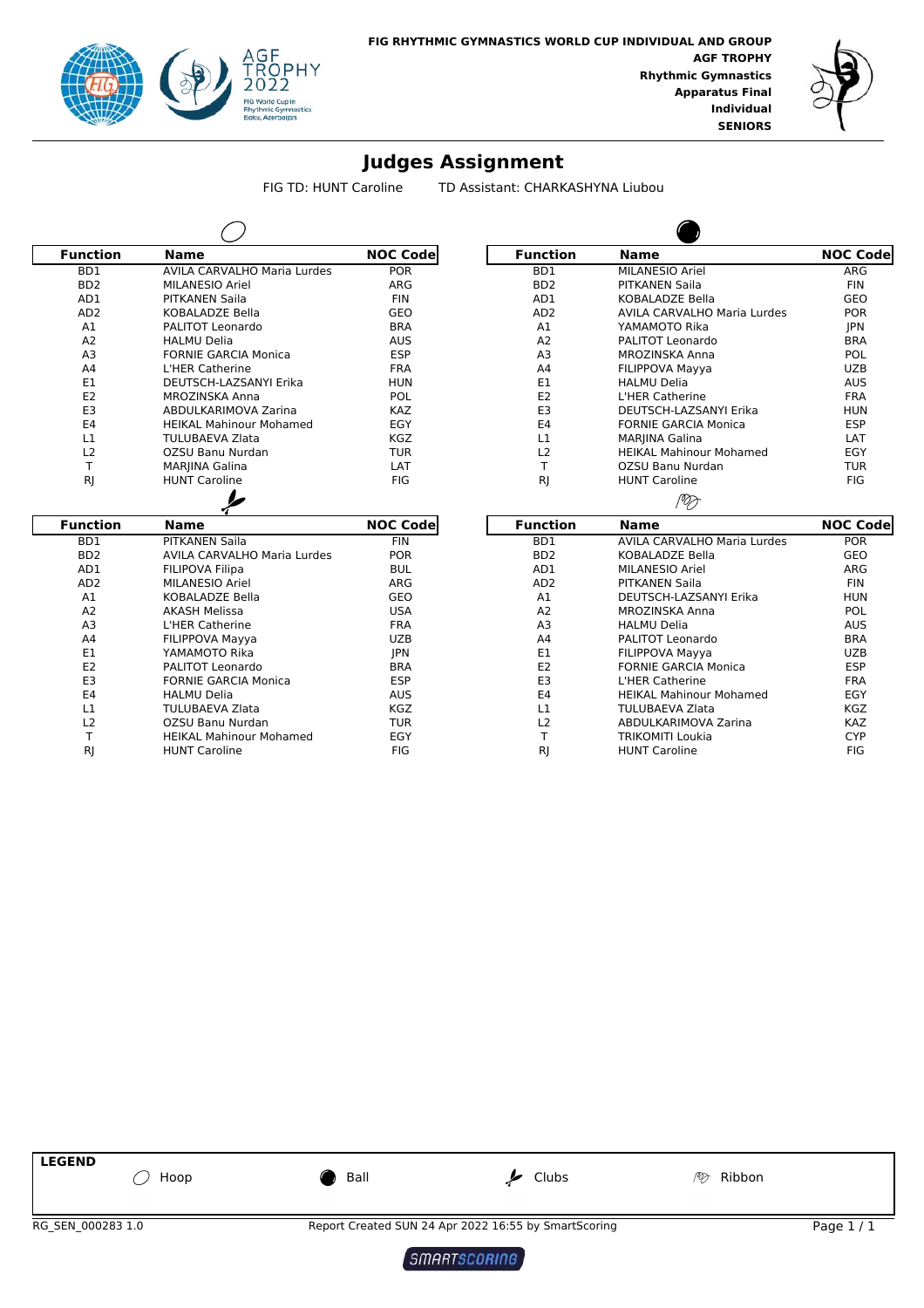

Γ



#### **Judges Assignment**

FIG TD: HUNT Caroline TD Assistant: CHARKASHYNA Liubou

| <b>Name</b>                        | <b>NOC Codel</b> |                                  | <b>Function</b>  | <b>Name</b>                        | <b>NOC C</b>                     |
|------------------------------------|------------------|----------------------------------|------------------|------------------------------------|----------------------------------|
| MILANESIO Ariel                    | ARG              |                                  | BD1              | <b>AVILA CARVALHO Maria Lurdes</b> | <b>POF</b>                       |
| <b>HALMU Delia</b>                 | <b>AUS</b>       |                                  | B <sub>D</sub> 2 | <b>MILANESIO Ariel</b>             | <b>ARC</b>                       |
| <b>AVILA CARVALHO Maria Lurdes</b> | <b>POR</b>       |                                  | AD1              | <b>BEDOSHVILI Eliso</b>            | <b>GEC</b>                       |
| PALITOT Leonardo                   | <b>BRA</b>       |                                  | AD <sub>2</sub>  | PITKANEN Saila                     | <b>FIN</b>                       |
| <b>GORBUNOVA Larissa</b>           | <b>EST</b>       |                                  | A1               | <b>HALMU Delia</b>                 | <b>AUS</b>                       |
| L'HER Catherine                    | <b>FRA</b>       |                                  | A <sub>2</sub>   | PALITOT Leonardo                   | BR/                              |
| DEUTSCH-LAZSANYI Erika             | <b>HUN</b>       |                                  | A <sub>3</sub>   | L'HER Catherine                    | <b>FRA</b>                       |
| <b>FILIPOVA Filipa</b>             | <b>BUL</b>       |                                  | A4               | <b>FILIPOVA Filipa</b>             | <b>BUL</b>                       |
| MROZINSKA Anna                     | POL              |                                  | E1               | <b>MROZINSKA Anna</b>              | POL                              |
|                                    | <b>ESP</b>       |                                  | E <sub>2</sub>   | DEUTSCH-LAZSANYI Erika             | HUN                              |
| <b>TRIKOMITI Loukia</b>            | <b>CYP</b>       |                                  | E <sub>3</sub>   |                                    | <b>ESF</b>                       |
| <b>MARJINA Galina</b>              | LAT              |                                  | E <sub>4</sub>   | MARJINA Galina                     | LAT                              |
| <b>AKASH Melissa</b>               | <b>USA</b>       |                                  | L1               | <b>AKASH Melissa</b>               | US/                              |
| <b>TULUBAEVA Zlata</b>             | <b>KGZ</b>       |                                  | L2               | <b>TRIKOMITI Loukia</b>            | <b>CYF</b>                       |
| <b>RODE Moica</b>                  | <b>SLO</b>       |                                  |                  | <b>TULUBAEVA Zlata</b>             | KG <sub>2</sub>                  |
| <b>HUNT Caroline</b>               | <b>FIG</b>       |                                  | RJ               | <b>HUNT Caroline</b>               | <b>FIG</b>                       |
|                                    |                  | MUNOZ SANCHEZ Maria Jesus Teresa |                  |                                    | MUNOZ SANCHEZ Maria Jesus Teresa |

|                  | $\varnothing$                      |                 | 00A              |                                    |                 |  |  |  |  |
|------------------|------------------------------------|-----------------|------------------|------------------------------------|-----------------|--|--|--|--|
| Function         | Name                               | <b>NOC Code</b> | <b>Function</b>  | <b>Name</b>                        | <b>NOC Code</b> |  |  |  |  |
| BD1              | <b>MILANESIO Ariel</b>             | ARG             | BD1              | <b>AVILA CARVALHO Maria Lurdes</b> | <b>POR</b>      |  |  |  |  |
| B <sub>D</sub> 2 | <b>HALMU Delia</b>                 | <b>AUS</b>      | B <sub>D</sub> 2 | MILANESIO Ariel                    | ARG             |  |  |  |  |
| AD1              | <b>AVILA CARVALHO Maria Lurdes</b> | <b>POR</b>      | AD1              | <b>BEDOSHVILI Eliso</b>            | <b>GEO</b>      |  |  |  |  |
| AD <sub>2</sub>  | PALITOT Leonardo                   | <b>BRA</b>      | AD <sub>2</sub>  | <b>PITKANEN Saila</b>              | <b>FIN</b>      |  |  |  |  |
| A <sub>1</sub>   | <b>GORBUNOVA Larissa</b>           | <b>EST</b>      | A1               | <b>HALMU Delia</b>                 | <b>AUS</b>      |  |  |  |  |
| A2               | L'HER Catherine                    | <b>FRA</b>      | A2               | PALITOT Leonardo                   | <b>BRA</b>      |  |  |  |  |
| A <sub>3</sub>   | DEUTSCH-LAZSANYI Erika             | <b>HUN</b>      | A3               | L'HER Catherine                    | <b>FRA</b>      |  |  |  |  |
| A <sub>4</sub>   | FILIPOVA Filipa                    | BUL             | A4               | <b>FILIPOVA Filipa</b>             | <b>BUL</b>      |  |  |  |  |
| E <sub>1</sub>   | MROZINSKA Anna                     | <b>POL</b>      | E1               | MROZINSKA Anna                     | POL             |  |  |  |  |
| E <sub>2</sub>   | MUNOZ SANCHEZ Maria Jesus Teresa   | <b>ESP</b>      | E <sub>2</sub>   | DEUTSCH-LAZSANYI Erika             | <b>HUN</b>      |  |  |  |  |
| E <sub>3</sub>   | TRIKOMITI Loukia                   | <b>CYP</b>      | E <sub>3</sub>   | MUNOZ SANCHEZ Maria Jesus Teresa   | <b>ESP</b>      |  |  |  |  |
| E <sub>4</sub>   | MARJINA Galina                     | LAT             | E4               | MARJINA Galina                     | LAT             |  |  |  |  |
| L1               | AKASH Melissa                      | <b>USA</b>      | L1               | <b>AKASH Melissa</b>               | <b>USA</b>      |  |  |  |  |
| L <sub>2</sub>   | TULUBAEVA Zlata                    | <b>KGZ</b>      | L <sub>2</sub>   | TRIKOMITI Loukia                   | <b>CYP</b>      |  |  |  |  |
| $\mathbf{\tau}$  | <b>RODE Moica</b>                  | <b>SLO</b>      |                  | TULUBAEVA Zlata                    | <b>KGZ</b>      |  |  |  |  |
| RI               | <b>HUNT Caroline</b>               | <b>FIG</b>      | R <sub>I</sub>   | <b>HUNT Caroline</b>               | <b>FIG</b>      |  |  |  |  |

**LEGEND**

**25 S** Hoops **3 Ribbons, 2 Balls** 

RG\_SEN\_000284 1.0 Report Created SUN 24 Apr 2022 16:55 by SmartScoring Page 1 / 1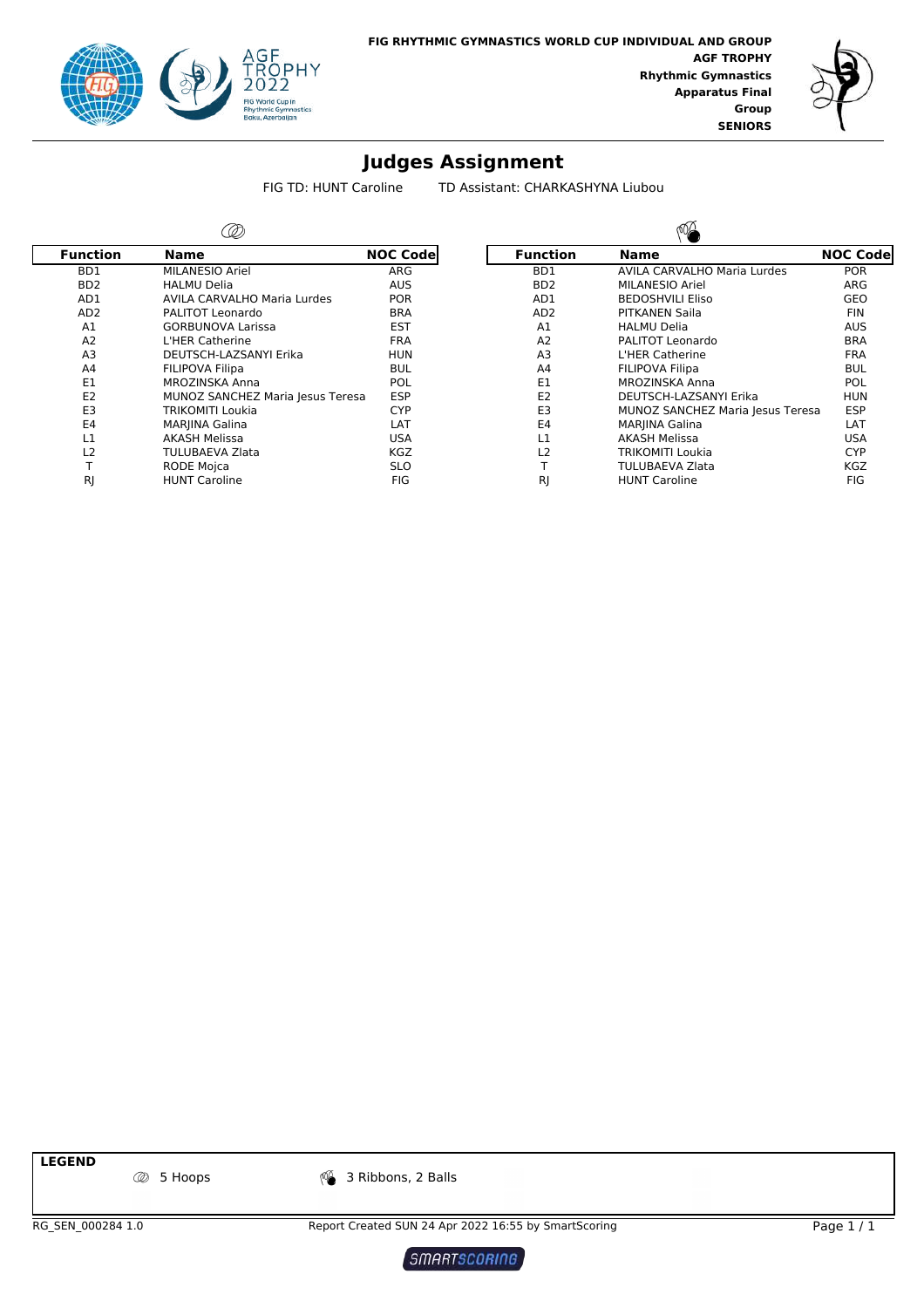



| <b>Rank</b>    | <b>Name</b>              | <b>NOC Code</b> | Е     | A     | D    | <b>Penalty</b> | Total  |  |
|----------------|--------------------------|-----------------|-------|-------|------|----------------|--------|--|
| 1              | <b>RAFFAELI Sofia</b>    | <b>ITA</b>      | 8.800 | 8.700 | 17.4 |                | 34.900 |  |
| $\overline{2}$ | <b>KALEYN Boryana</b>    | <b>BUL</b>      | 8.500 | 8.650 | 14.3 |                | 31.450 |  |
| 3              | KATZ Adi Asya            | <b>ISR</b>      | 8.250 | 8.000 | 14.1 |                | 30.350 |  |
| 4              | <b>JALILOVA Arzu</b>     | <b>AZE</b>      | 8.350 | 7.950 | 13.5 |                | 29.800 |  |
| 5              | <b>IKROMOVA Takhmina</b> | <b>UZB</b>      | 8.300 | 7.450 | 13.7 |                | 29.450 |  |
| 6              | AGHAMIROVA Zohra         | <b>AZE</b>      | 8.200 | 7.950 | 13.2 |                | 29.350 |  |
| 7              | <b>KITA Sumire</b>       | <b>JPN</b>      | 8.050 | 7.650 | 13.1 |                | 28,800 |  |
| 8              | <b>BREZALIEVA Eva</b>    | <b>BUL</b>      | 4.900 | 6.450 | 11.6 | $-0.30$        | 22.650 |  |

Hoop **LEGEND D** Difficulty **E** Execution Exclamation sign (!) at Difficulty score informs that score was under inquiry. **A** Artistry **DNS** Did Not Start **DSQ** Disqualified **DQB** Unsportsmanlike Behavior GRYF1APHO--------------FNL-------------73A 1.0 Report Created SUN 24 Apr 2022 16:55 by SmartScoring Page 1 / 1

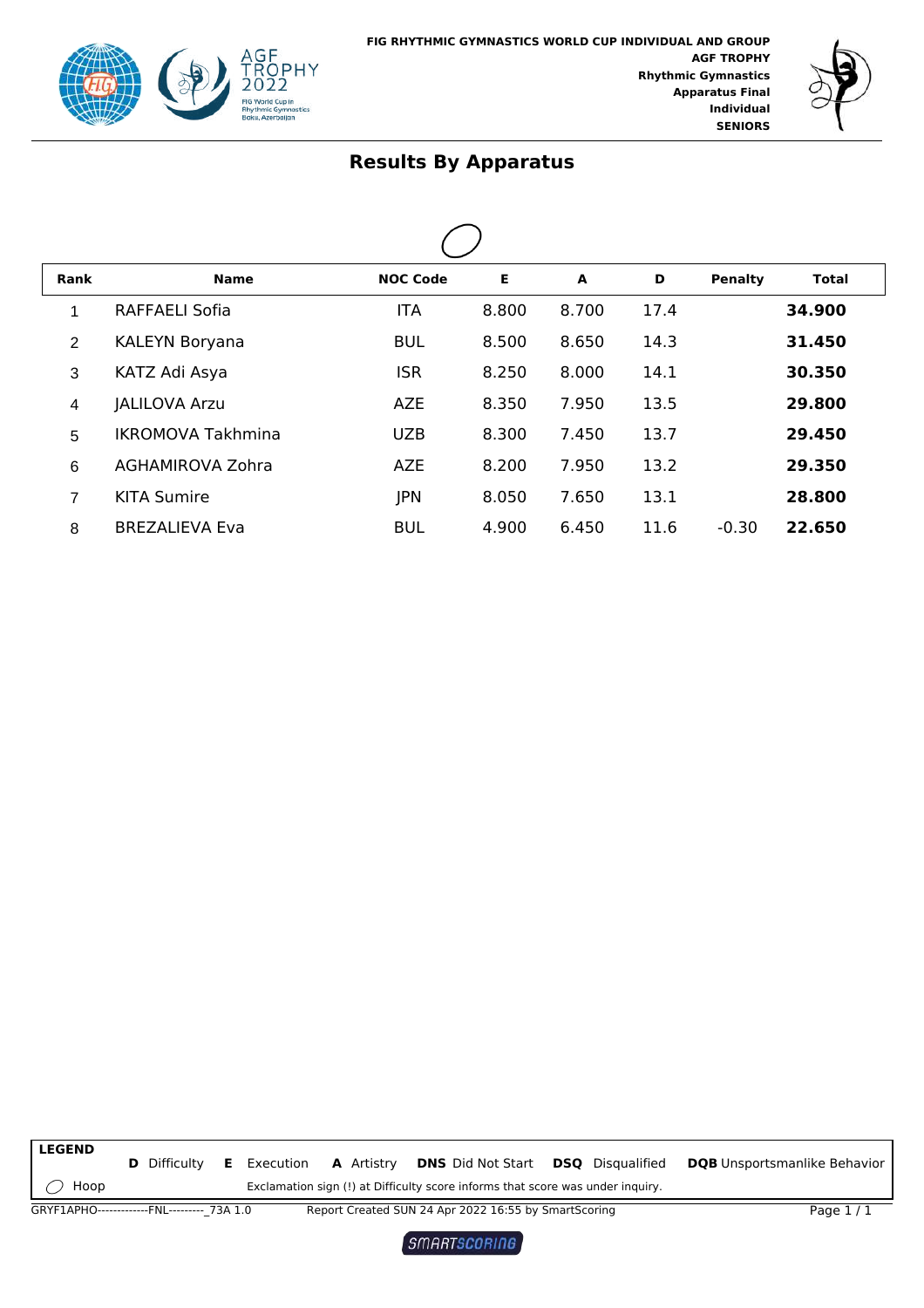



#### **Medallists**

| <b>Medal</b>  | NOC<br>Code | <b>Name</b>    |
|---------------|-------------|----------------|
| <b>GOLD</b>   | <b>ITA</b>  | RAFFAELI Sofia |
| <b>SILVER</b> | <b>BUL</b>  | KALEYN Boryana |
| <b>BRONZE</b> | <b>ISR</b>  | KATZ Adi Asya  |

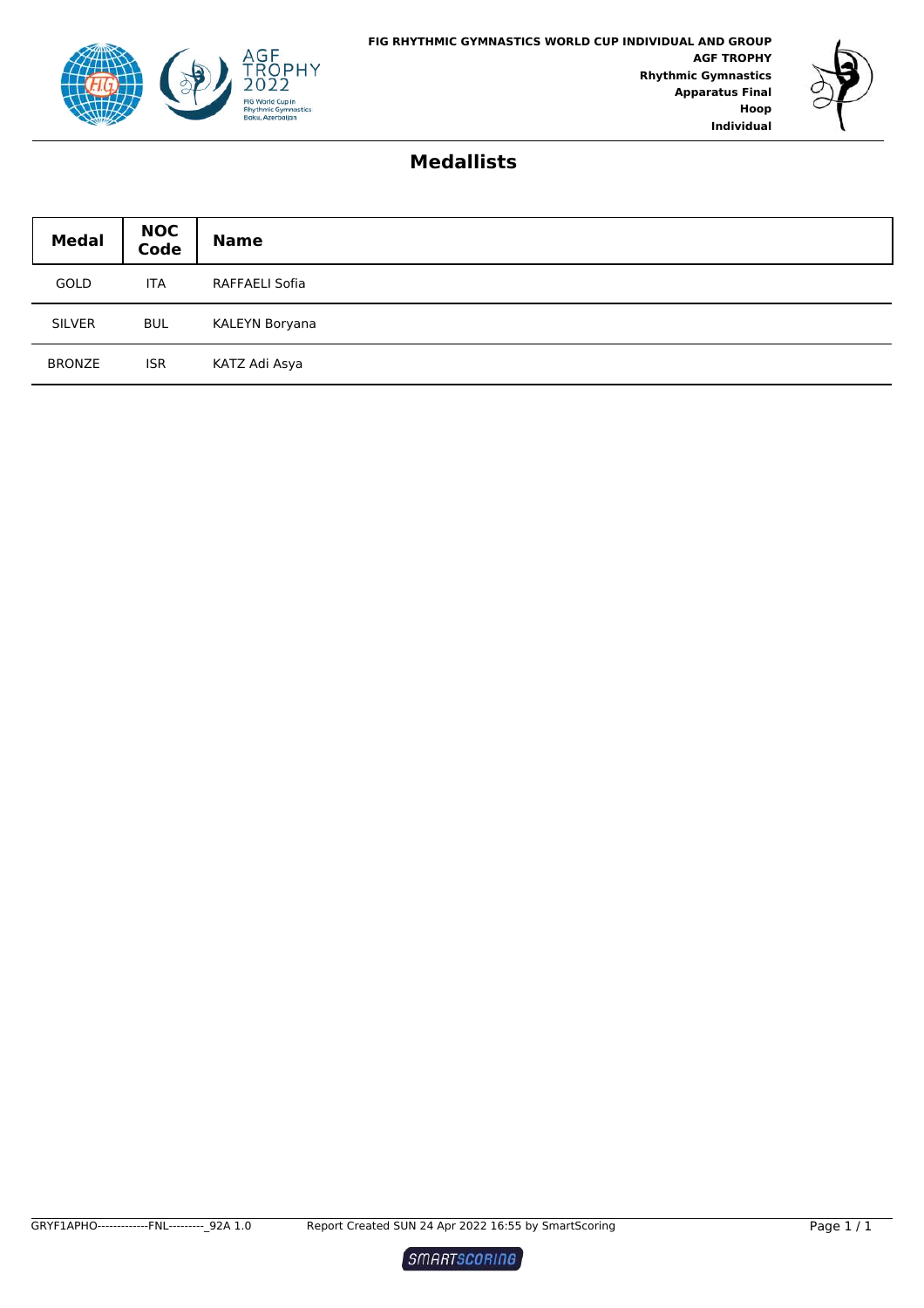



 $\blacktriangle$ 

| Rank           | <b>Name</b>               | <b>NOC Code</b> | Е     | A     | D    | <b>Penalty</b> | Total  |  |
|----------------|---------------------------|-----------------|-------|-------|------|----------------|--------|--|
| 1              | <b>KALEYN Boryana</b>     | <b>BUL</b>      | 8.250 | 9.000 | 15.8 |                | 33.050 |  |
| 2              | <b>BALDASSARRI Milena</b> | <b>ITA</b>      | 8.100 | 8.500 | 14.2 |                | 30.800 |  |
| 3              | <b>RAFFAELI Sofia</b>     | <b>ITA</b>      | 8.100 | 8.450 | 14.1 |                | 30.650 |  |
| 4              | <b>TANIYEVA Elzhana</b>   | <b>KAZ</b>      | 7.850 | 7.750 | 14.7 |                | 30.300 |  |
| 5              | <b>JALILOVA Arzu</b>      | <b>AZE</b>      | 8.300 | 8.500 | 13.3 |                | 30.100 |  |
| 6              | <b>MIZUNO Lili</b>        | <b>USA</b>      | 8.200 | 8.200 | 13.7 |                | 30.100 |  |
| $\overline{7}$ | <b>ATAMANOV Daria</b>     | <b>ISR</b>      | 7.150 | 7.600 | 15.0 |                | 29.750 |  |
| 8              | <b>GRISKENAS Evita</b>    | <b>USA</b>      | 8.000 | 8.500 | 12.0 |                | 28.500 |  |

Ball **LEGEND D** Difficulty **E** Execution Exclamation sign (!) at Difficulty score informs that score was under inquiry. **A** Artistry **DNS** Did Not Start **DSQ** Disqualified **DQB** Unsportsmanlike Behavior GRYF1APBA--------------FNL-----------<sub></sub>73A 1.0 Report Created SUN 24 Apr 2022 16:55 by SmartScoring Page 1 / 1

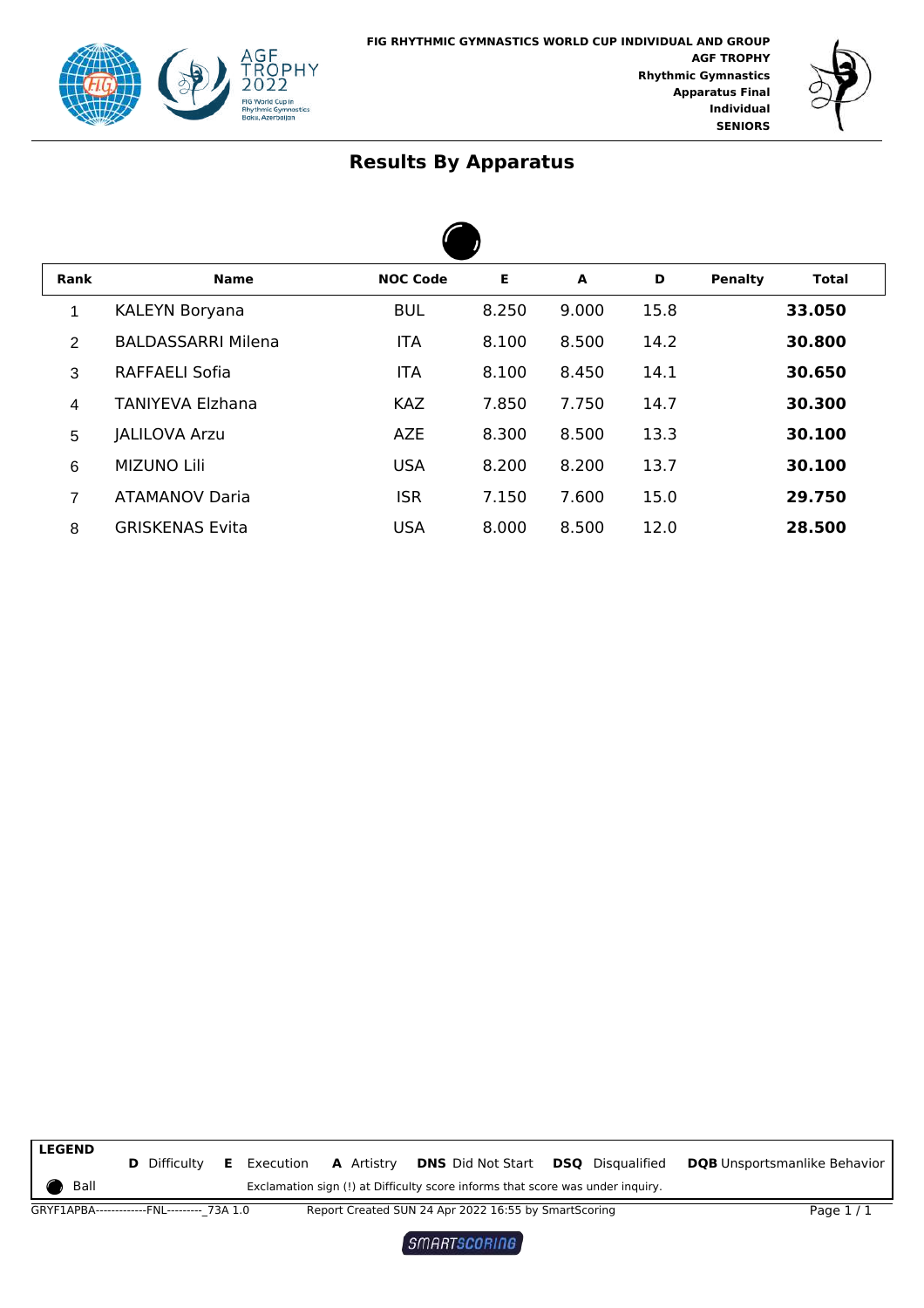



#### **Tie Break**

| Rank BIB |  | <b>Name</b>   | NOC<br>Code | Total  |       | <b>Execution</b> Sum E+A | Difficulty |  |  |  |
|----------|--|---------------|-------------|--------|-------|--------------------------|------------|--|--|--|
| 5        |  | JALILOVA Arzu | AZE         | 30.100 | 8.300 |                          |            |  |  |  |
| 6        |  | MIZUNO Lili   | <b>USA</b>  | 30.100 | 8.200 |                          |            |  |  |  |

| <b>NOTE</b>                                         |                                                      |            |
|-----------------------------------------------------|------------------------------------------------------|------------|
| Tie break rules                                     |                                                      |            |
| Tie will be broken by the following criteria:       |                                                      |            |
| 1. The highest Execution score                      |                                                      |            |
| 2. The higest sum of E and A - scores               |                                                      |            |
| 3. The highest Difficulty score                     |                                                      |            |
| If there is still a tie, the tie will not be broken |                                                      |            |
| <b>LEGEND</b>                                       |                                                      |            |
| Ball                                                |                                                      |            |
| GRYF1APBA-------------FNL--------- 77A 1.0          | Report Created SUN 24 Apr 2022 16:55 by SmartScoring | Page $1/1$ |

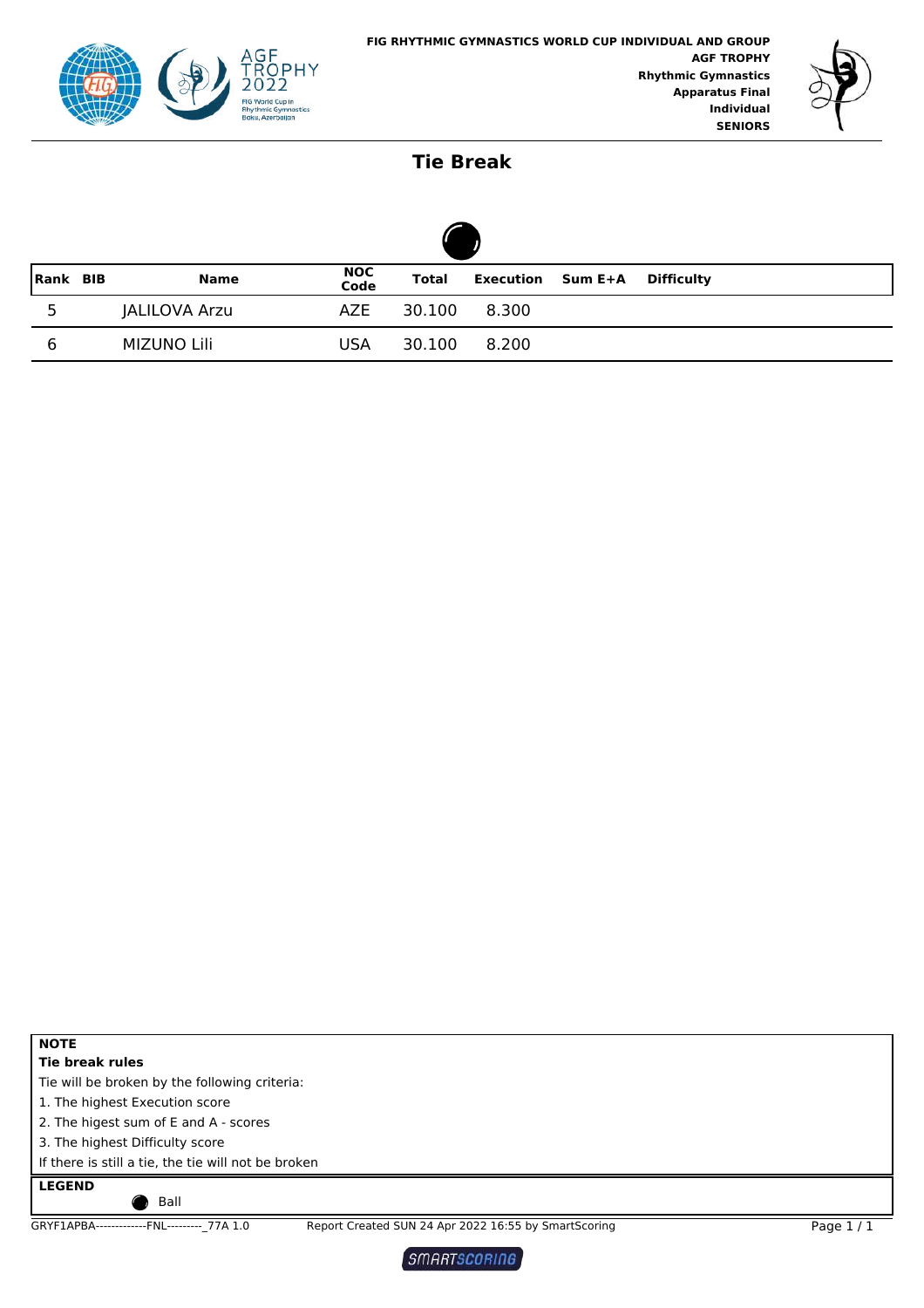



#### **Medallists**

| <b>Medal</b>  | <b>NOC</b><br>Code | <b>Name</b>               |
|---------------|--------------------|---------------------------|
| GOLD          | <b>BUL</b>         | KALEYN Boryana            |
| <b>SILVER</b> | <b>ITA</b>         | <b>BALDASSARRI Milena</b> |
| <b>BRONZE</b> | <b>ITA</b>         | RAFFAELI Sofia            |

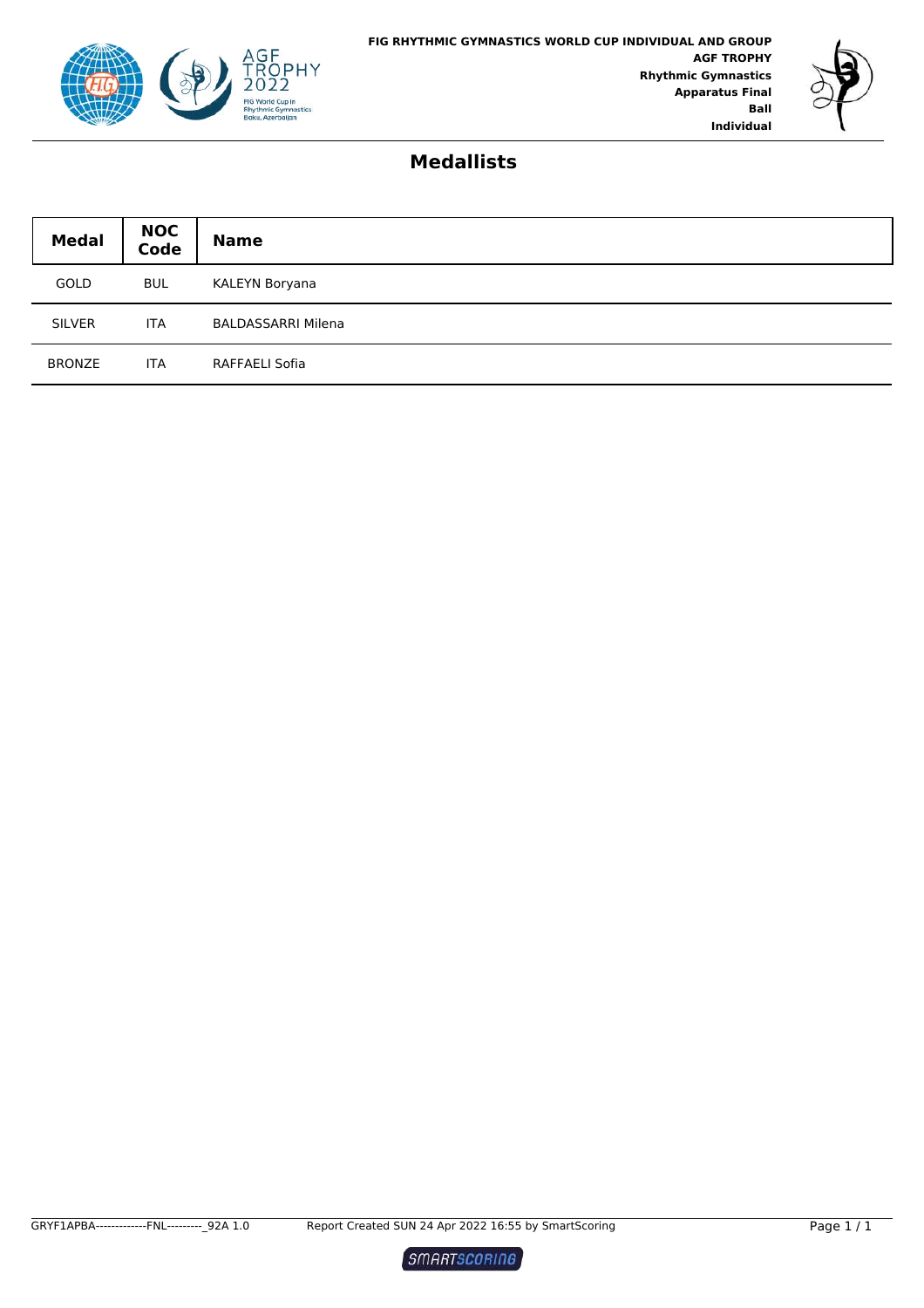



| <b>Rank</b>    | <b>Name</b>                   | <b>NOC Code</b> | Е     | A     | D     | <b>Penalty</b> | <b>Total</b> |
|----------------|-------------------------------|-----------------|-------|-------|-------|----------------|--------------|
| 1              | <b>ATAMANOV Daria</b>         | <b>ISR</b>      | 8.050 | 8.350 | 14.6  | $-0.05$        | 30.950       |
| $\overline{2}$ | POLSTJANAJA Jelizaveta        | LAT             | 8.750 | 8.350 | 13.6  |                | 30.700       |
| 3              | <b>RAFFAELI Sofia</b>         | <b>ITA</b>      | 7.800 | 8.200 | 13.8  |                | 29.800       |
| $\overline{4}$ | <b>BALDASSARRI Milena</b>     | <b>ITA</b>      | 7.500 | 7.850 | 13.4  |                | 28.750       |
| 5              | TANIYEVA Elzhana              | <b>KAZ</b>      | 7.050 | 7.400 | 14.3  |                | 28.750       |
| 6              | AGHAMIROVA Zohra              | <b>AZE</b>      | 7.800 | 8.250 | !12.2 |                | 28.250       |
| $\overline{7}$ | <b>VEDENEEVA Ekaterina</b>    | <b>SLO</b>      | 7.600 | 7.850 | 12.4  | $-0.30$        | 27.550       |
| 8              | <b>KOCSIS Evelin Viktoria</b> | HUN             | 7.150 | 7.450 | 11.9  |                | 26.500       |

| <b>NOTE</b>                                | Exclamation sign (!) at Difficulty score informs that score was under inquiry. |    |           |                   |                                                                                |  |                         |                                     |
|--------------------------------------------|--------------------------------------------------------------------------------|----|-----------|-------------------|--------------------------------------------------------------------------------|--|-------------------------|-------------------------------------|
|                                            |                                                                                |    |           |                   |                                                                                |  |                         |                                     |
| <b>LEGEND</b>                              |                                                                                |    |           |                   |                                                                                |  |                         |                                     |
|                                            | <b>D</b> Difficulty                                                            | E. | Execution | <b>A</b> Artistry | <b>DNS</b> Did Not Start                                                       |  | <b>DSQ</b> Disgualified | <b>DQB</b> Unsportsmanlike Behavior |
| $\frac{1}{2}$ Clubs                        |                                                                                |    |           |                   | Exclamation sign (!) at Difficulty score informs that score was under inquiry. |  |                         |                                     |
| GRYF1APCL-------------FNL--------- 73A 1.0 |                                                                                |    |           |                   | Report Created SUN 24 Apr 2022 16:55 by SmartScoring                           |  |                         | Page $1/1$                          |

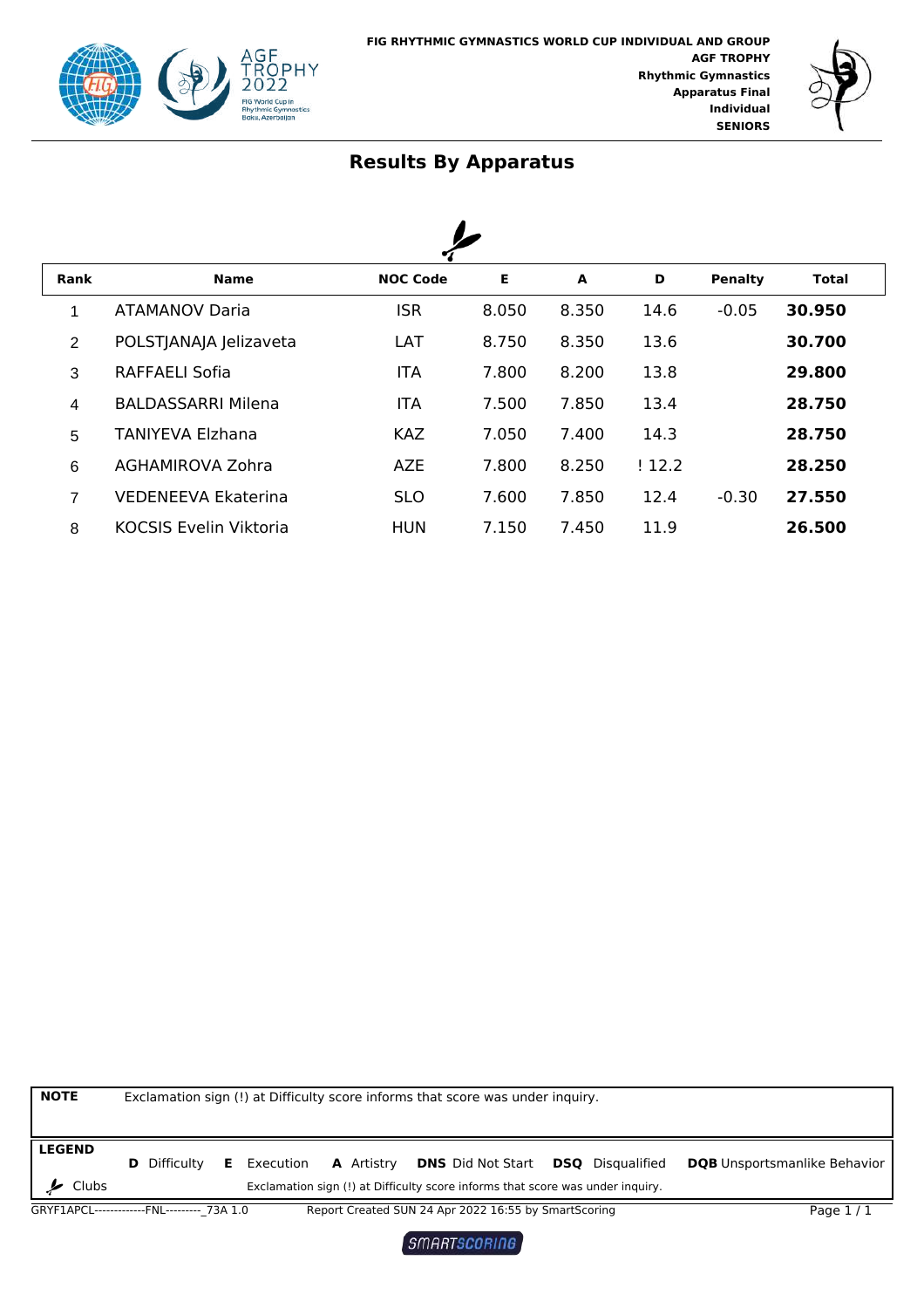



## **Tie Break**

| Rank BIB | <b>Name</b>               | NOC<br>Code | <b>Total</b> |       | <b>Execution</b> Sum E+A | Difficulty |
|----------|---------------------------|-------------|--------------|-------|--------------------------|------------|
| 4        | <b>BALDASSARRI Milena</b> | ITA         | 28.750       | 7.500 |                          |            |
|          | <b>TANIYEVA Elzhana</b>   | <b>KAZ</b>  | 28.750       | 7.050 |                          |            |

| <b>NOTE</b>                                         |                                                      |            |
|-----------------------------------------------------|------------------------------------------------------|------------|
| Tie break rules                                     |                                                      |            |
| Tie will be broken by the following criteria:       |                                                      |            |
| 1. The highest Execution score                      |                                                      |            |
| 2. The higest sum of E and A - scores               |                                                      |            |
| 3. The highest Difficulty score                     |                                                      |            |
| If there is still a tie, the tie will not be broken |                                                      |            |
| <b>LEGEND</b>                                       |                                                      |            |
| Clubs                                               |                                                      |            |
| GRYF1APCL-------------FNL--------- 77A 1.0          | Report Created SUN 24 Apr 2022 16:55 by SmartScoring | Page $1/1$ |

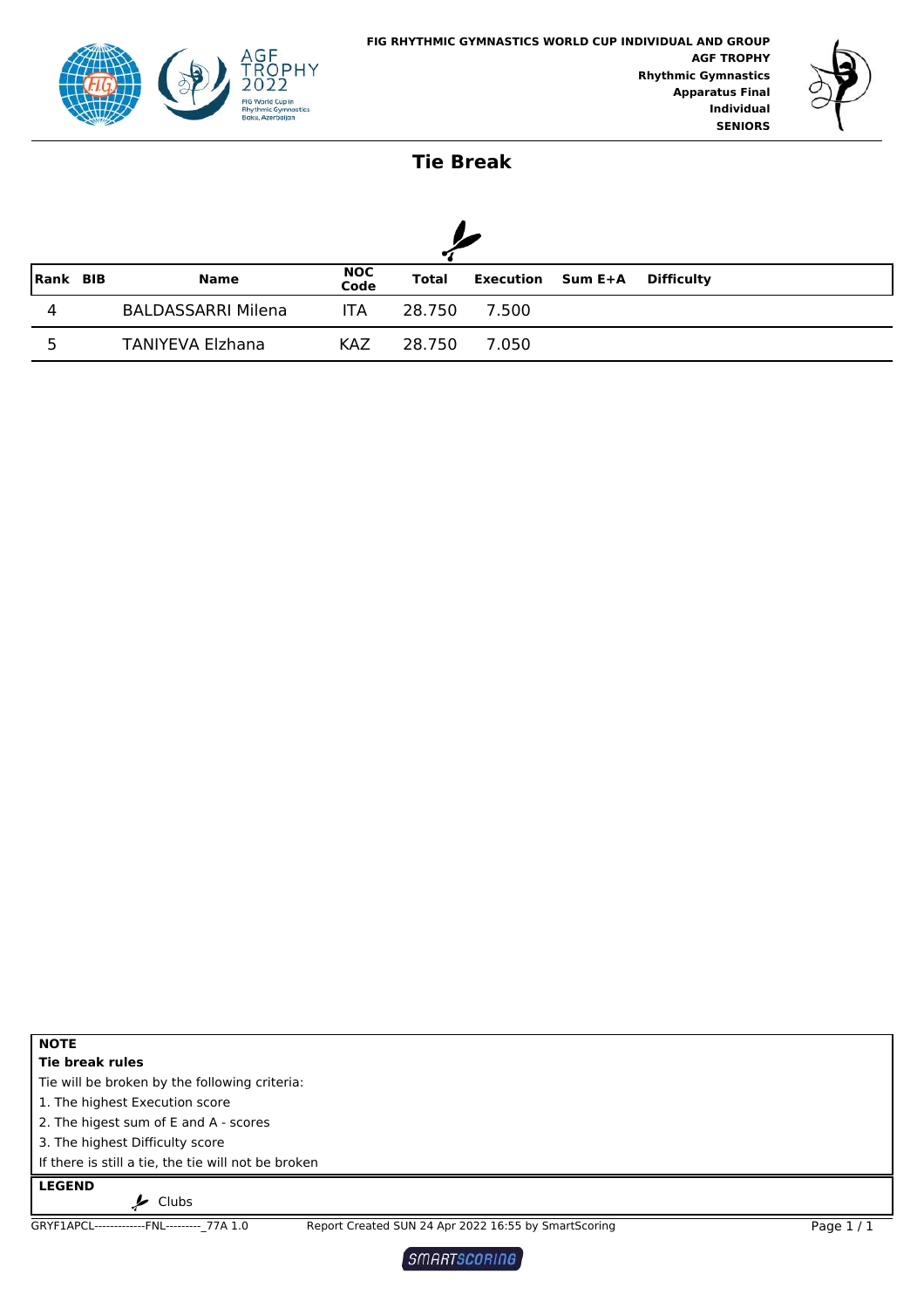



#### **Medallists**

| <b>Medal</b>  | <b>NOC</b><br>Code | <b>Name</b>            |
|---------------|--------------------|------------------------|
| <b>GOLD</b>   | <b>ISR</b>         | <b>ATAMANOV Daria</b>  |
| <b>SILVER</b> | LAT                | POLSTJANAJA Jelizaveta |
| <b>BRONZE</b> | <b>ITA</b>         | RAFFAELI Sofia         |



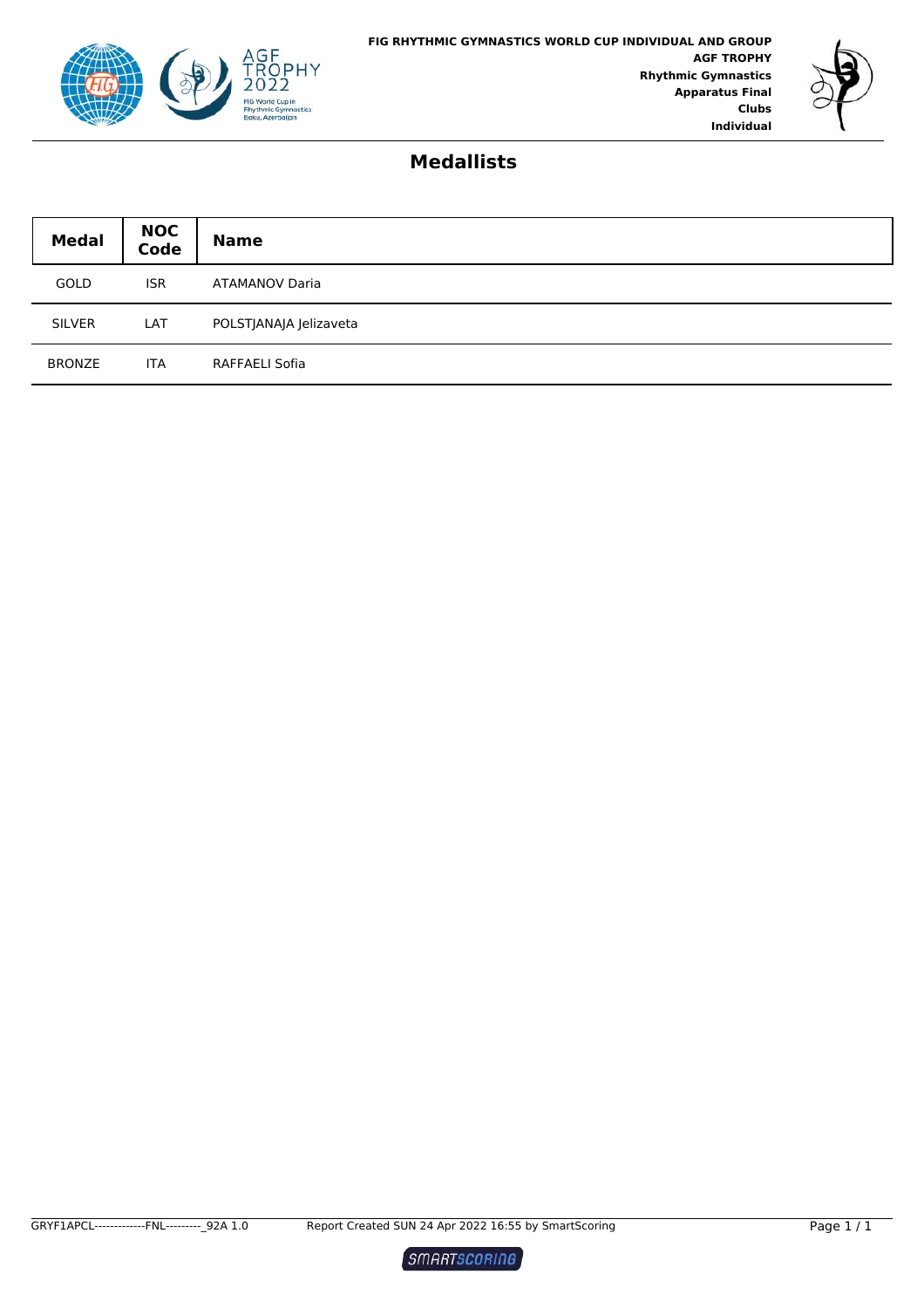



| <b>Rank</b>    | <b>Name</b>                | <b>NOC Code</b> | E     | A     | D    | <b>Penalty</b> | Total  |
|----------------|----------------------------|-----------------|-------|-------|------|----------------|--------|
| 1              | <b>KALEYN Boryana</b>      | <b>BUL</b>      | 8.200 | 8.550 | 13.0 |                | 29.750 |
| $\overline{2}$ | <b>ATAMANOV Daria</b>      | <b>ISR</b>      | 8.250 | 8.450 | 12.5 |                | 29.200 |
| 3              | <b>VEDENEEVA Ekaterina</b> | <b>SLO</b>      | 8.250 | 8.450 | 12.3 |                | 29,000 |
| 4              | <b>BALDASSARRI Milena</b>  | <b>ITA</b>      | 8.350 | 8.600 | 11.9 |                | 28.850 |
| 5              | <b>RAFFAELI Sofia</b>      | <b>ITA</b>      | 7.600 | 8.250 | 12.5 |                | 28.350 |
| 6              | <b>JALILOVA Arzu</b>       | <b>AZE</b>      | 7.700 | 8.100 | 11.6 |                | 27.400 |
| 7              | KATZ Adi Asya              | <b>ISR</b>      | 8.000 | 8.150 | 11.1 |                | 27.250 |
| 8              | <b>GRISKENAS Evita</b>     | <b>USA</b>      | 7.000 | 7.750 | 11.5 | $-0.30$        | 25.950 |

**P** Ribbon **LEGEND D** Difficulty **E** Execution Exclamation sign (!) at Difficulty score informs that score was under inquiry. **A** Artistry **DNS** Did Not Start **DSQ** Disqualified **DQB** Unsportsmanlike Behavior GRYF1APRI--------------FNL-----------<sub>-</sub>73A 1.0 Report Created SUN 24 Apr 2022 16:55 by SmartScoring Page 1 / 1

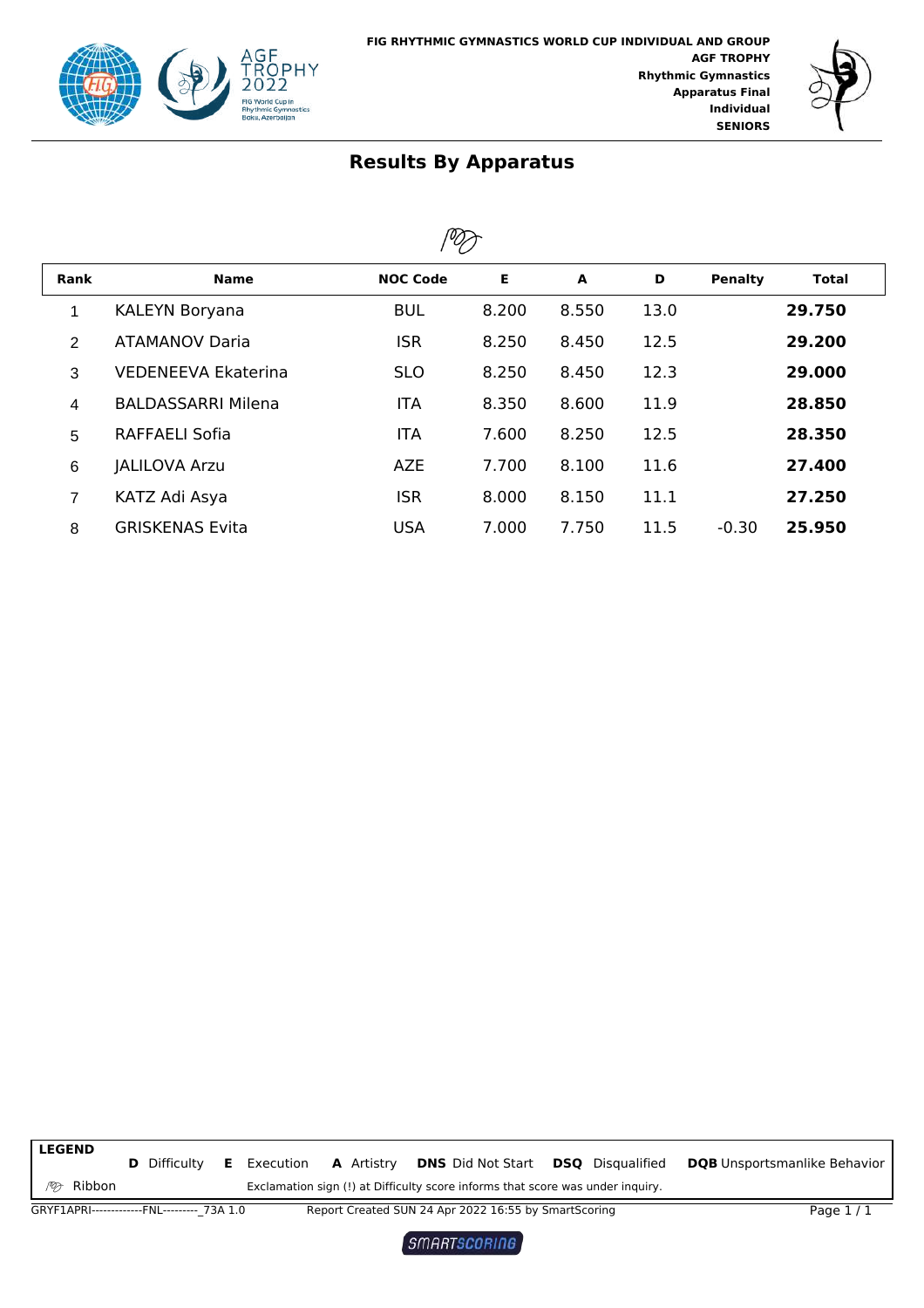



#### **Medallists**

| <b>Medal</b>  | <b>NOC</b><br>Code | <b>Name</b>                |
|---------------|--------------------|----------------------------|
| GOLD          | <b>BUL</b>         | KALEYN Boryana             |
| <b>SILVER</b> | <b>ISR</b>         | <b>ATAMANOV Daria</b>      |
| <b>BRONZE</b> | <b>SLO</b>         | <b>VEDENEEVA Ekaterina</b> |



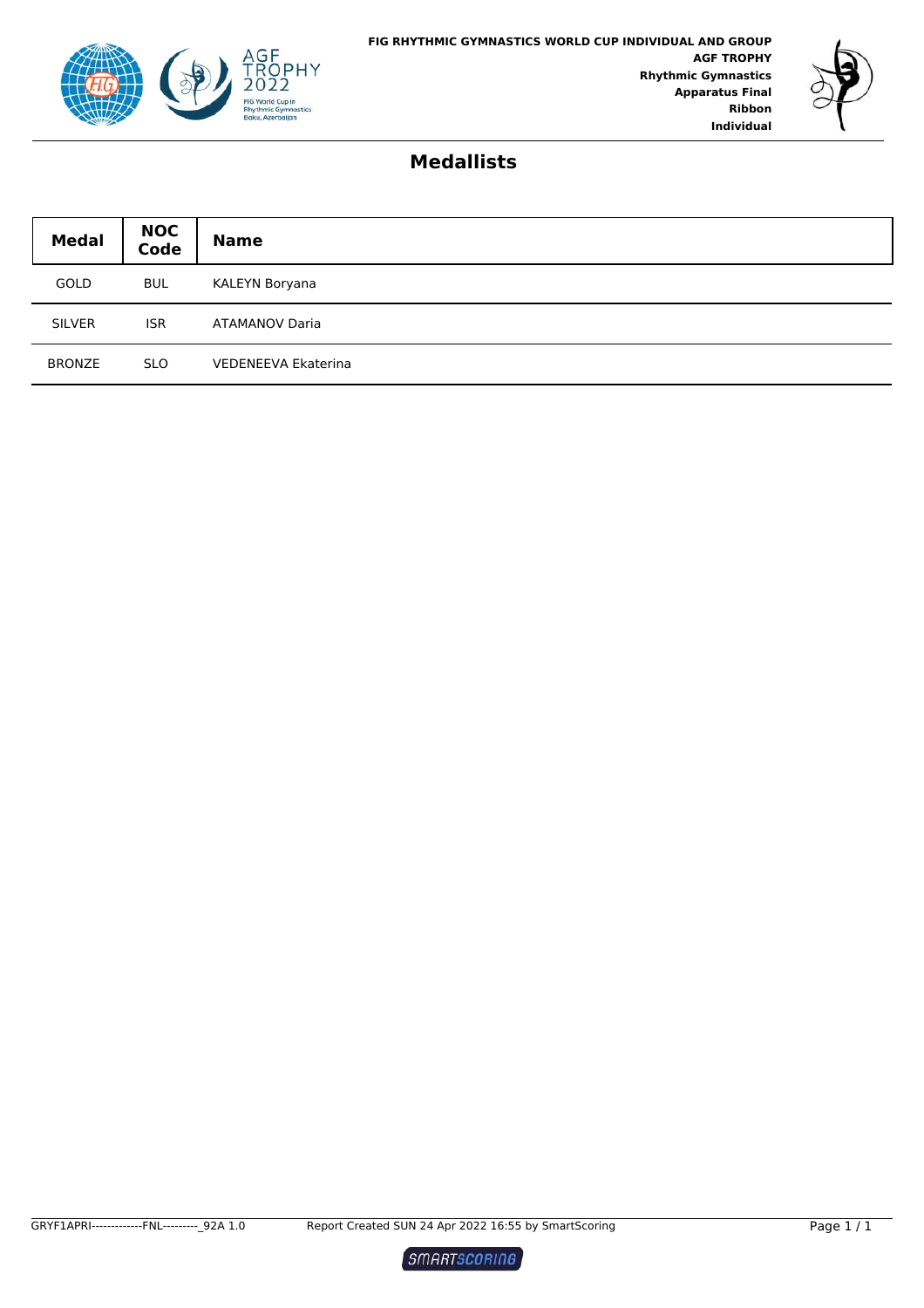



 $\oslash$ 

| رىپ            |                   |                 |       |       |       |                |              |
|----------------|-------------------|-----------------|-------|-------|-------|----------------|--------------|
| <b>Rank</b>    | <b>Name</b>       | <b>NOC Code</b> | Е     | A     | D     | <b>Penalty</b> | <b>Total</b> |
| 1              | <b>AZERBAIJAN</b> | <b>AZE</b>      | 7.800 | 8.350 | 16.7  |                | 32.850       |
| 2              | <b>ITALY</b>      | <b>ITA</b>      | 7.850 | 8.600 | !16.0 |                | 32.450       |
| 3              | <b>ISRAEL</b>     | <b>ISR</b>      | 7.600 | 8.450 | 16.0  |                | 32.050       |
| 4              | <b>JAPAN</b>      | <b>JPN</b>      | 6.900 | 7.600 | 15.5  |                | 30.000       |
| 5              | <b>GERMANY</b>    | <b>GER</b>      | 6.300 | 7.500 | 14.2  | $-0.05$        | 27.950       |
| 6              | <b>FINLAND</b>    | <b>FIN</b>      | 6.600 | 7.150 | 13.5  |                | 27.250       |
| $\overline{7}$ | <b>UZBEKISTAN</b> | <b>UZB</b>      | 6.200 | 7.250 | 13.5  |                | 26.950       |
| 8              | <b>GEORGIA</b>    | <b>GEO</b>      | 6.450 | 6.700 | 13.2  | $-0.30$        | 26.050       |



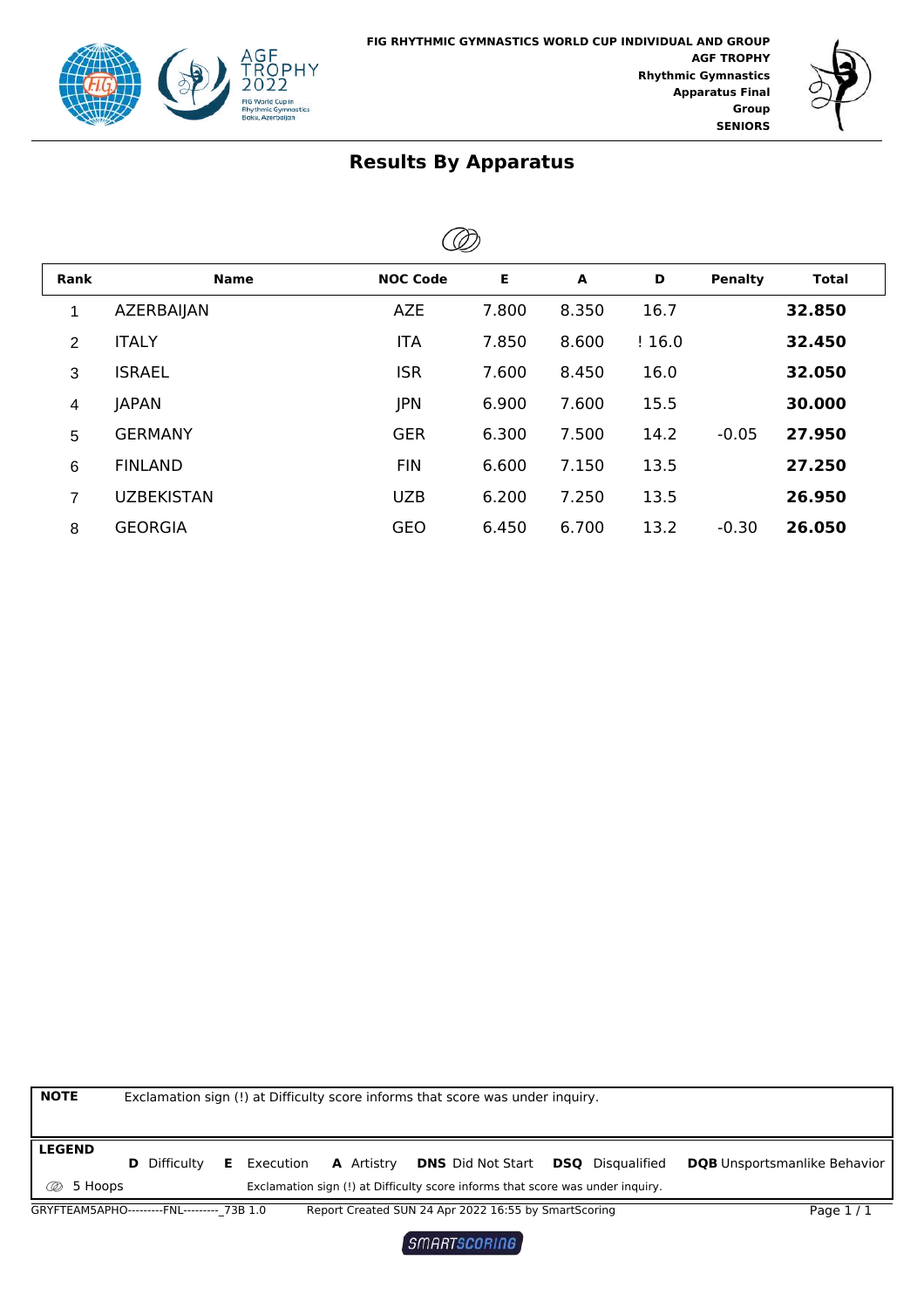



## **Medallists**

| <b>Medal</b>  | <b>NOC</b><br>Code          | <b>Name</b>               |
|---------------|-----------------------------|---------------------------|
| GOLD          | AZE                         | <b>AZERBAIJAN</b>         |
|               | AZE                         | AGHALARZADE Gullu         |
|               | AZE                         | ALIMURADOVA Laman         |
|               | AZE                         | ALIYEVA Kamilla           |
|               | AZE                         | HUMMATOVA Zeynab          |
|               | AZE                         | LUZAN Yelyzaveta          |
|               | AZE                         | SOROKINA Darya            |
| <b>SILVER</b> | <b>ITA</b>                  | <b>ITALY</b>              |
|               | <b>ITA</b>                  | <b>CENTOFANTI Martina</b> |
|               | <b>ITA</b>                  | <b>DURANTI Agnese</b>     |
|               | <b>ITA</b>                  | <b>MAURELLI Alessia</b>   |
|               | <b>ITA</b>                  | MOGUREAN Daniela          |
|               | <b>ITA</b>                  | PARIS Laura               |
|               | <b>ITA</b>                  | SANTANDREA Martina        |
| <b>BRONZE</b> | <b>ISR</b>                  | <b>ISRAEL</b>             |
|               | <b>ISR</b>                  | PARITZKI Romi             |
|               | <b>ISR</b>                  | <b>HEDVAT Amit</b>        |
|               | $\ensuremath{\mathsf{ISR}}$ | <b>BAKANOV Shani</b>      |
|               | $\ensuremath{\mathsf{ISR}}$ | SVERTSOV Diana            |
|               | $\ensuremath{\mathsf{ISR}}$ | SHAHAM Ofir               |
|               | $\ensuremath{\mathsf{ISR}}$ | FRIEDMANN Adar            |

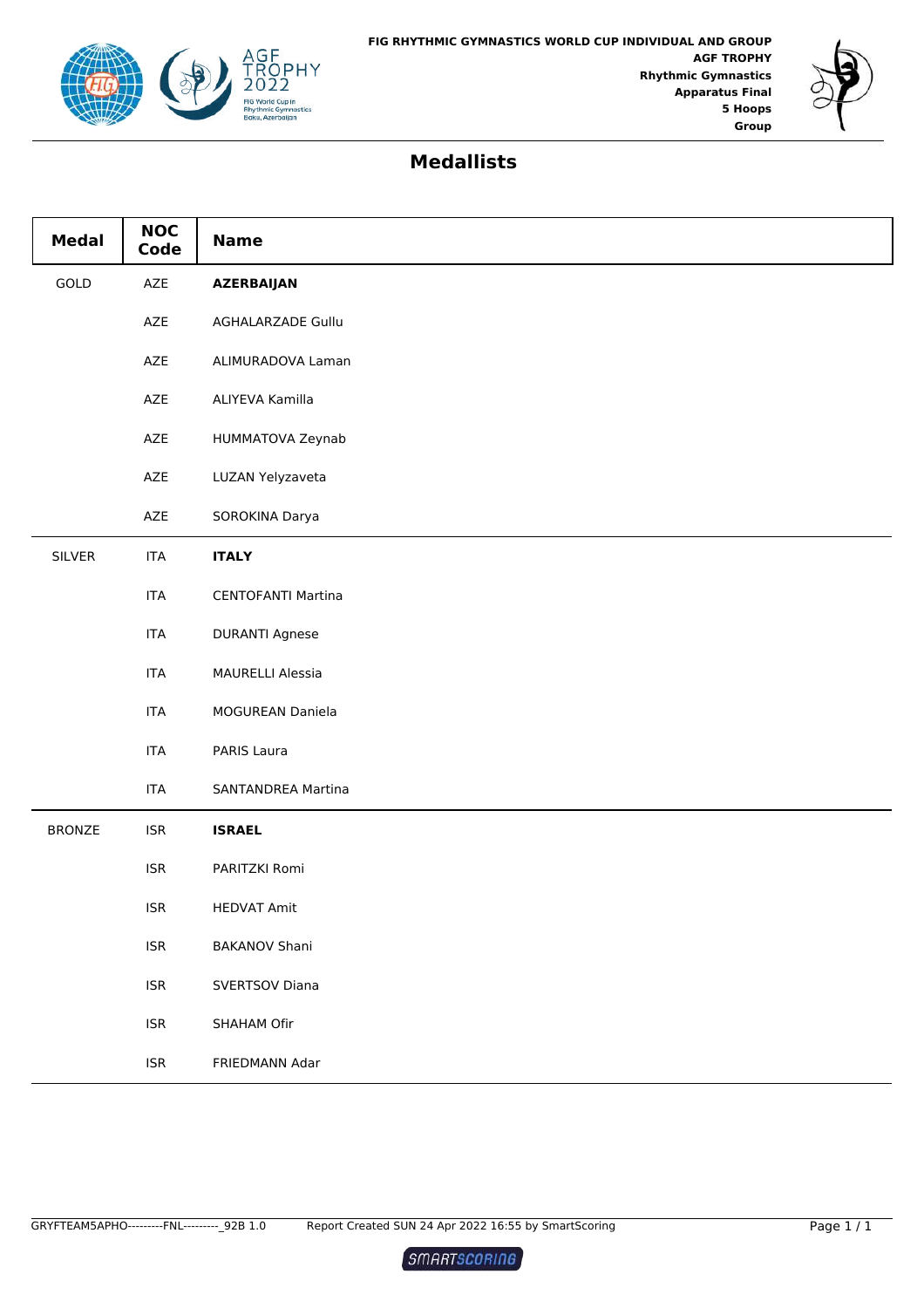



| VU/            |                   |                 |       |       |      |                |        |
|----------------|-------------------|-----------------|-------|-------|------|----------------|--------|
| Rank           | <b>Name</b>       | <b>NOC Code</b> | E     | A     | D    | <b>Penalty</b> | Total  |
| 1              | <b>ITALY</b>      | <b>ITA</b>      | 7.200 | 8.600 | 14.6 |                | 30.400 |
| $\overline{2}$ | <b>JAPAN</b>      | <b>JPN</b>      | 6.500 | 7.850 | 13.9 |                | 28.250 |
| 3              | <b>KAZAKHSTAN</b> | <b>KAZ</b>      | 7.050 | 7.700 | 11.9 |                | 26.650 |
| 4              | <b>GERMANY</b>    | <b>GER</b>      | 6.350 | 7.100 | 12.5 |                | 25.950 |
| 5              | AZERBAIJAN        | <b>AZE</b>      | 5.250 | 6.800 | 12.7 |                | 24.750 |
| 6              | <b>ISRAEL</b>     | <b>ISR</b>      | 4.850 | 6.950 | 12.0 |                | 23.800 |
| 7              | <b>UZBEKISTAN</b> | <b>UZB</b>      | 5.400 | 6.600 | 11.5 | $-0.60$        | 22.900 |
| 8              | <b>ESTONIA</b>    | <b>EST</b>      | 3.800 | 6.350 | 9.6  | $-0.05$        | 19.700 |

3 Ribbons, 2 Balls **LEGEND D** Difficulty **E** Execution Exclamation sign (!) at Difficulty score informs that score was under inquiry. **A** Artistry **DNS** Did Not Start **DSQ** Disqualified **DQB** Unsportsmanlike Behavior GRYFTEAM--------------FNL----------\_73B 1.0 Report Created SUN 24 Apr 2022 16:55 by SmartScoring Page 1 / 1